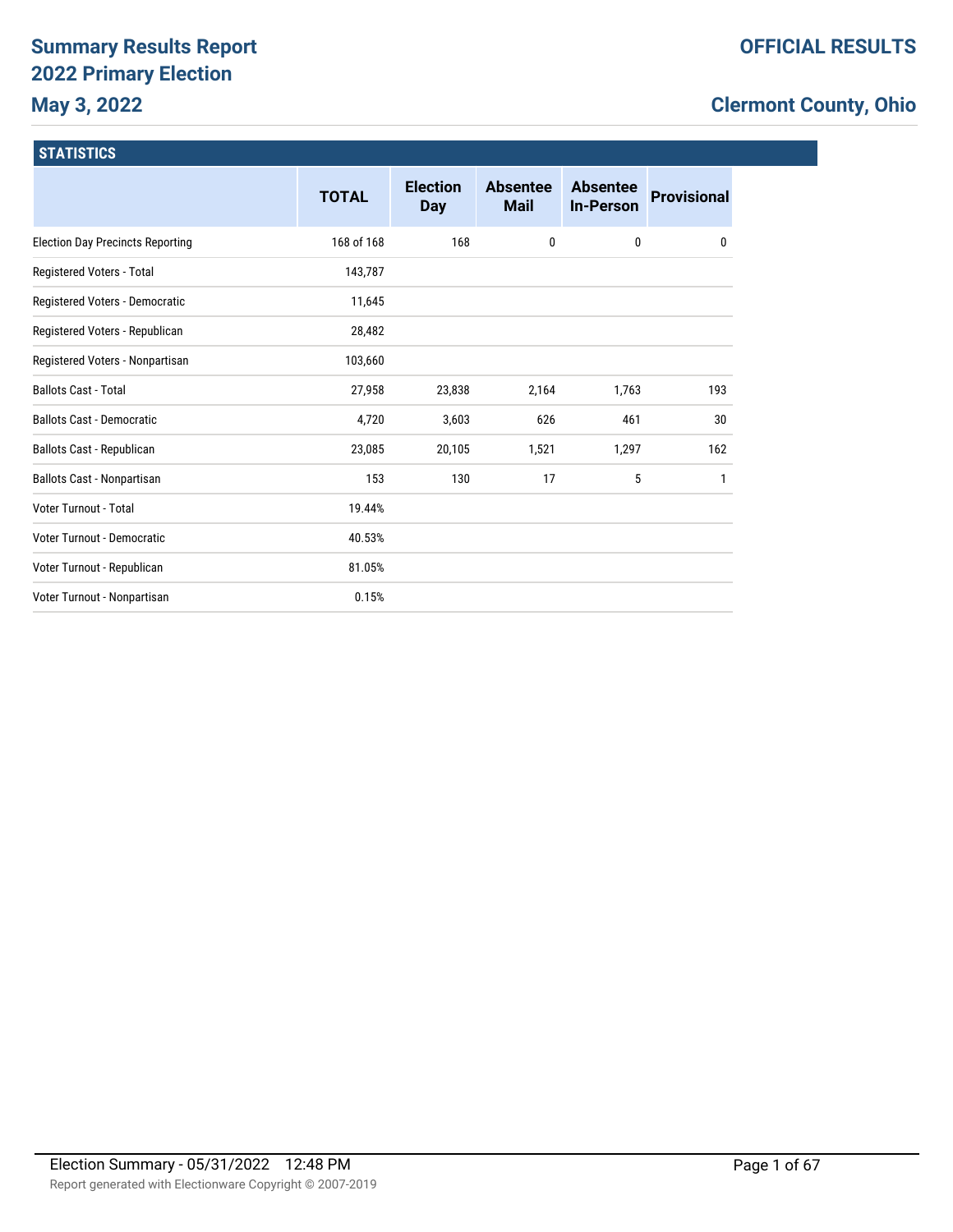### **Dem For Governor and Lieutenant Governor**

#### Vote For 1

|                                   | <b>TOTAL</b> | <b>Election</b><br><b>Day</b> | <b>Absentee</b><br><b>Mail</b> | <b>Absentee</b><br><b>In-Person</b> | <b>Provisional</b> |
|-----------------------------------|--------------|-------------------------------|--------------------------------|-------------------------------------|--------------------|
| John Cranley and Teresa Fedor     | 2,574        | 2.007                         | 330                            | 221                                 | 16                 |
| Nan Whaley and Cheryl L. Stephens | 2,079        | 1,550                         | 284                            | 233                                 | 12                 |
| Overvotes                         | 13           | 8                             | 3                              |                                     |                    |
| <b>Undervotes</b>                 | 54           | 38                            | 9                              | 6                                   |                    |
| <b>Precincts Reporting</b>        | 168 of 168   |                               |                                |                                     |                    |

# **Dem For Attorney General**

Vote For 1

|                            | <b>TOTAL</b> | <b>Election</b><br><b>Day</b> | <b>Absentee</b><br><b>Mail</b> | <b>Absentee</b><br><b>In-Person</b> | <b>Provisional</b> |
|----------------------------|--------------|-------------------------------|--------------------------------|-------------------------------------|--------------------|
| Jeffrey A. Crossman        | 3,871        | 2,956                         | 505                            | 386                                 | 24                 |
| Overvotes                  | 0            | $\mathbf{0}$                  | 0                              | 0                                   | $\mathbf{0}$       |
| Undervotes                 | 849          | 647                           | 121                            | 75                                  | 6                  |
| <b>Precincts Reporting</b> | 168 of 168   |                               |                                |                                     |                    |

# **Dem For Auditor of State**

Vote For 1

|                            | <b>TOTAL</b> | <b>Election</b><br><b>Day</b> | <b>Absentee</b><br><b>Mail</b> | <b>Absentee</b><br><b>In-Person</b> | <b>Provisional</b> |
|----------------------------|--------------|-------------------------------|--------------------------------|-------------------------------------|--------------------|
| <b>Taylor Sappington</b>   | 3,849        | 2,932                         | 505                            | 389                                 | 23                 |
| Overvotes                  | 0            | $\mathbf{0}$                  | 0                              | $\mathbf{0}$                        | 0                  |
| Undervotes                 | 871          | 671                           | 121                            | 72                                  |                    |
| <b>Precincts Reporting</b> | 168 of 168   |                               |                                |                                     |                    |

# **Dem For Secretary of State**

|                            | <b>TOTAL</b> | <b>Election</b><br><b>Day</b> | <b>Absentee</b><br><b>Mail</b> | <b>Absentee</b><br><b>In-Person</b> | <b>Provisional</b> |
|----------------------------|--------------|-------------------------------|--------------------------------|-------------------------------------|--------------------|
| Chelsea Clark              | 3,880        | 2,963                         | 505                            | 388                                 | 24                 |
| Overvotes                  | 0            | 0                             | 0                              | 0                                   | 0                  |
| <b>Undervotes</b>          | 840          | 640                           | 121                            | 73                                  | 6                  |
| <b>Precincts Reporting</b> | 168 of 168   |                               |                                |                                     |                    |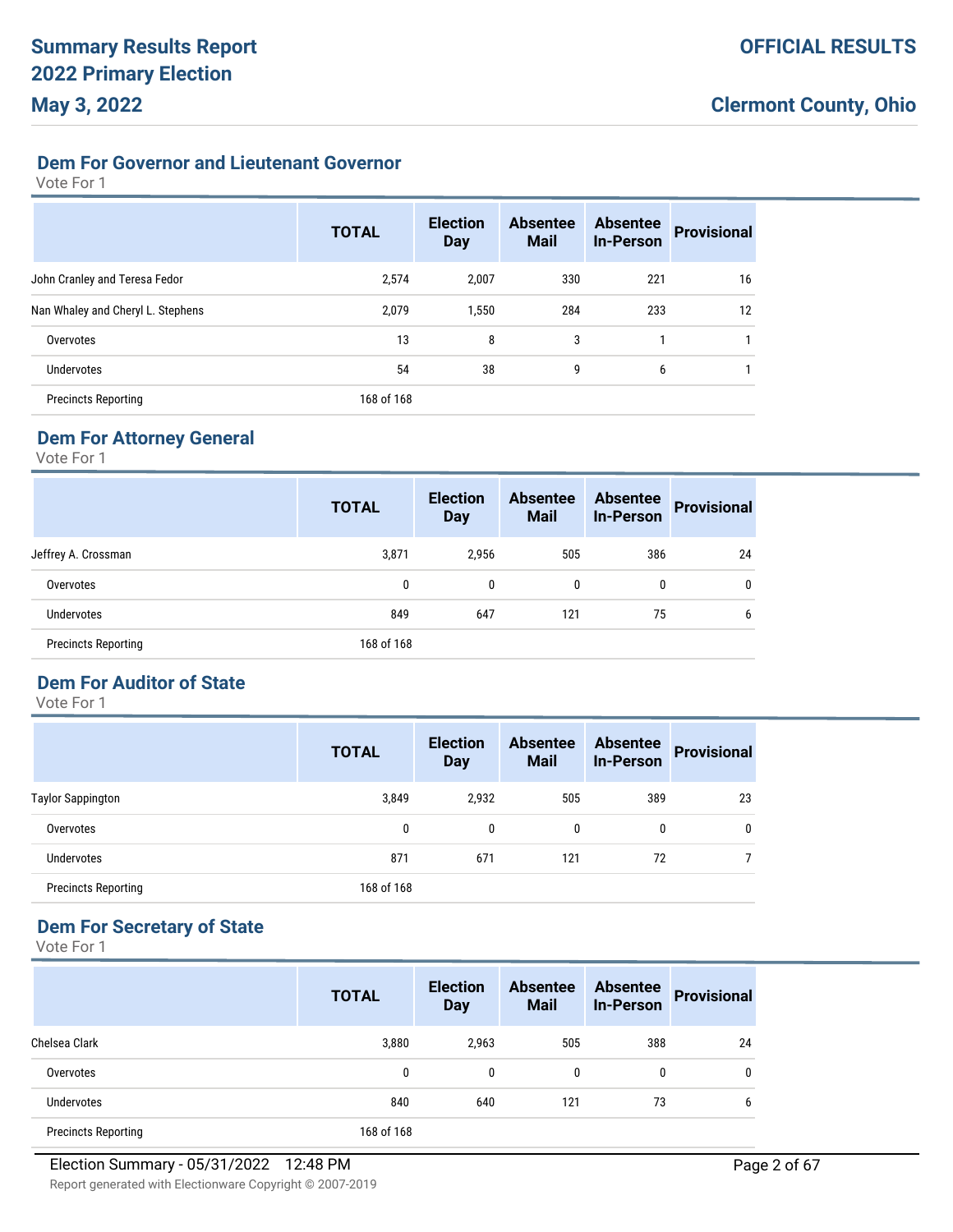#### **Dem For Treasurer of State**

Vote For 1

|                            | <b>TOTAL</b> | <b>Election</b><br><b>Day</b> | <b>Absentee</b><br><b>Mail</b> | <b>Absentee</b><br><b>In-Person</b> | <b>Provisional</b> |
|----------------------------|--------------|-------------------------------|--------------------------------|-------------------------------------|--------------------|
| Scott Schertzer            | 3,800        | 2.898                         | 495                            | 384                                 | 23                 |
| Overvotes                  | 0            | $\mathbf{0}$                  | 0                              | 0                                   | 0                  |
| <b>Undervotes</b>          | 920          | 705                           | 131                            | 77                                  |                    |
| <b>Precincts Reporting</b> | 168 of 168   |                               |                                |                                     |                    |

# **Dem For Chief Justice of the Supreme Court**

Vote For 1

|                            | <b>TOTAL</b> | <b>Election</b><br><b>Day</b> | <b>Absentee</b><br><b>Mail</b> | <b>Absentee</b><br><b>In-Person</b> | <b>Provisional</b> |
|----------------------------|--------------|-------------------------------|--------------------------------|-------------------------------------|--------------------|
| Jennifer Brunner           | 3,911        | 2,982                         | 505                            | 401                                 | 23                 |
| Overvotes                  | 0            | 0                             | 0                              | 0                                   | 0                  |
| Undervotes                 | 809          | 621                           | 121                            | 60                                  |                    |
| <b>Precincts Reporting</b> | 168 of 168   |                               |                                |                                     |                    |

#### **Dem For Justice of the Supreme Court (1/1)**

Vote For 1

|                            | <b>TOTAL</b> | <b>Election</b><br><b>Day</b> | <b>Absentee</b><br><b>Mail</b> | <b>Absentee</b><br><b>In-Person</b> | <b>Provisional</b> |
|----------------------------|--------------|-------------------------------|--------------------------------|-------------------------------------|--------------------|
| Terri Jamison              | 3,673        | 2,812                         | 469                            | 370                                 | 22                 |
| Overvotes                  | 0            | $\mathbf{0}$                  | 0                              | 0                                   | 0                  |
| <b>Undervotes</b>          | 1,047        | 791                           | 157                            | 91                                  | 8                  |
| <b>Precincts Reporting</b> | 168 of 168   |                               |                                |                                     |                    |

# **Dem For Justice of the Supreme Court (1/2)**

|                            | <b>TOTAL</b> | <b>Election</b><br><b>Day</b> | <b>Absentee</b><br><b>Mail</b> | <b>Absentee</b><br><b>In-Person</b> | <b>Provisional</b> |
|----------------------------|--------------|-------------------------------|--------------------------------|-------------------------------------|--------------------|
| Marilyn Zayas              | 3,616        | 2.764                         | 456                            | 372                                 | 24                 |
| Overvotes                  | 0            | 0                             | 0                              | 0                                   | 0                  |
| <b>Undervotes</b>          | 1,104        | 839                           | 170                            | 89                                  | 6                  |
| <b>Precincts Reporting</b> | 168 of 168   |                               |                                |                                     |                    |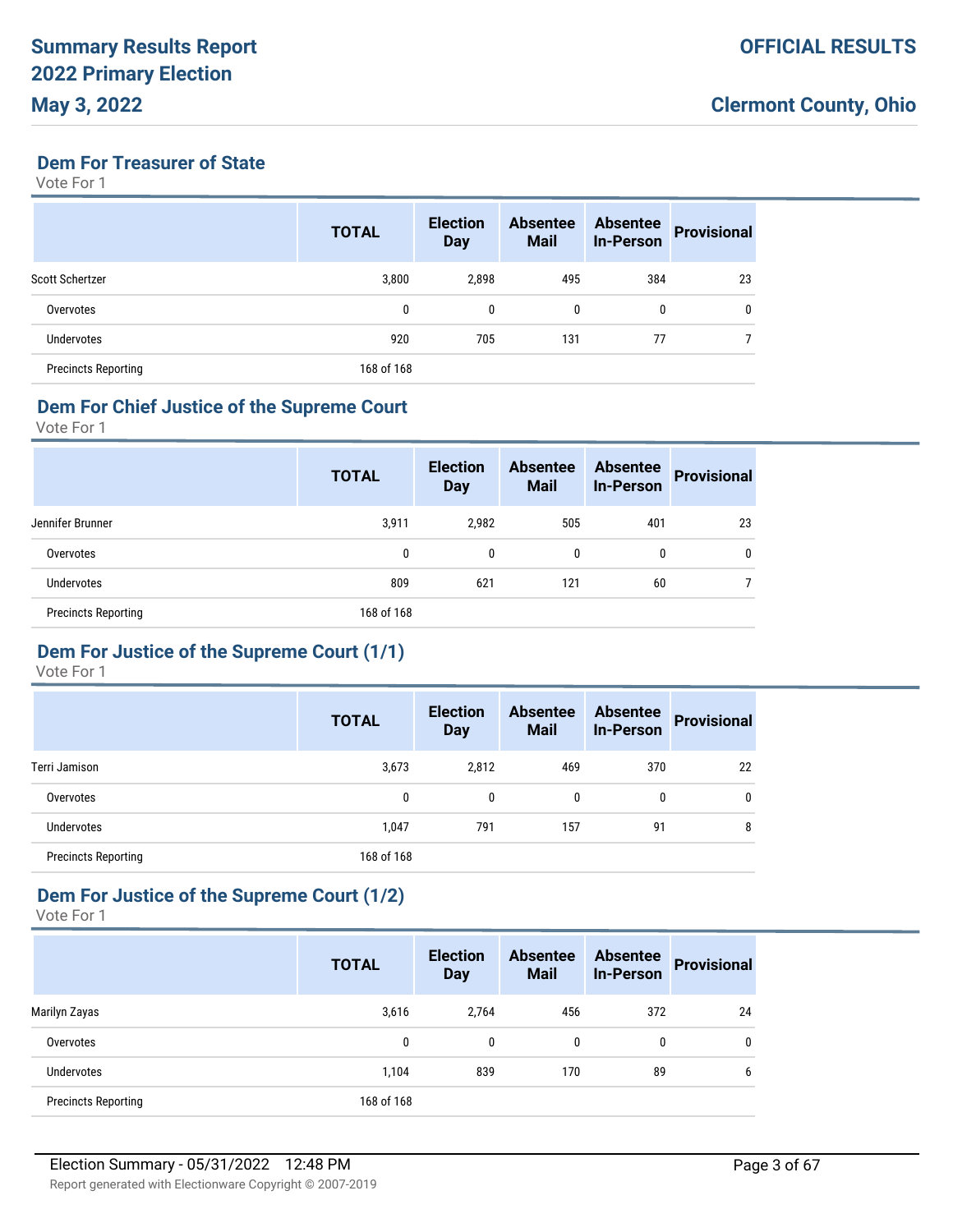#### **Dem For U.S. Senator**

Vote For 1

|                            | <b>TOTAL</b> | <b>Election</b><br><b>Day</b> | <b>Absentee</b><br><b>Mail</b> | <b>Absentee</b><br><b>In-Person</b> | <b>Provisional</b> |
|----------------------------|--------------|-------------------------------|--------------------------------|-------------------------------------|--------------------|
| Tim Ryan                   | 3,169        | 2,383                         | 427                            | 351                                 | 8                  |
| Morgan Harper              | 864          | 682                           | 115                            | 57                                  | 10                 |
| Traci TJ Johnson           | 586          | 458                           | 76                             | 43                                  | 9                  |
| Overvotes                  | 5            | 4                             | $\mathbf{0}$                   | $\mathbf{0}$                        |                    |
| <b>Undervotes</b>          | 96           | 76                            | 8                              | 10                                  | $\overline{2}$     |
| <b>Precincts Reporting</b> | 168 of 168   |                               |                                |                                     |                    |

# **Dem For Representative to Congress (2nd District)**

Vote For 1

|                            | <b>TOTAL</b> | <b>Election</b><br><b>Day</b> | <b>Absentee</b><br><b>Mail</b> | <b>Absentee</b><br><b>In-Person</b> | <b>Provisional</b> |
|----------------------------|--------------|-------------------------------|--------------------------------|-------------------------------------|--------------------|
| Samantha Meadows           | 2,845        | 2,221                         | 340                            | 262                                 | 22                 |
| Alan Darnowsky             | 1,491        | 1,082                         | 239                            | 167                                 | 3                  |
| Overvotes                  |              | 0                             | 0                              | 0                                   |                    |
| Undervotes                 | 383          | 300                           | 47                             | 32                                  | 4                  |
| <b>Precincts Reporting</b> | 168 of 168   |                               |                                |                                     |                    |

# **Dem For Judge of the Court of Appeals (12th District)**

|                            | <b>TOTAL</b> | <b>Election</b><br><b>Day</b> | <b>Absentee</b><br><b>Mail</b> | <b>Absentee</b><br><b>In-Person</b> | <b>Provisional</b> |
|----------------------------|--------------|-------------------------------|--------------------------------|-------------------------------------|--------------------|
| No Valid Petition Filed    | 0            | $\mathbf{0}$                  | 0                              | 0                                   | 0                  |
| Overvotes                  | 0            | 0                             | 0                              | 0                                   | 0                  |
| Undervotes                 | 4,720        | 3,603                         | 626                            | 461                                 | 30                 |
| <b>Precincts Reporting</b> | 168 of 168   |                               |                                |                                     |                    |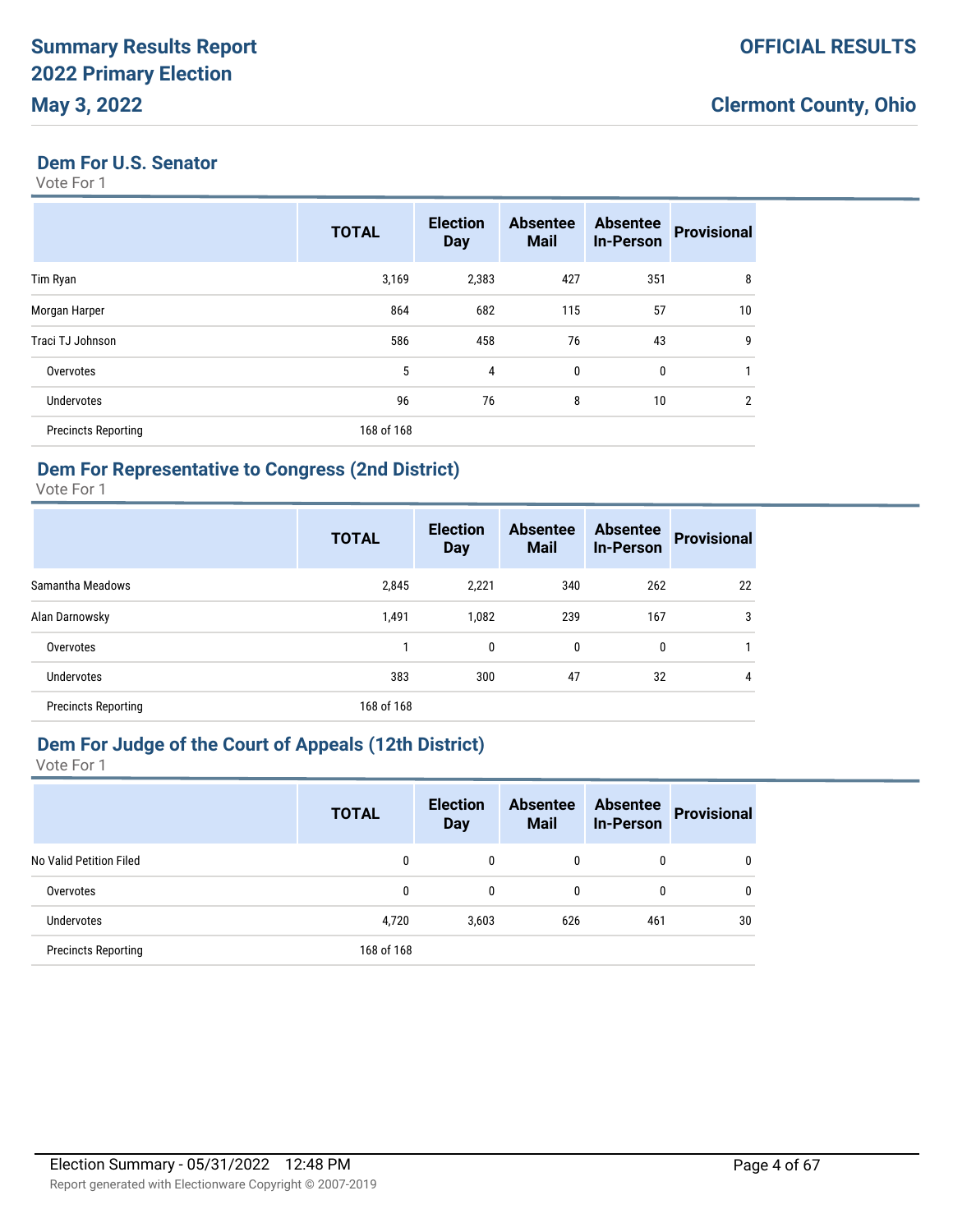### **Dem For Judge of the Court of Appeals (12th District)**

Vote For 1

|                            | <b>TOTAL</b> | <b>Election</b><br><b>Day</b> | <b>Absentee</b><br><b>Mail</b> | <b>Absentee</b><br><b>In-Person</b> | <b>Provisional</b> |
|----------------------------|--------------|-------------------------------|--------------------------------|-------------------------------------|--------------------|
| No Valid Petition Filed    | 0            | 0                             | 0                              | 0                                   |                    |
| Overvotes                  | 0            | 0                             | 0                              | 0                                   |                    |
| Undervotes                 | 4,720        | 3,603                         | 626                            | 461                                 | 30                 |
| <b>Precincts Reporting</b> | 168 of 168   |                               |                                |                                     |                    |

#### **Dem For Judge of the Court of Common Pleas (1/1)**

Vote For 1

|                            | <b>TOTAL</b> | <b>Election</b><br><b>Day</b> | <b>Absentee</b><br><b>Mail</b> | <b>Absentee</b><br><b>In-Person</b> | <b>Provisional</b> |
|----------------------------|--------------|-------------------------------|--------------------------------|-------------------------------------|--------------------|
| No Valid Petition Filed    | 0            | 0                             | 0                              | 0                                   | 0                  |
| Overvotes                  | 0            | 0                             | $\mathbf{0}$                   | 0                                   | 0                  |
| <b>Undervotes</b>          | 4,720        | 3,603                         | 626                            | 461                                 | 30                 |
| <b>Precincts Reporting</b> | 168 of 168   |                               |                                |                                     |                    |

# **Dem For Judge of the Court of Common Pleas (1/2) (Domestic Relations)**

Vote For 1

|                            | <b>TOTAL</b> | <b>Election</b><br><b>Day</b> | <b>Absentee</b><br><b>Mail</b> | <b>Absentee</b><br><b>In-Person</b> | <b>Provisional</b> |
|----------------------------|--------------|-------------------------------|--------------------------------|-------------------------------------|--------------------|
| No Valid Petition Filed    | 0            | 0                             | 0                              | 0                                   |                    |
| Overvotes                  | 0            | 0                             | 0                              | 0                                   |                    |
| <b>Undervotes</b>          | 4,720        | 3,603                         | 626                            | 461                                 | 30                 |
| <b>Precincts Reporting</b> | 168 of 168   |                               |                                |                                     |                    |

# **Dem For Judge of the Court of Common Pleas (UTE)**

|                            | <b>TOTAL</b> | <b>Election</b><br><b>Day</b> | <b>Absentee</b><br><b>Mail</b> | <b>Absentee</b><br><b>In-Person</b> | <b>Provisional</b> |
|----------------------------|--------------|-------------------------------|--------------------------------|-------------------------------------|--------------------|
| No Valid Petition Filed    | 0            | 0                             | 0                              | 0                                   | 0                  |
| Overvotes                  | 0            | 0                             | 0                              | 0                                   | 0                  |
| <b>Undervotes</b>          | 4,720        | 3,603                         | 626                            | 461                                 | 30                 |
| <b>Precincts Reporting</b> | 168 of 168   |                               |                                |                                     |                    |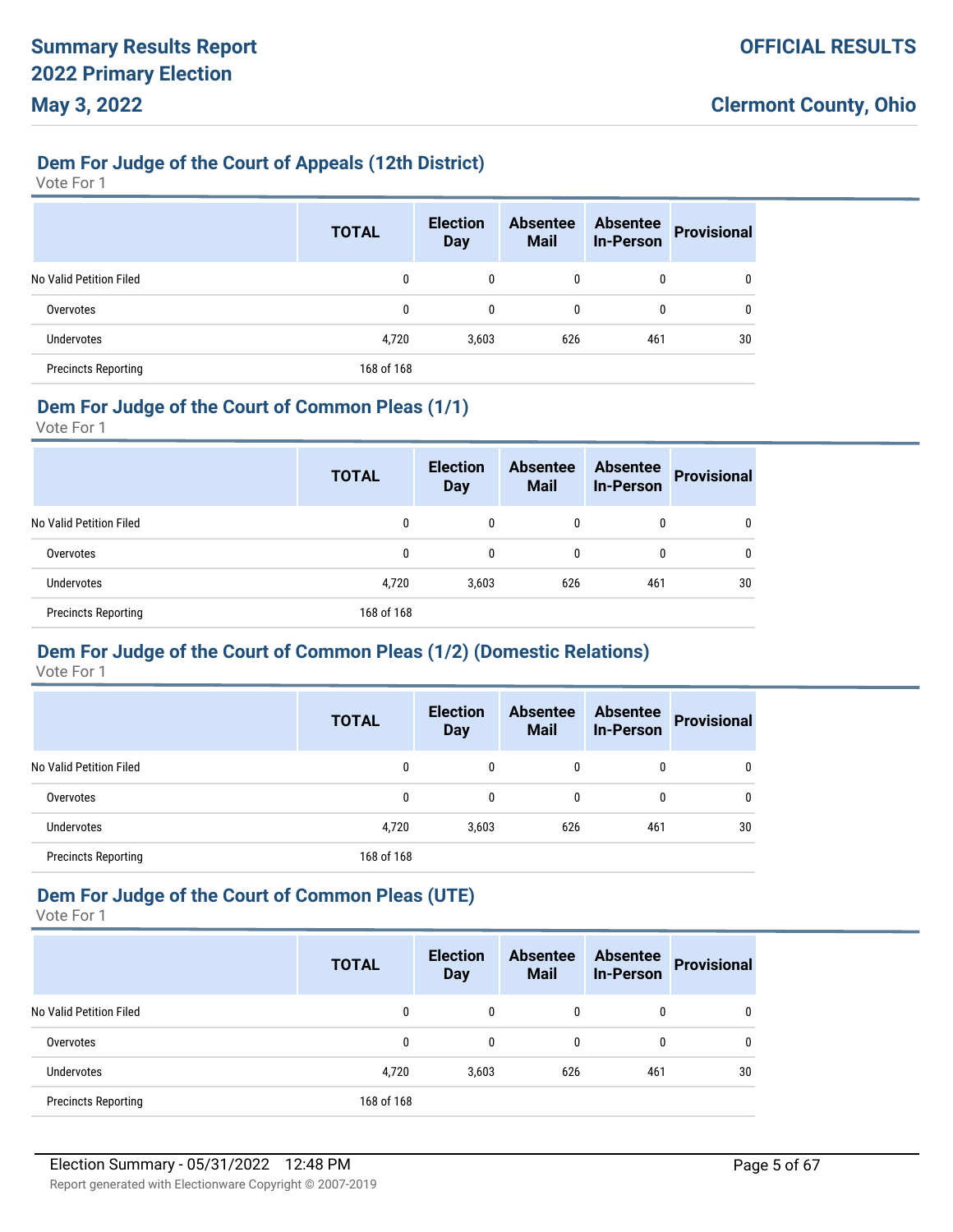**Dem For County Commissioner**

Vote For 1

|                            | <b>TOTAL</b> | <b>Election</b><br><b>Day</b> | <b>Absentee</b><br><b>Mail</b> | <b>Absentee</b><br><b>In-Person</b> | <b>Provisional</b> |
|----------------------------|--------------|-------------------------------|--------------------------------|-------------------------------------|--------------------|
| No Valid Petition Filed    | 0            | 0                             | 0                              | 0                                   |                    |
| Overvotes                  | 0            | $\mathbf{0}$                  | 0                              | 0                                   | 0                  |
| Undervotes                 | 4,720        | 3,603                         | 626                            | 461                                 | 30                 |
| <b>Precincts Reporting</b> | 168 of 168   |                               |                                |                                     |                    |

# **Dem For County Auditor**

Vote For 1

|                            | <b>TOTAL</b> | <b>Election</b><br><b>Day</b> | <b>Absentee</b><br><b>Mail</b> | <b>Absentee</b><br><b>In-Person</b> | <b>Provisional</b> |
|----------------------------|--------------|-------------------------------|--------------------------------|-------------------------------------|--------------------|
| No Valid Petition Filed    | 0            | 0                             | 0                              | 0                                   |                    |
| Overvotes                  | 0            | 0                             | 0                              | 0                                   | 0                  |
| Undervotes                 | 4,720        | 3,603                         | 626                            | 461                                 | 30                 |
| <b>Precincts Reporting</b> | 168 of 168   |                               |                                |                                     |                    |

#### **Dem For Member of County Central Committee Loveland City C**

Vote For 1

|                            | <b>TOTAL</b> | <b>Election</b><br><b>Day</b> | <b>Absentee</b><br><b>Mail</b> | <b>Absentee</b><br><b>In-Person</b> | Provisional |
|----------------------------|--------------|-------------------------------|--------------------------------|-------------------------------------|-------------|
| Jennifer Ginder            | 31           | 25                            | 2                              | 4                                   |             |
| Overvotes                  | 0            | $\Omega$                      | 0                              | 0                                   |             |
| <b>Undervotes</b>          | 10           | 9                             |                                | 0                                   |             |
| <b>Precincts Reporting</b> | $1$ of $1$   |                               |                                |                                     |             |

# **Dem For Member of County Central Committee Batavia Village A**

|                            | <b>TOTAL</b> | <b>Election</b><br><b>Day</b> | <b>Absentee</b><br><b>Mail</b> | <b>Absentee</b><br><b>In-Person</b> | <b>Provisional</b> |
|----------------------------|--------------|-------------------------------|--------------------------------|-------------------------------------|--------------------|
| Chris A. Dennison          | 40           | 23                            | 5                              | 11                                  |                    |
| Overvotes                  | 0            | 0                             | $\mathbf{0}$                   | 0                                   |                    |
| <b>Undervotes</b>          | 8            |                               | 0                              |                                     |                    |
| <b>Precincts Reporting</b> | 1 of 1       |                               |                                |                                     |                    |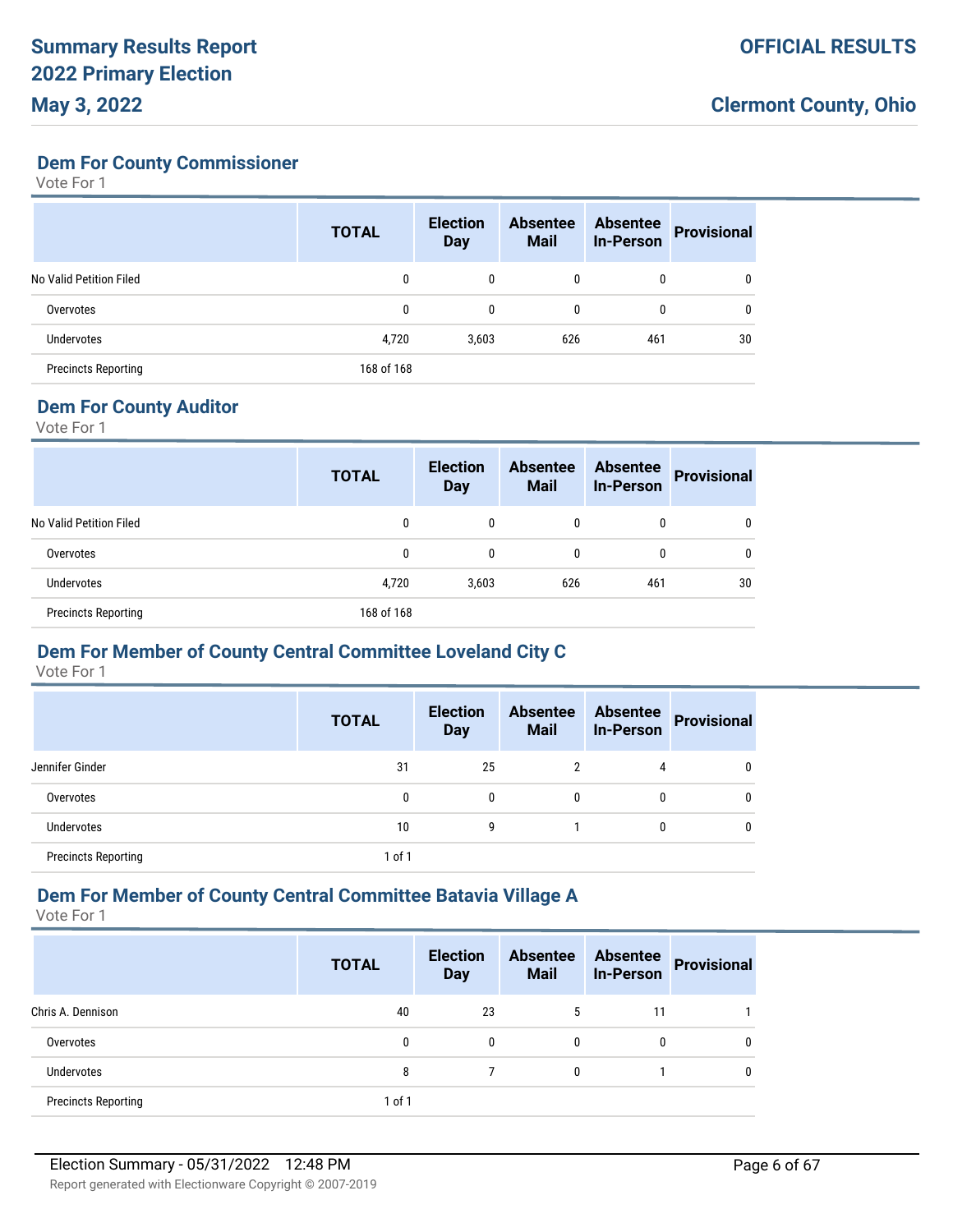#### **Dem For Member of County Central Committee Batavia Township A**

Vote For 1

|                            | <b>TOTAL</b> | <b>Election</b><br><b>Day</b> | <b>Absentee</b><br><b>Mail</b> | <b>Absentee</b><br><b>In-Person</b> | Provisional |
|----------------------------|--------------|-------------------------------|--------------------------------|-------------------------------------|-------------|
| Judy Miller                | 44           | 22                            | 8                              | 14                                  | 0           |
| Overvotes                  | 0            | 0                             | 0                              | 0                                   | 0           |
| <b>Undervotes</b>          | 6            | 0                             | 4                              |                                     |             |
| <b>Precincts Reporting</b> | 1 of 1       |                               |                                |                                     |             |

#### **Dem For Member of County Central Committee Batavia Township B**

Vote For 1

|                            | <b>TOTAL</b> | <b>Election</b><br><b>Day</b> | <b>Absentee</b><br><b>Mail</b> | <b>Absentee</b><br><b>In-Person</b> | Provisional |
|----------------------------|--------------|-------------------------------|--------------------------------|-------------------------------------|-------------|
| Vivian L. Poe              | 37           | 28                            | 3                              | 6                                   |             |
| Overvotes                  | 0            | 0                             | 0                              | 0                                   | 0           |
| <b>Undervotes</b>          | 8            | 6                             |                                |                                     |             |
| <b>Precincts Reporting</b> | 1 of 1       |                               |                                |                                     |             |

#### **Dem For Member of County Central Committee Batavia Township C**

Vote For 1

|                            | <b>TOTAL</b> | <b>Election</b><br><b>Day</b> | <b>Absentee</b><br><b>Mail</b> | <b>Absentee</b><br><b>In-Person</b> | <b>Provisional</b> |
|----------------------------|--------------|-------------------------------|--------------------------------|-------------------------------------|--------------------|
| Tim Young                  | 8            | 4                             | 2                              | $\overline{2}$                      | 0                  |
| Amanda Irwin               |              | 0                             | 0                              |                                     | 0                  |
| Overvotes                  | 0            | 0                             | 0                              | 0                                   | 0                  |
| <b>Undervotes</b>          | 3            | 3                             | 0                              | 0                                   | 0                  |
| <b>Precincts Reporting</b> | 1 of 1       |                               |                                |                                     |                    |

# **Dem For Member of County Central Committee Batavia Township H**

|                            | <b>TOTAL</b> | <b>Election</b><br><b>Day</b> | <b>Absentee</b><br><b>Mail</b> | <b>Absentee</b><br><b>In-Person</b> | <b>Provisional</b> |
|----------------------------|--------------|-------------------------------|--------------------------------|-------------------------------------|--------------------|
| Linda S. Connell           | 10           | 5                             | 3                              | 2                                   |                    |
| Overvotes                  | 0            | 0                             | $\mathbf{0}$                   | 0                                   |                    |
| <b>Undervotes</b>          | 5            | 2                             | 0                              | 3                                   |                    |
| <b>Precincts Reporting</b> | 1 of 1       |                               |                                |                                     |                    |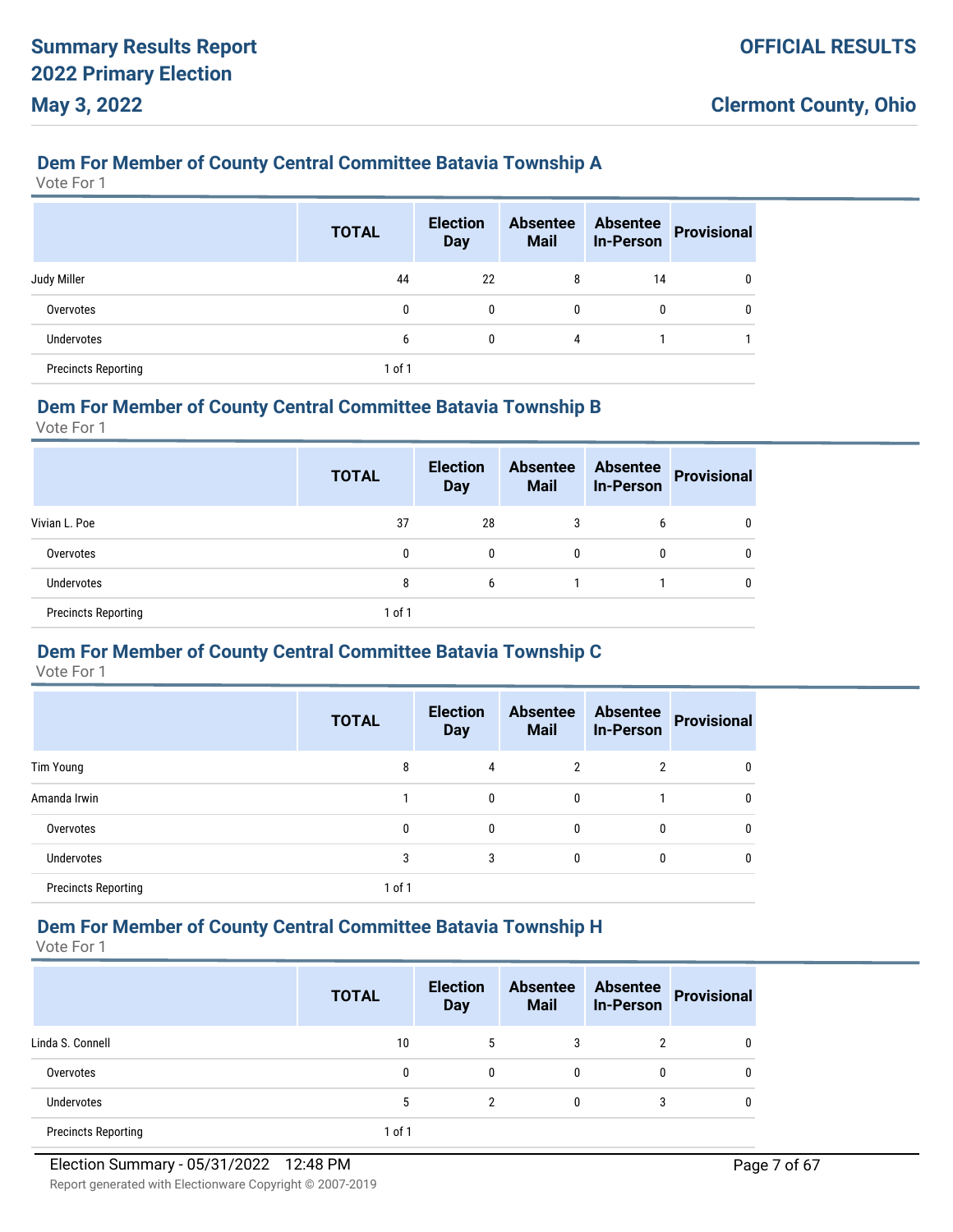#### **Dem For Member of County Central Committee Batavia Township J**

Vote For 1

|                            | <b>TOTAL</b> | <b>Election</b><br><b>Day</b> | <b>Absentee</b><br><b>Mail</b> | <b>Absentee</b><br><b>In-Person</b> | <b>Provisional</b> |
|----------------------------|--------------|-------------------------------|--------------------------------|-------------------------------------|--------------------|
| Steven L. Neff             | 16           | 11                            | 0                              | 5                                   | 0                  |
| Overvotes                  | 0            | 0                             | $\mathbf{0}$                   | 0                                   | 0                  |
| <b>Undervotes</b>          | 3            | $\overline{2}$                | 0                              |                                     | 0                  |
| <b>Precincts Reporting</b> | $1$ of $1$   |                               |                                |                                     |                    |

#### **Dem For Member of County Central Committee Batavia Township L**

Vote For 1

|                            | <b>TOTAL</b> | <b>Election</b><br><b>Day</b> | <b>Absentee</b><br><b>Mail</b> | <b>Absentee</b><br><b>In-Person</b> | <b>Provisional</b> |
|----------------------------|--------------|-------------------------------|--------------------------------|-------------------------------------|--------------------|
| <b>Timothy Hisnay</b>      | b            | 3                             |                                | ∩                                   | 0                  |
| Overvotes                  | 0            | 0                             | $\mathbf{0}$                   | 0                                   | 0                  |
| <b>Undervotes</b>          | 4            | 2                             |                                |                                     | 0                  |
| <b>Precincts Reporting</b> | 1 of 1       |                               |                                |                                     |                    |

#### **Dem For Member of County Central Committee Batavia Township M**

Vote For 1

|                            | <b>TOTAL</b> | <b>Election</b><br><b>Day</b> | <b>Absentee</b><br><b>Mail</b> | <b>Absentee</b><br><b>In-Person</b> | <b>Provisional</b> |
|----------------------------|--------------|-------------------------------|--------------------------------|-------------------------------------|--------------------|
| Richard J. Perry           | 25           | 19                            | 4                              | າ                                   |                    |
| Overvotes                  | 0            | $\mathbf{0}$                  | 0                              | 0                                   |                    |
| <b>Undervotes</b>          | 10           | 8                             |                                |                                     |                    |
| <b>Precincts Reporting</b> | 1 of 1       |                               |                                |                                     |                    |

# **Dem For Member of County Central Committee Batavia Township O**

|                            | <b>TOTAL</b>   | <b>Election</b><br><b>Day</b> | <b>Absentee</b><br><b>Mail</b> | <b>Absentee</b><br><b>In-Person</b> | <b>Provisional</b> |
|----------------------------|----------------|-------------------------------|--------------------------------|-------------------------------------|--------------------|
| Jennifer Pinnick           | 15             | 13                            | $\mathbf{0}$                   | 2                                   | 0                  |
| <b>Tricia Ault</b>         | 12             | 9                             |                                | $\overline{2}$                      | 0                  |
| Overvotes                  | 0              | 0                             | $\mathbf{0}$                   | 0                                   | 0                  |
| <b>Undervotes</b>          | $\overline{2}$ | 2                             | $\mathbf{0}$                   | 0                                   | 0                  |
| <b>Precincts Reporting</b> | $1$ of $1$     |                               |                                |                                     |                    |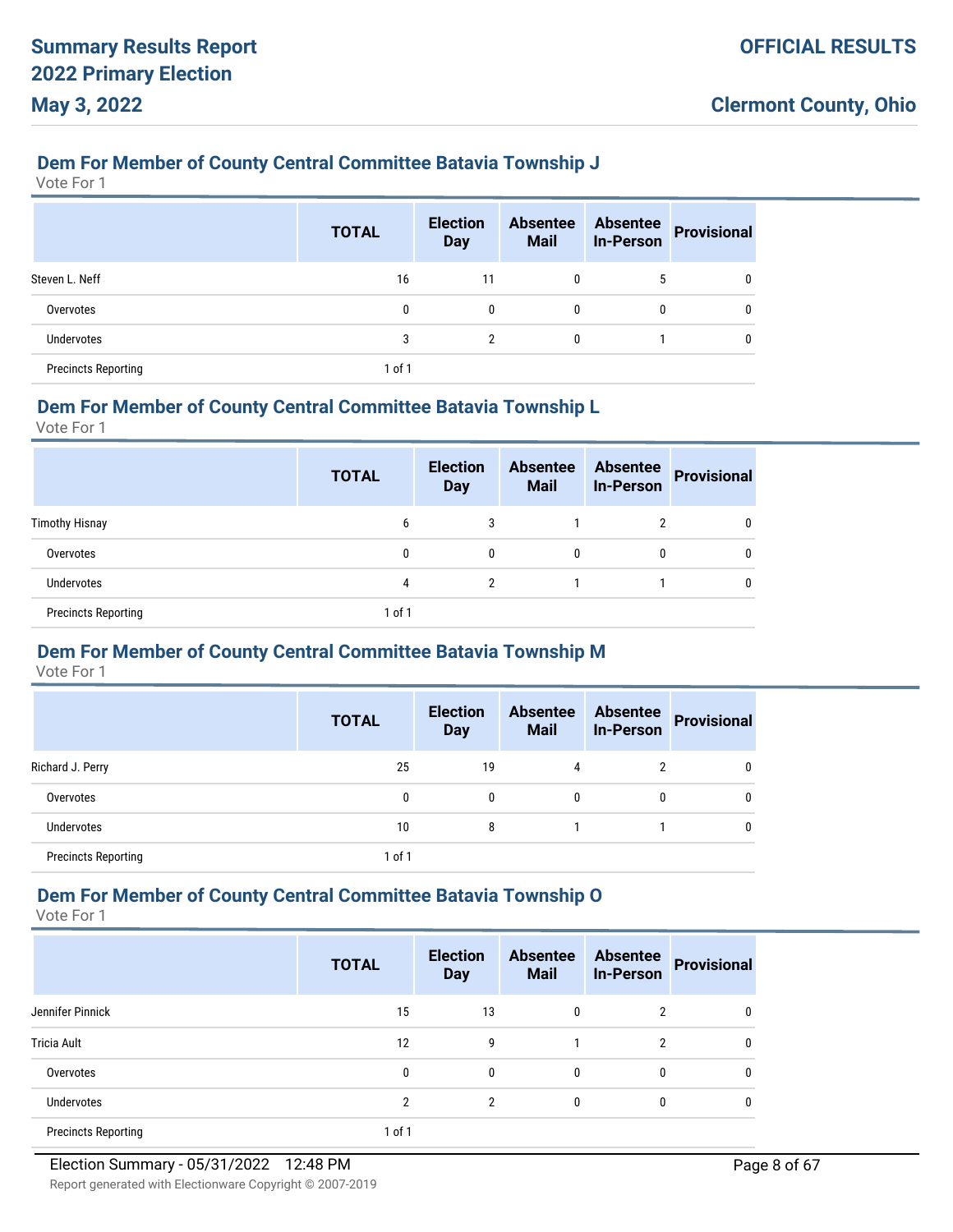#### **Dem For Member of County Central Committee Franklin Township A**

Vote For 1

|                            | <b>TOTAL</b> | <b>Election</b><br><b>Day</b> | <b>Absentee</b><br><b>Mail</b> | <b>Absentee</b><br><b>In-Person</b> | <b>Provisional</b> |
|----------------------------|--------------|-------------------------------|--------------------------------|-------------------------------------|--------------------|
| Tonia Blackburn            | 31           | 27                            | 2                              | 2                                   | 0                  |
| Nancy Paquette             |              | 6                             | 0                              |                                     | 0                  |
| Overvotes                  | 0            | $\mathbf{0}$                  | $\mathbf{0}$                   | $\mathbf{0}$                        | 0                  |
| <b>Undervotes</b>          | 0            | $\mathbf{0}$                  | 0                              | 0                                   | U                  |
| <b>Precincts Reporting</b> | 1 of 1       |                               |                                |                                     |                    |

### **Dem For Member of County Central Committee Franklin Township B**

Vote For 1

|                            | <b>TOTAL</b> | <b>Election</b><br><b>Day</b> | <b>Absentee</b><br><b>Mail</b> | <b>Absentee</b><br><b>In-Person</b> | <b>Provisional</b> |
|----------------------------|--------------|-------------------------------|--------------------------------|-------------------------------------|--------------------|
| <b>Justin Phillips</b>     | 14           | 10                            |                                | 3                                   | 0                  |
| Overvotes                  | 0            | 0                             | 0                              | 0                                   | 0                  |
| <b>Undervotes</b>          | 10           | 8                             | $\mathbf{0}$                   |                                     |                    |
| <b>Precincts Reporting</b> | $1$ of $1$   |                               |                                |                                     |                    |

### **Dem For Member of County Central Committee Goshen Township B**

Vote For 1

|                            | <b>TOTAL</b>   | <b>Election</b><br><b>Day</b> | <b>Absentee</b><br><b>Mail</b> | <b>Absentee</b><br><b>In-Person</b> | <b>Provisional</b> |
|----------------------------|----------------|-------------------------------|--------------------------------|-------------------------------------|--------------------|
| <b>Alice Bailey</b>        | 19             | 12                            |                                | 0                                   | 0                  |
| Overvotes                  | 0              | 0                             | 0                              | 0                                   | 0                  |
| <b>Undervotes</b>          | $\overline{2}$ |                               |                                | 0                                   | 0                  |
| <b>Precincts Reporting</b> | 1 of 1         |                               |                                |                                     |                    |

# **Dem For Member of County Central Committee Goshen Township D**

|                            | <b>TOTAL</b> | <b>Election</b><br><b>Day</b> | <b>Absentee</b><br><b>Mail</b> | <b>Absentee</b><br><b>In-Person</b> | <b>Provisional</b> |
|----------------------------|--------------|-------------------------------|--------------------------------|-------------------------------------|--------------------|
| <b>Bonnie Carlier</b>      | 11           | 6                             | 2                              | 3                                   |                    |
| Overvotes                  | 0            | $\mathbf{0}$                  | 0                              | 0                                   |                    |
| Undervotes                 |              |                               | 0                              | 0                                   |                    |
| <b>Precincts Reporting</b> | 1 of 1       |                               |                                |                                     |                    |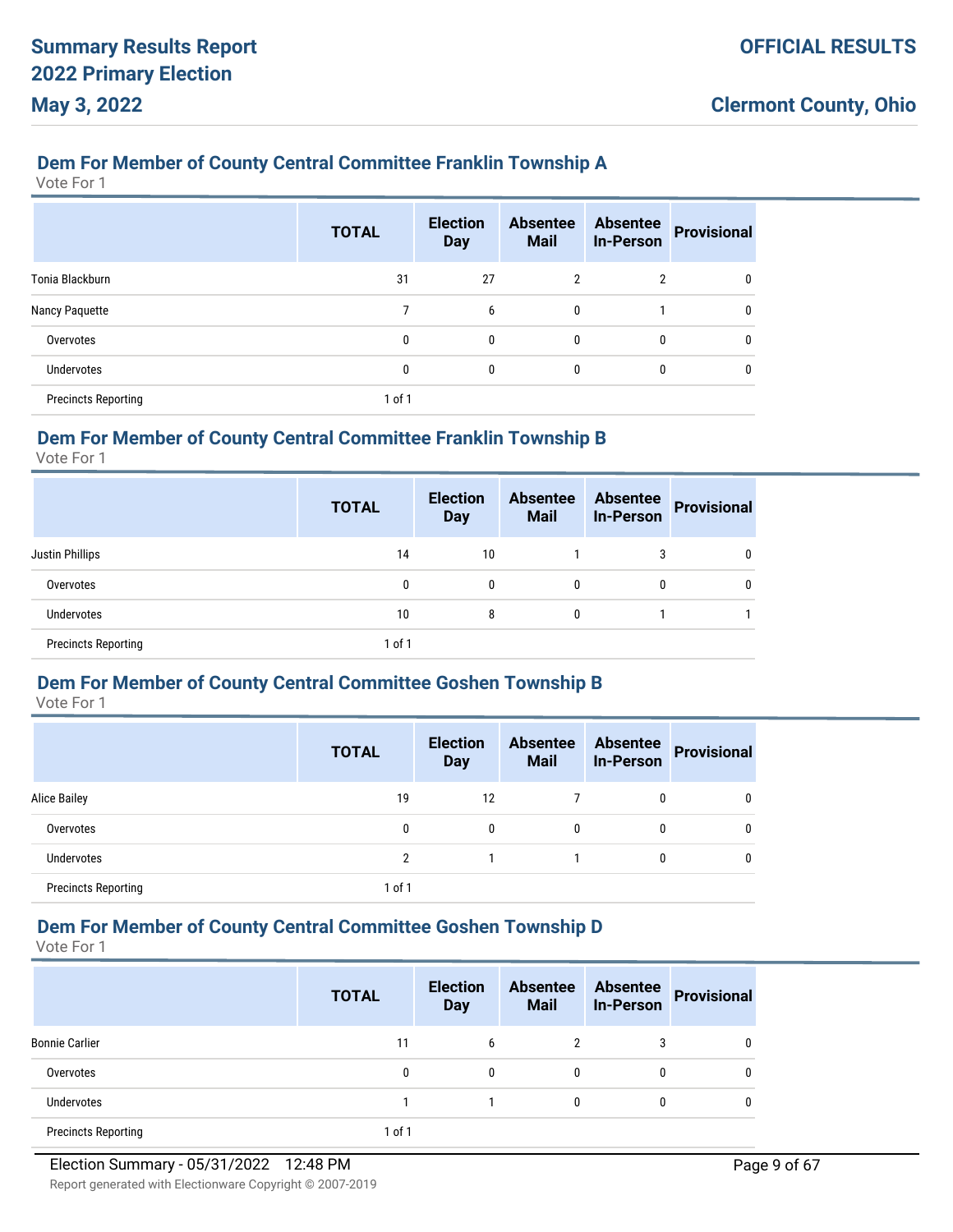#### **Dem For Member of County Central Committee Goshen Township K**

Vote For 1

|                            | <b>TOTAL</b> | <b>Election</b><br><b>Day</b> | <b>Absentee</b><br><b>Mail</b> | <b>Absentee</b><br><b>In-Person</b> | <b>Provisional</b> |
|----------------------------|--------------|-------------------------------|--------------------------------|-------------------------------------|--------------------|
| Karla Barton               | 10           | 9                             |                                | $\mathbf{0}$                        | 0                  |
| Overvotes                  | 0            | 0                             | 0                              | 0                                   | 0                  |
| <b>Undervotes</b>          | 4            | 3                             |                                | 0                                   | 0                  |
| <b>Precincts Reporting</b> | 1 of 1       |                               |                                |                                     |                    |

#### **Dem For Member of County Central Committee Goshen Township L**

Vote For 1

|                            | <b>TOTAL</b> | <b>Election</b><br><b>Day</b> | <b>Absentee</b><br><b>Mail</b> | <b>Absentee</b><br><b>In-Person</b> | <b>Provisional</b> |
|----------------------------|--------------|-------------------------------|--------------------------------|-------------------------------------|--------------------|
| Jessie King                | 17           | 14                            | 3                              | 0                                   | 0                  |
| Overvotes                  | 0            | 0                             | $\mathbf{0}$                   | 0                                   | 0                  |
| <b>Undervotes</b>          | 3            | 3                             | $\mathbf{0}$                   | 0                                   | 0                  |
| <b>Precincts Reporting</b> | 1 of 1       |                               |                                |                                     |                    |

# **Dem For Member of County Central Committee Goshen Township M**

Vote For 1

|                            | <b>TOTAL</b> | <b>Election</b><br><b>Day</b> | <b>Absentee</b><br><b>Mail</b> | <b>Absentee</b><br><b>In-Person</b> | <b>Provisional</b> |
|----------------------------|--------------|-------------------------------|--------------------------------|-------------------------------------|--------------------|
| <b>Casey Carlier</b>       | 15           | 13                            |                                |                                     |                    |
| Overvotes                  | 0            | 0                             | 0                              | 0                                   |                    |
| <b>Undervotes</b>          | 4            | 4                             | 0                              | 0                                   |                    |
| <b>Precincts Reporting</b> | $1$ of $1$   |                               |                                |                                     |                    |

### **Dem For Member of County Central Committee Jackson Township A**

|                            | <b>TOTAL</b> | <b>Election</b><br><b>Day</b> | <b>Absentee</b><br><b>Mail</b> | <b>Absentee</b><br><b>In-Person</b> | <b>Provisional</b> |
|----------------------------|--------------|-------------------------------|--------------------------------|-------------------------------------|--------------------|
| Herbert B. Brady           | 6            | 4                             |                                |                                     |                    |
| Overvotes                  | 0            | 0                             | $\mathbf{0}$                   | $\mathbf{0}$                        |                    |
| Undervotes                 | 4            | 3                             |                                | 0                                   |                    |
| <b>Precincts Reporting</b> | 1 of 1       |                               |                                |                                     |                    |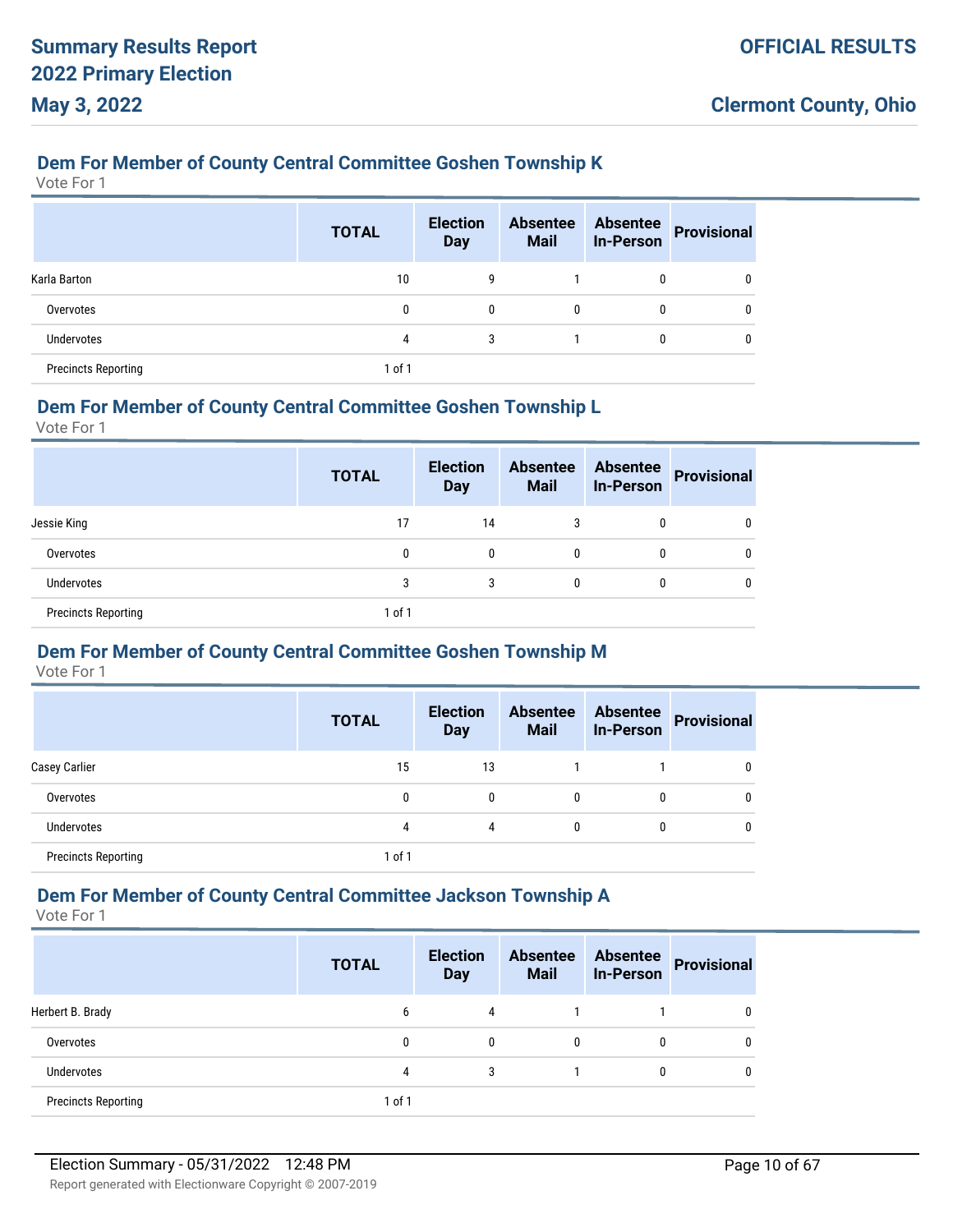#### **Dem For Member of County Central Committee Milford City A**

Vote For 1

|                            | <b>TOTAL</b> | <b>Election</b><br><b>Day</b> | <b>Absentee</b><br><b>Mail</b> | <b>Absentee</b><br><b>In-Person</b> | <b>Provisional</b> |
|----------------------------|--------------|-------------------------------|--------------------------------|-------------------------------------|--------------------|
| <b>Gregory Foote</b>       | 16           | 14                            | $\overline{2}$                 | 0                                   | 0                  |
| Overvotes                  | 0            | $\mathbf{0}$                  | 0                              | 0                                   | 0                  |
| <b>Undervotes</b>          | 4            | 4                             | 0                              | 0                                   | 0                  |
| <b>Precincts Reporting</b> | 1 of 1       |                               |                                |                                     |                    |

#### **Dem For Member of County Central Committee Milford City B**

Vote For 1

|                            | <b>TOTAL</b> | <b>Election</b><br><b>Day</b> | <b>Absentee</b><br><b>Mail</b> | <b>Absentee</b><br><b>In-Person</b> | <b>Provisional</b> |
|----------------------------|--------------|-------------------------------|--------------------------------|-------------------------------------|--------------------|
| Mark Sund                  | 37           | 31                            |                                | 5                                   | 0                  |
| Overvotes                  | 0            | 0                             | $\mathbf{0}$                   | 0                                   | 0                  |
| <b>Undervotes</b>          | 13           | 10                            | 3                              | 0                                   | 0                  |
| <b>Precincts Reporting</b> | $1$ of $1$   |                               |                                |                                     |                    |

#### **Dem For Member of County Central Committee Milford City G**

Vote For 1

|                            | <b>TOTAL</b> | <b>Election</b><br><b>Day</b> | <b>Absentee</b><br><b>Mail</b> | <b>Absentee</b><br><b>In-Person</b> | <b>Provisional</b> |
|----------------------------|--------------|-------------------------------|--------------------------------|-------------------------------------|--------------------|
| Jamie Hopkins              | 54           | 45                            | 6                              | 3                                   |                    |
| Overvotes                  | 0            | $\mathbf{0}$                  | 0                              | 0                                   |                    |
| Undervotes                 | 15           | 13                            |                                |                                     |                    |
| <b>Precincts Reporting</b> | $1$ of $1$   |                               |                                |                                     |                    |

# **Dem For Member of County Central Committee Milford City H**

|                            | <b>TOTAL</b> | <b>Election</b><br><b>Day</b> | <b>Absentee</b><br><b>Mail</b> | <b>Absentee</b><br><b>In-Person</b> | <b>Provisional</b> |
|----------------------------|--------------|-------------------------------|--------------------------------|-------------------------------------|--------------------|
| Megan Davisson             | 44           | 35                            |                                | 2                                   |                    |
| Overvotes                  | 0            | 0                             | $\mathbf{0}$                   | 0                                   |                    |
| <b>Undervotes</b>          | 8            | 6                             |                                | 0                                   |                    |
| <b>Precincts Reporting</b> | $1$ of $1$   |                               |                                |                                     |                    |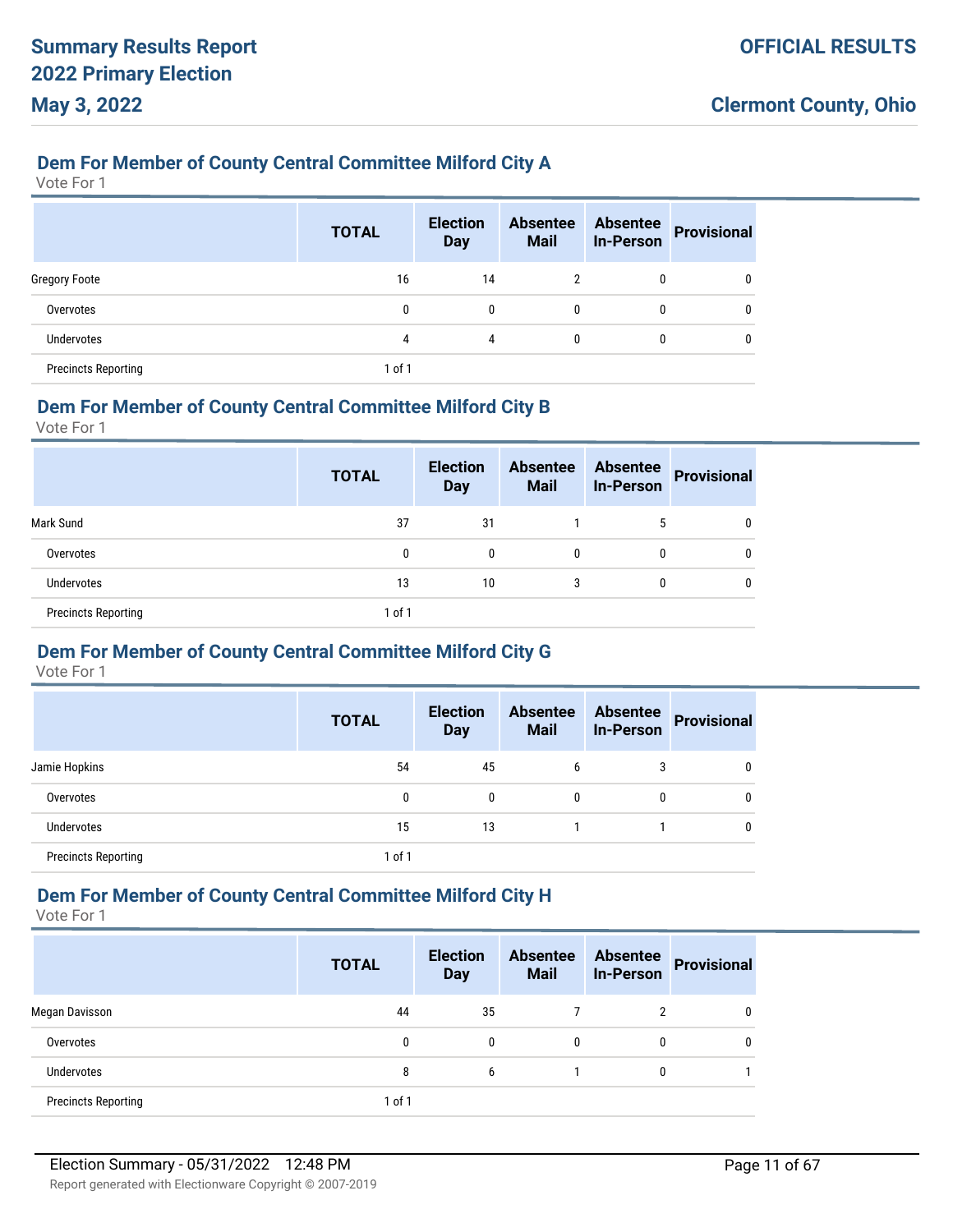#### **Dem For Member of County Central Committee Miami Township A**

Vote For 1

|                            | <b>TOTAL</b> | <b>Election</b><br><b>Day</b> | <b>Absentee</b><br><b>Mail</b> | <b>Absentee</b><br><b>In-Person</b> | <b>Provisional</b> |
|----------------------------|--------------|-------------------------------|--------------------------------|-------------------------------------|--------------------|
| Patricia Lawrence          | 41           | 36                            | 4                              |                                     | 0                  |
| Overvotes                  | 0            | $\mathbf{0}$                  | $\mathbf{0}$                   | 0                                   |                    |
| Undervotes                 | 16           | 12                            | 4                              | 0                                   |                    |
| <b>Precincts Reporting</b> | 1 of 1       |                               |                                |                                     |                    |

#### **Dem For Member of County Central Committee Miami Township F**

Vote For 1

|                            | <b>TOTAL</b> | <b>Election</b><br><b>Day</b> | <b>Absentee</b><br><b>Mail</b> | <b>Absentee</b><br><b>In-Person</b> | <b>Provisional</b> |
|----------------------------|--------------|-------------------------------|--------------------------------|-------------------------------------|--------------------|
| Jara Bonner                | 55           | 41                            | 10                             | 4                                   | 0                  |
| Overvotes                  | 0            | 0                             | 0                              | 0                                   | 0                  |
| Undervotes                 | 12           | 11                            |                                | 0                                   | 0                  |
| <b>Precincts Reporting</b> | $1$ of $1$   |                               |                                |                                     |                    |

#### **Dem For Member of County Central Committee Miami Township I**

|                            | <b>TOTAL</b> | <b>Election</b><br><b>Day</b> | <b>Absentee</b><br><b>Mail</b> | <b>Absentee</b><br><b>In-Person</b> | <b>Provisional</b> |
|----------------------------|--------------|-------------------------------|--------------------------------|-------------------------------------|--------------------|
| Elizabeth Owens-Thomas     | 30           | 20                            |                                | 3                                   | 0                  |
| <b>Andrew Guthrie</b>      |              | 5                             |                                | $\mathbf{0}$                        |                    |
| Overvotes                  | 0            | 0                             | 0                              | $\mathbf{0}$                        | 0                  |
| Undervotes                 | 8            |                               |                                | $\mathbf{0}$                        | $\mathbf{0}$       |
| <b>Precincts Reporting</b> | 1 of 1       |                               |                                |                                     |                    |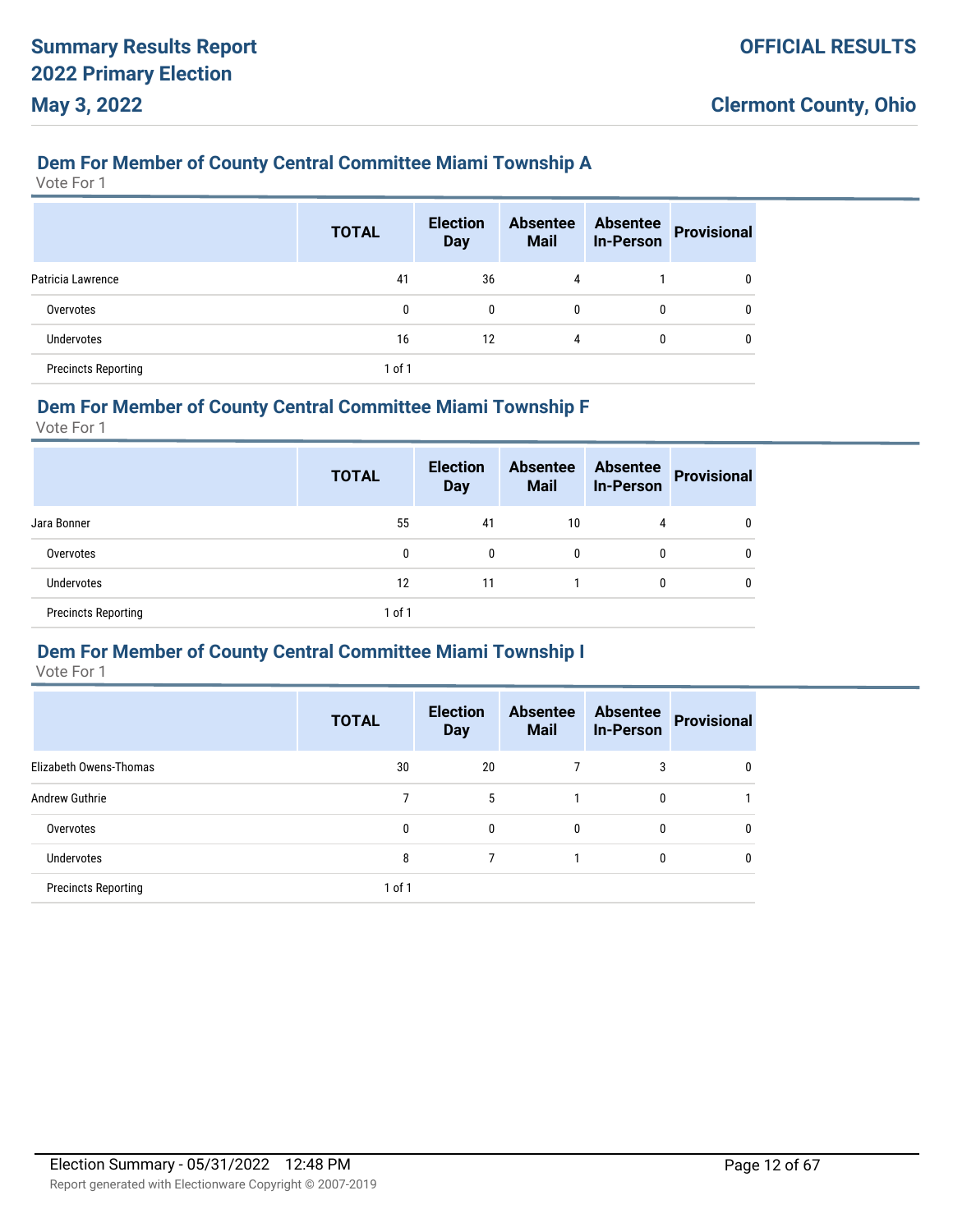#### **Dem For Member of County Central Committee Miami Township L**

Vote For 1

|                            | <b>TOTAL</b> | <b>Election</b><br><b>Day</b> | <b>Absentee</b><br><b>Mail</b> | <b>Absentee</b><br><b>In-Person</b> | <b>Provisional</b> |
|----------------------------|--------------|-------------------------------|--------------------------------|-------------------------------------|--------------------|
| Pamela Sisney              | 13           | 13                            | 0                              | 0                                   |                    |
| <b>Mickey Masterson</b>    | 6            | 5                             |                                | 0                                   |                    |
| Overvotes                  | 0            | $\mathbf{0}$                  | $\mathbf{0}$                   | 0                                   |                    |
| <b>Undervotes</b>          | 3            | $\overline{2}$                | 0                              |                                     |                    |
| <b>Precincts Reporting</b> | 1 of 1       |                               |                                |                                     |                    |

# **Dem For Member of County Central Committee Miami Township M**

Vote For 1

|                            | <b>TOTAL</b> | <b>Election</b><br><b>Day</b> | <b>Absentee</b><br><b>Mail</b> | <b>Absentee</b><br><b>In-Person</b> | <b>Provisional</b> |
|----------------------------|--------------|-------------------------------|--------------------------------|-------------------------------------|--------------------|
| Benjamin Indino            | 33           | 29                            | 2                              |                                     |                    |
| Overvotes                  | 0            | 0                             | 0                              | 0                                   |                    |
| <b>Undervotes</b>          | 14           | 12                            |                                | 0                                   |                    |
| <b>Precincts Reporting</b> | 1 of 1       |                               |                                |                                     |                    |

### **Dem For Member of County Central Committee Miami Township Q**

Vote For 1

|                            | <b>TOTAL</b> | <b>Election</b><br><b>Day</b> | <b>Absentee</b><br><b>Mail</b> | <b>Absentee</b><br><b>In-Person</b> | <b>Provisional</b> |
|----------------------------|--------------|-------------------------------|--------------------------------|-------------------------------------|--------------------|
| Chris Moyer                | 22           | 19                            | 3                              | 0                                   | 0                  |
| Overvotes                  | 0            | 0                             | 0                              | 0                                   | 0                  |
| Undervotes                 | 9            | g                             | 0                              | 0                                   | 0                  |
| <b>Precincts Reporting</b> | 1 of 1       |                               |                                |                                     |                    |

# **Dem For Member of County Central Committee Miami Township S**

|                            | <b>TOTAL</b> | <b>Election</b><br><b>Day</b> | <b>Absentee</b><br><b>Mail</b> | <b>Absentee</b><br><b>In-Person</b> | <b>Provisional</b> |
|----------------------------|--------------|-------------------------------|--------------------------------|-------------------------------------|--------------------|
| Gale D. Snoddy             | 16           | 13                            | 3                              | 0                                   |                    |
| Overvotes                  | 0            | 0                             | 0                              | 0                                   | 0                  |
| <b>Undervotes</b>          | 2            |                               |                                | 0                                   |                    |
| <b>Precincts Reporting</b> | $1$ of $1$   |                               |                                |                                     |                    |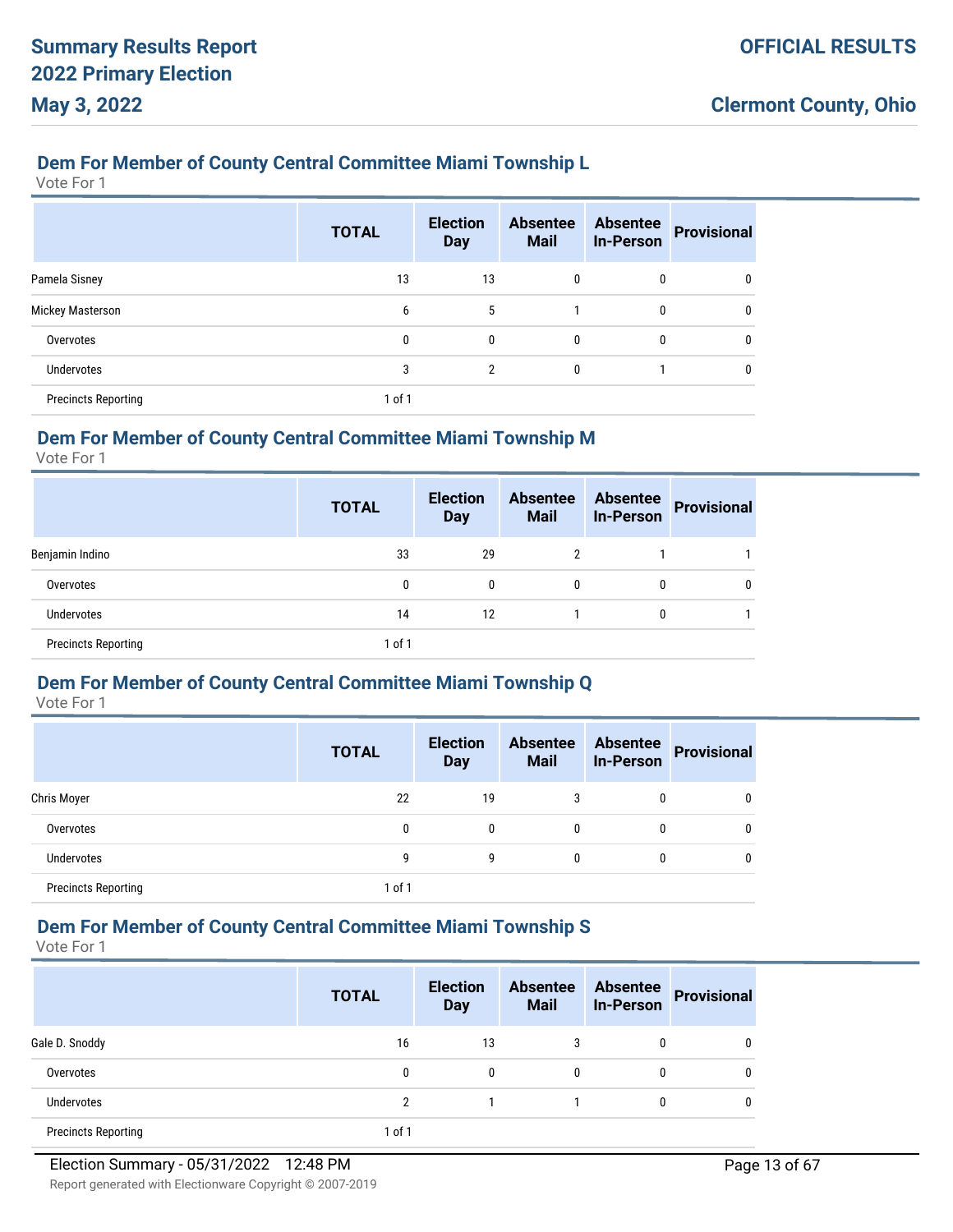#### **Dem For Member of County Central Committee Miami Township T**

Vote For 1

|                            | <b>TOTAL</b> | <b>Election</b><br><b>Day</b> | <b>Absentee</b><br><b>Mail</b> | <b>Absentee</b><br><b>In-Person</b> | <b>Provisional</b> |
|----------------------------|--------------|-------------------------------|--------------------------------|-------------------------------------|--------------------|
| Shannon Sparks             | 10           |                               |                                |                                     |                    |
| Overvotes                  | 0            | 0                             | 0                              | 0                                   | -0                 |
| Undervotes                 | 5            | 5                             | 0                              | 0                                   | 0                  |
| <b>Precincts Reporting</b> | $1$ of $1$   |                               |                                |                                     |                    |

#### **Dem For Member of County Central Committee Miami Township U**

Vote For 1

|                            | <b>TOTAL</b> | <b>Election</b><br><b>Day</b> | <b>Absentee</b><br><b>Mail</b> | <b>Absentee</b><br><b>In-Person</b> | <b>Provisional</b> |
|----------------------------|--------------|-------------------------------|--------------------------------|-------------------------------------|--------------------|
| William Mason              | 29           | 25                            |                                | 3                                   |                    |
| Overvotes                  | 0            | 0                             | $\mathbf{0}$                   | 0                                   | 0                  |
| <b>Undervotes</b>          | g            | 9                             | 0                              | 0                                   | 0                  |
| <b>Precincts Reporting</b> | $1$ of $1$   |                               |                                |                                     |                    |

#### **Dem For Member of County Central Committee Miami Township F1F**

Vote For 1

|                            | <b>TOTAL</b> | <b>Election</b><br><b>Day</b> | <b>Absentee</b><br><b>Mail</b> | <b>Absentee</b><br><b>In-Person</b> | <b>Provisional</b> |
|----------------------------|--------------|-------------------------------|--------------------------------|-------------------------------------|--------------------|
| Amanda Fox                 | 27           | 19                            | 3                              | 5                                   |                    |
| Overvotes                  | 0            | 0                             | $\mathbf{0}$                   |                                     |                    |
| Undervotes                 | 6            | 6                             | $\mathbf{0}$                   |                                     |                    |
| <b>Precincts Reporting</b> | $1$ of $1$   |                               |                                |                                     |                    |

# **Dem For Member of County Central Committee Miami Township G1G**

|                            | <b>TOTAL</b> | <b>Election</b><br><b>Day</b> | <b>Absentee</b><br><b>Mail</b> | <b>Absentee</b><br><b>In-Person</b> | <b>Provisional</b> |
|----------------------------|--------------|-------------------------------|--------------------------------|-------------------------------------|--------------------|
| Patricia Colapietro        | 33           | 25                            | 6                              | 2                                   |                    |
| Overvotes                  | 0            | $\mathbf{0}$                  | 0                              | 0                                   |                    |
| <b>Undervotes</b>          | 8            | 3                             | 3                              | າ                                   |                    |
| <b>Precincts Reporting</b> | 1 of 1       |                               |                                |                                     |                    |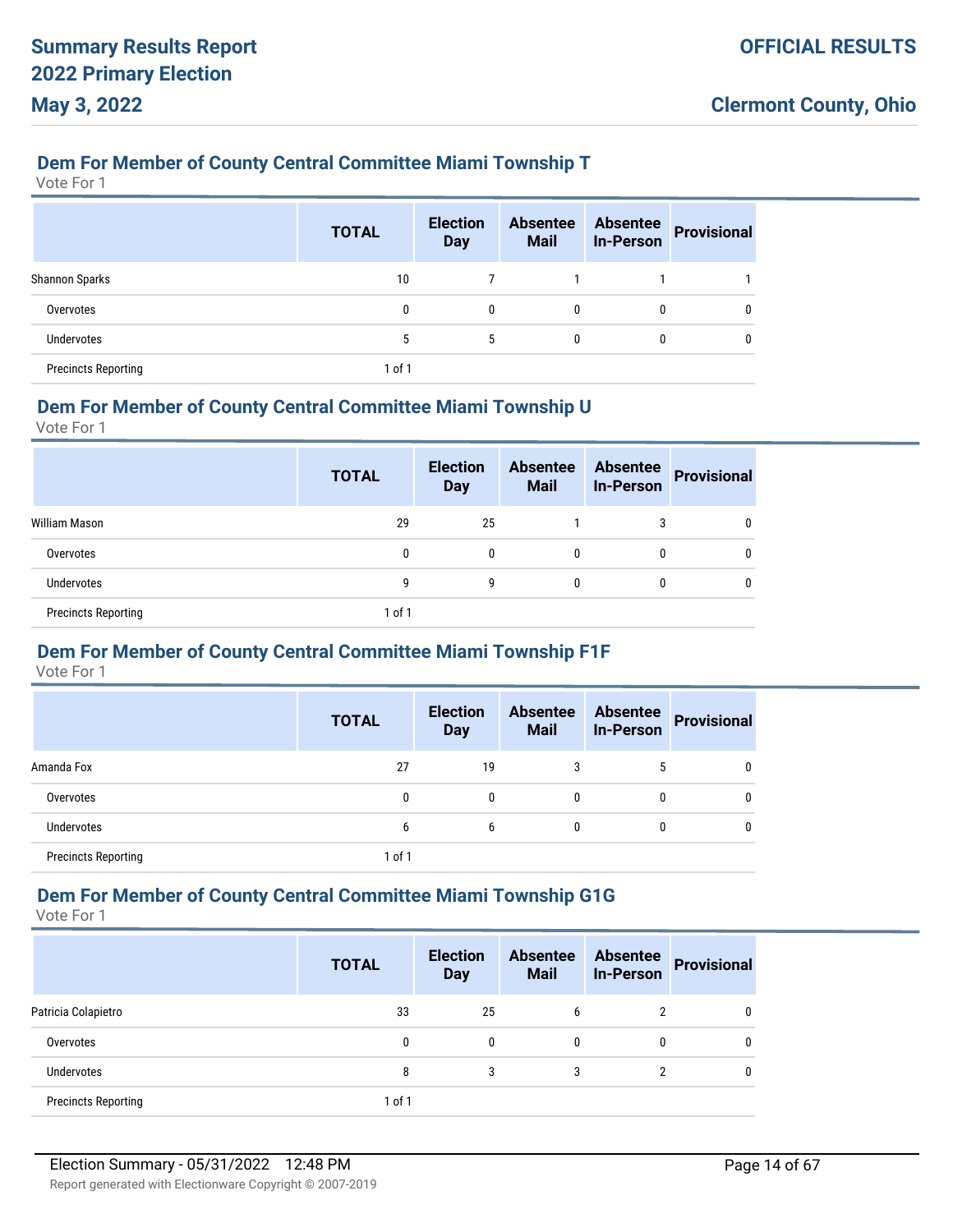### **Dem For Member of County Central Committee Miami Township H1H**

Vote For 1

|                            | <b>TOTAL</b> | <b>Election</b><br><b>Day</b> | <b>Absentee</b><br><b>Mail</b> | <b>Absentee</b><br><b>In-Person</b> | <b>Provisional</b> |
|----------------------------|--------------|-------------------------------|--------------------------------|-------------------------------------|--------------------|
| <b>Christopher Barnett</b> | 34           | 30                            | 0                              | 4                                   | $\mathbf{0}$       |
| Overvotes                  | 0            | 0                             | $\Omega$                       | 0                                   | 0                  |
| <b>Undervotes</b>          | 11           |                               | 0                              | 4                                   | 0                  |
| <b>Precincts Reporting</b> | $1$ of $1$   |                               |                                |                                     |                    |

#### **Dem For Member of County Central Committee Miami Township M1M**

Vote For 1

|                            | <b>TOTAL</b> | <b>Election</b><br><b>Day</b> | <b>Absentee</b><br><b>Mail</b> | <b>Absentee</b><br><b>In-Person</b> | <b>Provisional</b> |
|----------------------------|--------------|-------------------------------|--------------------------------|-------------------------------------|--------------------|
| Linda Callahan             | 27           | 26                            |                                | 0                                   |                    |
| Overvotes                  | 0            | 0                             | $\mathbf{0}$                   | 0                                   |                    |
| Undervotes                 | 6            | 6                             | $\mathbf{0}$                   | 0                                   |                    |
| <b>Precincts Reporting</b> | 1 of 1       |                               |                                |                                     |                    |

## **Dem For Member of County Central Committee Miami Township N1N**

Vote For 1

|                            | <b>TOTAL</b> | <b>Election</b><br><b>Day</b> | <b>Absentee</b><br><b>Mail</b> | <b>Absentee</b><br><b>In-Person</b> | Provisional |
|----------------------------|--------------|-------------------------------|--------------------------------|-------------------------------------|-------------|
| Alan Darnowsky             | 33           | 20                            | 8                              | 5                                   |             |
| Overvotes                  | 0            | 0                             | $\mathbf{0}$                   |                                     |             |
| Undervotes                 | 12           | 9                             | 3                              |                                     |             |
| <b>Precincts Reporting</b> | 1 of 1       |                               |                                |                                     |             |

# **Dem For Member of County Central Committee Miami Township P1P**

|                            | <b>TOTAL</b> | <b>Election</b><br><b>Day</b> | <b>Absentee</b><br><b>Mail</b> | <b>Absentee</b><br><b>In-Person</b> | <b>Provisional</b> |
|----------------------------|--------------|-------------------------------|--------------------------------|-------------------------------------|--------------------|
| Heidi A. Sommer Simones    | 21           | 21                            | $\mathbf{0}$                   | 0                                   |                    |
| Overvotes                  | 0            | $\Omega$                      | $\bf{0}$                       | 0                                   |                    |
| Undervotes                 | 6            | 6                             | $\Omega$                       | 0                                   |                    |
| <b>Precincts Reporting</b> | 1 of 1       |                               |                                |                                     |                    |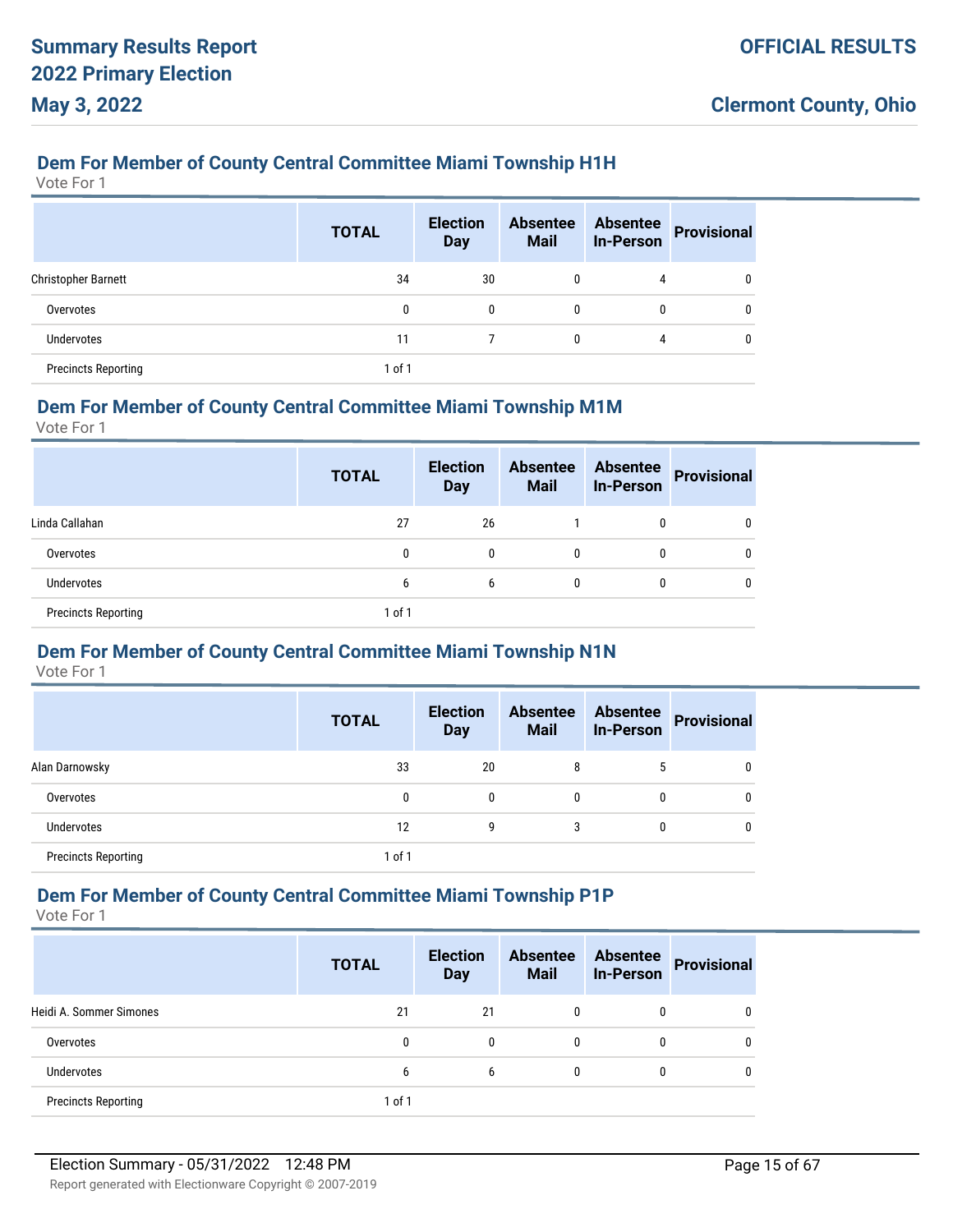### **Dem For Member of County Central Committee Miami Township Q1Q**

Vote For 1

|                            | <b>TOTAL</b> | <b>Election</b><br><b>Day</b> | <b>Absentee</b><br><b>Mail</b> | <b>Absentee</b><br><b>In-Person</b> | <b>Provisional</b> |
|----------------------------|--------------|-------------------------------|--------------------------------|-------------------------------------|--------------------|
| Maria Scott                | 21           | 16                            | $\overline{2}$                 | 3                                   | 0                  |
| Overvotes                  | 0            | 0                             | $\mathbf{0}$                   | 0                                   | 0                  |
| Undervotes                 | 5            | 4                             |                                | 0                                   | 0                  |
| <b>Precincts Reporting</b> | $1$ of $1$   |                               |                                |                                     |                    |

#### **Dem For Member of County Central Committee Monroe Township C**

Vote For 1

|                            | <b>TOTAL</b> | <b>Election</b><br><b>Day</b> | <b>Absentee</b><br><b>Mail</b> | <b>Absentee</b><br><b>In-Person</b> | Provisional |
|----------------------------|--------------|-------------------------------|--------------------------------|-------------------------------------|-------------|
| Micheall A. Reed           | 36           | 31                            | 3                              | າ                                   |             |
| Overvotes                  | 0            | 0                             | $\mathbf{0}$                   | 0                                   |             |
| <b>Undervotes</b>          | 6            | 4                             |                                | 0                                   |             |
| <b>Precincts Reporting</b> | 1 of 1       |                               |                                |                                     |             |

#### **Dem For Member of County Central Committee Monroe Township E**

Vote For 1

|                            | <b>TOTAL</b> | <b>Election</b><br><b>Day</b> | <b>Absentee</b><br><b>Mail</b> | <b>Absentee</b><br><b>In-Person</b> | <b>Provisional</b> |
|----------------------------|--------------|-------------------------------|--------------------------------|-------------------------------------|--------------------|
| Alice J. Rolfes            | 17           | 16                            |                                | 0                                   |                    |
| Overvotes                  | 0            | 0                             | $\mathbf{0}$                   | $\mathbf{0}$                        |                    |
| <b>Undervotes</b>          |              | 6                             |                                | 0                                   |                    |
| <b>Precincts Reporting</b> | 1 of 1       |                               |                                |                                     |                    |

### **Dem For Member of County Central Committee New Richmond Village A**

Vote For 1

|                            | <b>TOTAL</b> | <b>Election</b><br><b>Day</b> | <b>Absentee</b><br><b>Mail</b> | <b>Absentee</b><br><b>In-Person</b> | <b>Provisional</b> |
|----------------------------|--------------|-------------------------------|--------------------------------|-------------------------------------|--------------------|
| John Woliver               | 15           | 13                            |                                |                                     |                    |
| Overvotes                  | 0            | 0                             | $\Omega$                       | 0                                   |                    |
| Undervotes                 |              |                               | 0                              | 0                                   |                    |
| <b>Precincts Reporting</b> | $1$ of $1$   |                               |                                |                                     |                    |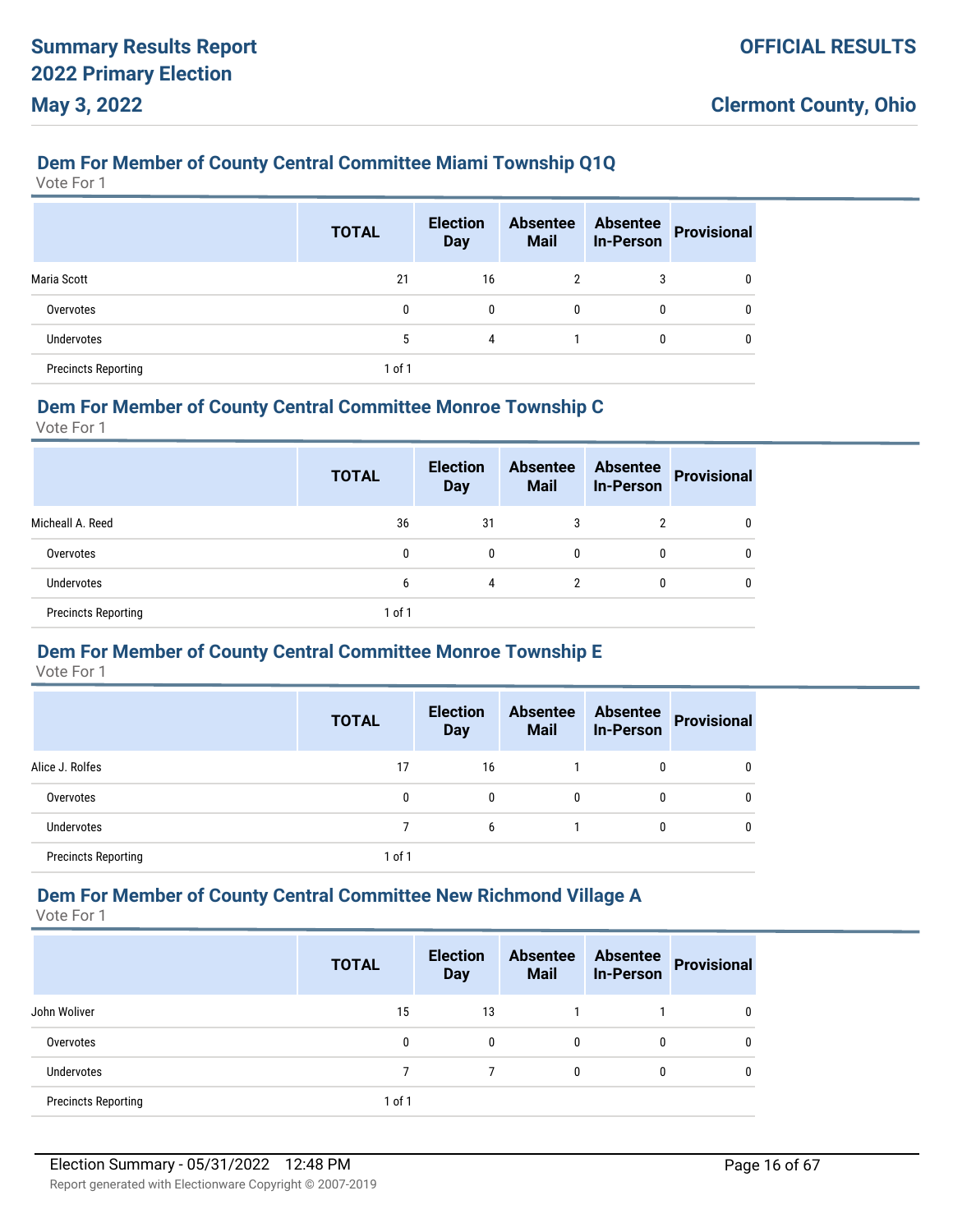# **Dem For Member of County Central Committee New Richmond Village B**

Vote For 1

|                            | <b>TOTAL</b> | <b>Election</b><br><b>Day</b> | <b>Absentee</b><br><b>Mail</b> | <b>Absentee</b><br><b>In-Person</b> | <b>Provisional</b> |
|----------------------------|--------------|-------------------------------|--------------------------------|-------------------------------------|--------------------|
| Constance Lighthall        | 31           | 26                            | 2                              | 3                                   | $\mathbf{0}$       |
| Overvotes                  | 0            | 0                             | $\mathbf{0}$                   | 0                                   | 0                  |
| Undervotes                 | 9            |                               |                                |                                     | 0                  |
| <b>Precincts Reporting</b> | 1 of 1       |                               |                                |                                     |                    |

#### **Dem For Member of County Central Committee Ohio Township A**

Vote For 1

|                            | <b>TOTAL</b> | <b>Election</b><br><b>Day</b> | <b>Absentee</b><br><b>Mail</b> | <b>Absentee</b><br><b>In-Person</b> | Provisional |
|----------------------------|--------------|-------------------------------|--------------------------------|-------------------------------------|-------------|
| Genny Dennison             | 8            | 5                             | 2                              |                                     |             |
| Overvotes                  | 0            | 0                             | 0                              | 0                                   |             |
| <b>Undervotes</b>          | 0            | 0                             | 0                              | $\mathbf{0}$                        |             |
| <b>Precincts Reporting</b> | 1 of 1       |                               |                                |                                     |             |

#### **Dem For Member of County Central Committee Pierce Township B**

Vote For 1

|                            | <b>TOTAL</b> | <b>Election</b><br><b>Day</b> | <b>Absentee</b><br><b>Mail</b> | <b>Absentee</b><br><b>In-Person</b> | Provisional |
|----------------------------|--------------|-------------------------------|--------------------------------|-------------------------------------|-------------|
| Raymond W. Lembke          | 27           | 15                            |                                | 5                                   |             |
| Overvotes                  | 0            | $\mathbf{0}$                  | 0                              | 0                                   |             |
| Undervotes                 | 8            | 4                             |                                | 3                                   |             |
| <b>Precincts Reporting</b> | 1 of 1       |                               |                                |                                     |             |

# **Dem For Member of County Central Committee Pierce Township C**

|                            | <b>TOTAL</b> | <b>Election</b><br><b>Day</b> | <b>Absentee</b><br><b>Mail</b> | <b>Absentee</b><br><b>In-Person</b> | <b>Provisional</b> |
|----------------------------|--------------|-------------------------------|--------------------------------|-------------------------------------|--------------------|
| Gregg Conrad               | 21           | 11                            | 4                              | 6                                   |                    |
| Overvotes                  | 0            | $\mathbf{0}$                  | 0                              |                                     |                    |
| <b>Undervotes</b>          | 3            | C                             | 0                              |                                     |                    |
| <b>Precincts Reporting</b> | 1 of 1       |                               |                                |                                     |                    |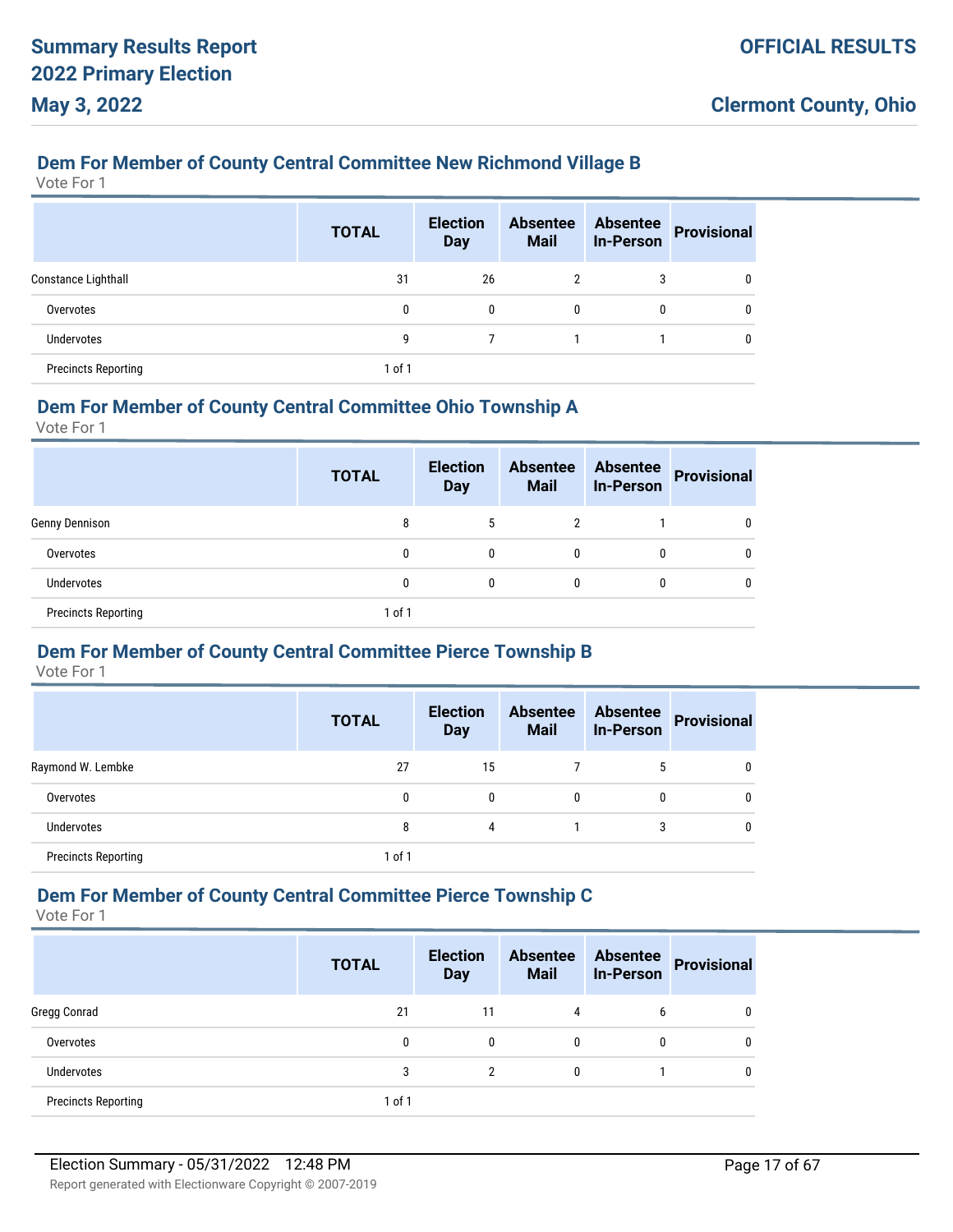### **Dem For Member of County Central Committee Pierce Township K**

Vote For 1

|                            | <b>TOTAL</b> | <b>Election</b><br><b>Day</b> | <b>Absentee</b><br><b>Mail</b> | <b>Absentee</b><br><b>In-Person</b> | <b>Provisional</b> |
|----------------------------|--------------|-------------------------------|--------------------------------|-------------------------------------|--------------------|
| <b>Heather Horine</b>      | 23           | 19                            | $\overline{2}$                 | 2                                   | 0                  |
| Overvotes                  | 0            | 0                             | $\mathbf{0}$                   | 0                                   | 0                  |
| <b>Undervotes</b>          | 9            |                               | 0                              | 2                                   | 0                  |
| <b>Precincts Reporting</b> | 1 of 1       |                               |                                |                                     |                    |

#### **Dem For Member of County Central Committee Pierce Township O**

Vote For 1

|                            | <b>TOTAL</b> | <b>Election</b><br><b>Day</b> | <b>Absentee</b><br><b>Mail</b> | <b>Absentee</b><br><b>In-Person</b> | Provisional |
|----------------------------|--------------|-------------------------------|--------------------------------|-------------------------------------|-------------|
| James D. Eugair            | 35           | 22                            | g                              | 4                                   |             |
| Overvotes                  | 0            | 0                             | $\mathbf{0}$                   | 0                                   |             |
| <b>Undervotes</b>          | 10           | 4                             | 4                              | 2                                   |             |
| <b>Precincts Reporting</b> | 1 of 1       |                               |                                |                                     |             |

#### **Dem For Member of County Central Committee Stonelick Township B**

Vote For 1

|                            | <b>TOTAL</b> | <b>Election</b><br><b>Day</b> | <b>Absentee</b><br><b>Mail</b> | <b>Absentee</b><br><b>In-Person</b> | Provisional |
|----------------------------|--------------|-------------------------------|--------------------------------|-------------------------------------|-------------|
| Katherine Lent             | 18           | 12                            | 3                              |                                     |             |
| Overvotes                  | 0            | 0                             | $\mathbf{0}$                   |                                     |             |
| <b>Undervotes</b>          | າ            | 2                             | $\mathbf{0}$                   |                                     |             |
| <b>Precincts Reporting</b> | 1 of 1       |                               |                                |                                     |             |

# **Dem For Member of County Central Committee Stonelick Township E**

|                            | <b>TOTAL</b> | <b>Election</b><br><b>Day</b> | <b>Absentee</b><br><b>Mail</b> | <b>Absentee</b><br><b>In-Person</b> | <b>Provisional</b> |
|----------------------------|--------------|-------------------------------|--------------------------------|-------------------------------------|--------------------|
| James C. Bellman           | 15           | 8                             | 3                              | 4                                   |                    |
| Overvotes                  | 0            | 0                             | $\mathbf{0}$                   | 0                                   |                    |
| <b>Undervotes</b>          |              | 0                             |                                | 0                                   |                    |
| <b>Precincts Reporting</b> | 1 of 1       |                               |                                |                                     |                    |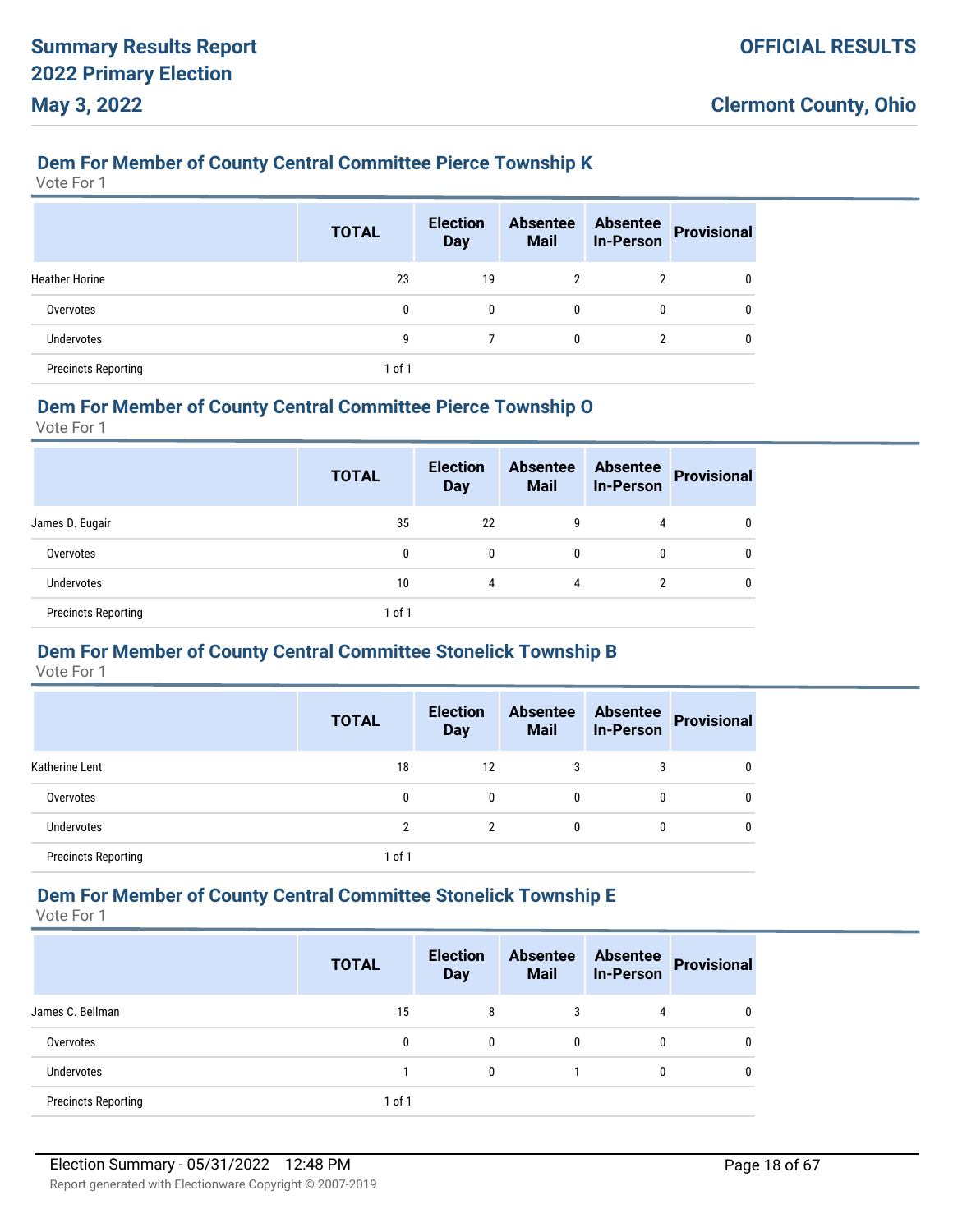### **Dem For Member of County Central Committee Bethel Village A**

Vote For 1

|                            | <b>TOTAL</b> | <b>Election</b><br><b>Day</b> | <b>Absentee</b><br><b>Mail</b> | <b>Absentee</b><br><b>In-Person</b> | <b>Provisional</b> |
|----------------------------|--------------|-------------------------------|--------------------------------|-------------------------------------|--------------------|
| Amy Planck                 | 8            |                               |                                | 0                                   |                    |
| Overvotes                  | 0            | $\mathbf{0}$                  | 0                              | 0                                   |                    |
| <b>Undervotes</b>          | 0            | $\mathbf{0}$                  | 0                              | 0                                   |                    |
| <b>Precincts Reporting</b> | 1 of 1       |                               |                                |                                     |                    |

#### **Dem For Member of County Central Committee Bethel Village B**

Vote For 1

|                            | <b>TOTAL</b> | <b>Election</b><br><b>Day</b> | <b>Absentee</b><br><b>Mail</b> | <b>Absentee</b><br><b>In-Person</b> | <b>Provisional</b> |
|----------------------------|--------------|-------------------------------|--------------------------------|-------------------------------------|--------------------|
| Leann Helton               | 18           | 12                            | 5                              |                                     |                    |
| Overvotes                  | 0            | 0                             | 0                              | 0                                   |                    |
| <b>Undervotes</b>          | 2            | 2                             | 0                              | 0                                   |                    |
| <b>Precincts Reporting</b> | 1 of 1       |                               |                                |                                     |                    |

#### **Dem For Member of County Central Committee Tate Township D**

Vote For 1

|                            | <b>TOTAL</b> | <b>Election</b><br><b>Day</b> | <b>Absentee</b><br><b>Mail</b> | <b>Absentee</b><br><b>In-Person</b> | Provisional |
|----------------------------|--------------|-------------------------------|--------------------------------|-------------------------------------|-------------|
| Acacia Uible               | 22           | 11                            | 3                              |                                     |             |
| Overvotes                  | 0            | $\mathbf{0}$                  | $\mathbf{0}$                   | 0                                   | $\Omega$    |
| Undervotes                 | 11           |                               |                                | 3                                   | $\Omega$    |
| <b>Precincts Reporting</b> | $1$ of $1$   |                               |                                |                                     |             |

### **Dem For Member of County Central Committee Tate Township F**

|                            | <b>TOTAL</b> | <b>Election</b><br><b>Day</b> | <b>Absentee</b><br><b>Mail</b> | <b>Absentee</b><br><b>In-Person</b> | <b>Provisional</b> |
|----------------------------|--------------|-------------------------------|--------------------------------|-------------------------------------|--------------------|
| Cliff S. Johnson           | 16           | 8                             | 5                              | 3                                   |                    |
| Overvotes                  | 0            | 0                             | $\mathbf{0}$                   | 0                                   |                    |
| <b>Undervotes</b>          | 3            | 2                             |                                | 0                                   |                    |
| <b>Precincts Reporting</b> | 1 of 1       |                               |                                |                                     |                    |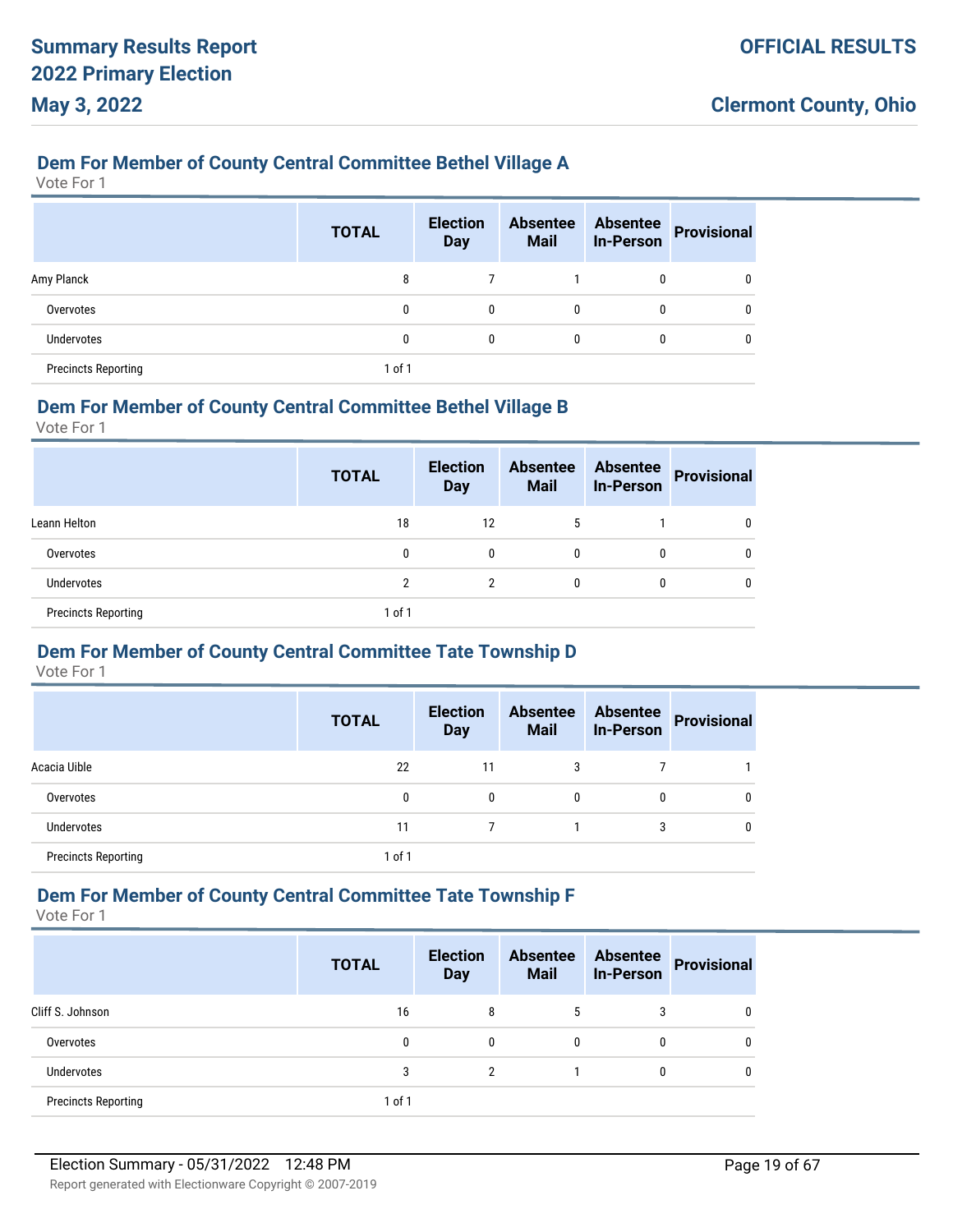#### **Dem For Member of County Central Committee Tate Township H**

Vote For 1

|                            | <b>TOTAL</b> | <b>Election</b><br><b>Day</b> | <b>Absentee</b><br><b>Mail</b> | <b>Absentee</b><br><b>In-Person</b> | Provisional |
|----------------------------|--------------|-------------------------------|--------------------------------|-------------------------------------|-------------|
| <b>Bill Skvarla</b>        | 19           | 9                             | 5                              | 5                                   | 0           |
| Overvotes                  | 0            | 0                             | 0                              | 0                                   | $\Omega$    |
| <b>Undervotes</b>          | 6            | 6                             | 0                              | 0                                   | $\Omega$    |
| <b>Precincts Reporting</b> | 1 of 1       |                               |                                |                                     |             |

#### **Dem For Member of County Central Committee Union Township A**

Vote For 1

|                            | <b>TOTAL</b> | <b>Election</b><br><b>Day</b> | <b>Absentee</b><br><b>Mail</b> | <b>Absentee</b><br><b>In-Person</b> | <b>Provisional</b> |
|----------------------------|--------------|-------------------------------|--------------------------------|-------------------------------------|--------------------|
| David F. Utterback         | 30           | 17                            | 8                              | 5                                   |                    |
| Overvotes                  | 0            | 0                             | 0                              | 0                                   |                    |
| <b>Undervotes</b>          |              | 3                             |                                | 3                                   |                    |
| <b>Precincts Reporting</b> | 1 of 1       |                               |                                |                                     |                    |

## **Dem For Member of County Central Committee Union Township B**

Vote For 1

|                            | <b>TOTAL</b> | <b>Election</b><br><b>Day</b> | <b>Absentee</b><br><b>Mail</b> | <b>Absentee</b><br><b>In-Person</b> | <b>Provisional</b> |
|----------------------------|--------------|-------------------------------|--------------------------------|-------------------------------------|--------------------|
| <b>Andrew Reed</b>         | 34           | 24                            |                                | 3                                   |                    |
| Overvotes                  | 0            | $\mathbf{0}$                  | 0                              | 0                                   |                    |
| <b>Undervotes</b>          | 5            | 5                             | 0                              | 0                                   |                    |
| <b>Precincts Reporting</b> | 1 of 1       |                               |                                |                                     |                    |

### **Dem For Member of County Central Committee Union Township D**

|                            | <b>TOTAL</b> | <b>Election</b><br><b>Day</b> | <b>Absentee</b><br><b>Mail</b> | <b>Absentee</b><br><b>In-Person</b> | <b>Provisional</b> |
|----------------------------|--------------|-------------------------------|--------------------------------|-------------------------------------|--------------------|
| Chad A. Quick              | 21           | 20                            |                                | 0                                   |                    |
| Overvotes                  | 0            | 0                             | $\mathbf{0}$                   | 0                                   |                    |
| <b>Undervotes</b>          | 4            |                               | $\Omega$                       | 0                                   |                    |
| <b>Precincts Reporting</b> | 1 of 1       |                               |                                |                                     |                    |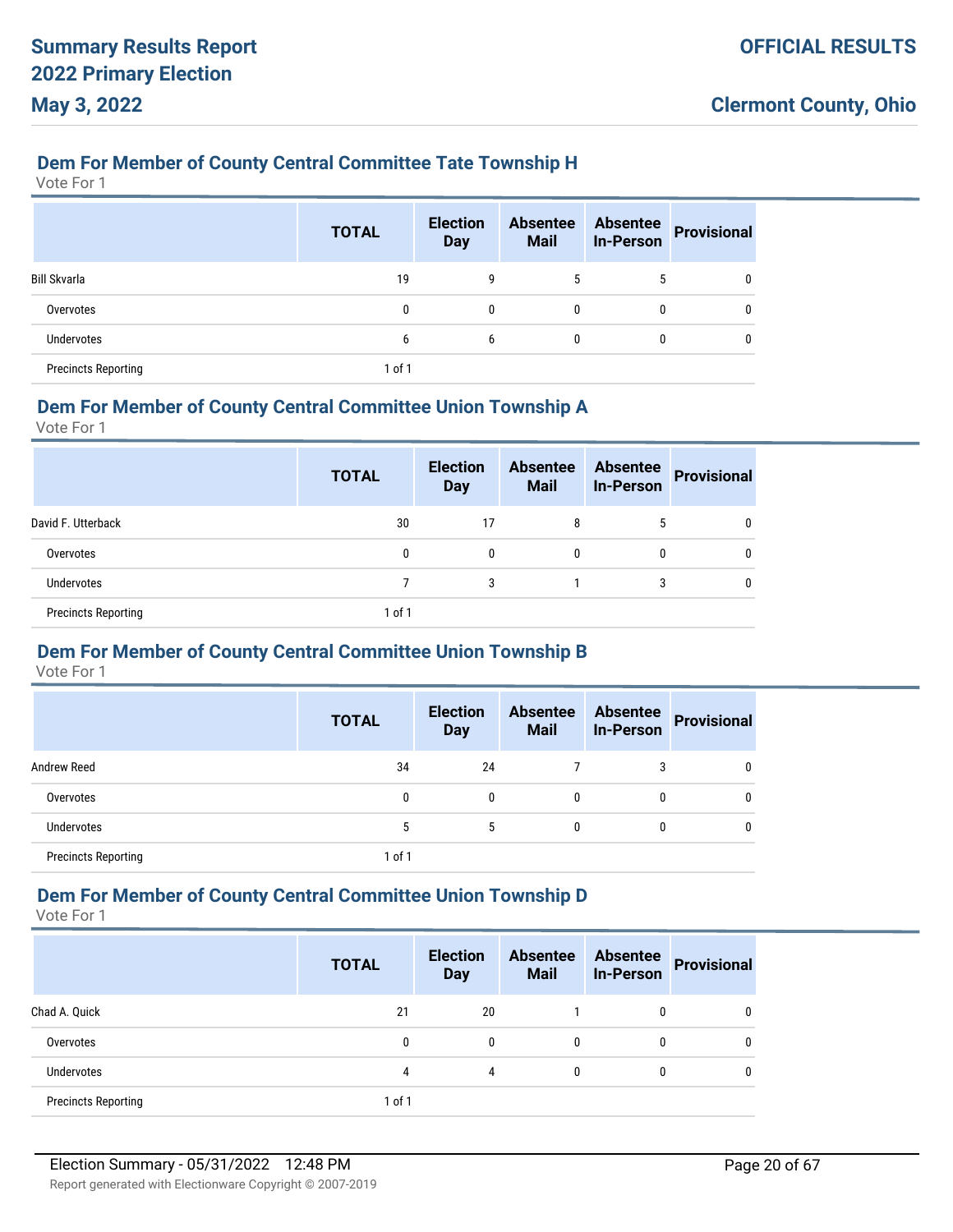#### **Dem For Member of County Central Committee Union Township E**

Vote For 1

|                            | <b>TOTAL</b> | <b>Election</b><br><b>Day</b> | <b>Absentee</b><br><b>Mail</b> | <b>Absentee</b><br><b>In-Person</b> | Provisional  |
|----------------------------|--------------|-------------------------------|--------------------------------|-------------------------------------|--------------|
| Ann Roberts                | 37           | 16                            | 9                              | 12                                  | $\mathbf{0}$ |
| Overvotes                  | 0            | 0                             | 0                              | $\mathbf{0}$                        | 0            |
| Undervotes                 | 8            | 4                             |                                | 2                                   |              |
| <b>Precincts Reporting</b> | $1$ of $1$   |                               |                                |                                     |              |

#### **Dem For Member of County Central Committee Union Township H**

Vote For 1

|                            | <b>TOTAL</b> | <b>Election</b><br><b>Day</b> | <b>Absentee</b><br><b>Mail</b> | <b>Absentee</b><br><b>In-Person</b> | Provisional |
|----------------------------|--------------|-------------------------------|--------------------------------|-------------------------------------|-------------|
| Linda Bourguin             | 15           | 11                            |                                | 3                                   |             |
| Overvotes                  | 0            | 0                             | 0                              | 0                                   | 0           |
| <b>Undervotes</b>          | 3            |                               | 2                              | 0                                   | 0           |
| <b>Precincts Reporting</b> | $1$ of $1$   |                               |                                |                                     |             |

#### **Dem For Member of County Central Committee Union Township K**

Vote For 1

|                            | <b>TOTAL</b> | <b>Election</b><br><b>Day</b> | <b>Absentee</b><br><b>Mail</b> | <b>Absentee</b><br><b>In-Person</b> | <b>Provisional</b> |
|----------------------------|--------------|-------------------------------|--------------------------------|-------------------------------------|--------------------|
| Barbara D. Fillion         | 26           | 21                            | 3                              | 2                                   | 0                  |
| Overvotes                  | 0            | $\mathbf{0}$                  | 0                              | 0                                   | $\mathbf{0}$       |
| Undervotes                 | 5            | 3                             | 2                              | 0                                   | 0                  |
| <b>Precincts Reporting</b> | 1 of 1       |                               |                                |                                     |                    |

# **Dem For Member of County Central Committee Union Township L**

|                            | <b>TOTAL</b> | <b>Election</b><br><b>Day</b> | <b>Absentee</b><br><b>Mail</b> | <b>Absentee</b><br><b>In-Person</b> | <b>Provisional</b> |
|----------------------------|--------------|-------------------------------|--------------------------------|-------------------------------------|--------------------|
| Michelle DeTemple          | 14           | 10                            | 4                              | 0                                   |                    |
| Overvotes                  | 0            | 0                             | $\mathbf{0}$                   | 0                                   |                    |
| <b>Undervotes</b>          | 3            | 2                             |                                | 0                                   |                    |
| <b>Precincts Reporting</b> | 1 of 1       |                               |                                |                                     |                    |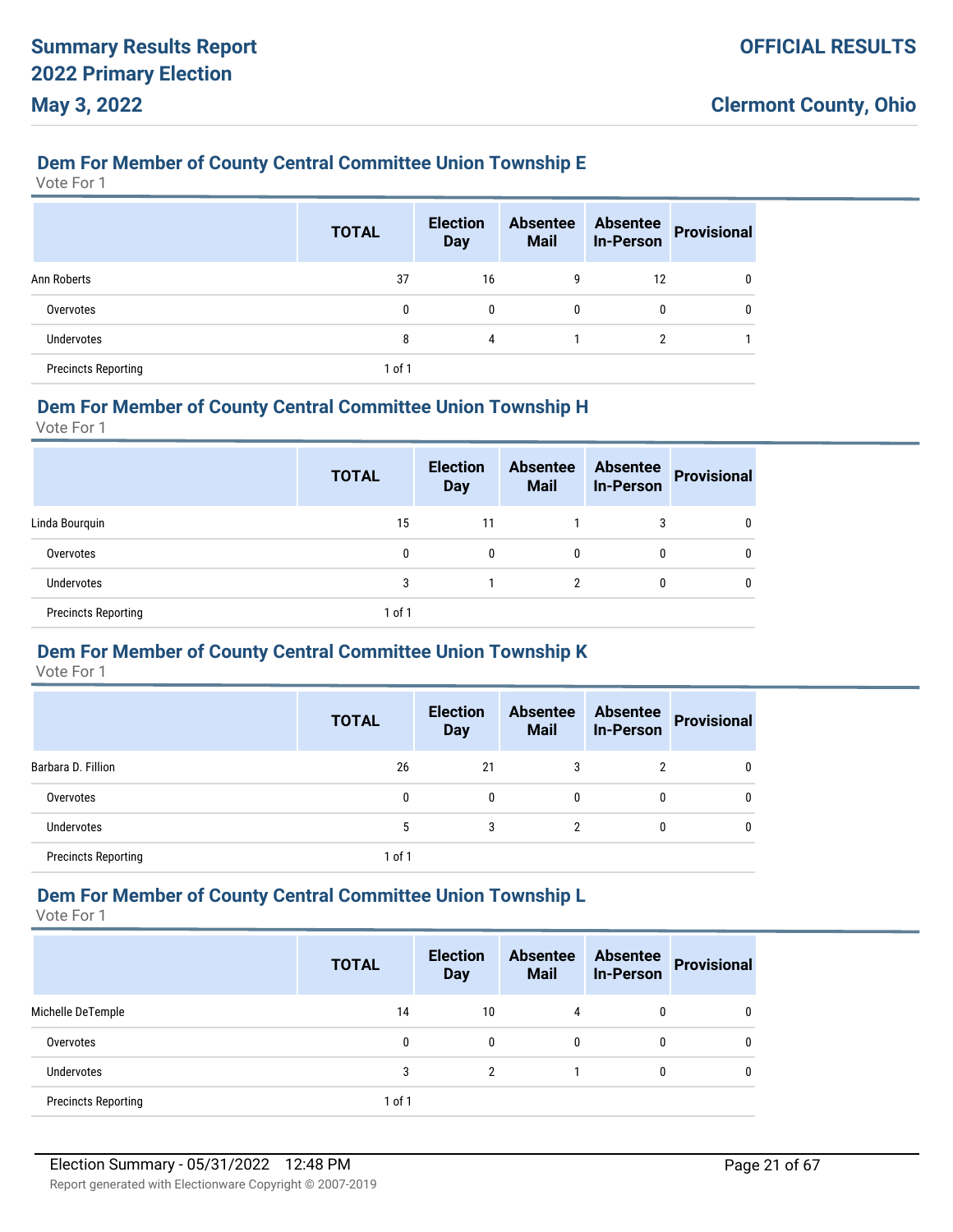#### **Dem For Member of County Central Committee Union Township X**

Vote For 1

|                            | <b>TOTAL</b> | <b>Election</b><br><b>Day</b> | <b>Absentee</b><br><b>Mail</b> | <b>Absentee</b><br><b>In-Person</b> | <b>Provisional</b> |
|----------------------------|--------------|-------------------------------|--------------------------------|-------------------------------------|--------------------|
| <b>Christine Cornelius</b> | 16           | 12                            | 3                              |                                     | 0                  |
| Overvotes                  | 0            | $\mathbf{0}$                  | 0                              | 0                                   | 0                  |
| Undervotes                 |              | 4                             | 2                              |                                     | $\mathbf{0}$       |
| <b>Precincts Reporting</b> | $1$ of $1$   |                               |                                |                                     |                    |

#### **Dem For Member of County Central Committee Union Township Z**

Vote For 1

|                            | <b>TOTAL</b> | <b>Election</b><br><b>Day</b> | <b>Absentee</b><br><b>Mail</b> | <b>Absentee</b><br><b>In-Person</b> | <b>Provisional</b> |
|----------------------------|--------------|-------------------------------|--------------------------------|-------------------------------------|--------------------|
| Tracy Jo Small             | 25           | 20                            | 2                              | 3                                   |                    |
| Overvotes                  | 0            | 0                             | $\mathbf{0}$                   | 0                                   |                    |
| Undervotes                 | 3            | 3                             | $\mathbf{0}$                   | 0                                   |                    |
| <b>Precincts Reporting</b> | 1 of 1       |                               |                                |                                     |                    |

#### **Dem For Member of County Central Committee Union Township B1B**

Vote For 1

|                            | <b>TOTAL</b> | <b>Election</b><br><b>Day</b> | <b>Absentee</b><br><b>Mail</b> | <b>Absentee</b><br><b>In-Person</b> | <b>Provisional</b> |
|----------------------------|--------------|-------------------------------|--------------------------------|-------------------------------------|--------------------|
| Christine Minano           | 18           | 16                            | 0                              | 2                                   |                    |
| Overvotes                  | 0            | $\mathbf{0}$                  | 0                              | 0                                   |                    |
| Undervotes                 |              | 6                             | 0                              |                                     |                    |
| <b>Precincts Reporting</b> | 1 of 1       |                               |                                |                                     |                    |

# **Dem For Member of County Central Committee Union Township C1C**

|                            | <b>TOTAL</b> | <b>Election</b><br><b>Day</b> | <b>Absentee</b><br><b>Mail</b> | <b>Absentee</b><br><b>In-Person</b> | <b>Provisional</b> |
|----------------------------|--------------|-------------------------------|--------------------------------|-------------------------------------|--------------------|
| Joann M. Meyer             | 18           | 15                            | 2                              |                                     |                    |
| Overvotes                  | 0            | 0                             | $\mathbf{0}$                   | 0                                   |                    |
| <b>Undervotes</b>          | 4            | 2                             |                                |                                     |                    |
| <b>Precincts Reporting</b> | 1 of 1       |                               |                                |                                     |                    |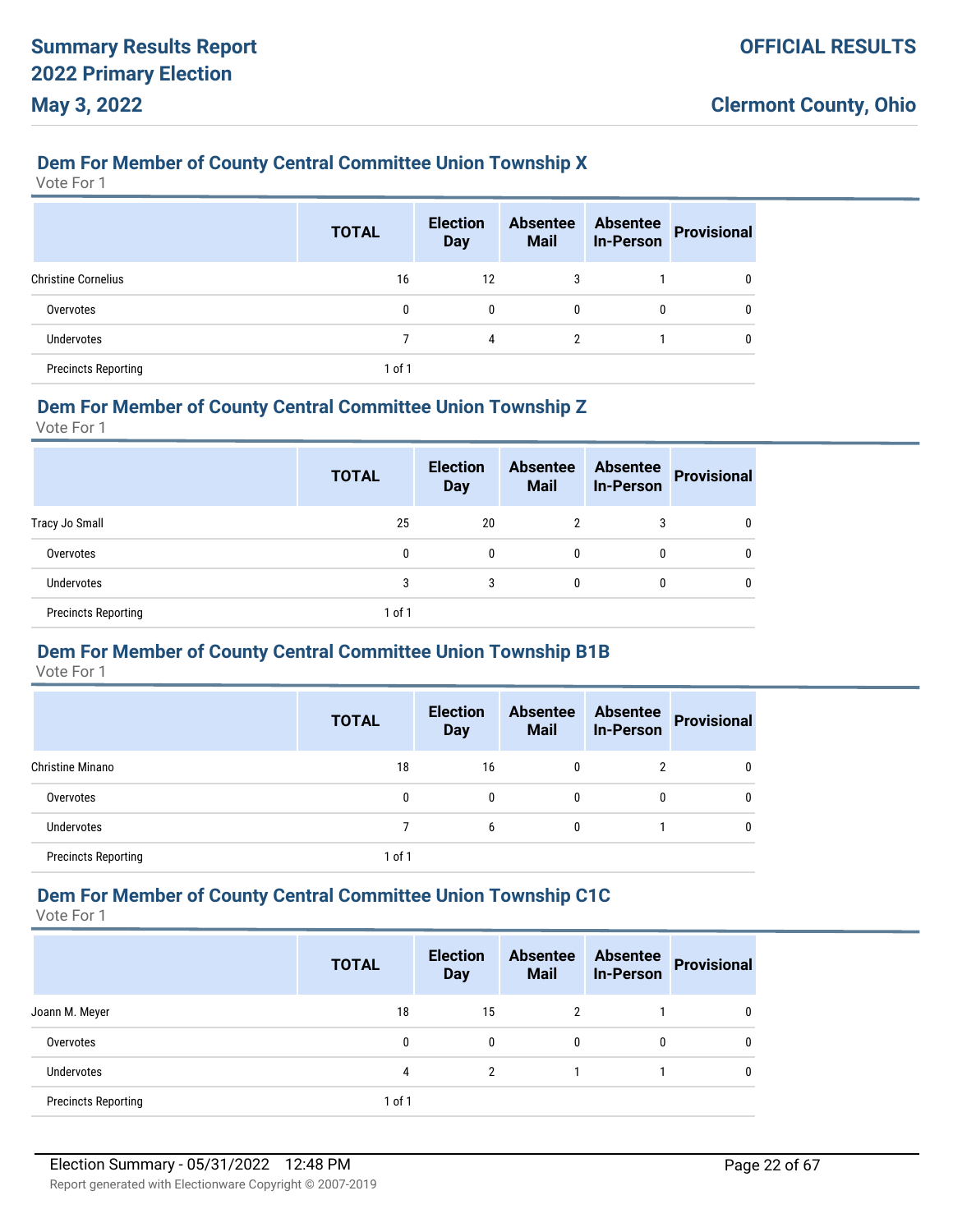#### **Dem For Member of County Central Committee Union Township D1D**

Vote For 1

|                            | <b>TOTAL</b> | <b>Election</b><br><b>Day</b> | <b>Absentee</b><br><b>Mail</b> | <b>Absentee</b><br><b>In-Person</b> | <b>Provisional</b> |
|----------------------------|--------------|-------------------------------|--------------------------------|-------------------------------------|--------------------|
| <b>Brian Flick</b>         | 15           | 11                            | $\overline{2}$                 | 2                                   | 0                  |
| Overvotes                  | 0            | 0                             | $\mathbf{0}$                   | 0                                   | 0                  |
| Undervotes                 | 4            | $\overline{2}$                | 2                              | 0                                   | 0                  |
| <b>Precincts Reporting</b> | $1$ of $1$   |                               |                                |                                     |                    |

#### **Dem For Member of County Central Committee Union Township F1F**

Vote For 1

|                            | <b>TOTAL</b> | <b>Election</b><br><b>Day</b> | <b>Absentee</b><br><b>Mail</b> | <b>Absentee</b><br><b>In-Person</b> | <b>Provisional</b> |
|----------------------------|--------------|-------------------------------|--------------------------------|-------------------------------------|--------------------|
| <b>Terry Conway</b>        | 45           | 28                            | 10                             | 6                                   |                    |
| Overvotes                  | 0            | 0                             | $\mathbf{0}$                   | 0                                   |                    |
| Undervotes                 | 6            | 6                             | $\mathbf{0}$                   | 0                                   |                    |
| <b>Precincts Reporting</b> | 1 of 1       |                               |                                |                                     |                    |

#### **Dem For Member of County Central Committee Union Township P1P**

Vote For 1

|                            | <b>TOTAL</b> | <b>Election</b><br><b>Day</b> | <b>Absentee</b><br><b>Mail</b> | <b>Absentee</b><br><b>In-Person</b> | Provisional |
|----------------------------|--------------|-------------------------------|--------------------------------|-------------------------------------|-------------|
| Molly Goldberg             | 39           | 26                            | 5                              | 8                                   | 0           |
| Overvotes                  | 0            | 0                             | $\mathbf{0}$                   | 0                                   | 0           |
| Undervotes                 | 16           | 14                            | າ                              | 0                                   | 0           |
| <b>Precincts Reporting</b> | $1$ of $1$   |                               |                                |                                     |             |

# **Dem For Member of County Central Committee Washington Township B**

Vote For 1

|                            | <b>TOTAL</b> | <b>Election</b><br><b>Day</b> | <b>Absentee</b><br><b>Mail</b> | <b>Absentee</b><br><b>In-Person</b> | <b>Provisional</b> |
|----------------------------|--------------|-------------------------------|--------------------------------|-------------------------------------|--------------------|
| Jeff Richards              | 25           | 20                            | 2                              | 3                                   |                    |
| Overvotes                  | 0            | 0                             | 0                              | 0                                   |                    |
| <b>Undervotes</b>          | 3            | 2                             | 0                              |                                     |                    |
| <b>Precincts Reporting</b> | 1 of 1       |                               |                                |                                     |                    |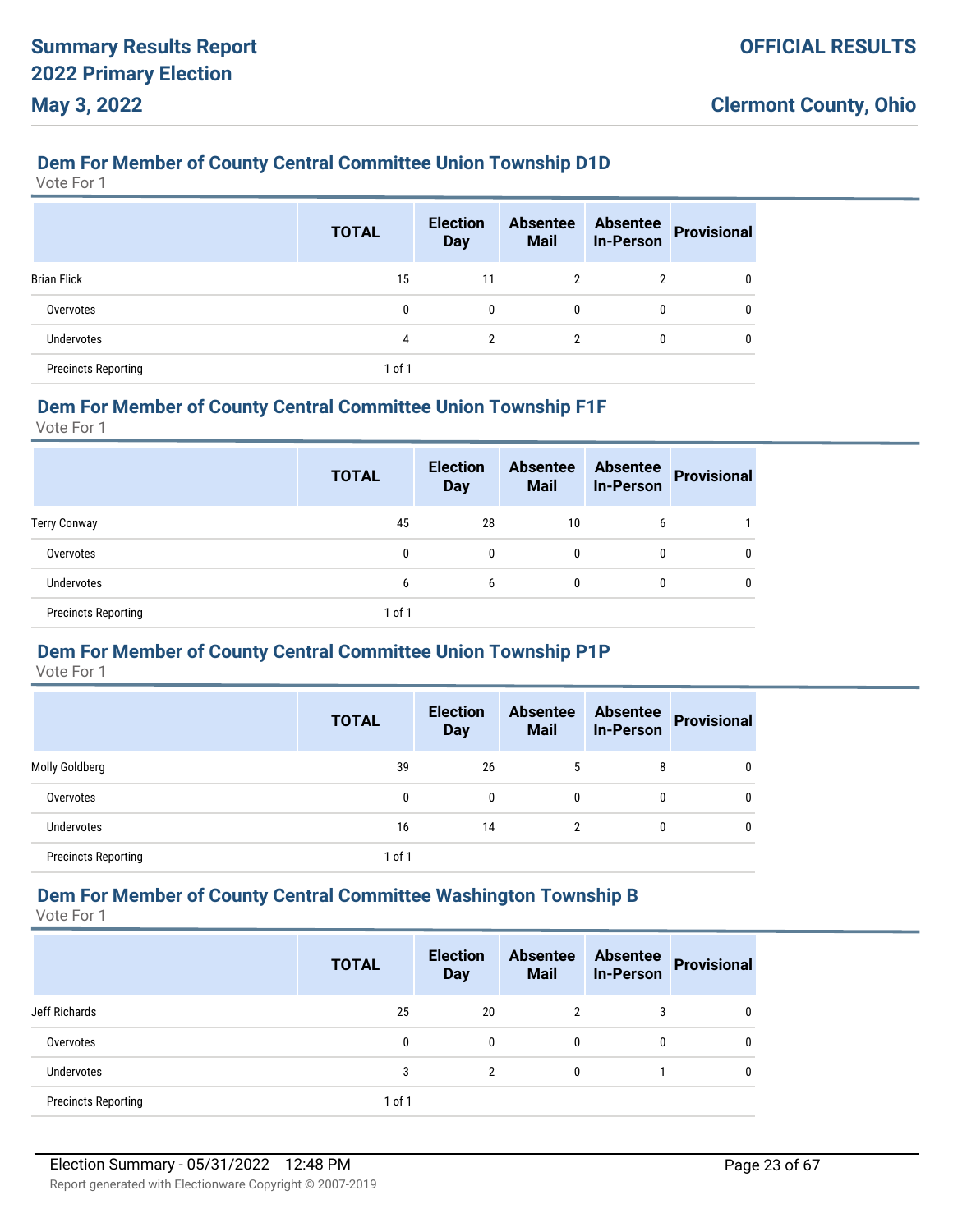### **Dem For Member of County Central Committee Wayne Township B**

Vote For 1

|                            | <b>TOTAL</b> | <b>Election</b><br><b>Day</b> | <b>Absentee</b><br><b>Mail</b> | <b>Absentee</b><br><b>In-Person</b> | <b>Provisional</b> |
|----------------------------|--------------|-------------------------------|--------------------------------|-------------------------------------|--------------------|
| Jan Schoellman             | 19           | 14                            | 3                              | 2                                   | 0                  |
| Overvotes                  | 0            | 0                             | $\mathbf{0}$                   | 0                                   | 0                  |
| Undervotes                 |              |                               | $\mathbf{0}$                   | 0                                   | 0                  |
| <b>Precincts Reporting</b> | $1$ of $1$   |                               |                                |                                     |                    |

#### **Dem For Member of County Central Committee Wayne Township C**

Vote For 1

|                            | <b>TOTAL</b> | <b>Election</b><br><b>Day</b> | <b>Absentee</b><br><b>Mail</b> | <b>Absentee</b><br><b>In-Person</b> | <b>Provisional</b> |
|----------------------------|--------------|-------------------------------|--------------------------------|-------------------------------------|--------------------|
| Joseph Mastromauro         | 22           | 16                            | 4                              | າ                                   |                    |
| Overvotes                  | 0            | 0                             | $\mathbf{0}$                   | 0                                   |                    |
| Undervotes                 | 5            | 5                             | $\mathbf{0}$                   | 0                                   |                    |
| <b>Precincts Reporting</b> | 1 of 1       |                               |                                |                                     |                    |

# **Dem For Member of County Central Committee Williamsburg Township A**

|                            | <b>TOTAL</b> | <b>Election</b><br><b>Day</b> | <b>Absentee</b><br><b>Mail</b> | <b>Absentee</b><br><b>In-Person</b> | <b>Provisional</b> |
|----------------------------|--------------|-------------------------------|--------------------------------|-------------------------------------|--------------------|
| Dexter Bastin              | 23           | 19                            | 4                              | $\mathbf{0}$                        | 0                  |
| Overvotes                  | 0            | 0                             | 0                              | 0                                   | 0                  |
| <b>Undervotes</b>          | 8            |                               |                                | 0                                   | 0                  |
| <b>Precincts Reporting</b> | $1$ of $1$   |                               |                                |                                     |                    |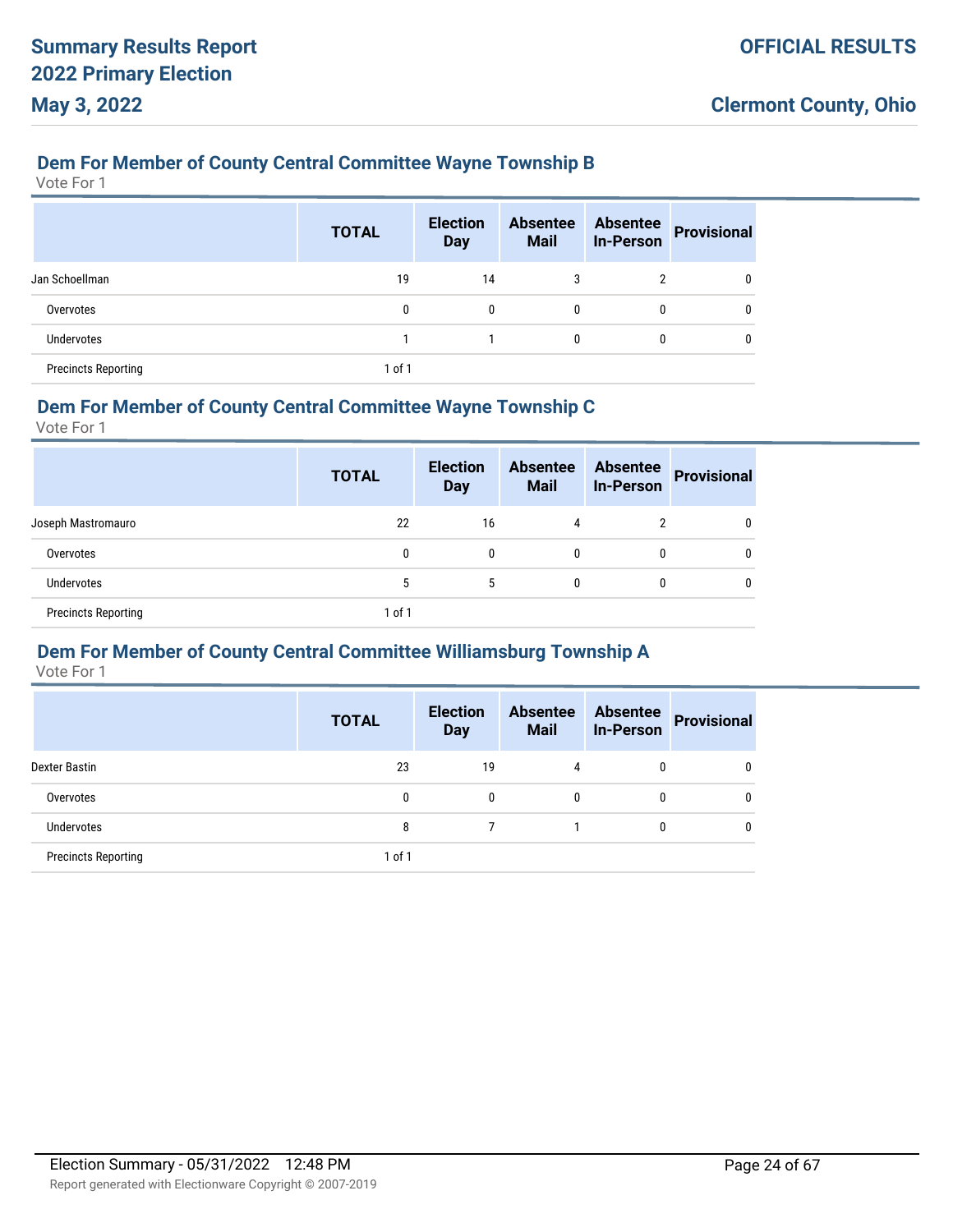#### **Rep For Governor and Lieutenant Governor**

Vote For 1

|                                      | <b>TOTAL</b> | <b>Election</b><br><b>Day</b> | <b>Absentee</b><br><b>Mail</b> | <b>Absentee</b><br><b>In-Person</b> | <b>Provisional</b> |
|--------------------------------------|--------------|-------------------------------|--------------------------------|-------------------------------------|--------------------|
| Mike DeWine and Jon Husted           | 10,669       | 9,018                         | 912                            | 675                                 | 64                 |
| Jim Renacci and Joe Knopp            | 8,479        | 7,471                         | 493                            | 458                                 | 57                 |
| Joe Blystone and Jeremiah W. Workman | 3,202        | 2,953                         | 87                             | 128                                 | 34                 |
| Ron Hood and Candice Keller          | 478          | 433                           | 17                             | 25                                  | 3                  |
| Overvotes                            | 21           | 18                            | 1                              | 1                                   |                    |
| Undervotes                           | 236          | 212                           | 11                             | 10                                  | 3                  |
| <b>Precincts Reporting</b>           | 168 of 168   |                               |                                |                                     |                    |

# **Rep For Attorney General**

Vote For 1

|                            | <b>TOTAL</b> | <b>Election</b><br><b>Day</b> | <b>Absentee</b><br><b>Mail</b> | <b>Absentee</b><br><b>In-Person</b> | <b>Provisional</b> |
|----------------------------|--------------|-------------------------------|--------------------------------|-------------------------------------|--------------------|
| Dave Yost                  | 18,561       | 16,175                        | 1,211                          | 1,046                               | 129                |
| Overvotes                  | 0            | 0                             | 0                              | 0                                   | 0                  |
| <b>Undervotes</b>          | 4,524        | 3,930                         | 310                            | 251                                 | 33                 |
| <b>Precincts Reporting</b> | 168 of 168   |                               |                                |                                     |                    |

#### **Rep For Auditor of State**

|                            | <b>TOTAL</b> | <b>Election</b><br><b>Day</b> | <b>Absentee</b><br><b>Mail</b> | <b>Absentee</b><br><b>In-Person</b> | <b>Provisional</b> |
|----------------------------|--------------|-------------------------------|--------------------------------|-------------------------------------|--------------------|
| <b>Keith Faber</b>         | 17,434       | 15,174                        | 1,160                          | 984                                 | 116                |
| Overvotes                  | 0            | 0                             | 0                              | 0                                   | 0                  |
| <b>Undervotes</b>          | 5,651        | 4,931                         | 361                            | 313                                 | 46                 |
| <b>Precincts Reporting</b> | 168 of 168   |                               |                                |                                     |                    |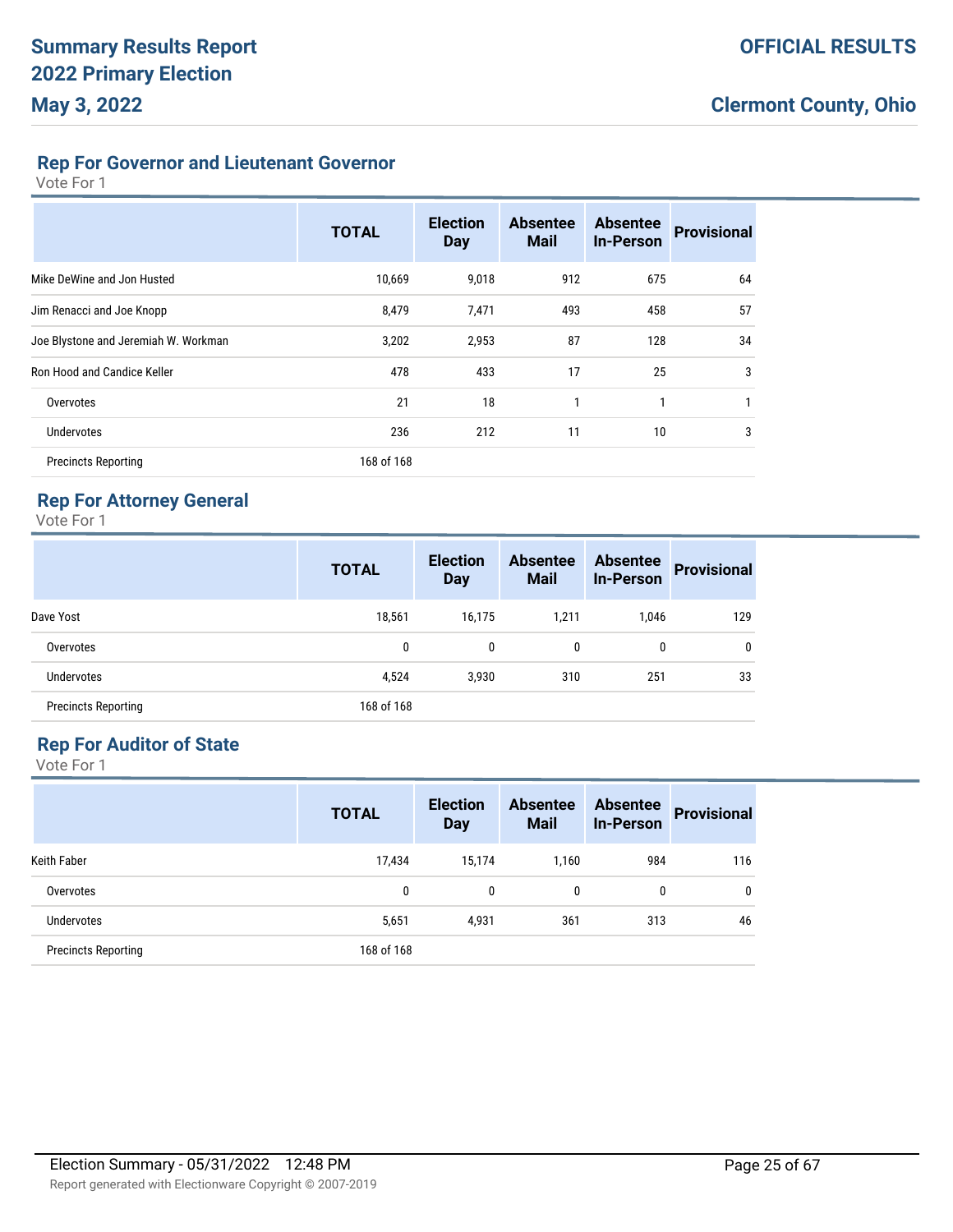# **Rep For Secretary of State**

Vote For 1

|                            | <b>TOTAL</b> | <b>Election</b><br><b>Day</b> | <b>Absentee</b><br><b>Mail</b> | <b>Absentee</b><br><b>In-Person</b> | <b>Provisional</b> |
|----------------------------|--------------|-------------------------------|--------------------------------|-------------------------------------|--------------------|
| Frank LaRose               | 13,199       | 11,310                        | 1,008                          | 806                                 | 75                 |
| John Adams                 | 7,271        | 6,518                         | 340                            | 357                                 | 56                 |
| Overvotes                  | 10           | 9                             | $\mathbf{0}$                   |                                     | 0                  |
| <b>Undervotes</b>          | 2,605        | 2,268                         | 173                            | 133                                 | 31                 |
| <b>Precincts Reporting</b> | 168 of 168   |                               |                                |                                     |                    |

# **Rep For Treasurer of State**

Vote For 1

|                            | <b>TOTAL</b> | <b>Election</b><br><b>Day</b> | <b>Absentee</b><br><b>Mail</b> | <b>Absentee</b><br><b>In-Person</b> | <b>Provisional</b> |
|----------------------------|--------------|-------------------------------|--------------------------------|-------------------------------------|--------------------|
| Robert Sprague             | 17,325       | 15.078                        | 1,151                          | 983                                 | 113                |
| Overvotes                  | 0            | $\mathbf{0}$                  | 0                              | 0                                   | $\mathbf{0}$       |
| <b>Undervotes</b>          | 5,760        | 5,027                         | 370                            | 314                                 | 49                 |
| <b>Precincts Reporting</b> | 168 of 168   |                               |                                |                                     |                    |

#### **Rep For Chief Justice of the Supreme Court**

Vote For 1

|                            | <b>TOTAL</b> | <b>Election</b><br><b>Day</b> | <b>Absentee</b><br><b>Mail</b> | <b>Absentee</b><br><b>In-Person</b> | <b>Provisional</b> |
|----------------------------|--------------|-------------------------------|--------------------------------|-------------------------------------|--------------------|
| Sharon L. Kennedy          | 17,393       | 15,138                        | 1,158                          | 986                                 | 111                |
| Overvotes                  | 0            | $\mathbf{0}$                  | 0                              | 0                                   | 0                  |
| Undervotes                 | 5,692        | 4.967                         | 363                            | 311                                 | 51                 |
| <b>Precincts Reporting</b> | 168 of 168   |                               |                                |                                     |                    |

# **Rep For Justice of the Supreme Court (1/1)**

|                            | <b>TOTAL</b> | <b>Election</b><br><b>Day</b> | <b>Absentee</b><br><b>Mail</b> | <b>Absentee</b><br><b>In-Person</b> | <b>Provisional</b> |
|----------------------------|--------------|-------------------------------|--------------------------------|-------------------------------------|--------------------|
| Pat Fischer                | 17,019       | 14,801                        | 1,147                          | 960                                 | 111                |
| Overvotes                  | 0            | 0                             | 0                              | 0                                   | 0                  |
| <b>Undervotes</b>          | 6,066        | 5.304                         | 374                            | 337                                 | 51                 |
| <b>Precincts Reporting</b> | 168 of 168   |                               |                                |                                     |                    |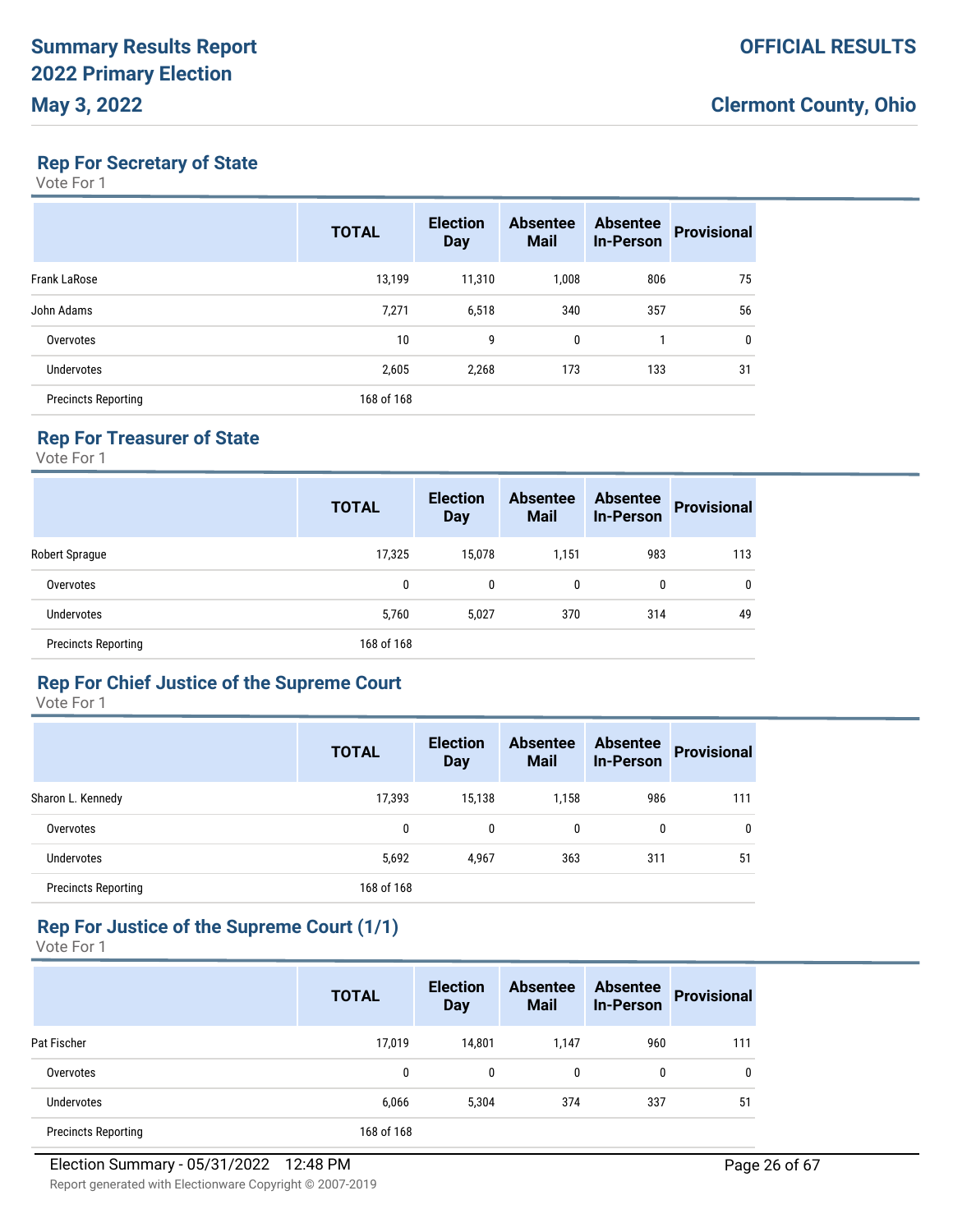# **Rep For Justice of the Supreme Court (1/2)**

| Vote For |  |  |
|----------|--|--|
|----------|--|--|

|                            | <b>TOTAL</b> | <b>Election</b><br><b>Day</b> | <b>Absentee</b><br><b>Mail</b> | <b>Absentee</b><br><b>In-Person</b> | <b>Provisional</b> |
|----------------------------|--------------|-------------------------------|--------------------------------|-------------------------------------|--------------------|
| Pat DeWine                 | 16,129       | 13,984                        | 1,113                          | 923                                 | 109                |
| Overvotes                  | 0            | 0                             | 0                              | 0                                   | 0                  |
| <b>Undervotes</b>          | 6,956        | 6,121                         | 408                            | 374                                 | 53                 |
| <b>Precincts Reporting</b> | 168 of 168   |                               |                                |                                     |                    |

# **Rep For U.S. Senator**

Vote For 1

|                            | <b>TOTAL</b> | <b>Election</b><br><b>Day</b> | <b>Absentee</b><br><b>Mail</b> | <b>Absentee</b><br><b>In-Person</b> | <b>Provisional</b> |
|----------------------------|--------------|-------------------------------|--------------------------------|-------------------------------------|--------------------|
| JD Vance                   | 7,986        | 7,164                         | 374                            | 387                                 | 61                 |
| Josh Mandel                | 4,943        | 4,340                         | 318                            | 249                                 | 36                 |
| Matt Dolan                 | 4,615        | 4,000                         | 329                            | 258                                 | 28                 |
| Mike Gibbons               | 3,022        | 2,567                         | 231                            | 201                                 | 23                 |
| Jane Timken                | 1,627        | 1,276                         | 196                            | 146                                 | 9                  |
| Mark Pukita                | 309          | 275                           | 17                             | 15                                  | $\overline{2}$     |
| <b>Neil Patel</b>          | 199          | 165                           | 21                             | 12                                  | 1                  |
| Overvotes                  | 35           | 33                            | 1                              | 1                                   | $\mathbf 0$        |
| Undervotes                 | 349          | 285                           | 34                             | 28                                  | $\overline{2}$     |
| <b>Precincts Reporting</b> | 168 of 168   |                               |                                |                                     |                    |

# **Rep For Representative to Congress (2nd District)**

|                            | <b>TOTAL</b> | <b>Election</b><br><b>Day</b> | <b>Absentee</b><br><b>Mail</b> | <b>Absentee</b><br><b>In-Person</b> | <b>Provisional</b> |
|----------------------------|--------------|-------------------------------|--------------------------------|-------------------------------------|--------------------|
| <b>Brad Wenstrup</b>       | 19,965       | 17,312                        | 1,375                          | 1,146                               | 132                |
| James J. Condit Jr.        | 1,025        | 906                           | 48                             | 60                                  | 11                 |
| David J. Windisch          | 956          | 852                           | 45                             | 53                                  | 6                  |
| Overvotes                  | 10           | 10                            | $\mathbf{0}$                   | 0                                   | $\mathbf{0}$       |
| <b>Undervotes</b>          | 1,129        | 1,025                         | 53                             | 38                                  | 13                 |
| <b>Precincts Reporting</b> | 168 of 168   |                               |                                |                                     |                    |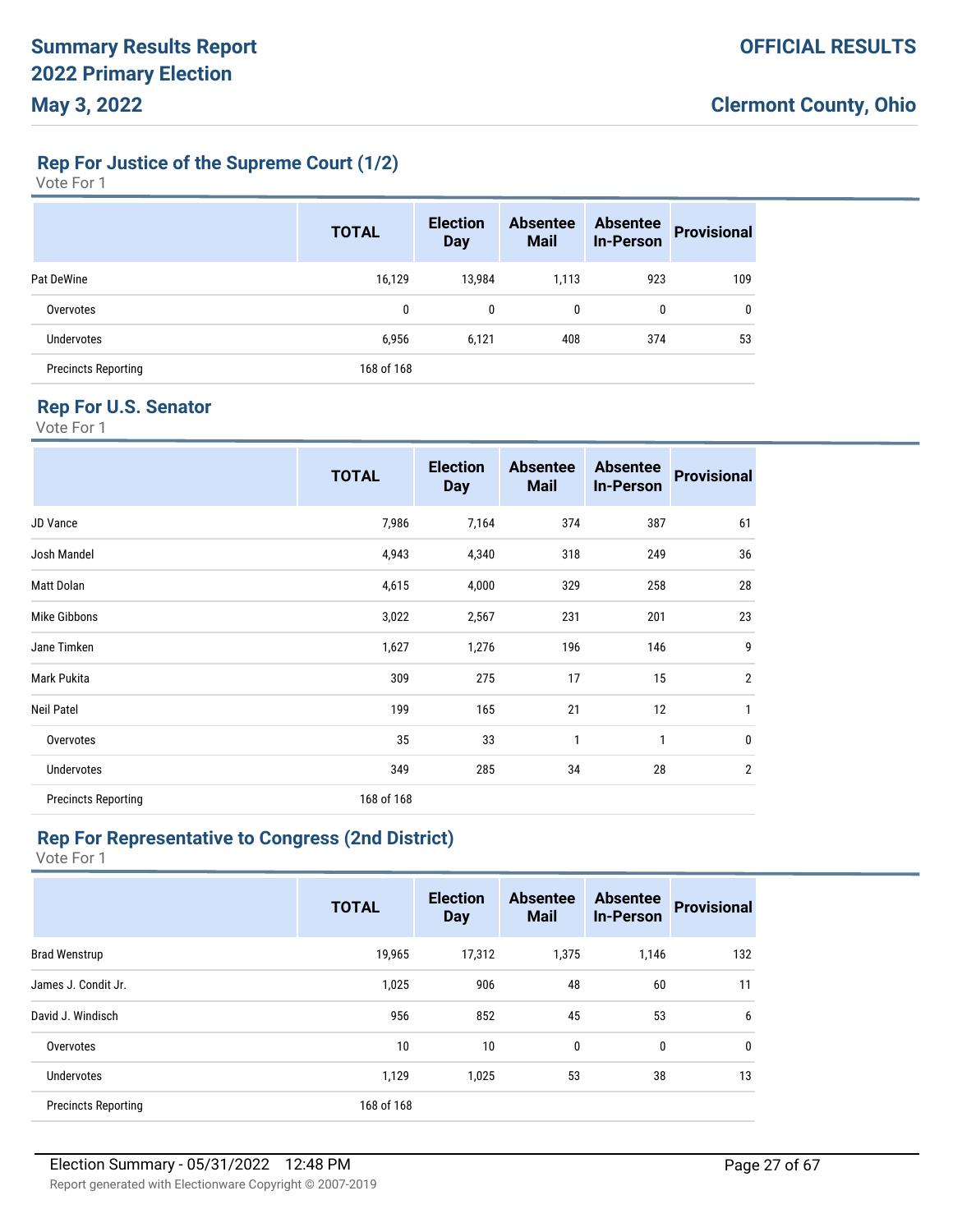#### **Rep For Judge of the Court of Appeals (2/9) (12th District)**

Vote For 1

|                            | <b>TOTAL</b> | <b>Election</b><br><b>Day</b> | <b>Absentee</b><br><b>Mail</b> | <b>Absentee</b><br><b>In-Person</b> | <b>Provisional</b> |
|----------------------------|--------------|-------------------------------|--------------------------------|-------------------------------------|--------------------|
| Robin N. Piper             | 16,364       | 14.224                        | 1,099                          | 933                                 | 108                |
| Overvotes                  | 0            | $\mathbf{0}$                  | 0                              | 0                                   | 0                  |
| Undervotes                 | 6,721        | 5,881                         | 422                            | 364                                 | 54                 |
| <b>Precincts Reporting</b> | 168 of 168   |                               |                                |                                     |                    |

#### **Rep For Judge of the Court of Appeals (2/10) (12th District)**

Vote For 1

|                            | <b>TOTAL</b> | <b>Election</b><br><b>Day</b> | <b>Absentee</b><br><b>Mail</b> | <b>Absentee</b><br><b>In-Person</b> | <b>Provisional</b> |
|----------------------------|--------------|-------------------------------|--------------------------------|-------------------------------------|--------------------|
| <b>Mike Powell</b>         | 16,530       | 14,366                        | 1,111                          | 940                                 | 113                |
| Overvotes                  | 0            | 0                             | 0                              | 0                                   | 0                  |
| Undervotes                 | 6,555        | 5.739                         | 410                            | 357                                 | 49                 |
| <b>Precincts Reporting</b> | 168 of 168   |                               |                                |                                     |                    |

# **Rep For Judge of the Court of Common Pleas (1/1)**

Vote For 1

|                            | <b>TOTAL</b> | <b>Election</b><br><b>Day</b> | <b>Absentee</b><br><b>Mail</b> | <b>Absentee</b><br><b>In-Person</b> | <b>Provisional</b> |
|----------------------------|--------------|-------------------------------|--------------------------------|-------------------------------------|--------------------|
| Anthony W. Brock           | 16,881       | 14,667                        | 1,134                          | 971                                 | 109                |
| Overvotes                  | 0            | 0                             | 0                              | 0                                   | $\mathbf{0}$       |
| <b>Undervotes</b>          | 6,204        | 5,438                         | 387                            | 326                                 | 53                 |
| <b>Precincts Reporting</b> | 168 of 168   |                               |                                |                                     |                    |

# **Rep For Judge of the Court of Common Pleas (1/2) (Domestic Relations)**

|                            | <b>TOTAL</b> | <b>Election</b><br><b>Day</b> | <b>Absentee</b><br><b>Mail</b> | <b>Absentee</b><br><b>In-Person</b> | <b>Provisional</b> |
|----------------------------|--------------|-------------------------------|--------------------------------|-------------------------------------|--------------------|
| Mary Lynne Birck           | 16,629       | 14.416                        | 1.140                          | 962                                 | 111                |
| Overvotes                  | 0            | 0                             | 0                              | 0                                   | 0                  |
| <b>Undervotes</b>          | 6,456        | 5,689                         | 381                            | 335                                 | 51                 |
| <b>Precincts Reporting</b> | 168 of 168   |                               |                                |                                     |                    |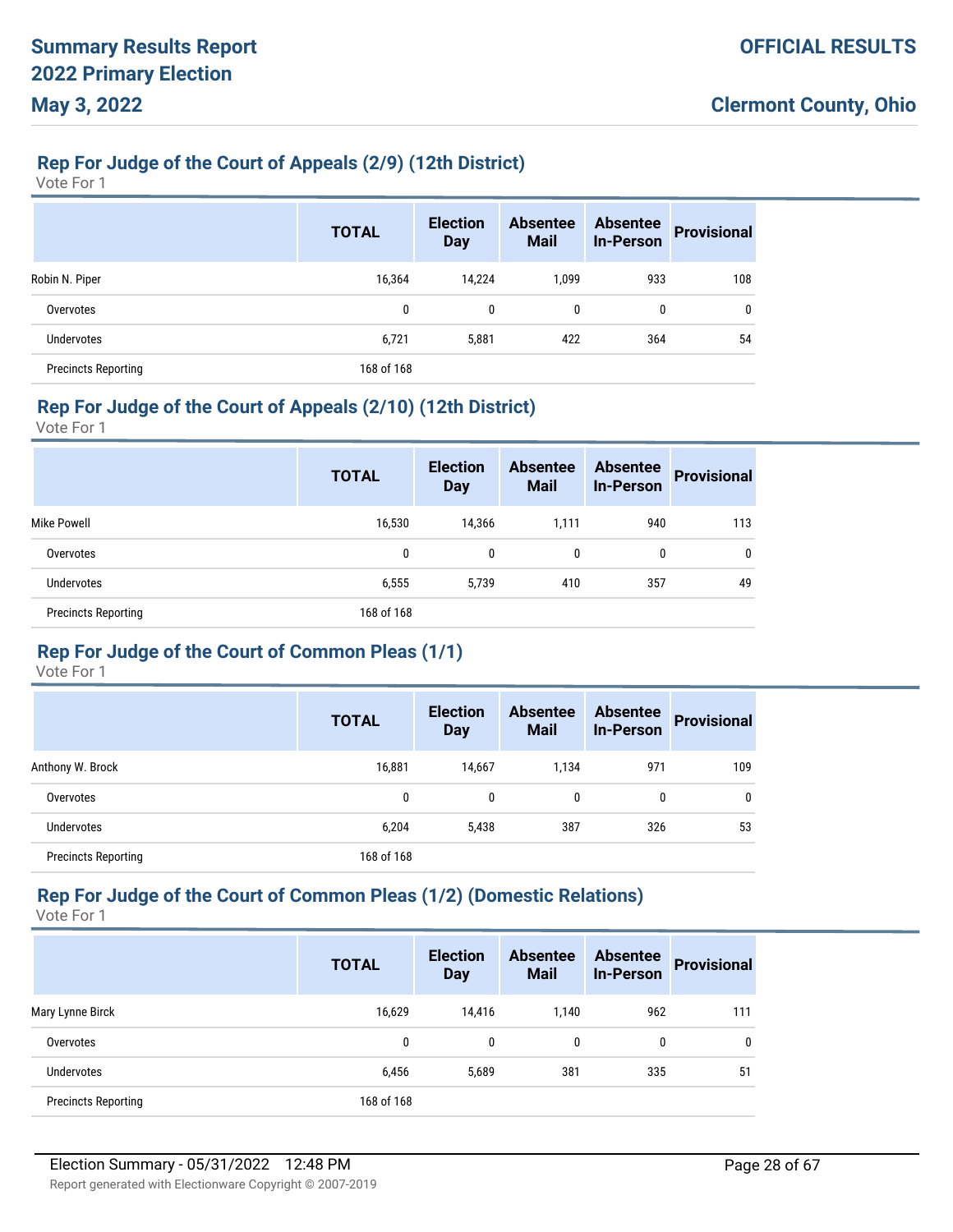# **Rep For Judge of the Court of Common Pleas (UTE)**

Vote For 1

|                            | <b>TOTAL</b> | <b>Election</b><br><b>Day</b> | <b>Absentee</b><br><b>Mail</b> | <b>Absentee</b><br><b>In-Person</b> | <b>Provisional</b> |
|----------------------------|--------------|-------------------------------|--------------------------------|-------------------------------------|--------------------|
| Kevin T. Miles             | 16,557       | 14,365                        | 1,116                          | 966                                 | 110                |
| Overvotes                  | 0            | $\mathbf{0}$                  | 0                              | 0                                   | 0                  |
| <b>Undervotes</b>          | 6,528        | 5,740                         | 405                            | 331                                 | 52                 |
| <b>Precincts Reporting</b> | 168 of 168   |                               |                                |                                     |                    |

# **Rep For County Commissioner**

Vote For 1

|                            | <b>TOTAL</b> | <b>Election</b><br><b>Day</b> | <b>Absentee</b><br><b>Mail</b> | <b>Absentee</b><br><b>In-Person</b> | <b>Provisional</b> |
|----------------------------|--------------|-------------------------------|--------------------------------|-------------------------------------|--------------------|
| Claire B. Corcoran         | 16,923       | 14,708                        | 1,141                          | 959                                 | 115                |
| Overvotes                  | 0            | $\mathbf{0}$                  | 0                              | 0                                   | 0                  |
| <b>Undervotes</b>          | 6,162        | 5,397                         | 380                            | 338                                 | 47                 |
| <b>Precincts Reporting</b> | 168 of 168   |                               |                                |                                     |                    |

# **Rep For County Auditor**

Vote For 1

|                            | <b>TOTAL</b> | <b>Election</b><br><b>Day</b> | <b>Absentee</b><br><b>Mail</b> | <b>Absentee</b><br><b>In-Person</b> | <b>Provisional</b> |
|----------------------------|--------------|-------------------------------|--------------------------------|-------------------------------------|--------------------|
| Linda L. Fraley            | 13,346       | 11,607                        | 896                            | 760                                 | 83                 |
| <b>Tim Rudd</b>            | 8,616        | 7,502                         | 555                            | 490                                 | 69                 |
| Overvotes                  |              |                               | 0                              | $\mathbf{0}$                        | $\mathbf 0$        |
| <b>Undervotes</b>          | 1,116        | 989                           | 70                             | 47                                  | 10                 |
| <b>Precincts Reporting</b> | 168 of 168   |                               |                                |                                     |                    |

# **Rep For Member of County Central Committee Loveland City C**

|                            | <b>TOTAL</b> | <b>Election</b><br><b>Day</b> | <b>Absentee</b><br><b>Mail</b> | <b>Absentee</b><br><b>In-Person</b> | <b>Provisional</b> |
|----------------------------|--------------|-------------------------------|--------------------------------|-------------------------------------|--------------------|
| Pamela Gross               | 118          | 112                           | 2                              | 4                                   | 0                  |
| Overvotes                  | 0            | $\mathbf{0}$                  | 0                              | 0                                   | 0                  |
| Undervotes                 | 74           | 68                            | 4                              | っ                                   | 0                  |
| <b>Precincts Reporting</b> | 1 of 1       |                               |                                |                                     |                    |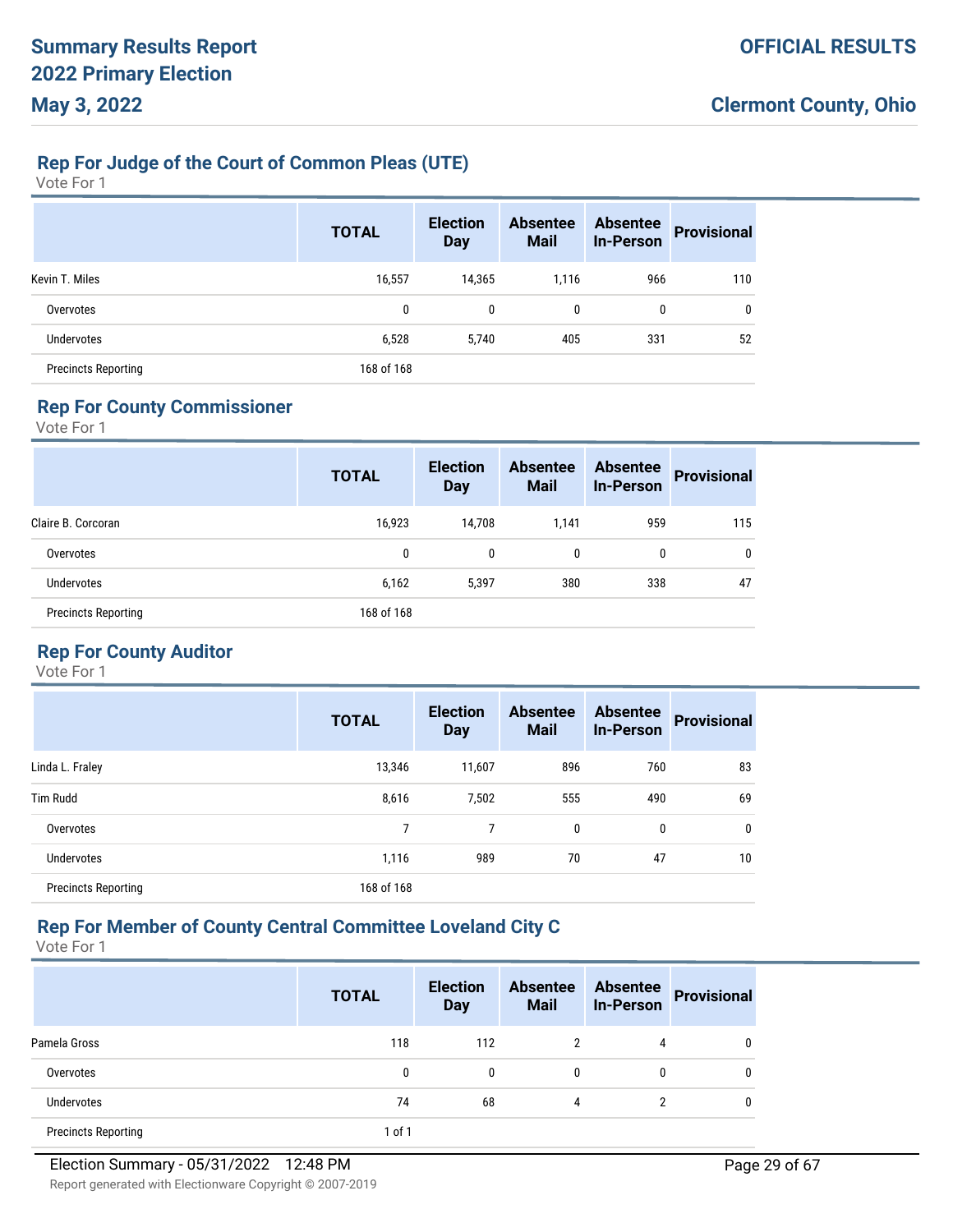#### **Rep For Member of County Central Committee Batavia Township A**

Vote For 1

|                            | <b>TOTAL</b> | <b>Election</b><br><b>Day</b> | <b>Absentee</b><br><b>Mail</b> | <b>Absentee</b><br><b>In-Person</b> | Provisional |
|----------------------------|--------------|-------------------------------|--------------------------------|-------------------------------------|-------------|
| Linda L. Fraley            | 190          | 133                           | 21                             | 33                                  | 3           |
| Overvotes                  | 0            | $\mathbf{0}$                  | 0                              | 0                                   | 0           |
| <b>Undervotes</b>          | 57           | 41                            | 3                              | 12                                  |             |
| <b>Precincts Reporting</b> | 1 of 1       |                               |                                |                                     |             |

#### **Rep For Member of County Central Committee Batavia Township B**

Vote For 1

|                            | <b>TOTAL</b> | <b>Election</b><br><b>Day</b> | <b>Absentee</b><br><b>Mail</b> | <b>Absentee</b><br><b>In-Person</b> | <b>Provisional</b> |
|----------------------------|--------------|-------------------------------|--------------------------------|-------------------------------------|--------------------|
| Kyle Ebaugh                | 141          | 118                           |                                | 16                                  | 0                  |
| Overvotes                  | 0            | 0                             | $\mathbf{0}$                   | 0                                   | 0                  |
| Undervotes                 | 34           | 33                            | $\mathbf{0}$                   |                                     | 0                  |
| <b>Precincts Reporting</b> | 1 of 1       |                               |                                |                                     |                    |

#### **Rep For Member of County Central Committee Batavia Township H**

Vote For 1

|                            | <b>TOTAL</b> | <b>Election</b><br><b>Day</b> | <b>Absentee</b><br><b>Mail</b> | <b>Absentee</b><br><b>In-Person</b> | <b>Provisional</b> |
|----------------------------|--------------|-------------------------------|--------------------------------|-------------------------------------|--------------------|
| Jonathan Nau               | 96           | 71                            | 11                             | 12                                  |                    |
| Overvotes                  | 0            | $\mathbf{0}$                  | 0                              | 0                                   |                    |
| <b>Undervotes</b>          | 31           | 22                            |                                | 8                                   |                    |
| <b>Precincts Reporting</b> | 1 of 1       |                               |                                |                                     |                    |

#### **Rep For Member of County Central Committee Batavia Township J**

|                            | <b>TOTAL</b> | <b>Election</b><br><b>Day</b> | <b>Absentee</b><br><b>Mail</b> | <b>Absentee</b><br><b>In-Person</b> | <b>Provisional</b> |
|----------------------------|--------------|-------------------------------|--------------------------------|-------------------------------------|--------------------|
| Chris Mehlman              | 135          | 111                           | 8                              | 15                                  |                    |
| Overvotes                  | 0            | 0                             | $\mathbf{0}$                   | 0                                   | 0                  |
| Undervotes                 | 40           | 34                            |                                | 5                                   | 0                  |
| <b>Precincts Reporting</b> | $1$ of $1$   |                               |                                |                                     |                    |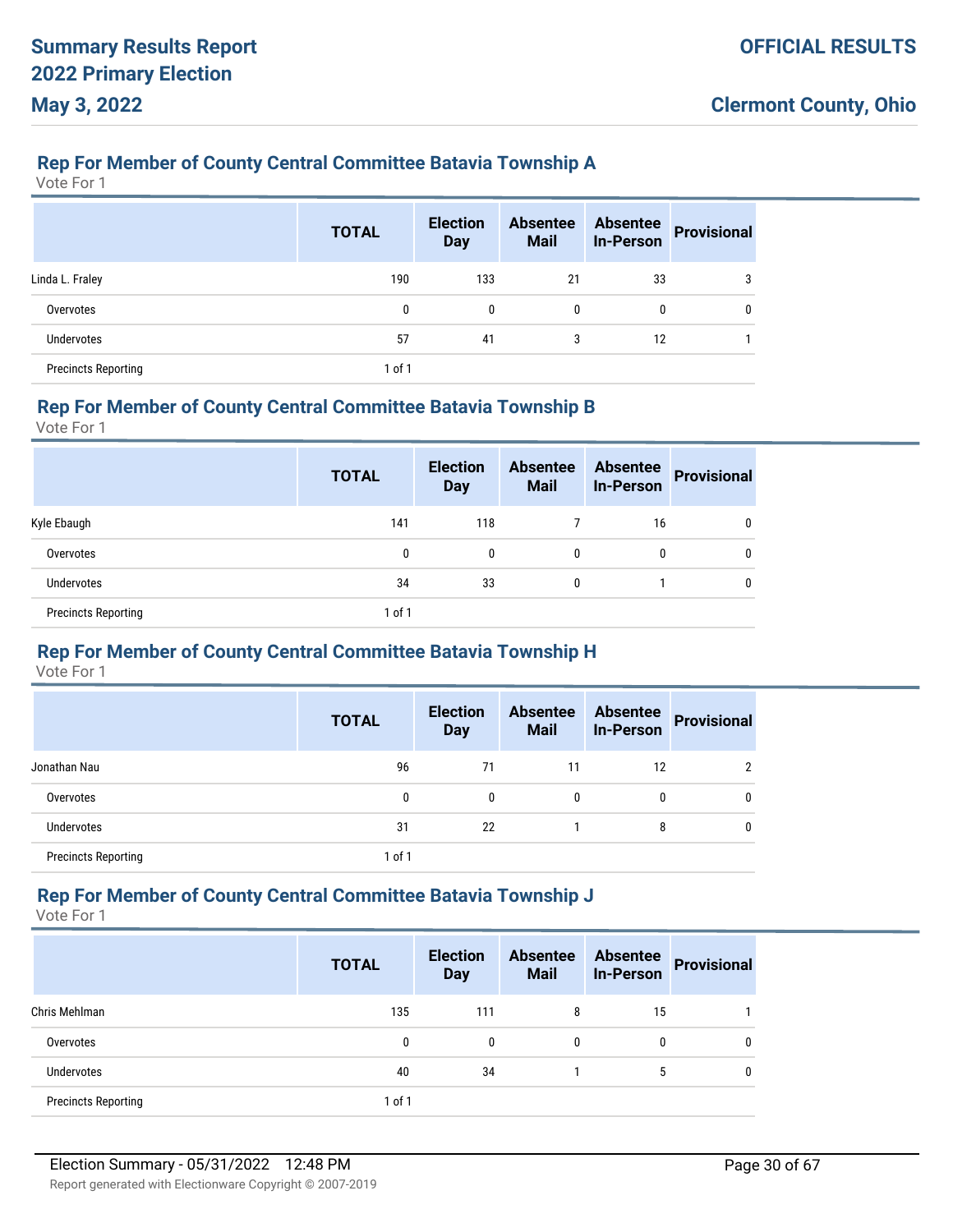### **Rep For Member of County Central Committee Batavia Township M**

Vote For 1

|                            | <b>TOTAL</b> | <b>Election</b><br><b>Day</b> | <b>Absentee</b><br><b>Mail</b> | <b>Absentee</b><br><b>In-Person</b> | <b>Provisional</b> |
|----------------------------|--------------|-------------------------------|--------------------------------|-------------------------------------|--------------------|
| Kristine Broussard         | 162          | 125                           | 9                              | 28                                  | 0                  |
| Hank Pryor                 | 43           | 31                            | 7                              | 5                                   | 0                  |
| Overvotes                  | 0            | $\mathbf{0}$                  | 0                              | 0                                   | 0                  |
| <b>Undervotes</b>          | 25           | 13                            | $\overline{2}$                 | 10                                  | 0                  |
| <b>Precincts Reporting</b> | $1$ of $1$   |                               |                                |                                     |                    |

### **Rep For Member of County Central Committee Batavia Township N**

Vote For 1

|                            | <b>TOTAL</b> | <b>Election</b><br><b>Day</b> | <b>Absentee</b><br><b>Mail</b> | <b>Absentee</b><br><b>In-Person</b> | <b>Provisional</b> |
|----------------------------|--------------|-------------------------------|--------------------------------|-------------------------------------|--------------------|
| Judith A. Kelch            | 43           | 34                            | 3                              | 6                                   | 0                  |
| <b>Tracy Braden</b>        | 42           | 29                            | 5                              | 8                                   | $\mathbf{0}$       |
| Zachary A. Zipperer        | 33           | 22                            | 3                              | 8                                   | $\mathbf{0}$       |
| Overvotes                  | 0            | 0                             | 0                              | 0                                   | $\mathbf{0}$       |
| <b>Undervotes</b>          | 18           | 12                            | 1                              | 5                                   | $\mathbf{0}$       |
| <b>Precincts Reporting</b> | 1 of 1       |                               |                                |                                     |                    |

#### **Rep For Member of County Central Committee Batavia Township O**

|                            | <b>TOTAL</b> | <b>Election</b><br><b>Day</b> | <b>Absentee</b><br><b>Mail</b> | <b>Absentee</b><br><b>In-Person</b> | <b>Provisional</b> |
|----------------------------|--------------|-------------------------------|--------------------------------|-------------------------------------|--------------------|
| <b>Bill Rapp</b>           | 77           | 69                            |                                | 6                                   |                    |
| Overvotes                  | 0            | 0                             | 0                              | 0                                   | $\mathbf{0}$       |
| <b>Undervotes</b>          | 20           | 18                            | 0                              |                                     | $\mathbf{0}$       |
| <b>Precincts Reporting</b> | $1$ of $1$   |                               |                                |                                     |                    |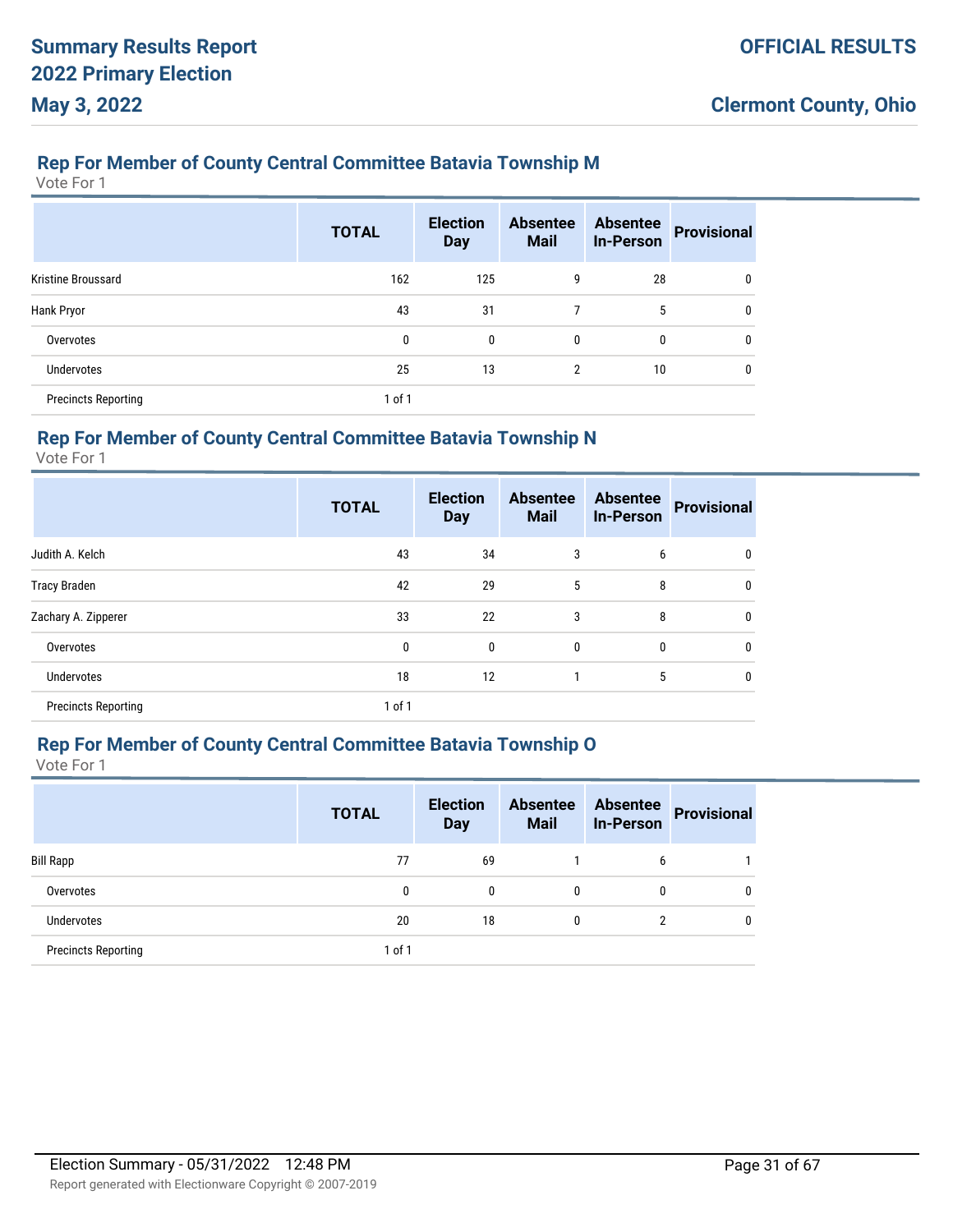### **Rep For Member of County Central Committee Batavia Township P**

Vote For 1

|                            | <b>TOTAL</b> | <b>Election</b><br><b>Day</b> | <b>Absentee</b><br><b>Mail</b> | <b>Absentee</b><br><b>In-Person</b> | <b>Provisional</b> |
|----------------------------|--------------|-------------------------------|--------------------------------|-------------------------------------|--------------------|
| Deborah Clepper            | 89           | 73                            | 6                              | 10                                  | 0                  |
| Overvotes                  | 0            | $\mathbf{0}$                  | 0                              | 0                                   | 0                  |
| <b>Undervotes</b>          | 19           | 14                            | $\overline{2}$                 | 3                                   | 0                  |
| <b>Precincts Reporting</b> | 1 of 1       |                               |                                |                                     |                    |

#### **Rep For Member of County Central Committee Felicity Village**

Vote For 1

|                            | <b>TOTAL</b> | <b>Election</b><br><b>Day</b> | <b>Absentee</b><br><b>Mail</b> | <b>Absentee</b><br><b>In-Person</b> | <b>Provisional</b> |
|----------------------------|--------------|-------------------------------|--------------------------------|-------------------------------------|--------------------|
| Cale Baudendistel          | 45           | 42                            | 3                              | 0                                   |                    |
| Overvotes                  | 0            | 0                             | 0                              | 0                                   | 0                  |
| <b>Undervotes</b>          | 19           | 16                            | 3                              | 0                                   | 0                  |
| <b>Precincts Reporting</b> | 1 of 1       |                               |                                |                                     |                    |

#### **Rep For Member of County Central Committee Franklin Township A**

Vote For 1

|                            | <b>TOTAL</b> | <b>Election</b><br><b>Day</b> | <b>Absentee</b><br><b>Mail</b> | <b>Absentee</b><br><b>In-Person</b> | <b>Provisional</b> |
|----------------------------|--------------|-------------------------------|--------------------------------|-------------------------------------|--------------------|
| Jim Napier                 | 198          | 183                           | 6                              | 8                                   |                    |
| Overvotes                  | 0            | 0                             | $\mathbf{0}$                   | 0                                   | Ω                  |
| Undervotes                 | 69           | 65                            |                                |                                     |                    |
| <b>Precincts Reporting</b> | $1$ of $1$   |                               |                                |                                     |                    |

#### **Rep For Member of County Central Committee Franklin Township B**

|                            | <b>TOTAL</b> | <b>Election</b><br><b>Day</b> | <b>Absentee</b><br><b>Mail</b> | <b>Absentee</b><br><b>In-Person</b> | <b>Provisional</b> |
|----------------------------|--------------|-------------------------------|--------------------------------|-------------------------------------|--------------------|
| <b>Gregory Hensley</b>     | 95           | 89                            | 2                              | 3                                   |                    |
| Overvotes                  | 0            | 0                             | $\mathbf{0}$                   | 0                                   |                    |
| <b>Undervotes</b>          | 46           | 44                            |                                |                                     |                    |
| <b>Precincts Reporting</b> | $1$ of $1$   |                               |                                |                                     |                    |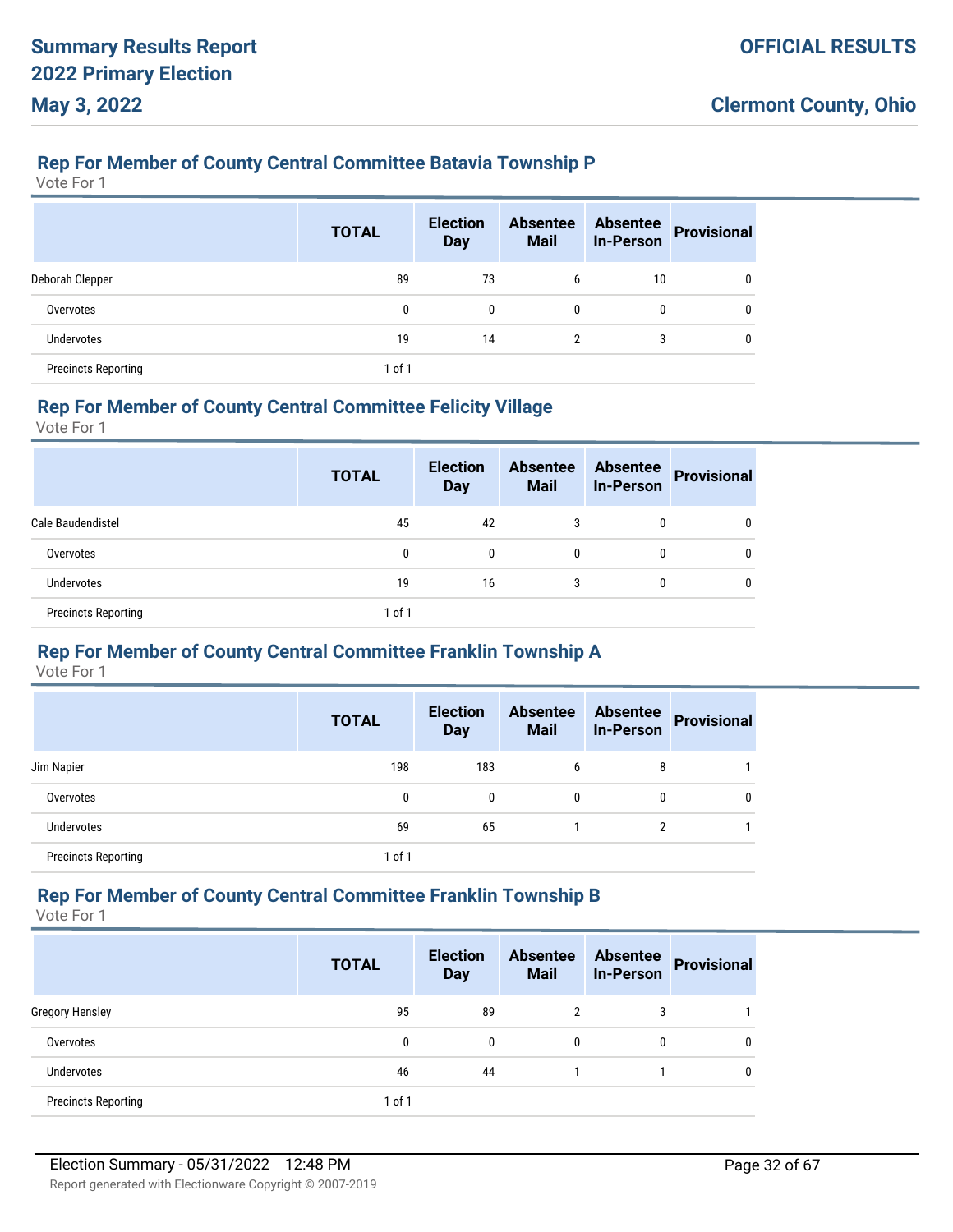### **Rep For Member of County Central Committee Goshen Township B**

Vote For 1

|                            | <b>TOTAL</b> | <b>Election</b><br><b>Day</b> | <b>Absentee</b><br><b>Mail</b> | <b>Absentee</b><br><b>In-Person</b> | <b>Provisional</b> |
|----------------------------|--------------|-------------------------------|--------------------------------|-------------------------------------|--------------------|
| Elben Miller               | 138          | 129                           | 8                              |                                     | 0                  |
| Overvotes                  | 0            | $\mathbf{0}$                  | $\mathbf{0}$                   | 0                                   | 0                  |
| Undervotes                 | 41           | 33                            |                                |                                     | $\Omega$           |
| <b>Precincts Reporting</b> | 1 of 1       |                               |                                |                                     |                    |

#### **Rep For Member of County Central Committee Goshen Township D**

Vote For 1

|                            | <b>TOTAL</b> | <b>Election</b><br><b>Day</b> | <b>Absentee</b><br><b>Mail</b> | <b>Absentee</b><br><b>In-Person</b> | <b>Provisional</b> |
|----------------------------|--------------|-------------------------------|--------------------------------|-------------------------------------|--------------------|
| Sandra E. Graham           | 88           | 81                            | 5                              | 2                                   | 0                  |
| Overvotes                  | 0            | 0                             | 0                              | 0                                   | 0                  |
| <b>Undervotes</b>          | 40           | 30                            | 8                              | 2                                   | 0                  |
| <b>Precincts Reporting</b> | 1 of 1       |                               |                                |                                     |                    |

## **Rep For Member of County Central Committee Goshen Township E**

Vote For 1

|                            | <b>TOTAL</b> | <b>Election</b><br><b>Day</b> | <b>Absentee</b><br><b>Mail</b> | <b>Absentee</b><br><b>In-Person</b> | <b>Provisional</b> |
|----------------------------|--------------|-------------------------------|--------------------------------|-------------------------------------|--------------------|
| Jeff Corcoran              | 141          | 112                           | 17                             | 10                                  | ∩                  |
| Overvotes                  | 0            | 0                             | 0                              | 0                                   | 0                  |
| <b>Undervotes</b>          | 47           | 46                            |                                | 0                                   | Ω                  |
| <b>Precincts Reporting</b> | 1 of 1       |                               |                                |                                     |                    |

#### **Rep For Member of County Central Committee Goshen Township I**

|                            | <b>TOTAL</b> | <b>Election</b><br><b>Day</b> | <b>Absentee</b><br><b>Mail</b> | <b>Absentee</b><br><b>In-Person</b> | <b>Provisional</b> |
|----------------------------|--------------|-------------------------------|--------------------------------|-------------------------------------|--------------------|
| Luiza McQueen              | 45           | 41                            | 3                              |                                     |                    |
| Overvotes                  | 0            | $\mathbf{0}$                  | $\mathbf{0}$                   | 0                                   |                    |
| Undervotes                 | 8            | 6                             | 2                              | 0                                   |                    |
| <b>Precincts Reporting</b> | $1$ of $1$   |                               |                                |                                     |                    |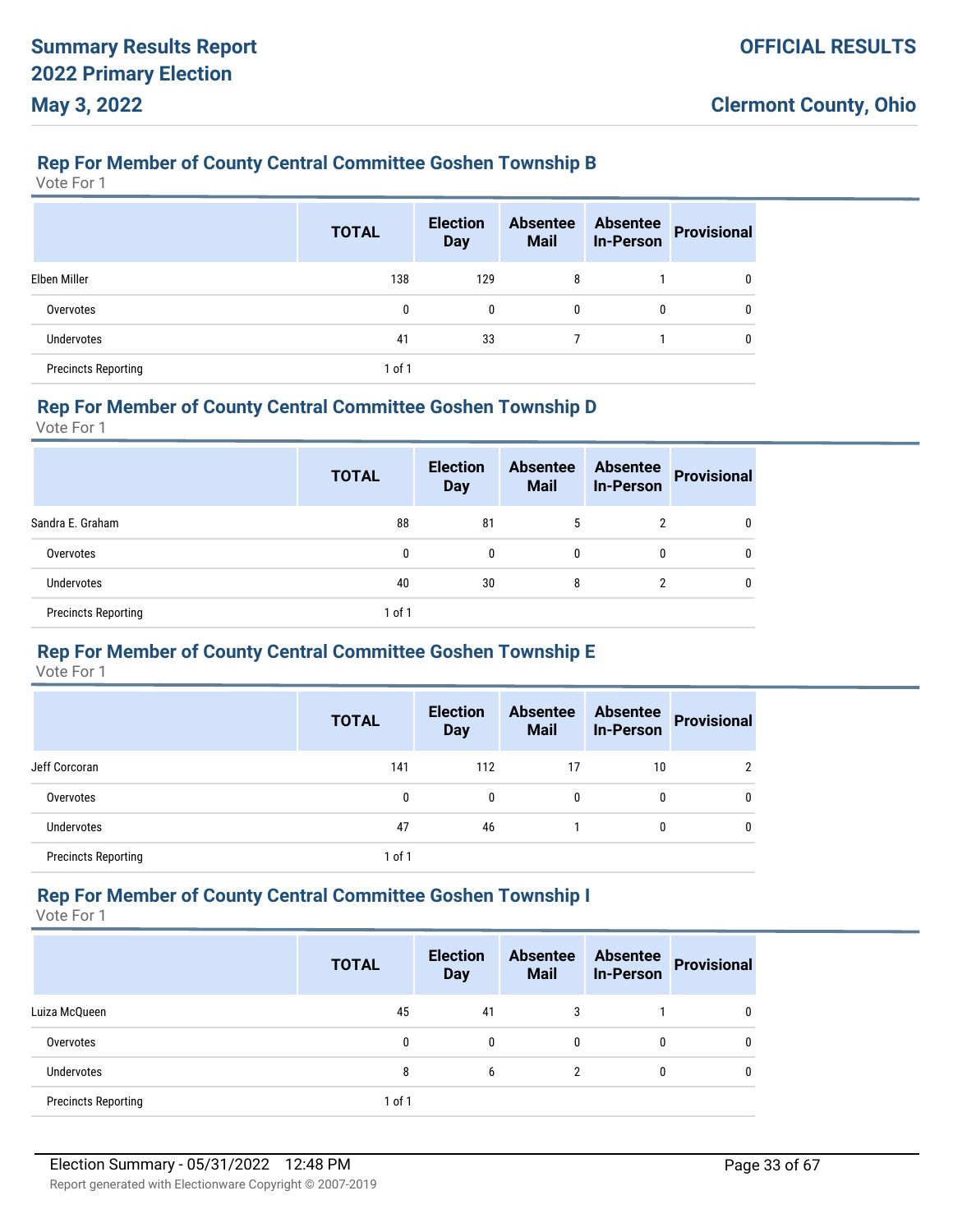#### **Rep For Member of County Central Committee Goshen Township K**

Vote For 1

|                            | <b>TOTAL</b> | <b>Election</b><br><b>Day</b> | <b>Absentee</b><br><b>Mail</b> | <b>Absentee</b><br><b>In-Person</b> | <b>Provisional</b> |
|----------------------------|--------------|-------------------------------|--------------------------------|-------------------------------------|--------------------|
| Virgil Murphy              | 79           | 70                            |                                | 2                                   | 0                  |
| Overvotes                  | 0            | 0                             | $\mathbf{0}$                   | 0                                   | 0                  |
| <b>Undervotes</b>          | 34           | 27                            | 6                              |                                     | 0                  |
| <b>Precincts Reporting</b> | 1 of 1       |                               |                                |                                     |                    |

#### **Rep For Member of County Central Committee Goshen Township L**

Vote For 1

|                            | <b>TOTAL</b> | <b>Election</b><br><b>Day</b> | <b>Absentee</b><br><b>Mail</b> | <b>Absentee</b><br><b>In-Person</b> | <b>Provisional</b> |
|----------------------------|--------------|-------------------------------|--------------------------------|-------------------------------------|--------------------|
| Judith Kocica              | 103          | 93                            | 8                              | າ                                   | 0                  |
| Overvotes                  | 0            | 0                             | 0                              | 0                                   | 0                  |
| Undervotes                 | 22           | 18                            | 3                              |                                     | 0                  |
| <b>Precincts Reporting</b> | 1 of 1       |                               |                                |                                     |                    |

# **Rep For Member of County Central Committee Goshen Township M**

Vote For 1

|                            | <b>TOTAL</b> | <b>Election</b><br><b>Day</b> | <b>Absentee</b><br><b>Mail</b> | <b>Absentee</b><br><b>In-Person</b> | <b>Provisional</b> |
|----------------------------|--------------|-------------------------------|--------------------------------|-------------------------------------|--------------------|
| <b>Trish Lambeck</b>       | 38           | 36                            | 0                              | 2                                   |                    |
| Overvotes                  | 0            | $\mathbf{0}$                  | 0                              | 0                                   |                    |
| <b>Undervotes</b>          | g            | g                             | 0                              | 0                                   |                    |
| <b>Precincts Reporting</b> | 1 of 1       |                               |                                |                                     |                    |

#### **Rep For Member of County Central Committee Goshen Township N**

|                            | <b>TOTAL</b> | <b>Election</b><br><b>Day</b> | <b>Absentee</b><br><b>Mail</b> | <b>Absentee</b><br><b>In-Person</b> | <b>Provisional</b> |
|----------------------------|--------------|-------------------------------|--------------------------------|-------------------------------------|--------------------|
| <b>Bob Uecker</b>          | 79           | 68                            | 6                              | 5                                   |                    |
| Mike Keeley                | 47           | 35                            | 7                              | 5                                   | 0                  |
| Overvotes                  | 0            | $\mathbf{0}$                  | $\mathbf{0}$                   | 0                                   |                    |
| <b>Undervotes</b>          | 28           | 24                            |                                | $\overline{2}$                      |                    |
| <b>Precincts Reporting</b> | 1 of 1       |                               |                                |                                     |                    |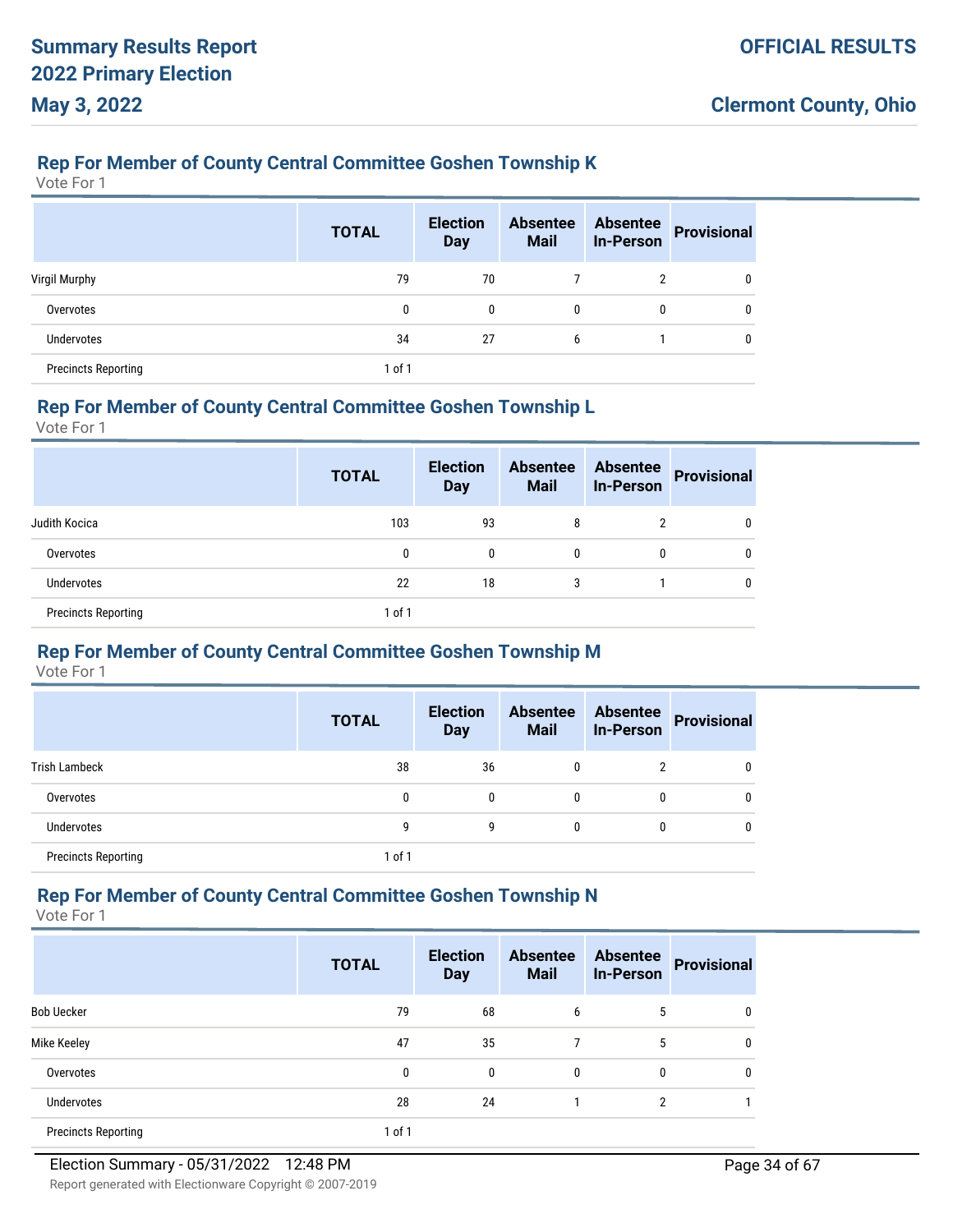### **Rep For Member of County Central Committee Jackson Township A**

Vote For 1

|                            | <b>TOTAL</b> | <b>Election</b><br><b>Day</b> | <b>Absentee</b><br><b>Mail</b> | <b>Absentee</b><br><b>In-Person</b> | <b>Provisional</b> |
|----------------------------|--------------|-------------------------------|--------------------------------|-------------------------------------|--------------------|
| <b>Darrell Hawkins</b>     | 119          | 116                           | $\overline{2}$                 |                                     | 0                  |
| Overvotes                  | 0            | $\mathbf{0}$                  | 0                              | 0                                   | 0                  |
| <b>Undervotes</b>          | 42           | 39                            | 3                              | 0                                   | $\Omega$           |
| <b>Precincts Reporting</b> | 1 of 1       |                               |                                |                                     |                    |

#### **Rep For Member of County Central Committee Jackson Township B**

Vote For 1

|                            | <b>TOTAL</b> | <b>Election</b><br><b>Day</b> | <b>Absentee</b><br><b>Mail</b> | <b>Absentee</b><br><b>In-Person</b> | <b>Provisional</b> |
|----------------------------|--------------|-------------------------------|--------------------------------|-------------------------------------|--------------------|
| Joe Speeg                  | 94           | 89                            | 2                              | 3                                   |                    |
| Overvotes                  | 0            | 0                             | $\mathbf{0}$                   | 0                                   | 0                  |
| Undervotes                 | 34           | 30                            | 2                              |                                     |                    |
| <b>Precincts Reporting</b> | 1 of 1       |                               |                                |                                     |                    |

#### **Rep For Member of County Central Committee Jackson Township C**

Vote For 1

|                            | <b>TOTAL</b> | <b>Election</b><br><b>Day</b> | <b>Absentee</b><br><b>Mail</b> | <b>Absentee</b><br><b>In-Person</b> | <b>Provisional</b> |
|----------------------------|--------------|-------------------------------|--------------------------------|-------------------------------------|--------------------|
| Jeannie M. Zurmehly        | 164          | 149                           | 5                              | 10                                  | 0                  |
| Overvotes                  | 0            | $\mathbf{0}$                  | 0                              | 0                                   | 0                  |
| <b>Undervotes</b>          | 43           | 42                            |                                | 0                                   | 0                  |
| <b>Precincts Reporting</b> | 1 of 1       |                               |                                |                                     |                    |

### **Rep For Member of County Central Committee Milford City A**

|                            | <b>TOTAL</b> | <b>Election</b><br><b>Day</b> | <b>Absentee</b><br><b>Mail</b> | <b>Absentee</b><br><b>In-Person</b> | <b>Provisional</b> |
|----------------------------|--------------|-------------------------------|--------------------------------|-------------------------------------|--------------------|
| Randy Kleine               | 52           | 50                            |                                | 0                                   |                    |
| Overvotes                  | 0            | $\mathbf{0}$                  | 0                              | 0                                   |                    |
| Undervotes                 | 33           | 32                            | 0                              | 0                                   |                    |
| <b>Precincts Reporting</b> | 1 of 1       |                               |                                |                                     |                    |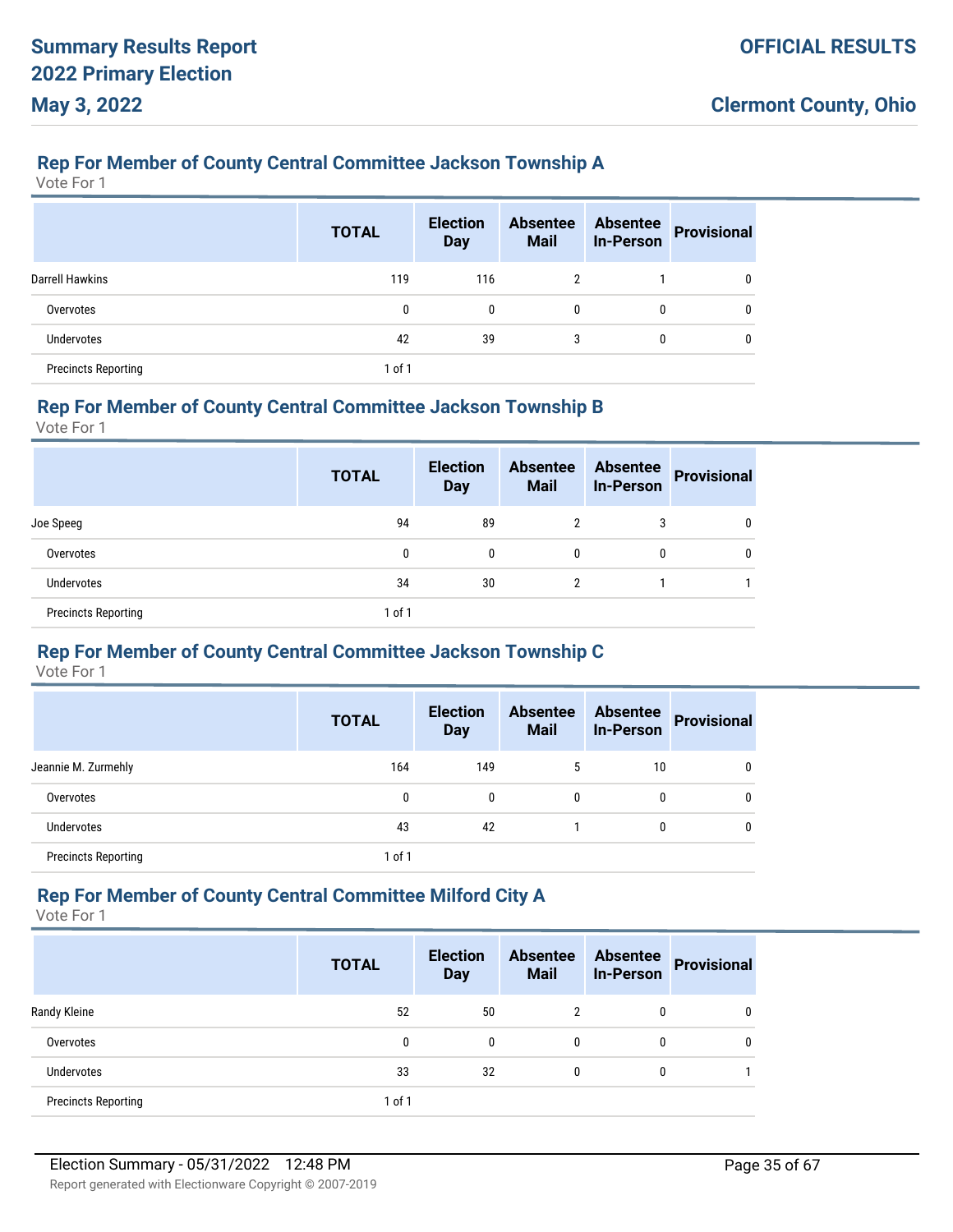### **Rep For Member of County Central Committee Milford City B**

Vote For 1

|                            | <b>TOTAL</b> | <b>Election</b><br><b>Day</b> | <b>Absentee</b><br><b>Mail</b> | <b>Absentee</b><br><b>In-Person</b> | <b>Provisional</b> |
|----------------------------|--------------|-------------------------------|--------------------------------|-------------------------------------|--------------------|
| David Kahle                | 84           | 71                            | 9                              | 2                                   | າ                  |
| Overvotes                  | 0            | 0                             | 0                              | 0                                   | 0                  |
| <b>Undervotes</b>          | 33           | 31                            | $\overline{2}$                 | 0                                   | 0                  |
| <b>Precincts Reporting</b> | $1$ of $1$   |                               |                                |                                     |                    |

#### **Rep For Member of County Central Committee Milford City E**

Vote For 1

|                            | <b>TOTAL</b> | <b>Election</b><br><b>Day</b> | <b>Absentee</b><br><b>Mail</b> | <b>Absentee</b><br><b>In-Person</b> | <b>Provisional</b> |
|----------------------------|--------------|-------------------------------|--------------------------------|-------------------------------------|--------------------|
| <b>Tracey Sparks</b>       | 58           | 55                            | $\mathbf{0}$                   | 3                                   |                    |
| Samuel Pschesang           | 28           | 25                            |                                | $\overline{2}$                      | 0                  |
| Overvotes                  | 0            | $\mathbf{0}$                  | $\mathbf{0}$                   | 0                                   | 0                  |
| <b>Undervotes</b>          | 14           | 13                            | $\mathbf{0}$                   |                                     |                    |
| <b>Precincts Reporting</b> | $1$ of $1$   |                               |                                |                                     |                    |

# **Rep For Member of County Central Committee Milford City G**

|                            | <b>TOTAL</b> | <b>Election</b><br><b>Day</b> | <b>Absentee</b><br><b>Mail</b> | <b>Absentee</b><br><b>In-Person</b> | <b>Provisional</b> |
|----------------------------|--------------|-------------------------------|--------------------------------|-------------------------------------|--------------------|
| Ralph Vilardo Jr.          | 87           | 80                            | 4                              | 3                                   | $\mathbf{0}$       |
| Overvotes                  | 0            | 0                             | 0                              | 0                                   | 0                  |
| <b>Undervotes</b>          | 31           | 28                            | $\overline{2}$                 | 0                                   |                    |
| <b>Precincts Reporting</b> | 1 of 1       |                               |                                |                                     |                    |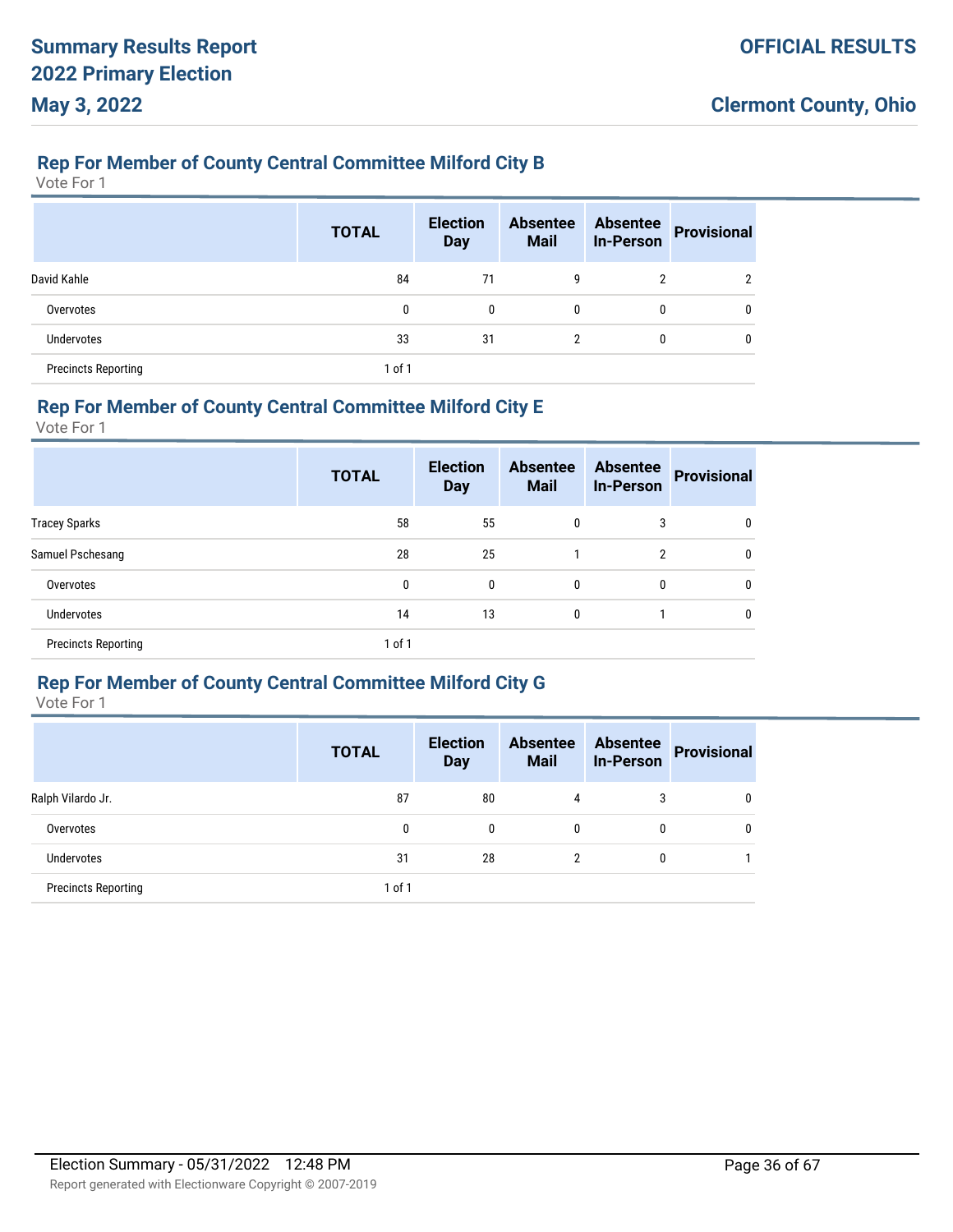### **Rep For Member of County Central Committee Miami Township C**

Vote For 1

|                            | <b>TOTAL</b> | <b>Election</b><br><b>Day</b> | <b>Absentee</b><br><b>Mail</b> | <b>Absentee</b><br><b>In-Person</b> | <b>Provisional</b> |
|----------------------------|--------------|-------------------------------|--------------------------------|-------------------------------------|--------------------|
| Otto Huber                 | 91           | 81                            | 5                              | 5                                   | 0                  |
| <b>Calvin Pauley</b>       | 56           | 46                            | 2                              | 6                                   | າ                  |
| Overvotes                  | 0            | $\mathbf{0}$                  | 0                              | 0                                   | 0                  |
| <b>Undervotes</b>          | 24           | 22                            | 2                              | 0                                   | 0                  |
| <b>Precincts Reporting</b> | 1 of 1       |                               |                                |                                     |                    |

# **Rep For Member of County Central Committee Miami Township D**

Vote For 1

|                            | <b>TOTAL</b> | <b>Election</b><br><b>Day</b> | <b>Absentee</b><br><b>Mail</b> | <b>Absentee</b><br><b>In-Person</b> | <b>Provisional</b> |
|----------------------------|--------------|-------------------------------|--------------------------------|-------------------------------------|--------------------|
| <b>Mark Schulte</b>        | 116          | 107                           | 2                              |                                     | 0                  |
| Overvotes                  | 0            | 0                             | 0                              | 0                                   | 0                  |
| <b>Undervotes</b>          | 29           | 27                            | 0                              | 2                                   | 0                  |
| <b>Precincts Reporting</b> | $1$ of $1$   |                               |                                |                                     |                    |

### **Rep For Member of County Central Committee Miami Township E**

Vote For 1

|                            | <b>TOTAL</b> | <b>Election</b><br><b>Day</b> | <b>Absentee</b><br><b>Mail</b> | <b>Absentee</b><br><b>In-Person</b> | <b>Provisional</b> |
|----------------------------|--------------|-------------------------------|--------------------------------|-------------------------------------|--------------------|
| Rick W. Combs              | 71           | 61                            |                                | 3                                   | 0                  |
| Overvotes                  | 0            | 0                             | 0                              | 0                                   | 0                  |
| <b>Undervotes</b>          | 31           | 28                            | 3                              | 0                                   | 0                  |
| <b>Precincts Reporting</b> | 1 of 1       |                               |                                |                                     |                    |

# **Rep For Member of County Central Committee Miami Township F**

|                            | <b>TOTAL</b> | <b>Election</b><br><b>Day</b> | <b>Absentee</b><br><b>Mail</b> | <b>Absentee</b><br><b>In-Person</b> | Provisional |
|----------------------------|--------------|-------------------------------|--------------------------------|-------------------------------------|-------------|
| <b>Richard Frazier</b>     | 181          | 164                           | g                              |                                     |             |
| Overvotes                  | 0            | $\mathbf{0}$                  | 0                              | 0                                   | 0           |
| <b>Undervotes</b>          | 62           | 56                            | 5                              | 0                                   |             |
| <b>Precincts Reporting</b> | 1 of 1       |                               |                                |                                     |             |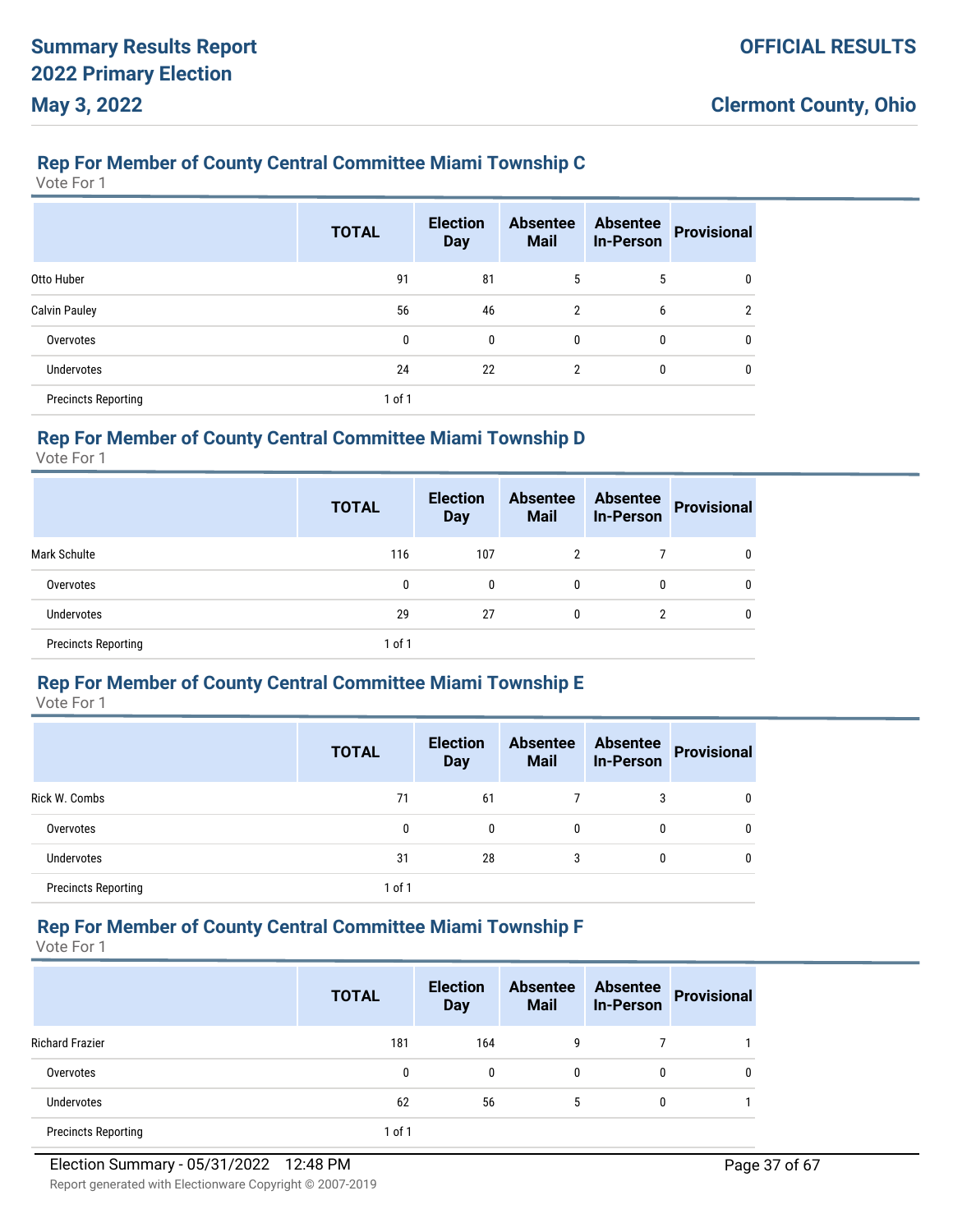# **Rep For Member of County Central Committee Miami Township G**

Vote For 1

|                            | <b>TOTAL</b> | <b>Election</b><br><b>Day</b> | <b>Absentee</b><br><b>Mail</b> | <b>Absentee</b><br><b>In-Person</b> | Provisional  |
|----------------------------|--------------|-------------------------------|--------------------------------|-------------------------------------|--------------|
| Terry A. Owens             | 66           | 54                            |                                | 5                                   | 0            |
| Overvotes                  | 0            | 0                             | $\mathbf{0}$                   | 0                                   | $\mathbf{0}$ |
| <b>Undervotes</b>          | 26           | 23                            | 2                              |                                     | 0            |
| <b>Precincts Reporting</b> | $1$ of $1$   |                               |                                |                                     |              |

#### **Rep For Member of County Central Committee Miami Township I**

Vote For 1

|                            | <b>TOTAL</b> | <b>Election</b><br><b>Day</b> | <b>Absentee</b><br><b>Mail</b> | <b>Absentee</b><br><b>In-Person</b> | <b>Provisional</b> |
|----------------------------|--------------|-------------------------------|--------------------------------|-------------------------------------|--------------------|
| Bill Boggess               | 165          | 142                           | 18                             | 2                                   | 3                  |
| Overvotes                  | 0            | 0                             | $\mathbf{0}$                   | 0                                   | 0                  |
| <b>Undervotes</b>          | 35           | 32                            | $\mathfrak{p}$                 |                                     | 0                  |
| <b>Precincts Reporting</b> | $1$ of $1$   |                               |                                |                                     |                    |

#### **Rep For Member of County Central Committee Miami Township J**

|                            | <b>TOTAL</b> | <b>Election</b><br><b>Day</b> | <b>Absentee</b><br><b>Mail</b> | <b>Absentee</b><br><b>In-Person</b> | <b>Provisional</b> |
|----------------------------|--------------|-------------------------------|--------------------------------|-------------------------------------|--------------------|
| Jeffrey L. Brockman Sr.    | 93           | 85                            | 4                              | 3                                   |                    |
| Overvotes                  | 0            | $\mathbf{0}$                  | $\mathbf{0}$                   | 0                                   |                    |
| <b>Undervotes</b>          | 51           | 46                            | 4                              |                                     |                    |
| <b>Precincts Reporting</b> | $1$ of $1$   |                               |                                |                                     |                    |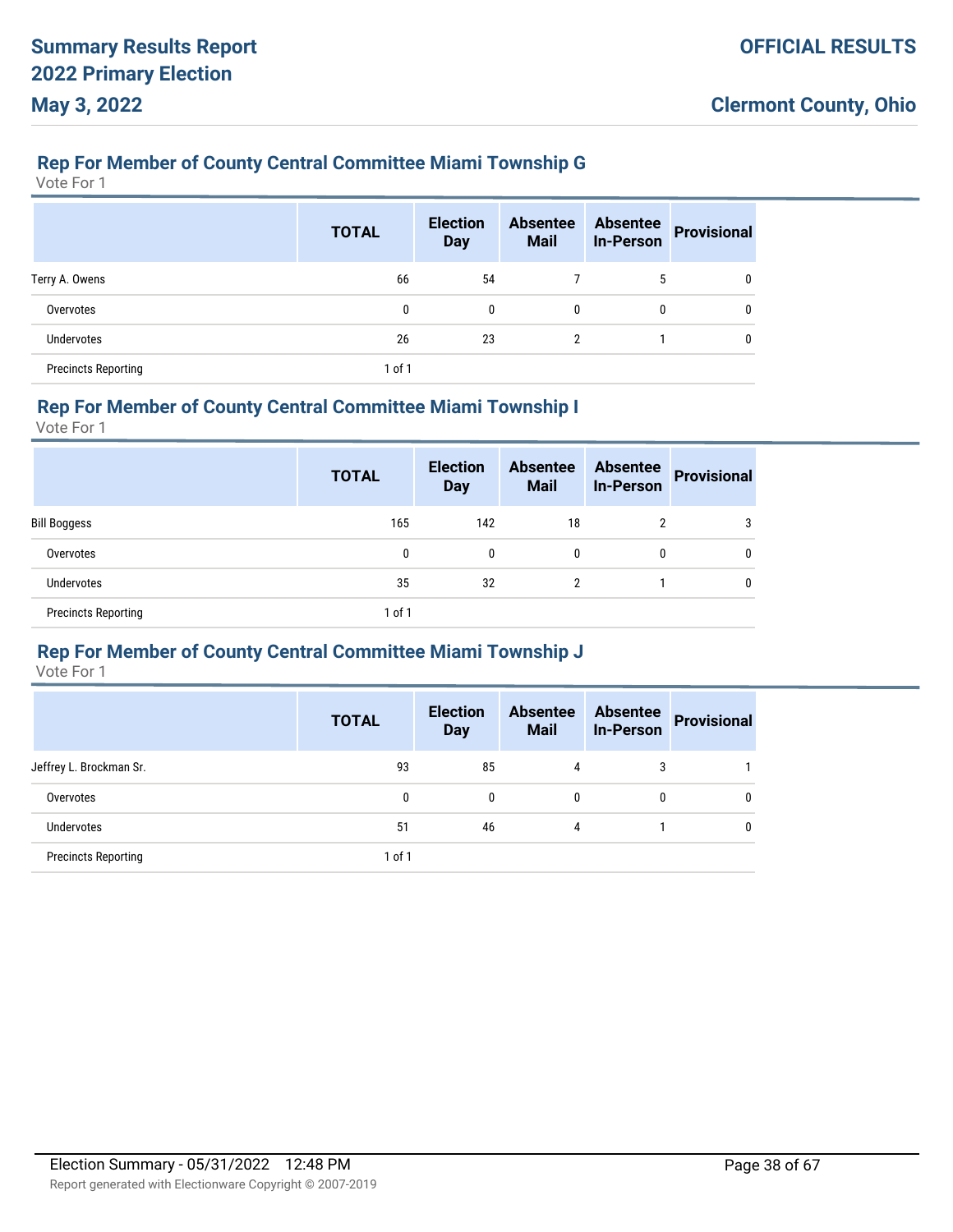# **Rep For Member of County Central Committee Miami Township L**

Vote For 1

|                            | <b>TOTAL</b> | <b>Election</b><br><b>Day</b> | <b>Absentee</b><br><b>Mail</b> | <b>Absentee</b><br><b>In-Person</b> | <b>Provisional</b> |
|----------------------------|--------------|-------------------------------|--------------------------------|-------------------------------------|--------------------|
| Joe Uecker                 | 72           | 68                            | 4                              | 0                                   | 0                  |
| Jo-El Weigel               | 26           | 23                            | $\overline{2}$                 | 1                                   | 0                  |
| Keith Hayes                | 25           | 23                            | $\overline{2}$                 | 0                                   | 0                  |
| Overvotes                  | 0            | 0                             | $\mathbf{0}$                   | $\mathbf 0$                         | 0                  |
| <b>Undervotes</b>          | 16           | 15                            | 0                              |                                     | 0                  |
| <b>Precincts Reporting</b> | 1 of 1       |                               |                                |                                     |                    |

### **Rep For Member of County Central Committee Miami Township M**

Vote For 1

|                            | <b>TOTAL</b> | <b>Election</b><br><b>Day</b> | <b>Absentee</b><br><b>Mail</b> | <b>Absentee</b><br><b>In-Person</b> | <b>Provisional</b> |
|----------------------------|--------------|-------------------------------|--------------------------------|-------------------------------------|--------------------|
| George E. Pattison         | 104          | 92                            | 9                              | 3                                   | $\mathbf{0}$       |
| Overvotes                  | 0            | 0                             | 0                              | 0                                   | $\mathbf{0}$       |
| <b>Undervotes</b>          | 54           | 49                            | 5                              | 0                                   | $\mathbf{0}$       |
| <b>Precincts Reporting</b> | 1 of 1       |                               |                                |                                     |                    |

# **Rep For Member of County Central Committee Miami Township N**

|                            | <b>TOTAL</b> | <b>Election</b><br><b>Day</b> | <b>Absentee</b><br><b>Mail</b> | <b>Absentee</b><br><b>In-Person</b> | <b>Provisional</b> |
|----------------------------|--------------|-------------------------------|--------------------------------|-------------------------------------|--------------------|
| Carolyn S. Cline           | 68           | 64                            | 3                              |                                     | 0                  |
| Edward W. Marcin           | 45           | 38                            | 6                              |                                     | 0                  |
| Overvotes                  | 0            | 0                             | 0                              | 0                                   | 0                  |
| <b>Undervotes</b>          | 18           | 12                            | 4                              | 2                                   | 0                  |
| <b>Precincts Reporting</b> | 1 of 1       |                               |                                |                                     |                    |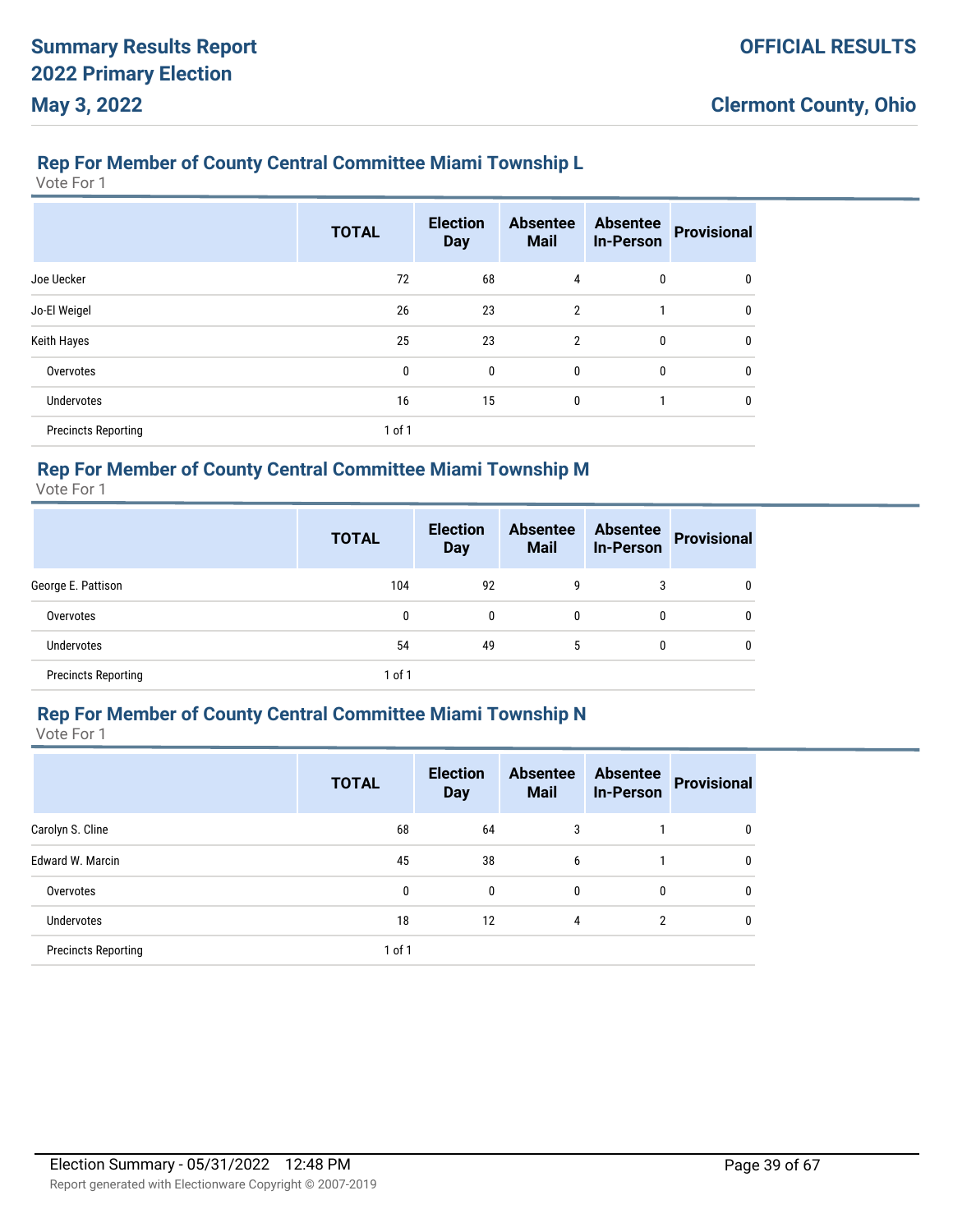### **Rep For Member of County Central Committee Miami Township R**

Vote For 1

|                            | <b>TOTAL</b> | <b>Election</b><br><b>Day</b> | <b>Absentee</b><br><b>Mail</b> | <b>Absentee</b><br><b>In-Person</b> | <b>Provisional</b> |
|----------------------------|--------------|-------------------------------|--------------------------------|-------------------------------------|--------------------|
| Susan L. Hardenbergh       | 97           | 84                            |                                | 5                                   |                    |
| Overvotes                  | 0            | 0                             | $\Omega$                       | 0                                   | 0                  |
| <b>Undervotes</b>          | 29           | 24                            | 4                              |                                     | 0                  |
| <b>Precincts Reporting</b> | $1$ of $1$   |                               |                                |                                     |                    |

#### **Rep For Member of County Central Committee Miami Township T**

Vote For 1

|                            | <b>TOTAL</b> | <b>Election</b><br><b>Day</b> | <b>Absentee</b><br><b>Mail</b> | <b>Absentee</b><br><b>In-Person</b> | <b>Provisional</b> |
|----------------------------|--------------|-------------------------------|--------------------------------|-------------------------------------|--------------------|
| Sandra Kunkel              | 69           | 56                            | 8                              | 4                                   |                    |
| Overvotes                  | 0            | 0                             | 0                              | 0                                   |                    |
| <b>Undervotes</b>          | 38           | 32                            | 5                              | 0                                   |                    |
| <b>Precincts Reporting</b> | 1 of 1       |                               |                                |                                     |                    |

#### **Rep For Member of County Central Committee Miami Township X**

Vote For 1

|                            | <b>TOTAL</b> | <b>Election</b><br><b>Day</b> | <b>Absentee</b><br><b>Mail</b> | <b>Absentee</b><br><b>In-Person</b> | <b>Provisional</b> |
|----------------------------|--------------|-------------------------------|--------------------------------|-------------------------------------|--------------------|
| Larry Heller               | 178          | 157                           | 11                             | 10                                  |                    |
| Overvotes                  | 0            | $\mathbf{0}$                  | 0                              | 0                                   | 0                  |
| <b>Undervotes</b>          | 51           | 46                            | 5                              | 0                                   | 0                  |
| <b>Precincts Reporting</b> | 1 of 1       |                               |                                |                                     |                    |

#### **Rep For Member of County Central Committee Miami Township Y**

|                            | <b>TOTAL</b> | <b>Election</b><br><b>Day</b> | <b>Absentee</b><br><b>Mail</b> | <b>Absentee</b><br><b>In-Person</b> | <b>Provisional</b> |
|----------------------------|--------------|-------------------------------|--------------------------------|-------------------------------------|--------------------|
| Laura Hoffman              | 151          | 128                           | 17                             | 6                                   | 0                  |
| Overvotes                  | 0            | 0                             | $\mathbf{0}$                   | 0                                   | 0                  |
| <b>Undervotes</b>          | 41           | 31                            | 8                              |                                     | 0                  |
| <b>Precincts Reporting</b> | 1 of 1       |                               |                                |                                     |                    |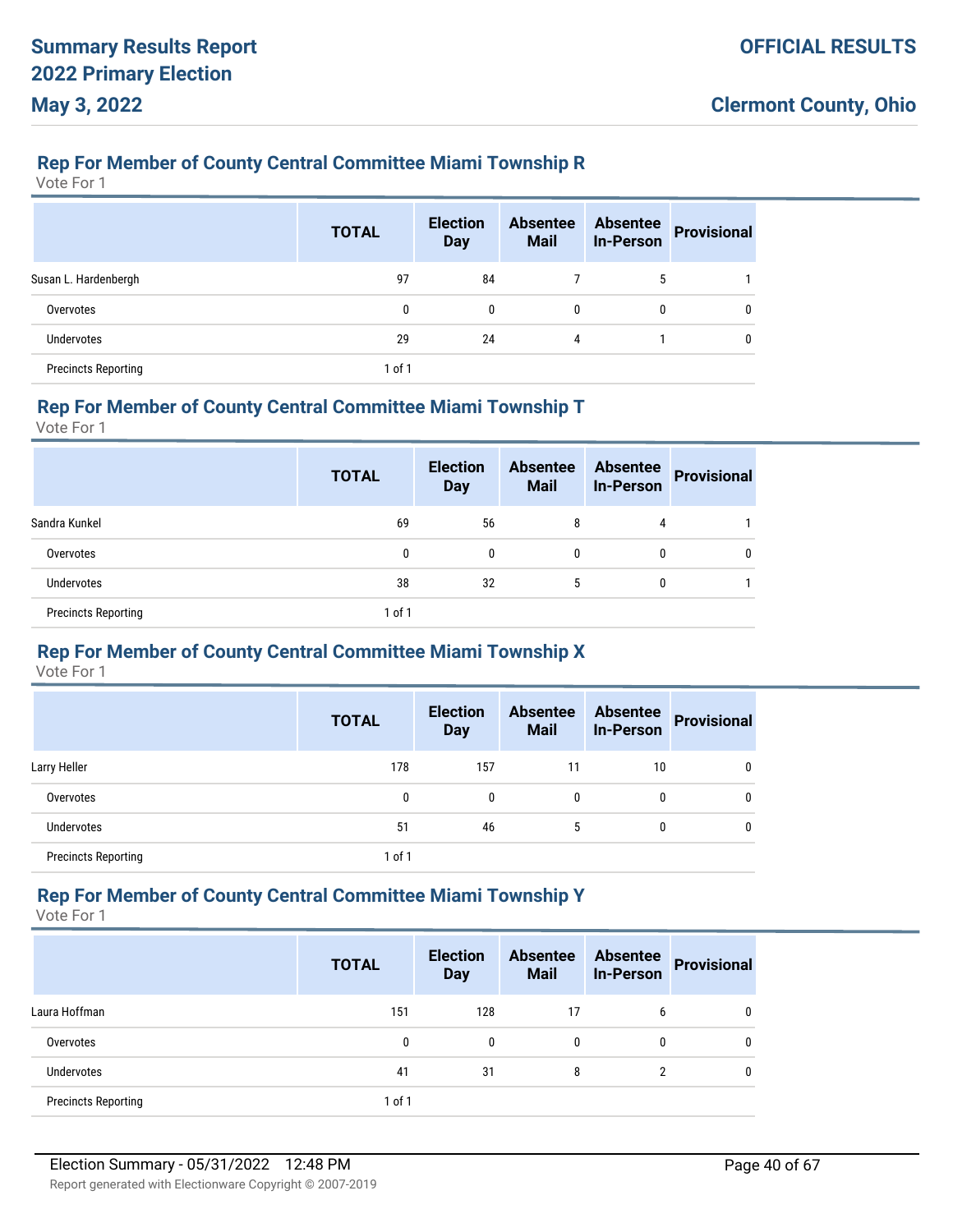### **Rep For Member of County Central Committee Miami Township Z**

Vote For 1

|                            | <b>TOTAL</b> | <b>Election</b><br><b>Day</b> | <b>Absentee</b><br><b>Mail</b> | <b>Absentee</b><br><b>In-Person</b> | <b>Provisional</b> |
|----------------------------|--------------|-------------------------------|--------------------------------|-------------------------------------|--------------------|
| Linda Hoffman              | 164          | 143                           | 14                             |                                     | 0                  |
| Overvotes                  | 0            | 0                             | 0                              | 0                                   | 0                  |
| <b>Undervotes</b>          | 68           | 61                            | 2                              | 4                                   |                    |
| <b>Precincts Reporting</b> | $1$ of $1$   |                               |                                |                                     |                    |

#### **Rep For Member of County Central Committee Miami Township A1A**

Vote For 1

|                            | <b>TOTAL</b> | <b>Election</b><br><b>Day</b> | <b>Absentee</b><br><b>Mail</b> | <b>Absentee</b><br><b>In-Person</b> | <b>Provisional</b> |
|----------------------------|--------------|-------------------------------|--------------------------------|-------------------------------------|--------------------|
| Greg Naro                  | 85           | 78                            | 3                              | 4                                   |                    |
| Overvotes                  | 0            | 0                             | 0                              | 0                                   |                    |
| <b>Undervotes</b>          | 33           | 29                            | 2                              |                                     |                    |
| <b>Precincts Reporting</b> | $1$ of $1$   |                               |                                |                                     |                    |

# **Rep For Member of County Central Committee Miami Township B1B**

Vote For 1

|                            | <b>TOTAL</b> | <b>Election</b><br><b>Day</b> | <b>Absentee</b><br><b>Mail</b> | <b>Absentee</b><br><b>In-Person</b> | <b>Provisional</b> |
|----------------------------|--------------|-------------------------------|--------------------------------|-------------------------------------|--------------------|
| Mary Wolff                 | 90           | 80                            | 8                              | $\overline{2}$                      | 0                  |
| <b>Mary Petric</b>         | 51           | 44                            | 5                              | 0                                   | 2                  |
| Overvotes                  | 0            | 0                             | 0                              | 0                                   | 0                  |
| <b>Undervotes</b>          | 18           | 17                            |                                | 0                                   | $\mathbf{0}$       |
| <b>Precincts Reporting</b> | 1 of 1       |                               |                                |                                     |                    |

# **Rep For Member of County Central Committee Miami Township C1C**

|                            | <b>TOTAL</b> | <b>Election</b><br><b>Day</b> | <b>Absentee</b><br><b>Mail</b> | <b>Absentee</b><br><b>In-Person</b> | <b>Provisional</b> |
|----------------------------|--------------|-------------------------------|--------------------------------|-------------------------------------|--------------------|
| Eric C. Ferry              | 101          | 85                            | 11                             | 4                                   |                    |
| Overvotes                  | 0            | 0                             | $\mathbf{0}$                   | 0                                   |                    |
| <b>Undervotes</b>          | 28           | 24                            | 3                              |                                     |                    |
| <b>Precincts Reporting</b> | 1 of 1       |                               |                                |                                     |                    |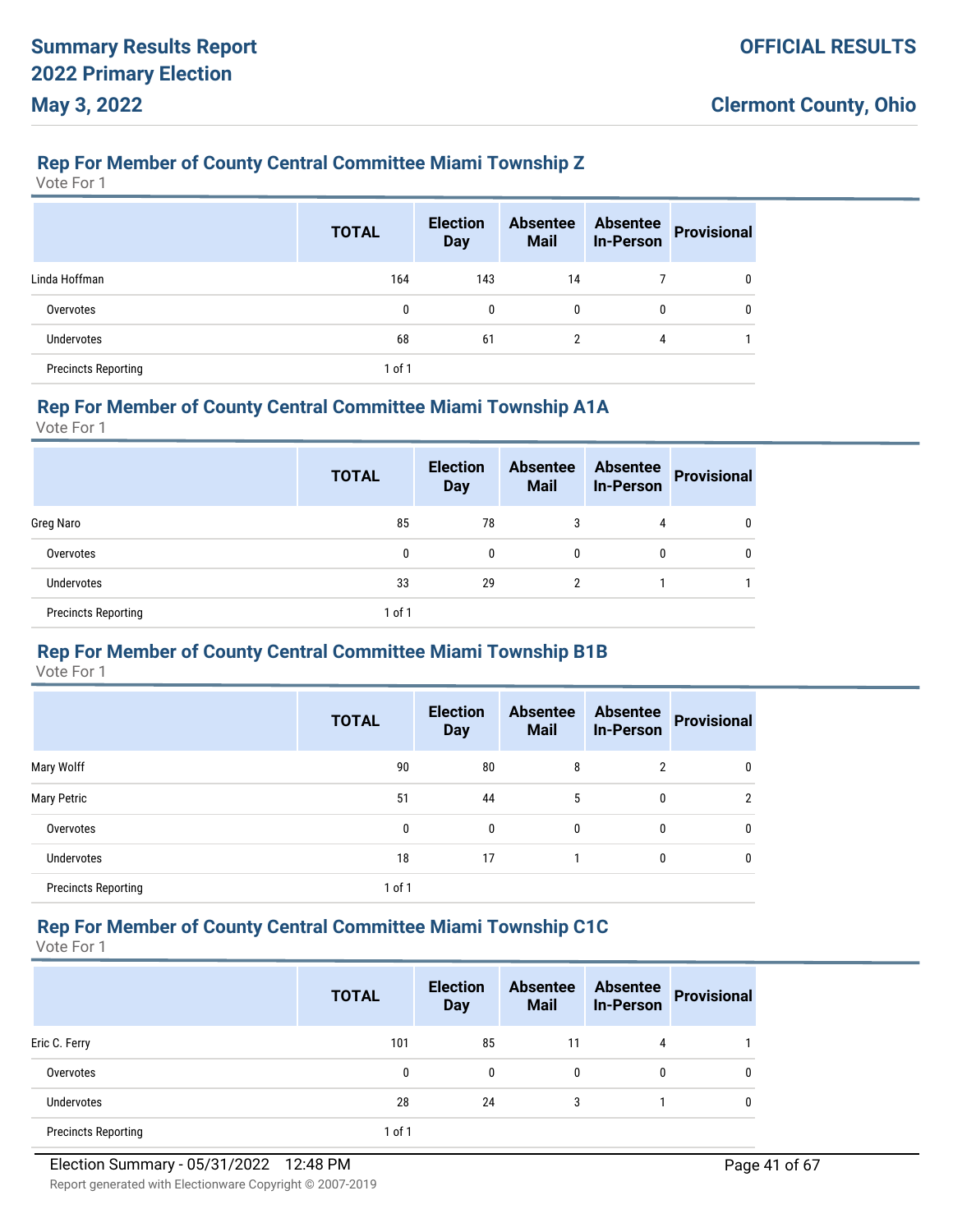### **Rep For Member of County Central Committee Miami Township D1D**

Vote For 1

|                            | <b>TOTAL</b> | <b>Election</b><br><b>Day</b> | <b>Absentee</b><br><b>Mail</b> | <b>Absentee</b><br><b>In-Person</b> | <b>Provisional</b> |
|----------------------------|--------------|-------------------------------|--------------------------------|-------------------------------------|--------------------|
| Greg Simpson               | 96           | 85                            | 6                              | 5                                   | 0                  |
| Overvotes                  | 0            | 0                             | $\mathbf{0}$                   | 0                                   | 0                  |
| <b>Undervotes</b>          | 29           | 25                            | 3                              |                                     | 0                  |
| <b>Precincts Reporting</b> | 1 of 1       |                               |                                |                                     |                    |

#### **Rep For Member of County Central Committee Miami Township F1F**

Vote For 1

|                            | <b>TOTAL</b> | <b>Election</b><br><b>Day</b> | <b>Absentee</b><br><b>Mail</b> | <b>Absentee</b><br><b>In-Person</b> | <b>Provisional</b> |
|----------------------------|--------------|-------------------------------|--------------------------------|-------------------------------------|--------------------|
| Cory Wright                | 94           | 78                            | 8                              | 8                                   | 0                  |
| Overvotes                  | 0            | 0                             | 0                              | 0                                   | 0                  |
| Undervotes                 | 48           | 40                            | 2                              | 4                                   | ∩                  |
| <b>Precincts Reporting</b> | $1$ of $1$   |                               |                                |                                     |                    |

#### **Rep For Member of County Central Committee Miami Township L1L**

Vote For 1

|                            | <b>TOTAL</b> | <b>Election</b><br><b>Day</b> | <b>Absentee</b><br><b>Mail</b> | <b>Absentee</b><br><b>In-Person</b> | <b>Provisional</b> |
|----------------------------|--------------|-------------------------------|--------------------------------|-------------------------------------|--------------------|
| Jodi Achterberg            | 126          | 117                           | 9                              | 0                                   | 0                  |
| Overvotes                  | 0            | 0                             | $\mathbf{0}$                   | 0                                   | 0                  |
| <b>Undervotes</b>          | 38           | 32                            | 4                              |                                     |                    |
| <b>Precincts Reporting</b> | $1$ of $1$   |                               |                                |                                     |                    |

#### **Rep For Member of County Central Committee Miami Township M1M**

|                            | <b>TOTAL</b> | <b>Election</b><br><b>Day</b> | <b>Absentee</b><br><b>Mail</b> | <b>Absentee</b><br><b>In-Person</b> | <b>Provisional</b> |
|----------------------------|--------------|-------------------------------|--------------------------------|-------------------------------------|--------------------|
| <b>Christy Kennedy</b>     | 86           | 75                            | 8                              | 0                                   | 3                  |
| Paul Odioso                | 38           | 28                            | 6                              | 4                                   | 0                  |
| Overvotes                  | 0            | 0                             | 0                              | 0                                   | 0                  |
| Undervotes                 | 43           | 29                            | 10                             | 3                                   |                    |
| <b>Precincts Reporting</b> | 1 of 1       |                               |                                |                                     |                    |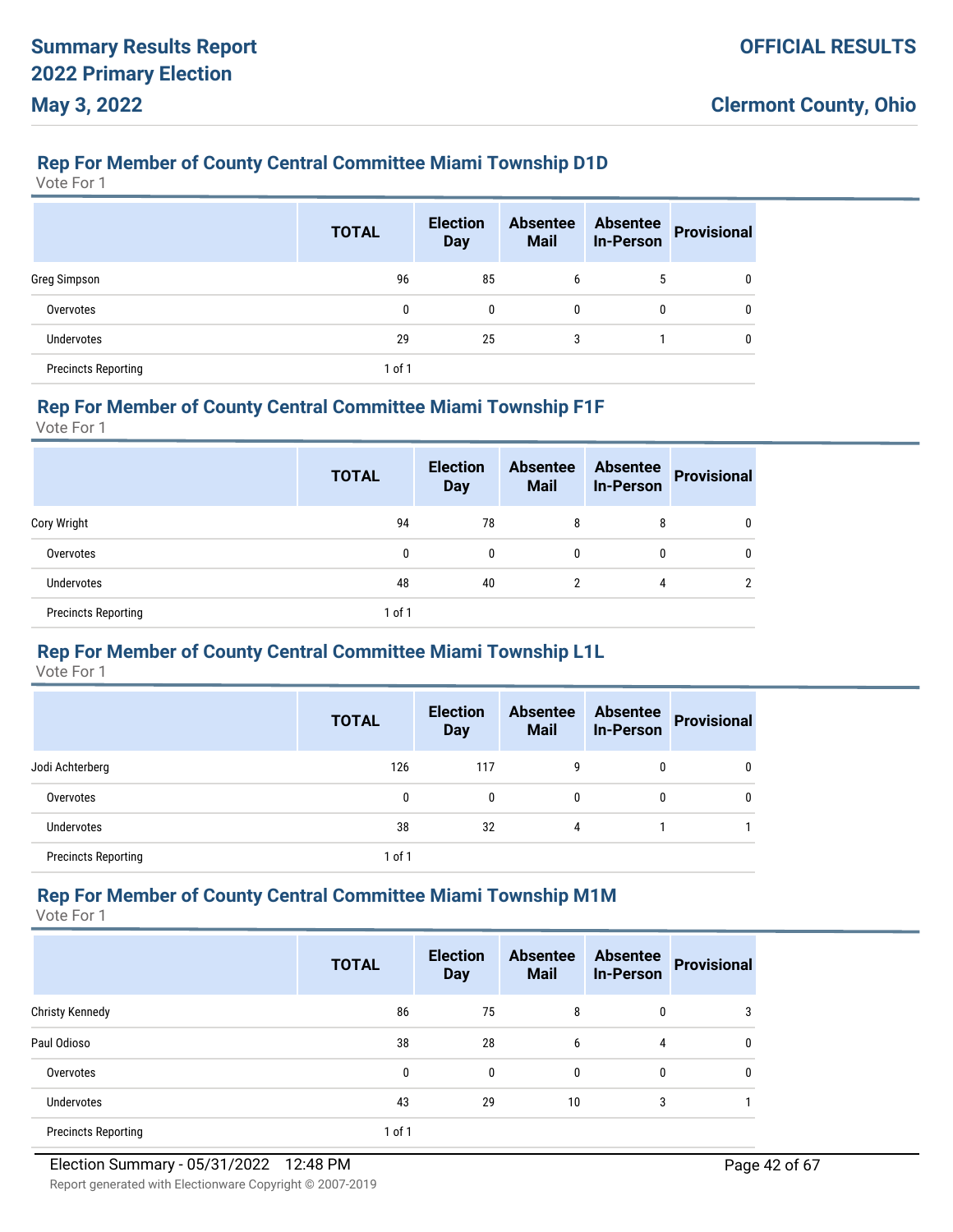### **Rep For Member of County Central Committee Miami Township N1N**

Vote For 1

|                            | <b>TOTAL</b> | <b>Election</b><br><b>Day</b> | <b>Absentee</b><br><b>Mail</b> | <b>Absentee</b><br><b>In-Person</b> | <b>Provisional</b> |
|----------------------------|--------------|-------------------------------|--------------------------------|-------------------------------------|--------------------|
| Jean Schmidt               | 200          | 164                           | 26                             | 10                                  | 0                  |
| Overvotes                  | 0            | 0                             | 0                              | 0                                   | 0                  |
| <b>Undervotes</b>          | 49           | 47                            | 2                              | 0                                   | 0                  |
| <b>Precincts Reporting</b> | $1$ of $1$   |                               |                                |                                     |                    |

#### **Rep For Member of County Central Committee Miami Township O1O**

Vote For 1

|                            | <b>TOTAL</b> | <b>Election</b><br><b>Day</b> | <b>Absentee</b><br><b>Mail</b> | <b>Absentee</b><br><b>In-Person</b> | Provisional |
|----------------------------|--------------|-------------------------------|--------------------------------|-------------------------------------|-------------|
| Lara Baron                 | 115          | 106                           | 6                              | 3                                   | 0           |
| Overvotes                  | 0            | 0                             | $\mathbf{0}$                   | 0                                   | 0           |
| <b>Undervotes</b>          | 26           | 26                            | $\mathbf{0}$                   | 0                                   | 0           |
| <b>Precincts Reporting</b> | $1$ of $1$   |                               |                                |                                     |             |

#### **Rep For Member of County Central Committee Miami Township Q1Q**

Vote For 1

|                            | <b>TOTAL</b> | <b>Election</b><br><b>Day</b> | <b>Absentee</b><br><b>Mail</b> | <b>Absentee</b><br><b>In-Person</b> | <b>Provisional</b> |
|----------------------------|--------------|-------------------------------|--------------------------------|-------------------------------------|--------------------|
| Jeffrey Braun              | 116          | 102                           | 9                              | 5                                   |                    |
| Overvotes                  | 0            | $\mathbf{0}$                  | 0                              | 0                                   |                    |
| <b>Undervotes</b>          | 44           | 36                            | 4                              | 3                                   |                    |
| <b>Precincts Reporting</b> | 1 of 1       |                               |                                |                                     |                    |

#### **Rep For Member of County Central Committee Monroe Township C**

|                            | <b>TOTAL</b> | <b>Election</b><br><b>Day</b> | <b>Absentee</b><br><b>Mail</b> | <b>Absentee</b><br><b>In-Person</b> | <b>Provisional</b> |
|----------------------------|--------------|-------------------------------|--------------------------------|-------------------------------------|--------------------|
| <b>Byron Baxter</b>        | 129          | 105                           | 10                             | 14                                  |                    |
| Overvotes                  | 0            | 0                             | $\mathbf{0}$                   | 0                                   |                    |
| <b>Undervotes</b>          | 49           | 43                            | 3                              | っ                                   |                    |
| <b>Precincts Reporting</b> | $1$ of $1$   |                               |                                |                                     |                    |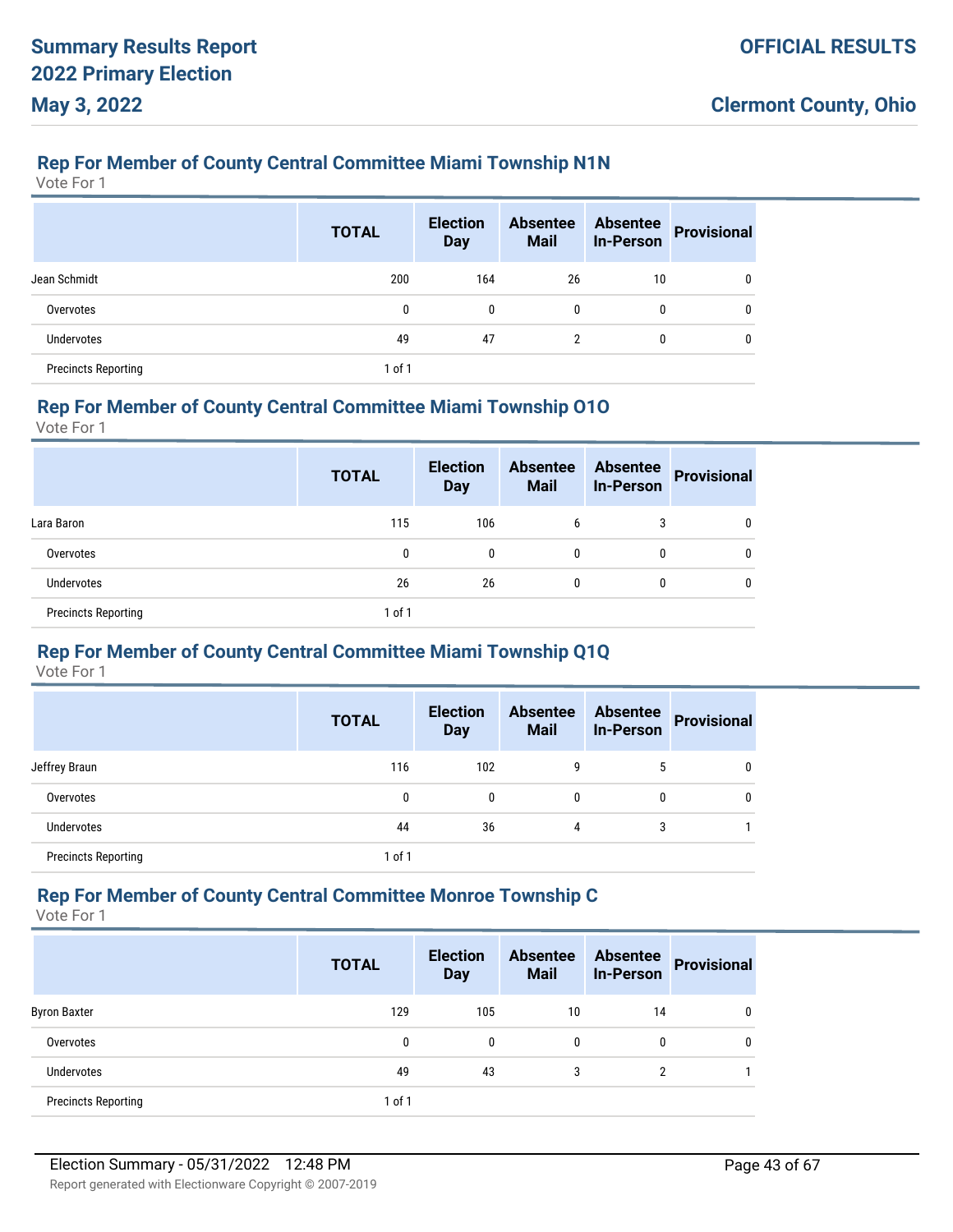### **Rep For Member of County Central Committee Monroe Township D**

Vote For 1

|                            | <b>TOTAL</b> | <b>Election</b><br><b>Day</b> | <b>Absentee</b><br><b>Mail</b> | <b>Absentee</b><br><b>In-Person</b> | <b>Provisional</b> |
|----------------------------|--------------|-------------------------------|--------------------------------|-------------------------------------|--------------------|
| <b>Tom Peck</b>            | 115          | 101                           | 5                              |                                     | າ                  |
| Overvotes                  | 0            | 0                             | 0                              | 0                                   | 0                  |
| <b>Undervotes</b>          | 28           | 24                            | 3                              |                                     | $\mathbf{0}$       |
| <b>Precincts Reporting</b> | $1$ of $1$   |                               |                                |                                     |                    |

#### **Rep For Member of County Central Committee Monroe Township E**

Vote For 1

|                            | <b>TOTAL</b> | <b>Election</b><br><b>Day</b> | <b>Absentee</b><br><b>Mail</b> | <b>Absentee</b><br><b>In-Person</b> | <b>Provisional</b> |
|----------------------------|--------------|-------------------------------|--------------------------------|-------------------------------------|--------------------|
| Jean Williams              | 147          | 125                           | g                              | 11                                  |                    |
| Overvotes                  | 0            | 0                             | 0                              | 0                                   | 0                  |
| Undervotes                 | 39           | 31                            | 6                              | 2                                   | 0                  |
| <b>Precincts Reporting</b> | $1$ of $1$   |                               |                                |                                     |                    |

#### **Rep For Member of County Central Committee New Richmond Village B**

Vote For 1

|                            | <b>TOTAL</b> | <b>Election</b><br><b>Day</b> | <b>Absentee</b><br><b>Mail</b> | <b>Absentee</b><br><b>In-Person</b> | <b>Provisional</b> |
|----------------------------|--------------|-------------------------------|--------------------------------|-------------------------------------|--------------------|
| Joseph T. Mooney           | 107          | 103                           |                                | 3                                   | 0                  |
| Overvotes                  | 0            | 0                             | 0                              | 0                                   |                    |
| <b>Undervotes</b>          | 34           | 32                            |                                |                                     |                    |
| <b>Precincts Reporting</b> | 1 of 1       |                               |                                |                                     |                    |

#### **Rep For Member of County Central Committee Ohio Township A**

|                            | <b>TOTAL</b> | <b>Election</b><br><b>Day</b> | <b>Absentee</b><br><b>Mail</b> | <b>Absentee</b><br><b>In-Person</b> | Provisional |
|----------------------------|--------------|-------------------------------|--------------------------------|-------------------------------------|-------------|
| David L. Painter           | 80           | 73                            | 4                              | ົ                                   |             |
| Overvotes                  | 0            | 0                             | $\mathbf{0}$                   | 0                                   |             |
| Undervotes                 | 19           | 17                            | $\mathbf{0}$                   | 0                                   |             |
| <b>Precincts Reporting</b> | 1 of 1       |                               |                                |                                     |             |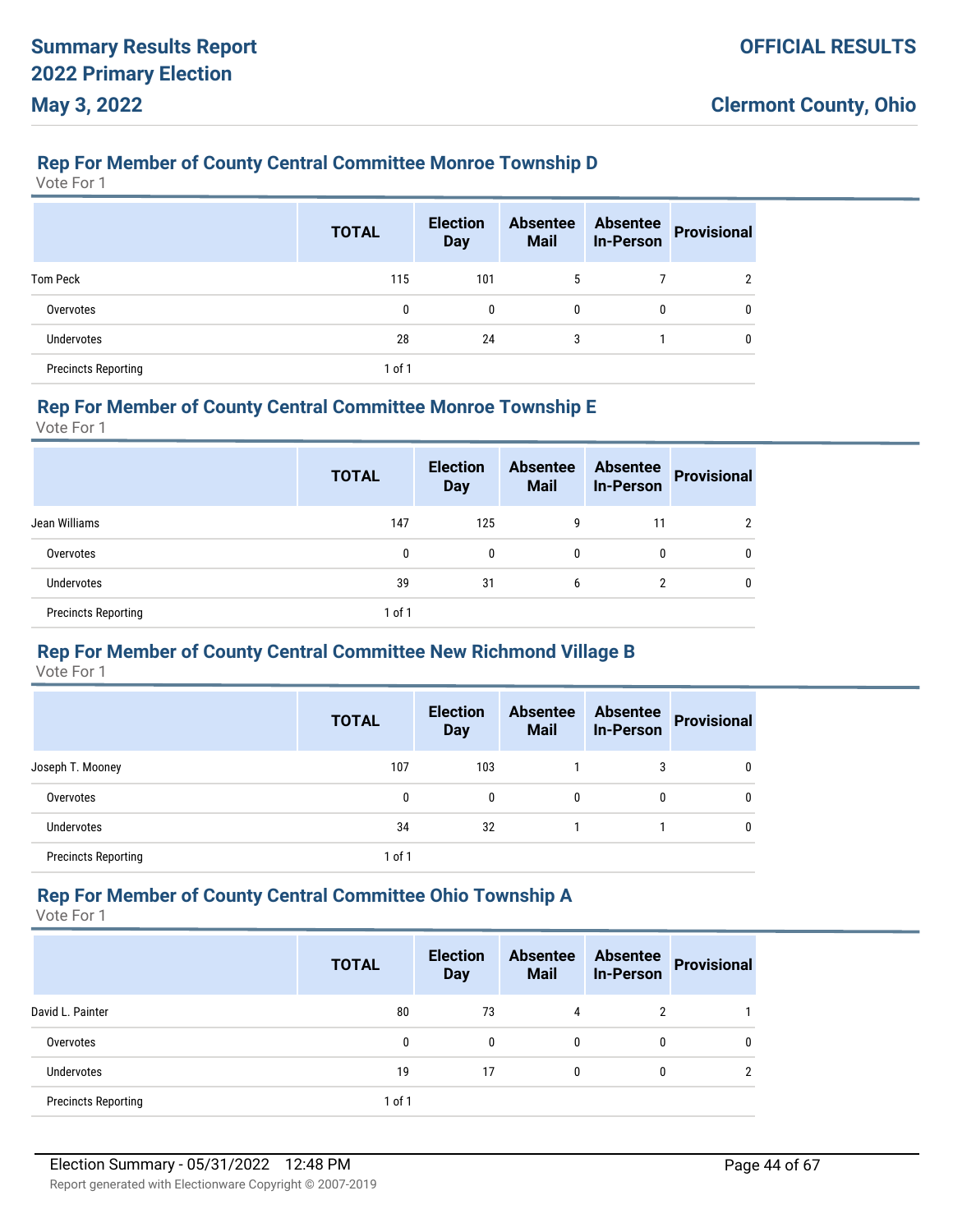#### **Rep For Member of County Central Committee Ohio Township B**

Vote For 1

|                            | <b>TOTAL</b> | <b>Election</b><br><b>Day</b> | <b>Absentee</b><br><b>Mail</b> | <b>Absentee</b><br><b>In-Person</b> | <b>Provisional</b> |
|----------------------------|--------------|-------------------------------|--------------------------------|-------------------------------------|--------------------|
| Jonathan Zimmerman         | 68           | 62                            | $\overline{2}$                 | 4                                   | 0                  |
| Overvotes                  | 0            | $\mathbf{0}$                  | $\mathbf{0}$                   | 0                                   | 0                  |
| Undervotes                 | 23           | 21                            | $\mathbf{0}$                   | າ                                   |                    |
| <b>Precincts Reporting</b> | 1 of 1       |                               |                                |                                     |                    |

#### **Rep For Member of County Central Committee Pierce Township A**

Vote For 1

|                            | <b>TOTAL</b> | <b>Election</b><br><b>Day</b> | <b>Absentee</b><br><b>Mail</b> | <b>Absentee</b><br><b>In-Person</b> | <b>Provisional</b> |
|----------------------------|--------------|-------------------------------|--------------------------------|-------------------------------------|--------------------|
| James Duffy Beischel       | 134          | 105                           | 22                             |                                     |                    |
| Overvotes                  | 0            | 0                             | $\mathbf{0}$                   | 0                                   | 0                  |
| <b>Undervotes</b>          | 53           | 43                            | 5                              | 4                                   |                    |
| <b>Precincts Reporting</b> | 1 of 1       |                               |                                |                                     |                    |

#### **Rep For Member of County Central Committee Pierce Township C**

Vote For 1

|                            | <b>TOTAL</b> | <b>Election</b><br><b>Day</b> | <b>Absentee</b><br><b>Mail</b> | <b>Absentee</b><br><b>In-Person</b> | <b>Provisional</b> |
|----------------------------|--------------|-------------------------------|--------------------------------|-------------------------------------|--------------------|
| <b>William Palmer</b>      | 61           | 54                            | 2                              | 5                                   | 0                  |
| Alexander L. Koszo Jr.     | 25           | 22                            | 2                              |                                     | $\mathbf{0}$       |
| Overvotes                  | 0            | 0                             | 0                              | 0                                   | 0                  |
| <b>Undervotes</b>          | 12           | 10                            | 0                              |                                     |                    |
| <b>Precincts Reporting</b> | 1 of 1       |                               |                                |                                     |                    |

# **Rep For Member of County Central Committee Pierce Township E**

|                            | <b>TOTAL</b> | <b>Election</b><br><b>Day</b> | <b>Absentee</b><br><b>Mail</b> | <b>Absentee</b><br><b>In-Person</b> | <b>Provisional</b> |
|----------------------------|--------------|-------------------------------|--------------------------------|-------------------------------------|--------------------|
| Allen M. Freeman           | 150          | 140                           | 5                              | 5                                   |                    |
| Overvotes                  | 0            | 0                             | 0                              | 0                                   |                    |
| <b>Undervotes</b>          | 68           | 60                            | 3                              | 3                                   |                    |
| <b>Precincts Reporting</b> | 1 of 1       |                               |                                |                                     |                    |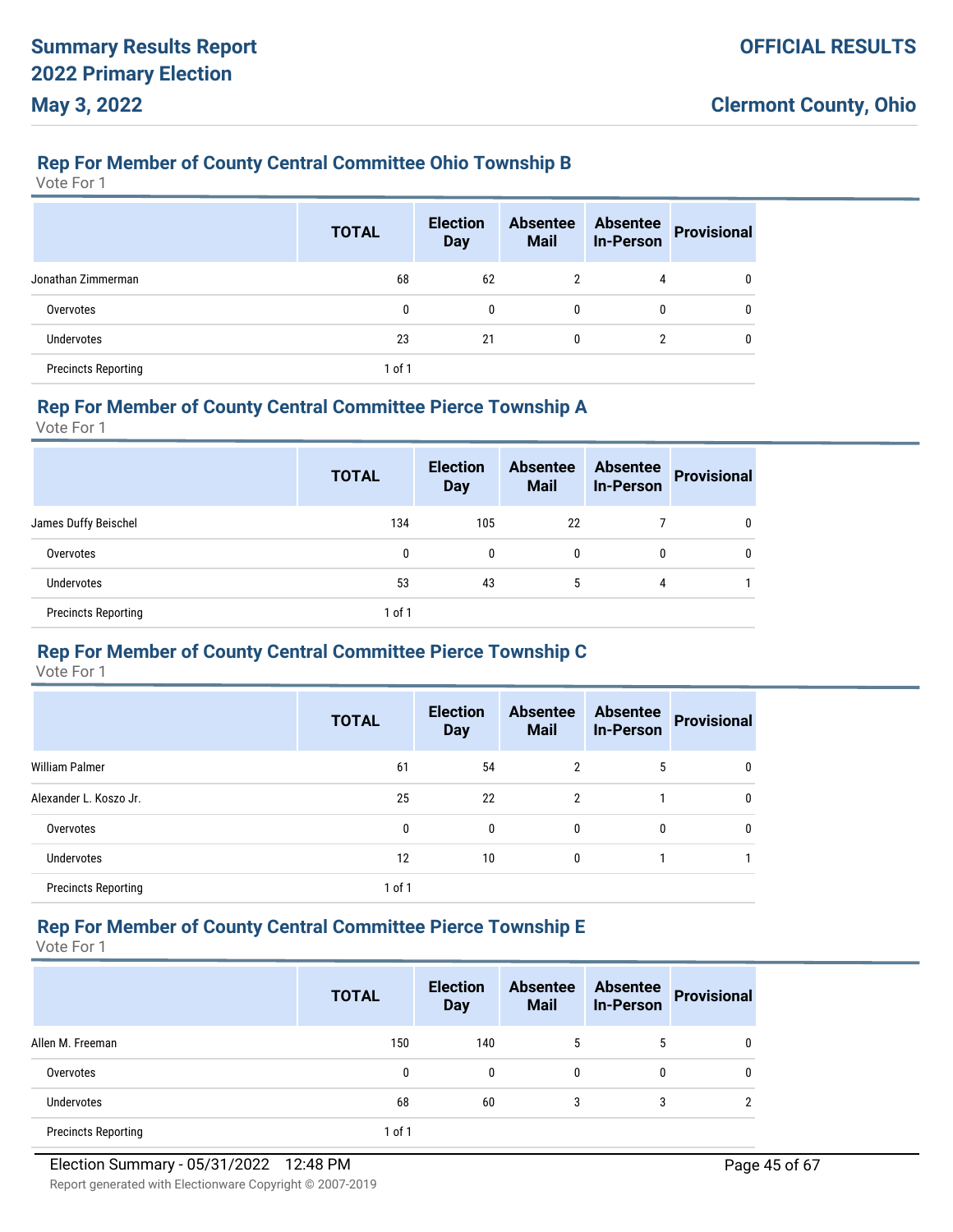### **Rep For Member of County Central Committee Pierce Township G**

Vote For 1

|                            | <b>TOTAL</b> | <b>Election</b><br><b>Day</b> | <b>Absentee</b><br><b>Mail</b> | <b>Absentee</b><br><b>In-Person</b> | Provisional |
|----------------------------|--------------|-------------------------------|--------------------------------|-------------------------------------|-------------|
| John R. Berger             | 109          | 96                            | 4                              | 9                                   |             |
| Chuck W. Lane              | 85           | 77                            | 5                              |                                     | າ           |
| Overvotes                  | 0            | $\mathbf{0}$                  | 0                              | $\mathbf{0}$                        | 0           |
| Undervotes                 | 21           | 15                            | 3                              | 3                                   |             |
| <b>Precincts Reporting</b> | $1$ of $1$   |                               |                                |                                     |             |

# **Rep For Member of County Central Committee Pierce Township I**

Vote For 1

|                            | <b>TOTAL</b> | <b>Election</b><br><b>Day</b> | <b>Absentee</b><br><b>Mail</b> | <b>Absentee</b><br><b>In-Person</b> | <b>Provisional</b> |
|----------------------------|--------------|-------------------------------|--------------------------------|-------------------------------------|--------------------|
| Gerard W. Seipelt          | 147          | 121                           | 15                             | 9                                   | າ                  |
| Overvotes                  | 0            | $\mathbf{0}$                  | 0                              | $\mathbf{0}$                        | 0                  |
| Undervotes                 | 53           | 48                            | 2                              | 3                                   | 0                  |
| <b>Precincts Reporting</b> | $1$ of $1$   |                               |                                |                                     |                    |

#### **Rep For Member of County Central Committee Pierce Township K**

Vote For 1

|                            | <b>TOTAL</b> | <b>Election</b><br><b>Day</b> | <b>Absentee</b><br><b>Mail</b> | <b>Absentee</b><br><b>In-Person</b> | <b>Provisional</b> |
|----------------------------|--------------|-------------------------------|--------------------------------|-------------------------------------|--------------------|
| <b>Bonnie Batchler</b>     | 138          | 121                           | 12                             | 5                                   | 0                  |
| Overvotes                  | 0            | 0                             | 0                              | 0                                   | 0                  |
| <b>Undervotes</b>          | 41           | 30                            | 6                              | 5                                   | 0                  |
| <b>Precincts Reporting</b> | 1 of 1       |                               |                                |                                     |                    |

# **Rep For Member of County Central Committee Pierce Township M**

|                            | <b>TOTAL</b> | <b>Election</b><br><b>Day</b> | <b>Absentee</b><br><b>Mail</b> | <b>Absentee</b><br><b>In-Person</b> | <b>Provisional</b> |
|----------------------------|--------------|-------------------------------|--------------------------------|-------------------------------------|--------------------|
| Mark J. Tekulve            | 164          | 144                           |                                | 12                                  |                    |
| Overvotes                  | 0            | $\mathbf{0}$                  | $\mathbf{0}$                   | 0                                   |                    |
| <b>Undervotes</b>          | 58           | 45                            | 8                              | 4                                   |                    |
| <b>Precincts Reporting</b> | 1 of 1       |                               |                                |                                     |                    |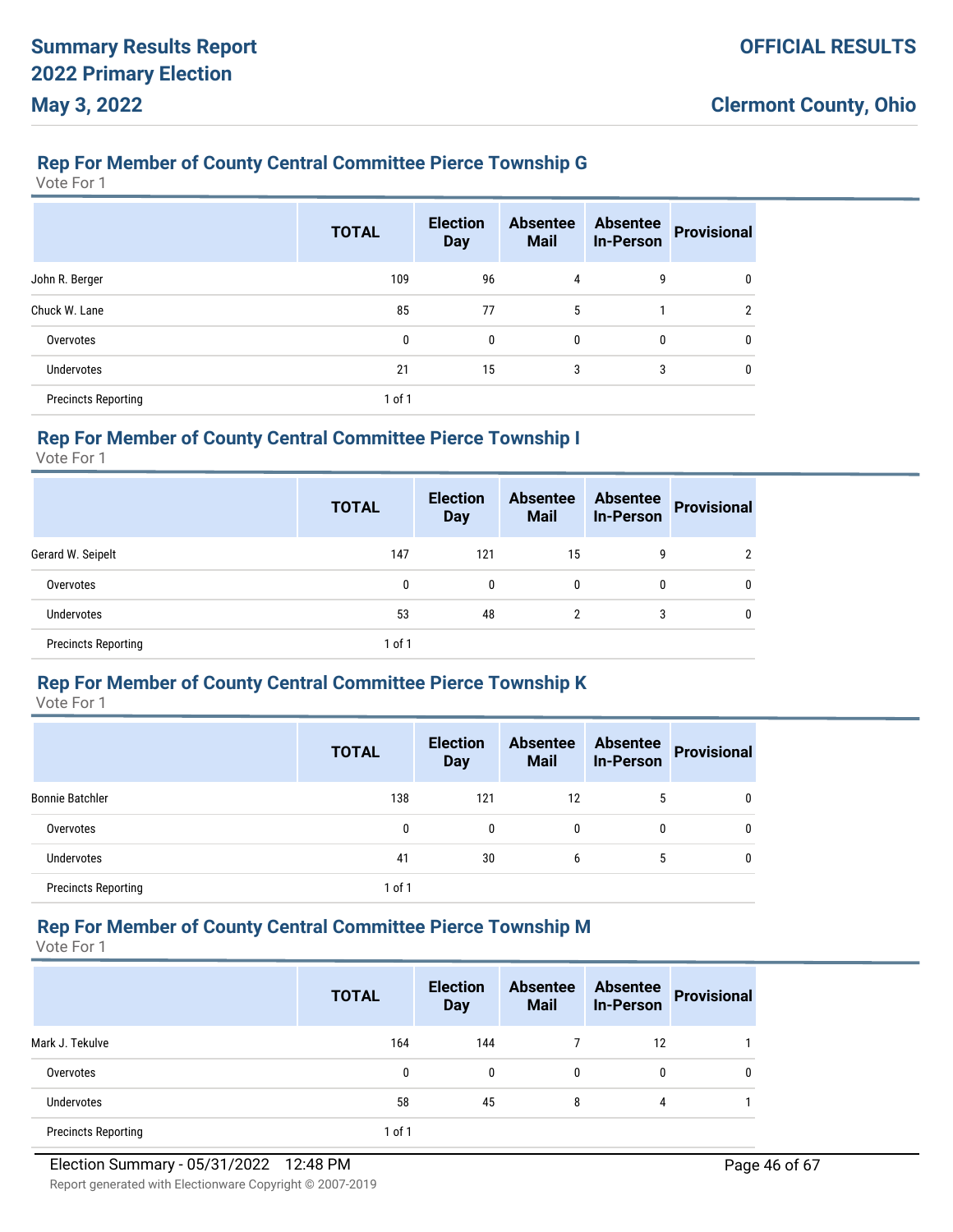#### **Rep For Member of County Central Committee Pierce Township N**

Vote For 1

|                            | <b>TOTAL</b> | <b>Election</b><br><b>Day</b> | <b>Absentee</b><br><b>Mail</b> | <b>Absentee</b><br><b>In-Person</b> | <b>Provisional</b> |
|----------------------------|--------------|-------------------------------|--------------------------------|-------------------------------------|--------------------|
| Dani Speigel               | 106          | 95                            | 6                              | 5                                   | 0                  |
| Overvotes                  | 0            | 0                             | $\mathbf{0}$                   | 0                                   | 0                  |
| <b>Undervotes</b>          | 33           | 29                            | 0                              | 4                                   | 0                  |
| <b>Precincts Reporting</b> | 1 of 1       |                               |                                |                                     |                    |

#### **Rep For Member of County Central Committee Stonelick Township A**

Vote For 1

|                            | <b>TOTAL</b> | <b>Election</b><br><b>Day</b> | <b>Absentee</b><br><b>Mail</b> | <b>Absentee</b><br><b>In-Person</b> | <b>Provisional</b> |
|----------------------------|--------------|-------------------------------|--------------------------------|-------------------------------------|--------------------|
| Jenny Lanham               | 147          | 130                           | 11                             | 5                                   |                    |
| Overvotes                  | 0            | 0                             | $\mathbf{0}$                   | 0                                   | 0                  |
| <b>Undervotes</b>          | 54           | 48                            | 2                              | 4                                   | 0                  |
| <b>Precincts Reporting</b> | $1$ of $1$   |                               |                                |                                     |                    |

#### **Rep For Member of County Central Committee Stonelick Township B**

Vote For 1

|                            | <b>TOTAL</b> | <b>Election</b><br><b>Day</b> | <b>Absentee</b><br><b>Mail</b> | <b>Absentee</b><br><b>In-Person</b> | <b>Provisional</b> |
|----------------------------|--------------|-------------------------------|--------------------------------|-------------------------------------|--------------------|
| <b>Billy Fowler</b>        | 100          | 91                            | 3                              | 6                                   | 0                  |
| Overvotes                  | 0            | 0                             | 0                              | 0                                   |                    |
| Undervotes                 | 26           | 26                            | 0                              | 0                                   |                    |
| <b>Precincts Reporting</b> | $1$ of $1$   |                               |                                |                                     |                    |

#### **Rep For Member of County Central Committee Stonelick Township C**

|                            | <b>TOTAL</b> | <b>Election</b><br><b>Day</b> | <b>Absentee</b><br><b>Mail</b> | <b>Absentee</b><br><b>In-Person</b> | <b>Provisional</b> |
|----------------------------|--------------|-------------------------------|--------------------------------|-------------------------------------|--------------------|
| Gloria Martin              | 114          | 90                            | 8                              | 16                                  |                    |
| Overvotes                  | 0            | 0                             | $\mathbf{0}$                   | 0                                   |                    |
| <b>Undervotes</b>          | 34           | 32                            |                                |                                     |                    |
| <b>Precincts Reporting</b> | $1$ of $1$   |                               |                                |                                     |                    |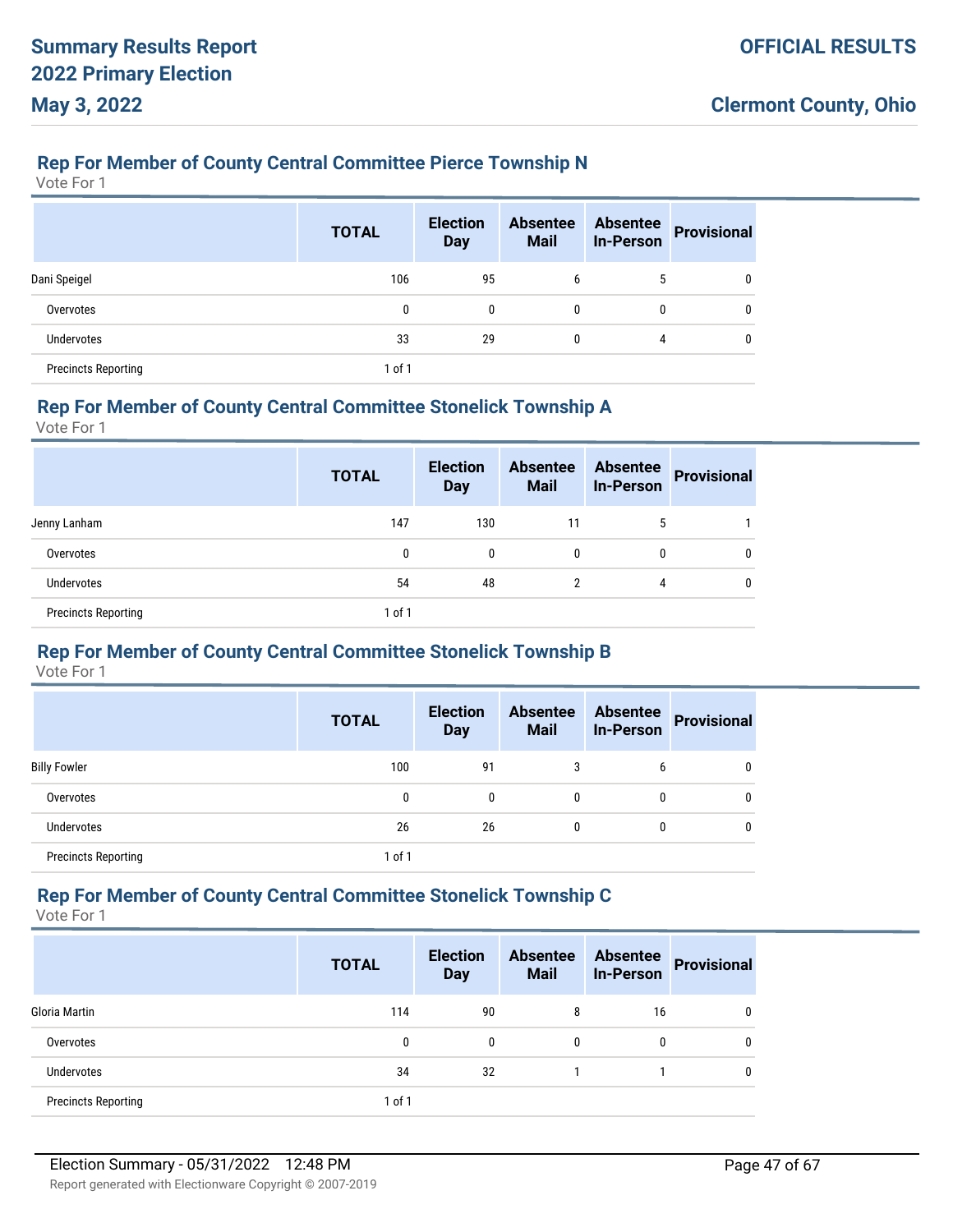### **Rep For Member of County Central Committee Stonelick Township E**

Vote For 1

|                            | <b>TOTAL</b> | <b>Election</b><br><b>Day</b> | <b>Absentee</b><br><b>Mail</b> | <b>Absentee</b><br><b>In-Person</b> | Provisional |
|----------------------------|--------------|-------------------------------|--------------------------------|-------------------------------------|-------------|
| Paul A. Duchemin           | 99           | 79                            | 4                              | 15                                  |             |
| Overvotes                  | 0            | $\mathbf{0}$                  | $\mathbf{0}$                   | 0                                   | 0           |
| Undervotes                 | 43           | 39                            | 2                              |                                     |             |
| <b>Precincts Reporting</b> | 1 of 1       |                               |                                |                                     |             |

#### **Rep For Member of County Central Committee Bethel Village B**

Vote For 1

|                            | <b>TOTAL</b> | <b>Election</b><br><b>Day</b> | <b>Absentee</b><br><b>Mail</b> | <b>Absentee</b><br><b>In-Person</b> | <b>Provisional</b> |
|----------------------------|--------------|-------------------------------|--------------------------------|-------------------------------------|--------------------|
| Stephanie Ross             | 85           | 75                            | g                              |                                     | 0                  |
| Overvotes                  | 0            | 0                             | $\mathbf{0}$                   | 0                                   | 0                  |
| <b>Undervotes</b>          | 29           | 23                            | 3                              | 3                                   | 0                  |
| <b>Precincts Reporting</b> | 1 of 1       |                               |                                |                                     |                    |

#### **Rep For Member of County Central Committee Tate Township D**

Vote For 1

|                            | <b>TOTAL</b> | <b>Election</b><br><b>Day</b> | <b>Absentee</b><br><b>Mail</b> | <b>Absentee</b><br><b>In-Person</b> | <b>Provisional</b> |
|----------------------------|--------------|-------------------------------|--------------------------------|-------------------------------------|--------------------|
| Greg Schuler               | 163          | 149                           |                                | 6                                   |                    |
| Overvotes                  | 0            | $\mathbf{0}$                  | 0                              | 0                                   |                    |
| <b>Undervotes</b>          | 56           | 53                            | 3                              | 0                                   |                    |
| <b>Precincts Reporting</b> | $1$ of $1$   |                               |                                |                                     |                    |

#### **Rep For Member of County Central Committee Tate Township F**

|                            | <b>TOTAL</b> | <b>Election</b><br><b>Day</b> | <b>Absentee</b><br><b>Mail</b> | <b>Absentee</b><br><b>In-Person</b> | <b>Provisional</b> |
|----------------------------|--------------|-------------------------------|--------------------------------|-------------------------------------|--------------------|
| <b>Richard Herron</b>      | 142          | 125                           |                                | 9                                   |                    |
| Overvotes                  | 0            | 0                             | $\mathbf{0}$                   | 0                                   |                    |
| Undervotes                 | 53           | 46                            | 2                              | 5                                   |                    |
| <b>Precincts Reporting</b> | $1$ of $1$   |                               |                                |                                     |                    |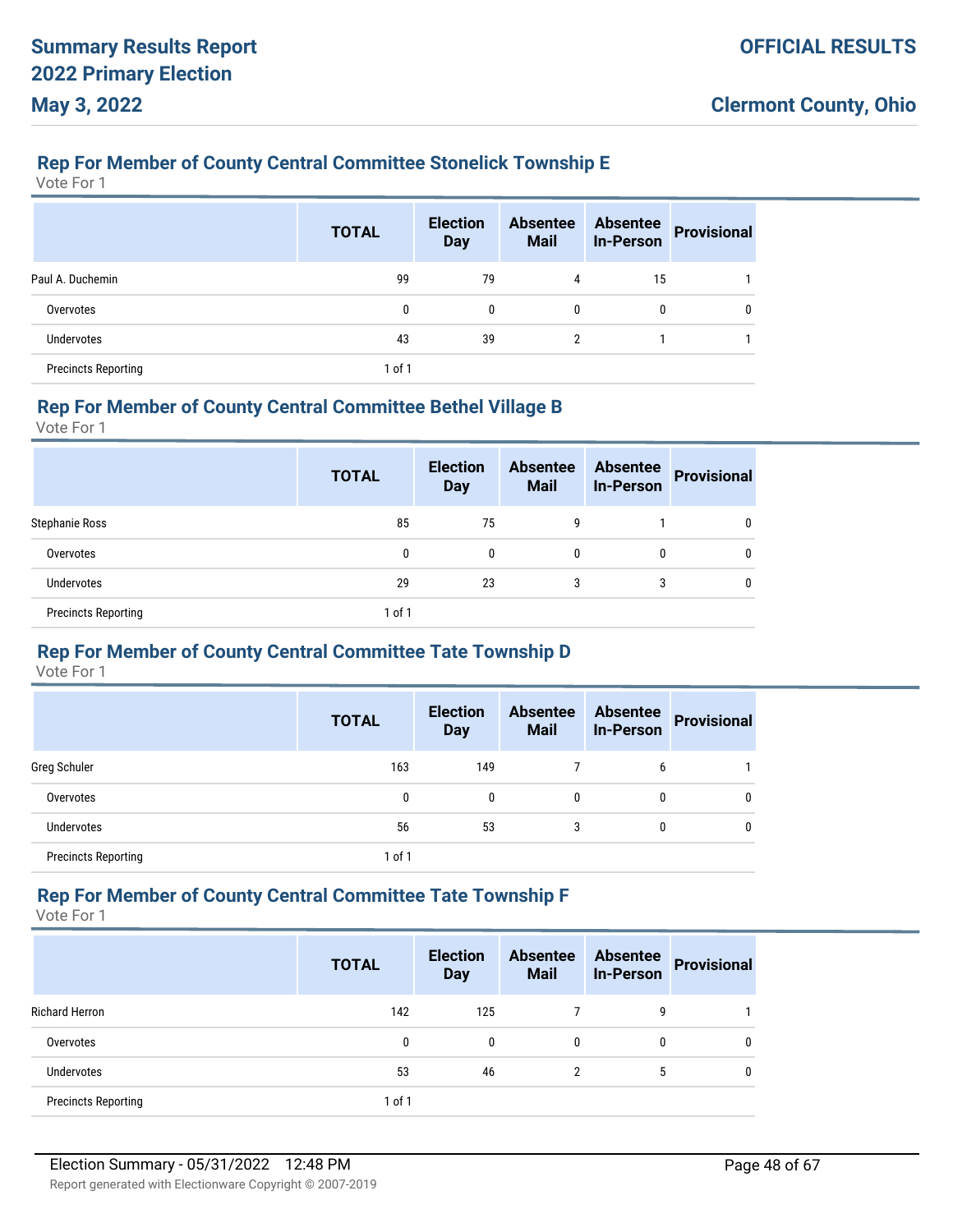### **Rep For Member of County Central Committee Tate Township H**

Vote For 1

|                            | <b>TOTAL</b> | <b>Election</b><br><b>Day</b> | <b>Absentee</b><br><b>Mail</b> | <b>Absentee</b><br><b>In-Person</b> | <b>Provisional</b> |
|----------------------------|--------------|-------------------------------|--------------------------------|-------------------------------------|--------------------|
| Nathan Schuler             | 127          | 115                           |                                | 5                                   | 0                  |
| Overvotes                  | 0            | $\mathbf{0}$                  | 0                              | 0                                   | 0                  |
| <b>Undervotes</b>          | 54           | 53                            | 0                              |                                     | $\Omega$           |
| <b>Precincts Reporting</b> | 1 of 1       |                               |                                |                                     |                    |

#### **Rep For Member of County Central Committee Union Township A**

Vote For 1

|                            | <b>TOTAL</b> | <b>Election</b><br><b>Day</b> | <b>Absentee</b><br><b>Mail</b> | <b>Absentee</b><br><b>In-Person</b> | <b>Provisional</b> |
|----------------------------|--------------|-------------------------------|--------------------------------|-------------------------------------|--------------------|
| <b>Mark Faust</b>          | 88           | 73                            | 6                              | 8                                   |                    |
| <b>Bill Thomas</b>         | 51           | 36                            | 9                              | 6                                   | 0                  |
| Overvotes                  | 0            | 0                             | $\mathbf{0}$                   | 0                                   | 0                  |
| <b>Undervotes</b>          | 30           | 21                            | 4                              | 5                                   |                    |
| <b>Precincts Reporting</b> | 1 of 1       |                               |                                |                                     |                    |

### **Rep For Member of County Central Committee Union Township B**

Vote For 1

|                            | <b>TOTAL</b> | <b>Election</b><br><b>Day</b> | <b>Absentee</b><br><b>Mail</b> | <b>Absentee</b><br><b>In-Person</b> | <b>Provisional</b> |
|----------------------------|--------------|-------------------------------|--------------------------------|-------------------------------------|--------------------|
| Debra Siegroth             | 48           | 37                            | 8                              | 3                                   | 0                  |
| Overvotes                  | 0            | 0                             | 0                              | 0                                   | 0                  |
| <b>Undervotes</b>          | 25           | 23                            | 0                              | 2                                   | 0                  |
| <b>Precincts Reporting</b> | 1 of 1       |                               |                                |                                     |                    |

# **Rep For Member of County Central Committee Union Township D**

|                            | <b>TOTAL</b> | <b>Election</b><br><b>Day</b> | <b>Absentee</b><br><b>Mail</b> | <b>Absentee</b><br><b>In-Person</b> | <b>Provisional</b> |
|----------------------------|--------------|-------------------------------|--------------------------------|-------------------------------------|--------------------|
| John K. McGraw             | 110          | 87                            | 10                             | 12                                  |                    |
| Overvotes                  | 0            | $\mathbf{0}$                  | 0                              | 0                                   | 0                  |
| <b>Undervotes</b>          | 34           | 27                            | 4                              | 2                                   |                    |
| <b>Precincts Reporting</b> | 1 of 1       |                               |                                |                                     |                    |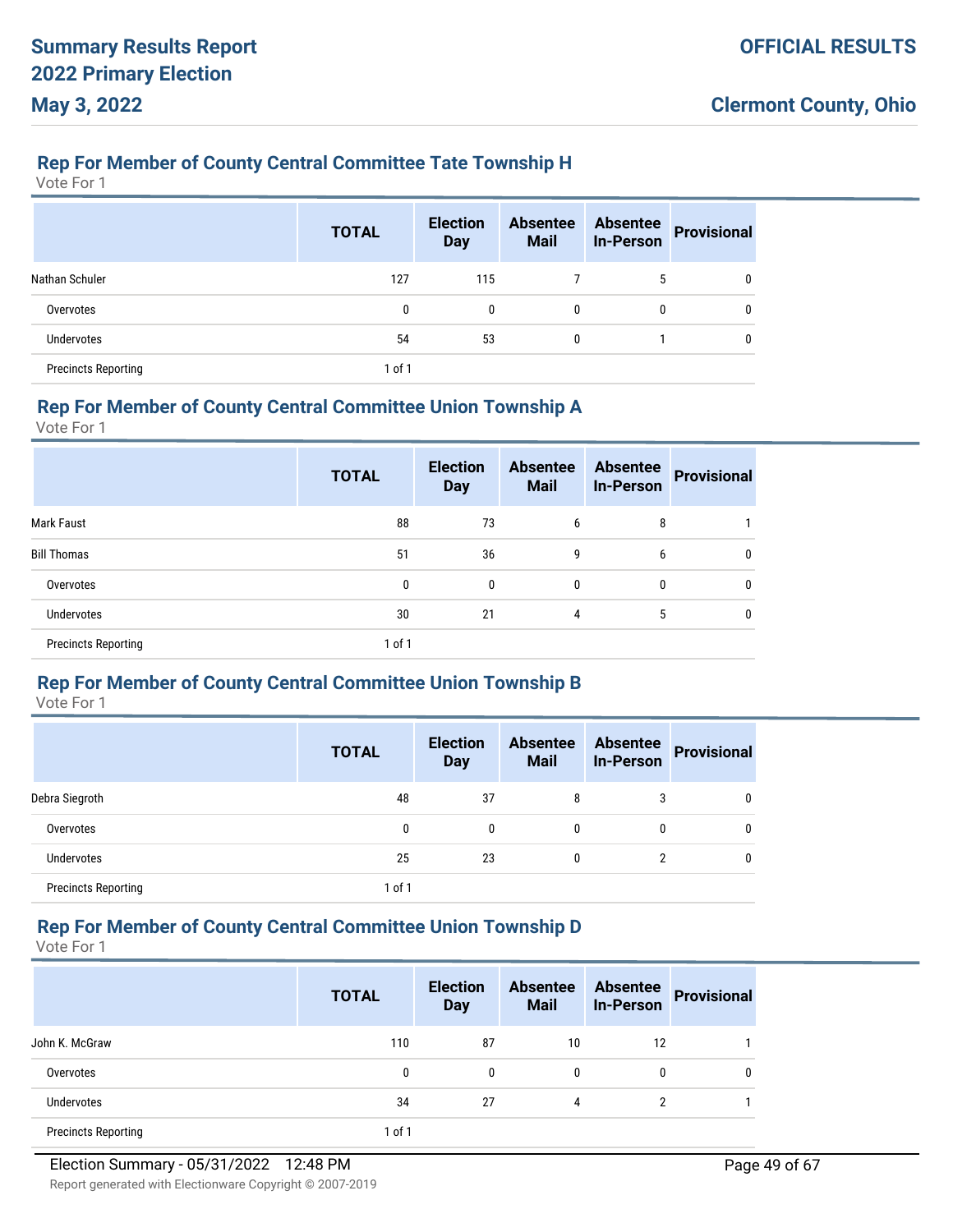### **Rep For Member of County Central Committee Union Township E**

Vote For 1

|                            | <b>TOTAL</b> | <b>Election</b><br><b>Day</b> | <b>Absentee</b><br><b>Mail</b> | <b>Absentee</b><br><b>In-Person</b> | <b>Provisional</b> |
|----------------------------|--------------|-------------------------------|--------------------------------|-------------------------------------|--------------------|
| John M. Dingo              | 98           | 75                            | 6                              | 16                                  |                    |
| Danny Ruck                 | 76           | 54                            | 11                             | 9                                   | າ                  |
| Overvotes                  | 0            | $\mathbf{0}$                  | 0                              | 0                                   | 0                  |
| <b>Undervotes</b>          | 72           | 55                            | 10                             | 6                                   |                    |
| <b>Precincts Reporting</b> | $1$ of $1$   |                               |                                |                                     |                    |

# **Rep For Member of County Central Committee Union Township F**

Vote For 1

|                            | <b>TOTAL</b> | <b>Election</b><br><b>Day</b> | <b>Absentee</b><br><b>Mail</b> | <b>Absentee</b><br><b>In-Person</b> | <b>Provisional</b> |
|----------------------------|--------------|-------------------------------|--------------------------------|-------------------------------------|--------------------|
| <b>Bob McGee</b>           | 120          | 100                           | 12                             | 8                                   | 0                  |
| Overvotes                  | 0            | 0                             | 0                              | 0                                   | 0                  |
| Undervotes                 | 39           | 34                            | 3                              | າ                                   | 0                  |
| <b>Precincts Reporting</b> | $1$ of $1$   |                               |                                |                                     |                    |

### **Rep For Member of County Central Committee Union Township J**

Vote For 1

|                            | <b>TOTAL</b> | <b>Election</b><br><b>Day</b> | <b>Absentee</b><br><b>Mail</b> | <b>Absentee</b><br><b>In-Person</b> | <b>Provisional</b> |
|----------------------------|--------------|-------------------------------|--------------------------------|-------------------------------------|--------------------|
| Andrew Kappel              | 64           | 56                            | 5                              | 3                                   | 0                  |
| Overvotes                  | 0            | 0                             | 0                              | 0                                   | 0                  |
| <b>Undervotes</b>          | 28           | 23                            | 4                              |                                     | 0                  |
| <b>Precincts Reporting</b> | 1 of 1       |                               |                                |                                     |                    |

# **Rep For Member of County Central Committee Union Township O**

|                            | <b>TOTAL</b> | <b>Election</b><br><b>Day</b> | <b>Absentee</b><br><b>Mail</b> | <b>Absentee</b><br><b>In-Person</b> | <b>Provisional</b> |
|----------------------------|--------------|-------------------------------|--------------------------------|-------------------------------------|--------------------|
| Joseph Wolfer              | 121          | 114                           |                                | 5                                   |                    |
| Overvotes                  | 0            | 0                             | $\mathbf{0}$                   | 0                                   |                    |
| <b>Undervotes</b>          | 40           | 32                            | 4                              | 3                                   |                    |
| <b>Precincts Reporting</b> | 1 of 1       |                               |                                |                                     |                    |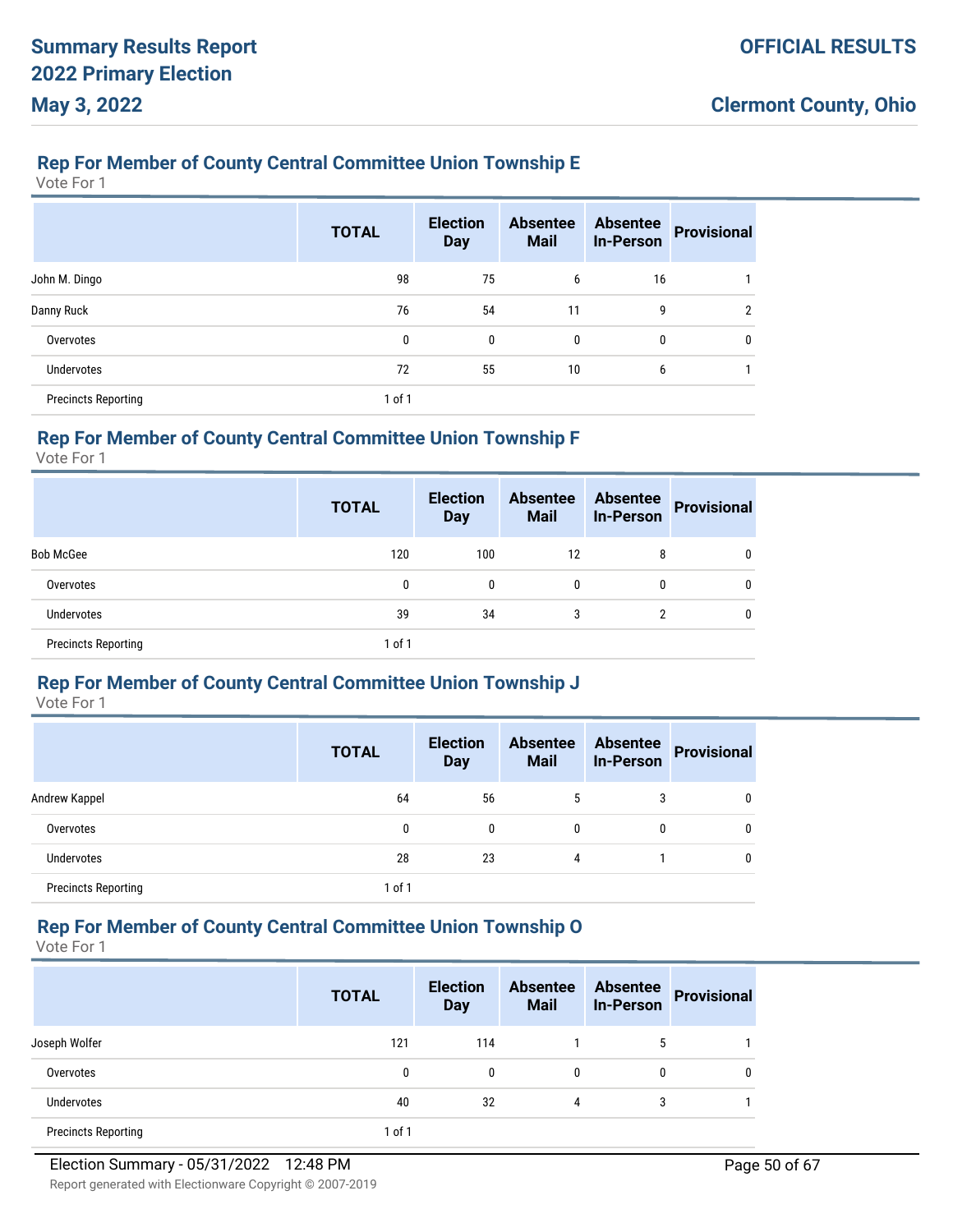### **Rep For Member of County Central Committee Union Township P**

Vote For 1

|                            | <b>TOTAL</b> | <b>Election</b><br><b>Day</b> | <b>Absentee</b><br><b>Mail</b> | <b>Absentee</b><br><b>In-Person</b> | <b>Provisional</b> |
|----------------------------|--------------|-------------------------------|--------------------------------|-------------------------------------|--------------------|
| Jude DeWitt                | 53           | 41                            |                                | 5                                   | 0                  |
| Overvotes                  | 0            | $\mathbf{0}$                  | $\mathbf{0}$                   | 0                                   | $\Omega$           |
| <b>Undervotes</b>          | 15           | 14                            | $\mathbf{0}$                   |                                     | 0                  |
| <b>Precincts Reporting</b> | 1 of 1       |                               |                                |                                     |                    |

#### **Rep For Member of County Central Committee Union Township Q**

Vote For 1

|                            | <b>TOTAL</b> | <b>Election</b><br><b>Day</b> | <b>Absentee</b><br><b>Mail</b> | <b>Absentee</b><br><b>In-Person</b> | <b>Provisional</b> |
|----------------------------|--------------|-------------------------------|--------------------------------|-------------------------------------|--------------------|
| John J. Lipps              | 66           | 62                            | 4                              | 0                                   |                    |
| <b>Brian Willis</b>        | 50           | 44                            | 4                              | $\overline{2}$                      | 0                  |
| Overvotes                  | 0            | $\mathbf{0}$                  | $\mathbf{0}$                   | 0                                   | 0                  |
| <b>Undervotes</b>          | 10           | 10                            | $\mathbf{0}$                   | 0                                   | 0                  |
| <b>Precincts Reporting</b> | 1 of 1       |                               |                                |                                     |                    |

#### **Rep For Member of County Central Committee Union Township R**

|                            | <b>TOTAL</b> | <b>Election</b><br><b>Day</b> | <b>Absentee</b><br><b>Mail</b> | <b>Absentee</b><br><b>In-Person</b> | <b>Provisional</b> |
|----------------------------|--------------|-------------------------------|--------------------------------|-------------------------------------|--------------------|
| Ronald B. Campbell         | 78           | 71                            | $\overline{2}$                 | 5                                   | 0                  |
| Michael Walker             | 45           | 43                            | 0                              | $\overline{2}$                      | $\mathbf{0}$       |
| Overvotes                  | 0            | 0                             | 0                              | 0                                   | $\mathbf{0}$       |
| <b>Undervotes</b>          | 8            | 7                             | 0                              |                                     | $\mathbf{0}$       |
| <b>Precincts Reporting</b> | $1$ of $1$   |                               |                                |                                     |                    |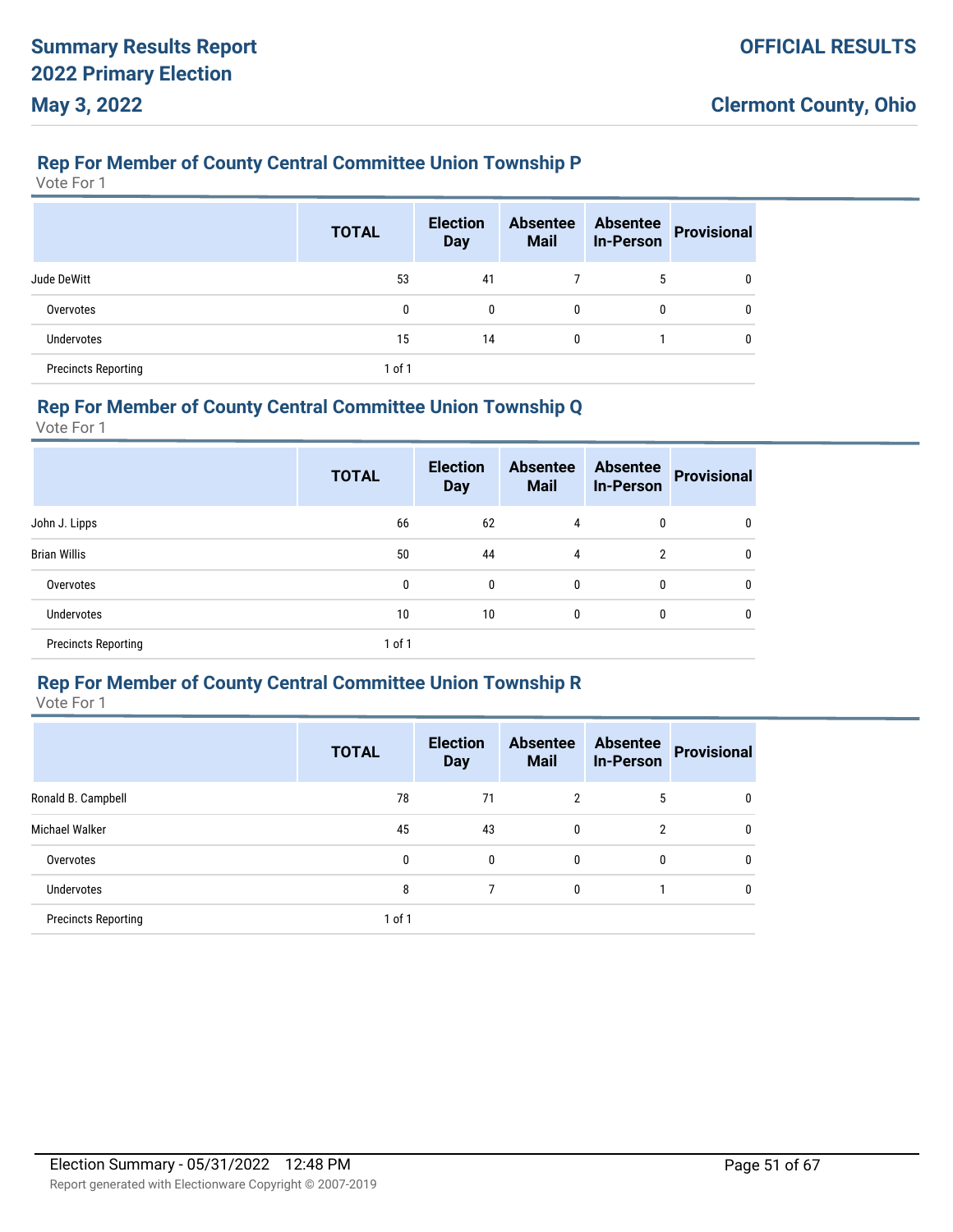### **Rep For Member of County Central Committee Union Township Y**

Vote For 1

|                            | <b>TOTAL</b> | <b>Election</b><br><b>Day</b> | <b>Absentee</b><br><b>Mail</b> | <b>Absentee</b><br><b>In-Person</b> | <b>Provisional</b> |
|----------------------------|--------------|-------------------------------|--------------------------------|-------------------------------------|--------------------|
| Magda Dawson               | 59           | 52                            | 3                              | 4                                   |                    |
| Holly A. Lawrence          | 33           | 28                            | $\overline{2}$                 | 3                                   | 0                  |
| Overvotes                  | 0            | $\mathbf{0}$                  | 0                              | 0                                   | 0                  |
| <b>Undervotes</b>          | 17           | 13                            | 4                              | $\mathbf{0}$                        |                    |
| <b>Precincts Reporting</b> | 1 of 1       |                               |                                |                                     |                    |

# **Rep For Member of County Central Committee Union Township Z**

Vote For 1

|                            | <b>TOTAL</b> | <b>Election</b><br><b>Day</b> | <b>Absentee</b><br><b>Mail</b> | <b>Absentee</b><br><b>In-Person</b> | <b>Provisional</b> |
|----------------------------|--------------|-------------------------------|--------------------------------|-------------------------------------|--------------------|
| John Becker                | 107          | 85                            | 11                             | 11                                  | 0                  |
| Overvotes                  | 0            | 0                             | 0                              | 0                                   | 0                  |
| <b>Undervotes</b>          | 34           | 26                            | 3                              | 5                                   | 0                  |
| <b>Precincts Reporting</b> | $1$ of $1$   |                               |                                |                                     |                    |

### **Rep For Member of County Central Committee Union Township D1D**

Vote For 1

|                            | <b>TOTAL</b> | <b>Election</b><br><b>Day</b> | <b>Absentee</b><br><b>Mail</b> | <b>Absentee</b><br><b>In-Person</b> | <b>Provisional</b> |
|----------------------------|--------------|-------------------------------|--------------------------------|-------------------------------------|--------------------|
| Robert L. Wing II          | 85           | 65                            | 9                              | 10                                  |                    |
| Overvotes                  | 0            | 0                             | 0                              | 0                                   | 0                  |
| <b>Undervotes</b>          | 28           | 26                            |                                |                                     | 0                  |
| <b>Precincts Reporting</b> | 1 of 1       |                               |                                |                                     |                    |

# **Rep For Member of County Central Committee Union Township E1E**

|                            | <b>TOTAL</b> | <b>Election</b><br><b>Day</b> | <b>Absentee</b><br><b>Mail</b> | <b>Absentee</b><br><b>In-Person</b> | <b>Provisional</b> |
|----------------------------|--------------|-------------------------------|--------------------------------|-------------------------------------|--------------------|
| Tina Ann Sanborn           | 145          | 122                           | 13                             | 9                                   |                    |
| Overvotes                  | 0            | 0                             | 0                              | 0                                   |                    |
| <b>Undervotes</b>          | 71           | 69                            |                                |                                     |                    |
| <b>Precincts Reporting</b> | 1 of 1       |                               |                                |                                     |                    |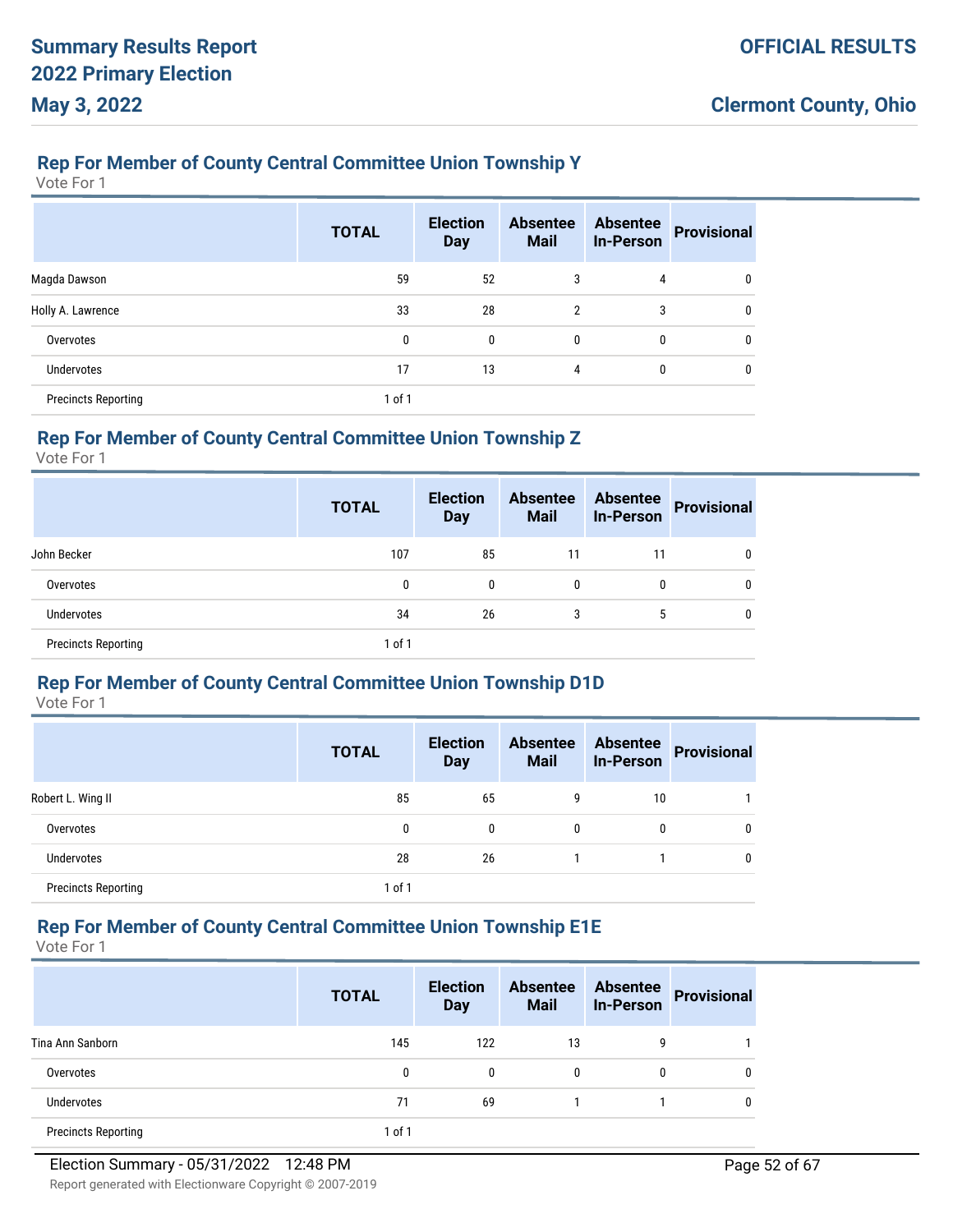#### **Rep For Member of County Central Committee Union Township J1J**

Vote For 1

|                            | <b>TOTAL</b> | <b>Election</b><br><b>Day</b> | <b>Absentee</b><br><b>Mail</b> | <b>Absentee</b><br><b>In-Person</b> | <b>Provisional</b> |
|----------------------------|--------------|-------------------------------|--------------------------------|-------------------------------------|--------------------|
| Tammy Brinkman             | 72           | 64                            | 4                              | 4                                   |                    |
| Melanie Ahern              | 24           | 23                            | 0                              |                                     | 0                  |
| Overvotes                  | 0            | $\mathbf{0}$                  | $\mathbf{0}$                   | $\mathbf{0}$                        | 0                  |
| <b>Undervotes</b>          | 8            |                               | 0                              |                                     |                    |
| <b>Precincts Reporting</b> | $1$ of $1$   |                               |                                |                                     |                    |

# **Rep For Member of County Central Committee Union Township K1K**

Vote For 1

|                            | <b>TOTAL</b> | <b>Election</b><br><b>Day</b> | <b>Absentee</b><br><b>Mail</b> | <b>Absentee</b><br><b>In-Person</b> | <b>Provisional</b> |
|----------------------------|--------------|-------------------------------|--------------------------------|-------------------------------------|--------------------|
| <b>Barry Cole</b>          | 59           | 56                            |                                | 2                                   | 0                  |
| Overvotes                  | 0            | 0                             | 0                              | 0                                   | 0                  |
| <b>Undervotes</b>          | 20           | 17                            | 0                              | 3                                   | 0                  |
| <b>Precincts Reporting</b> | $1$ of $1$   |                               |                                |                                     |                    |

#### **Rep For Member of County Central Committee Union Township P1P**

|                            | <b>TOTAL</b> | <b>Election</b><br><b>Day</b> | <b>Absentee</b><br><b>Mail</b> | <b>Absentee</b><br><b>In-Person</b> | <b>Provisional</b> |
|----------------------------|--------------|-------------------------------|--------------------------------|-------------------------------------|--------------------|
| <b>Chris Hicks</b>         | 105          | 90                            | 9                              | 5                                   |                    |
| <b>Blair Terpstra</b>      | 55           | 49                            | 3                              | 3                                   | $\mathbf 0$        |
| Overvotes                  | 0            | 0                             | 0                              | 0                                   | $\mathbf{0}$       |
| <b>Undervotes</b>          | 4            | 3                             |                                | 0                                   | $\mathbf{0}$       |
| <b>Precincts Reporting</b> | 1 of 1       |                               |                                |                                     |                    |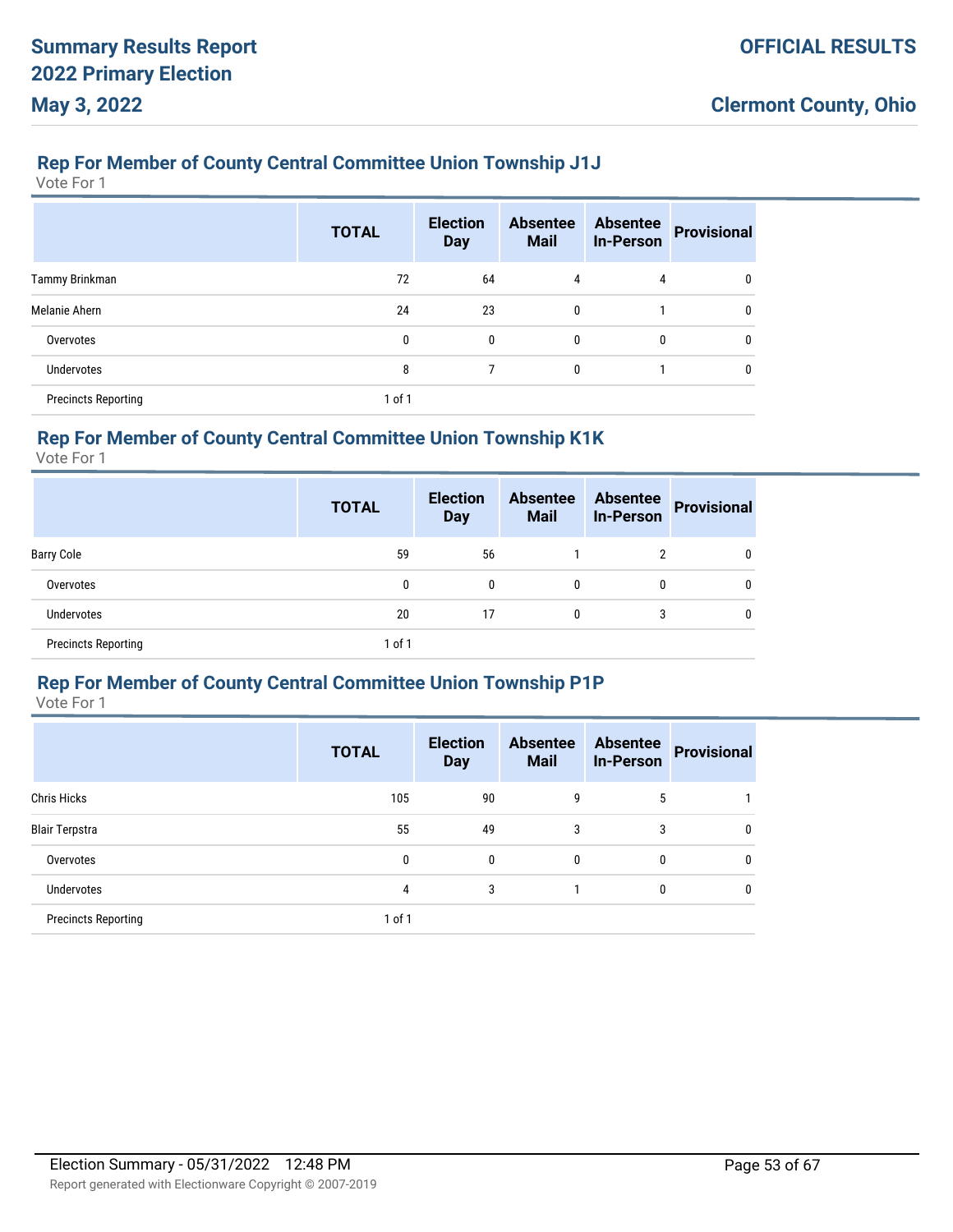#### **Rep For Member of County Central Committee Union Township R1R**

Vote For 1

|                            | <b>TOTAL</b> | <b>Election</b><br><b>Day</b> | <b>Absentee</b><br><b>Mail</b> | <b>Absentee</b><br><b>In-Person</b> | <b>Provisional</b> |
|----------------------------|--------------|-------------------------------|--------------------------------|-------------------------------------|--------------------|
| Joe Dills                  | 94           | 76                            | 9                              | 9                                   | 0                  |
| Overvotes                  | 0            | $\mathbf{0}$                  | $\mathbf{0}$                   | 0                                   | $\Omega$           |
| Undervotes                 | 24           | 19                            | $\overline{2}$                 |                                     | ↑                  |
| <b>Precincts Reporting</b> | 1 of 1       |                               |                                |                                     |                    |

#### **Rep For Member of County Central Committee Union Township S1S**

Vote For 1

|                            | <b>TOTAL</b> | <b>Election</b><br><b>Day</b> | <b>Absentee</b><br><b>Mail</b> | <b>Absentee</b><br><b>In-Person</b> | <b>Provisional</b> |
|----------------------------|--------------|-------------------------------|--------------------------------|-------------------------------------|--------------------|
| Michael Loque              | 130          | 114                           |                                | 9                                   |                    |
| Overvotes                  | 0            | 0                             | 0                              | 0                                   |                    |
| Undervotes                 | 50           | 42                            | 5                              | 3                                   |                    |
| <b>Precincts Reporting</b> | 1 of 1       |                               |                                |                                     |                    |

## **Rep For Member of County Central Committee Union Township U1U**

Vote For 1

|                            | <b>TOTAL</b> | <b>Election</b><br><b>Day</b> | <b>Absentee</b><br><b>Mail</b> | <b>Absentee</b><br><b>In-Person</b> | Provisional |
|----------------------------|--------------|-------------------------------|--------------------------------|-------------------------------------|-------------|
| Travis C. Hall             | 73           | 63                            | 3                              | 6                                   |             |
| Overvotes                  | 0            | 0                             | $\mathbf{0}$                   | 0                                   |             |
| <b>Undervotes</b>          | 27           | 21                            |                                |                                     |             |
| <b>Precincts Reporting</b> | 1 of 1       |                               |                                |                                     |             |

#### **Rep For Member of County Central Committee Union Township V1V**

|                            | <b>TOTAL</b> | <b>Election</b><br><b>Day</b> | <b>Absentee</b><br><b>Mail</b> | <b>Absentee</b><br><b>In-Person</b> | <b>Provisional</b> |
|----------------------------|--------------|-------------------------------|--------------------------------|-------------------------------------|--------------------|
| Jim Lewis                  | 79           | 67                            | 8                              | 4                                   |                    |
| Overvotes                  | 0            | 0                             | 0                              | 0                                   |                    |
| <b>Undervotes</b>          | 34           | 29                            | 3                              | ົ                                   |                    |
| <b>Precincts Reporting</b> | $1$ of $1$   |                               |                                |                                     |                    |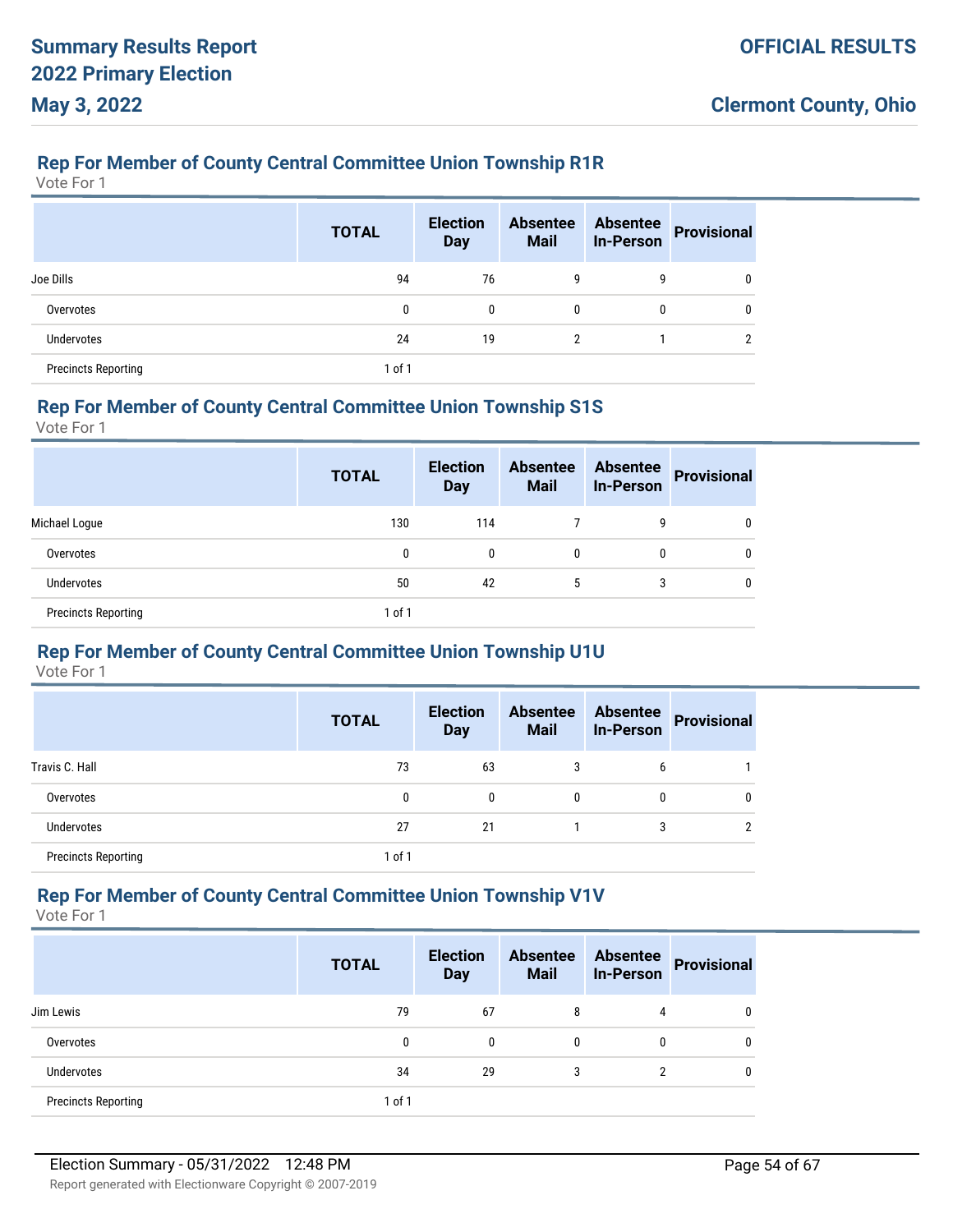# **Rep For Member of County Central Committee Washington Township A**

Vote For 1

|                            | <b>TOTAL</b> | <b>Election</b><br><b>Day</b> | <b>Absentee</b><br><b>Mail</b> | <b>Absentee</b><br><b>In-Person</b> | <b>Provisional</b> |
|----------------------------|--------------|-------------------------------|--------------------------------|-------------------------------------|--------------------|
| <b>Tim Rudd</b>            | 101          | 84                            | 12                             | 2                                   | 3                  |
| Overvotes                  | 0            | $\mathbf{0}$                  | 0                              | 0                                   |                    |
| <b>Undervotes</b>          | 34           | 34                            | 0                              | 0                                   |                    |
| <b>Precincts Reporting</b> | $1$ of $1$   |                               |                                |                                     |                    |

### **Rep For Member of County Central Committee Washington Township B**

Vote For 1

|                            | <b>TOTAL</b> | <b>Election</b><br><b>Day</b> | <b>Absentee</b><br><b>Mail</b> | <b>Absentee</b><br><b>In-Person</b> | <b>Provisional</b> |
|----------------------------|--------------|-------------------------------|--------------------------------|-------------------------------------|--------------------|
| Aaron Maus                 | 75           | 67                            | 4                              | 4                                   |                    |
| Overvotes                  | 0            | 0                             | $\mathbf{0}$                   | 0                                   |                    |
| <b>Undervotes</b>          | 24           | 19                            | 4                              |                                     |                    |
| <b>Precincts Reporting</b> | 1 of 1       |                               |                                |                                     |                    |

# **Rep For Member of County Central Committee Washington Township C**

Vote For 1

|                            | <b>TOTAL</b> | <b>Election</b><br><b>Day</b> | <b>Absentee</b><br><b>Mail</b> | <b>Absentee</b><br><b>In-Person</b> | <b>Provisional</b> |
|----------------------------|--------------|-------------------------------|--------------------------------|-------------------------------------|--------------------|
| Dennis Cooper              | 110          | 70                            | 36                             | 4                                   | 0                  |
| Overvotes                  | 0            | 0                             | 0                              | 0                                   | Ω                  |
| Undervotes                 | 22           | 14                            | 4                              |                                     | n                  |
| <b>Precincts Reporting</b> | $1$ of $1$   |                               |                                |                                     |                    |

#### **Rep For Member of County Central Committee Wayne Township A**

|                            | <b>TOTAL</b> | <b>Election</b><br><b>Day</b> | <b>Absentee</b><br><b>Mail</b> | <b>Absentee</b><br><b>In-Person</b> | <b>Provisional</b> |
|----------------------------|--------------|-------------------------------|--------------------------------|-------------------------------------|--------------------|
| James A. Kidwell           | 145          | 132                           |                                | 8                                   |                    |
| Overvotes                  | 0            | $\mathbf{0}$                  | $\mathbf{0}$                   | 0                                   |                    |
| Undervotes                 | 63           | 60                            | 2                              |                                     |                    |
| <b>Precincts Reporting</b> | $1$ of $1$   |                               |                                |                                     |                    |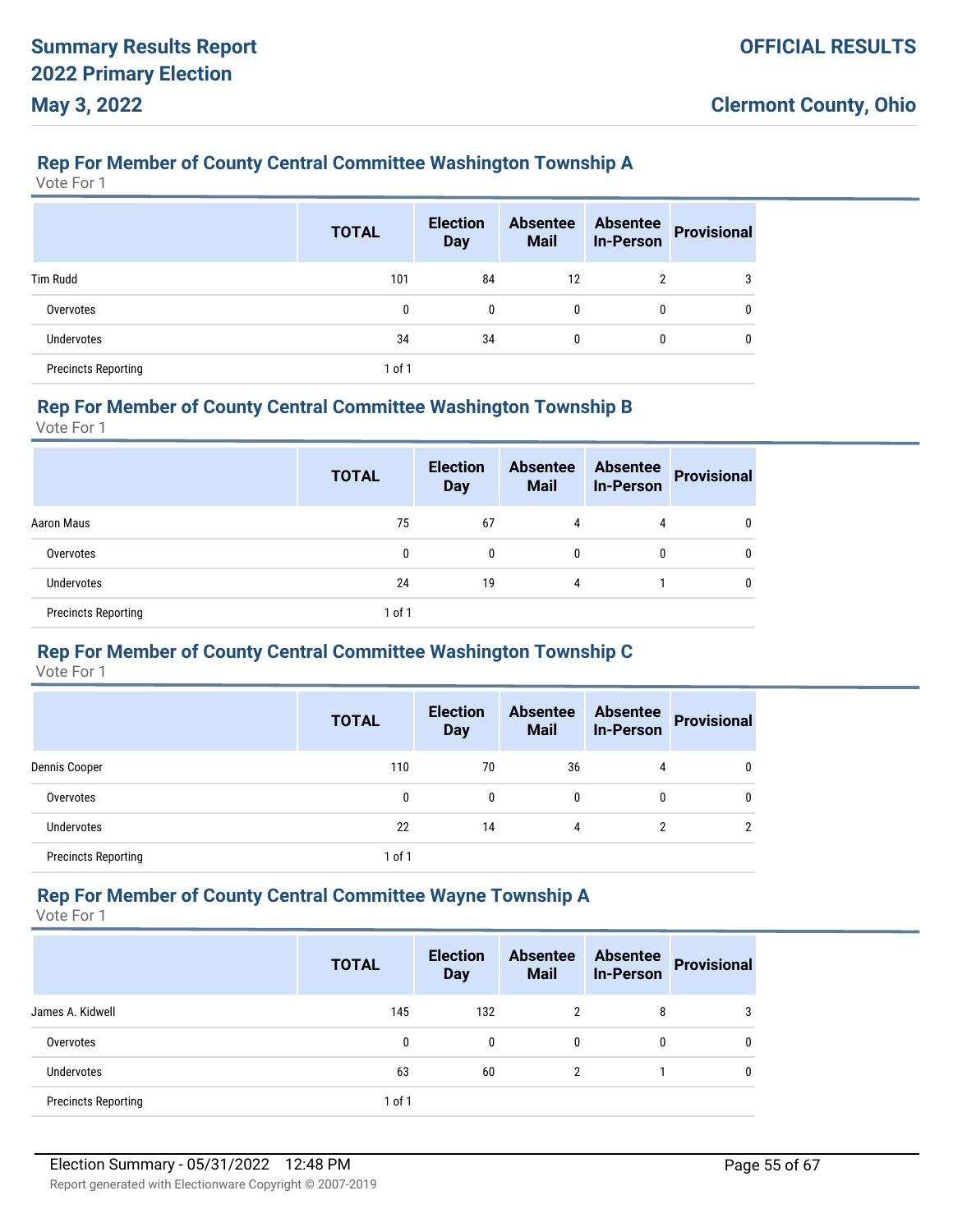### **Rep For Member of County Central Committee Wayne Township B**

Vote For 1

|                            | <b>TOTAL</b> | <b>Election</b><br><b>Day</b> | <b>Absentee</b><br><b>Mail</b> | <b>Absentee</b><br><b>In-Person</b> | <b>Provisional</b> |
|----------------------------|--------------|-------------------------------|--------------------------------|-------------------------------------|--------------------|
| <b>Richard Grant</b>       | 105          | 100                           |                                | 4                                   | 0                  |
| Overvotes                  | 0            | 0                             | $\mathbf{0}$                   | 0                                   | 0                  |
| <b>Undervotes</b>          | 49           | 48                            |                                | 0                                   | 0                  |
| <b>Precincts Reporting</b> | $1$ of $1$   |                               |                                |                                     |                    |

#### **Rep For Member of County Central Committee Wayne Township C**

Vote For 1

|                            | <b>TOTAL</b> | <b>Election</b><br><b>Day</b> | <b>Absentee</b><br><b>Mail</b> | <b>Absentee</b><br><b>In-Person</b> | <b>Provisional</b> |
|----------------------------|--------------|-------------------------------|--------------------------------|-------------------------------------|--------------------|
| Dennis J. Elchlinger       | 178          | 156                           | 13                             | 3                                   | 6                  |
| Overvotes                  | 0            | 0                             | 0                              | 0                                   | 0                  |
| <b>Undervotes</b>          | 45           | 40                            | 4                              |                                     | 0                  |
| <b>Precincts Reporting</b> | $1$ of $1$   |                               |                                |                                     |                    |

#### **Rep For Member of County Central Committee Williamsburg Village A**

Vote For 1

|                            | <b>TOTAL</b> | <b>Election</b><br><b>Day</b> | <b>Absentee</b><br><b>Mail</b> | <b>Absentee</b><br><b>In-Person</b> | <b>Provisional</b> |
|----------------------------|--------------|-------------------------------|--------------------------------|-------------------------------------|--------------------|
| David E. Carter            | 101          | 91                            | 4                              | 6                                   |                    |
| Overvotes                  | 0            | 0                             | $\mathbf{0}$                   | 0                                   |                    |
| Undervotes                 | 55           | 50                            | c                              |                                     |                    |
| <b>Precincts Reporting</b> | $1$ of $1$   |                               |                                |                                     |                    |

# **Rep For Member of County Central Committee Williamsburg Village C**

|                            | <b>TOTAL</b> | <b>Election</b><br><b>Day</b> | <b>Absentee</b><br><b>Mail</b> | <b>Absentee</b><br><b>In-Person</b> | <b>Provisional</b> |
|----------------------------|--------------|-------------------------------|--------------------------------|-------------------------------------|--------------------|
| Ed Carter II               | 117          | 103                           | 8                              | 6                                   |                    |
| Overvotes                  | 0            | 0                             | $\mathbf{0}$                   | 0                                   |                    |
| <b>Undervotes</b>          | 37           | 33                            | 3                              |                                     |                    |
| <b>Precincts Reporting</b> | $1$ of $1$   |                               |                                |                                     |                    |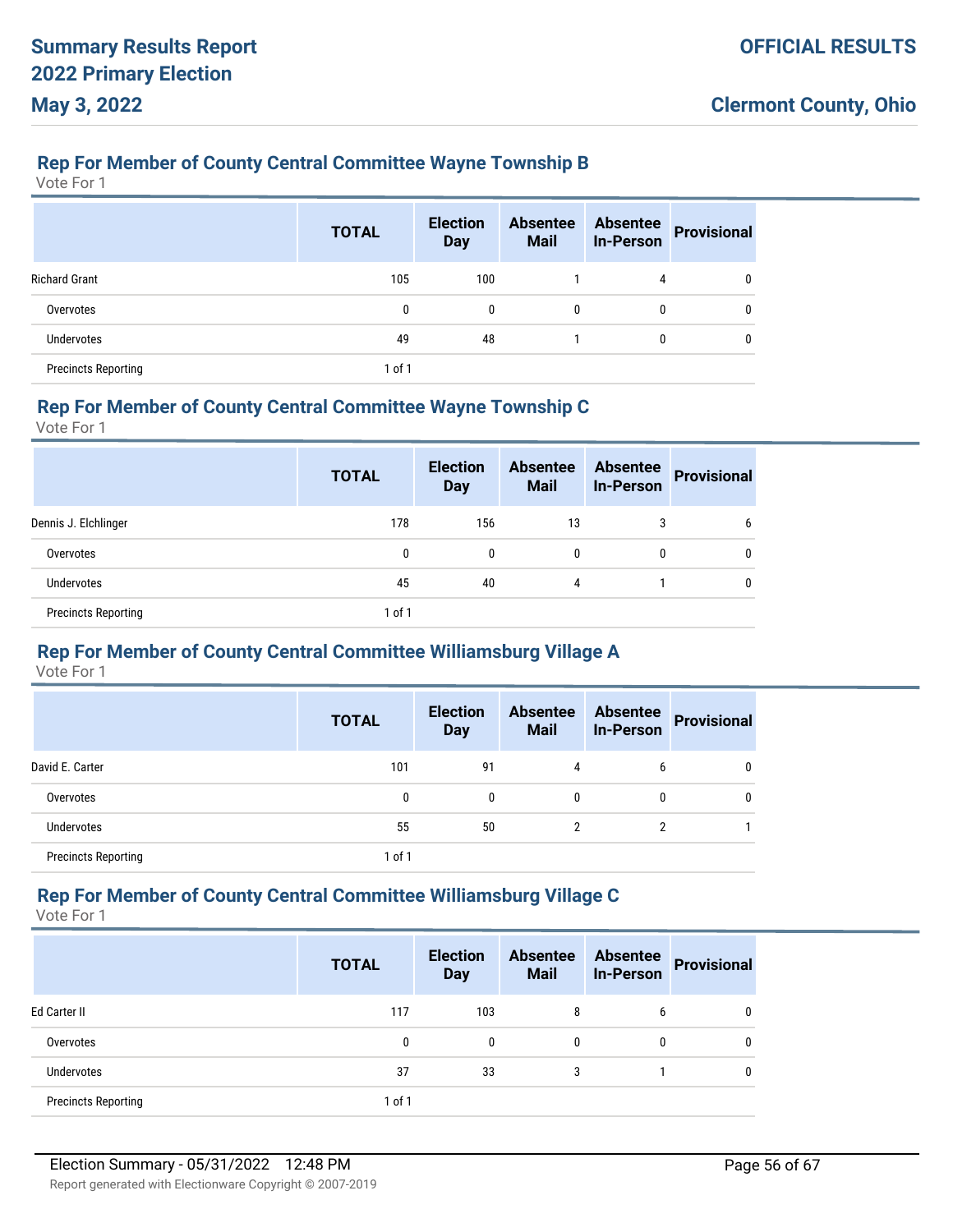# **Rep For Member of County Central Committee Williamsburg Township A**

Vote For 1

|                            | <b>TOTAL</b> | <b>Election</b><br><b>Day</b> | <b>Absentee</b><br><b>Mail</b> | <b>Absentee</b><br><b>In-Person</b> | <b>Provisional</b> |
|----------------------------|--------------|-------------------------------|--------------------------------|-------------------------------------|--------------------|
| Melissa Schrinner          | 118          | 100                           | 8                              | 9                                   |                    |
| Overvotes                  | 0            | $\mathbf{0}$                  | 0                              | 0                                   |                    |
| Undervotes                 | 60           | 54                            | 0                              | 4                                   | ∩                  |
| <b>Precincts Reporting</b> | 1 of 1       |                               |                                |                                     |                    |

# **Rep For Member of County Central Committee Williamsburg Township B**

Vote For 1

|                            | <b>TOTAL</b> | <b>Election</b><br><b>Day</b> | <b>Absentee</b><br><b>Mail</b> | <b>Absentee</b><br><b>In-Person</b> | <b>Provisional</b> |
|----------------------------|--------------|-------------------------------|--------------------------------|-------------------------------------|--------------------|
| <b>Eddie Brock</b>         | 170          | 153                           |                                | 9                                   |                    |
| Overvotes                  | 0            | 0                             | 0                              | 0                                   | 0                  |
| <b>Undervotes</b>          | 79           | 73                            | 2                              | 2                                   | ≘                  |
| <b>Precincts Reporting</b> | 1 of 1       |                               |                                |                                     |                    |

# **Rep For Member of County Central Committee Williamsburg Township C**

|                            | <b>TOTAL</b> | <b>Election</b><br><b>Day</b> | <b>Absentee</b><br><b>Mail</b> | <b>Absentee</b><br><b>In-Person</b> | <b>Provisional</b> |
|----------------------------|--------------|-------------------------------|--------------------------------|-------------------------------------|--------------------|
| Ed Boll Jr.                | 74           | 65                            | 4                              | 5                                   | 0                  |
| Overvotes                  | 0            | 0                             | 0                              | $\mathbf{0}$                        | 0                  |
| <b>Undervotes</b>          | 30           | 27                            |                                | 0                                   | റ                  |
| <b>Precincts Reporting</b> | $1$ of $1$   |                               |                                |                                     |                    |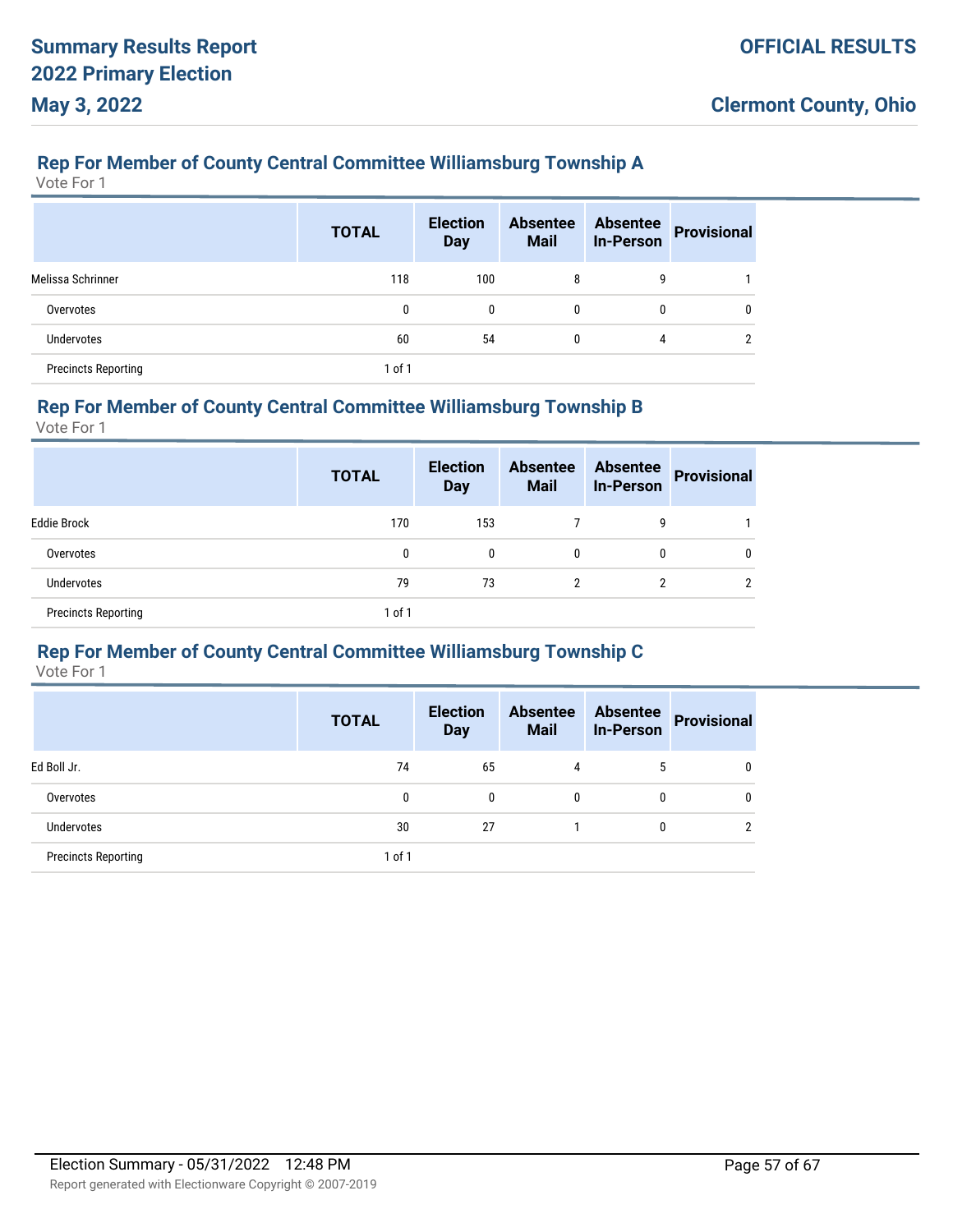# **Rep For Member of County Central Committee Loveland City A**

Vote For 1

|                            | <b>TOTAL</b>   | <b>Election</b><br><b>Day</b> | <b>Absentee</b><br><b>Mail</b> | <b>Absentee</b><br><b>In-Person</b> | <b>Provisional</b> |
|----------------------------|----------------|-------------------------------|--------------------------------|-------------------------------------|--------------------|
| Write-In: Undeclared       | 13             | 9                             | 4                              | 0                                   | $\Omega$           |
| Write-In: Christi Brown    | $\overline{2}$ | $\overline{2}$                | $\mathbf{0}$                   | $\mathbf{0}$                        | $\Omega$           |
| <b>Write-In Totals</b>     | 15             | 11                            | 4                              | 0                                   | $\Omega$           |
| Not Assigned               | 0              | 0                             | $\mathbf{0}$                   | 0                                   | 0                  |
| Overvotes                  | 0              | 0                             | $\mathbf{0}$                   | $\mathbf 0$                         | 0                  |
| <b>Undervotes</b>          | 75             | 74                            | $\mathbf{0}$                   | 0                                   |                    |
| <b>Precincts Reporting</b> | 1 of 1         |                               |                                |                                     |                    |

#### **Rep For Member of County Central Committee Batavia Village A**

Vote For 1

|                               | <b>TOTAL</b> | <b>Election</b><br><b>Day</b> | <b>Absentee</b><br><b>Mail</b> | <b>Absentee</b><br><b>In-Person</b> | <b>Provisional</b> |
|-------------------------------|--------------|-------------------------------|--------------------------------|-------------------------------------|--------------------|
| Write-In: Gary A. Rosenhoffer | 12           | 9                             | 0                              | 3                                   | $\mathbf 0$        |
| Write-In: Undeclared          | 8            | 7                             |                                | 0                                   | $\mathbf 0$        |
| <b>Write-In Totals</b>        | 20           | 16                            | 1                              | 3                                   | $\mathbf{0}$       |
| Not Assigned                  | 0            | 0                             | 0                              | $\mathbf{0}$                        | $\mathbf{0}$       |
| Overvotes                     | 0            | 0                             | 0                              | $\mathbf{0}$                        | $\mathbf{0}$       |
| <b>Undervotes</b>             | 149          | 122                           | 7                              | 17                                  | 3                  |
| <b>Precincts Reporting</b>    | 1 of 1       |                               |                                |                                     |                    |

#### **Rep For Member of County Central Committee Batavia Township D**

|                            | <b>TOTAL</b> | <b>Election</b><br><b>Day</b> | <b>Absentee</b><br><b>Mail</b> | <b>Absentee</b><br><b>In-Person</b> | <b>Provisional</b> |
|----------------------------|--------------|-------------------------------|--------------------------------|-------------------------------------|--------------------|
| Write-In: Undeclared       | 4            | 4                             | $\mathbf{0}$                   | 0                                   | 0                  |
| <b>Write-In Totals</b>     | 4            | 4                             | $\mathbf{0}$                   | 0                                   | 0                  |
| Not Assigned               | 0            | 0                             | $\mathbf{0}$                   | 0                                   | 0                  |
| Overvotes                  | 0            | 0                             | $\mathbf{0}$                   | 0                                   | 0                  |
| <b>Undervotes</b>          | 156          | 143                           | 4                              | 9                                   |                    |
| <b>Precincts Reporting</b> | 1 of 1       |                               |                                |                                     |                    |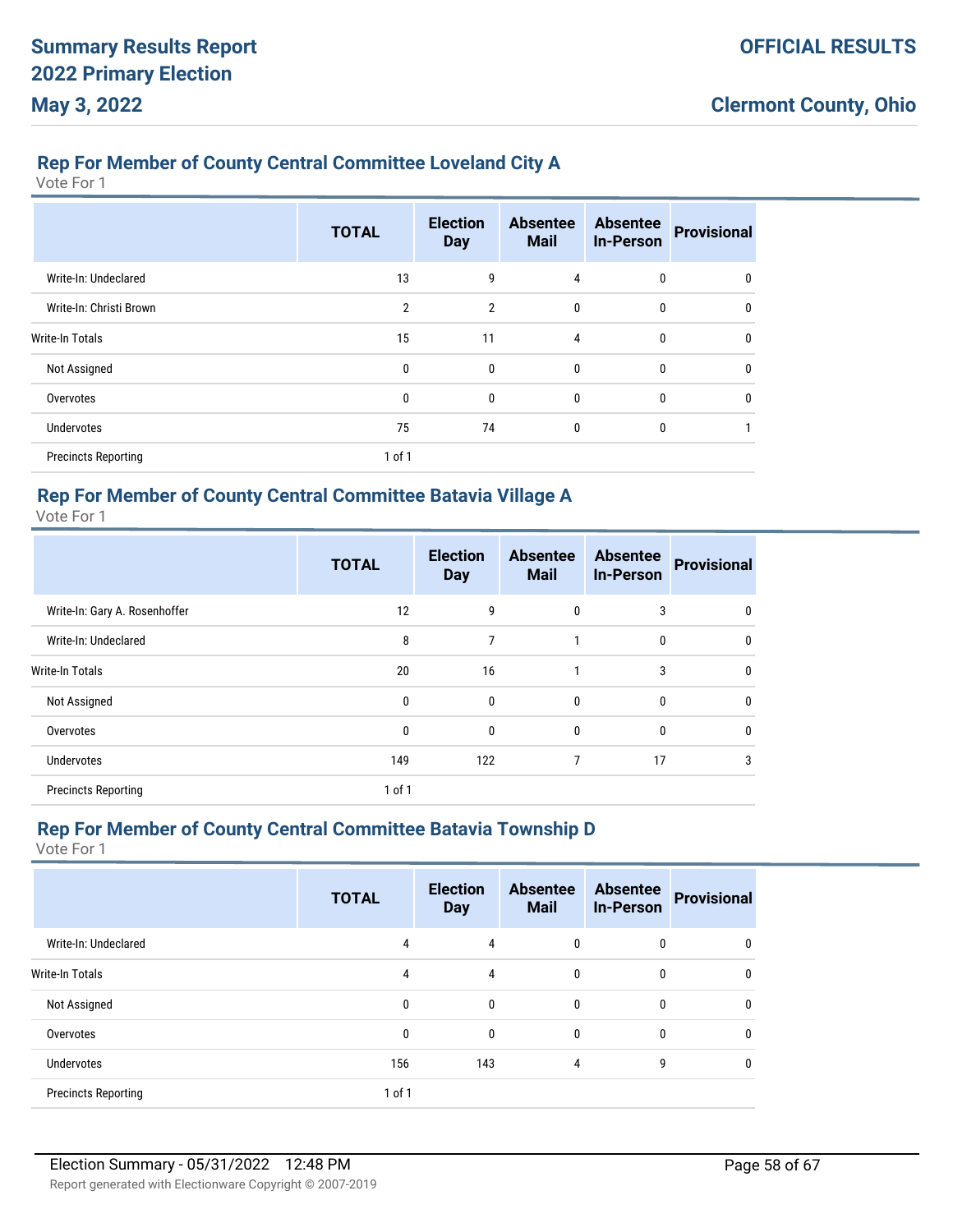# **Rep For Member of County Central Committee Batavia Township E**

Vote For 1

|                            | <b>TOTAL</b> | <b>Election</b><br><b>Day</b> | <b>Absentee</b><br><b>Mail</b> | <b>Absentee</b><br><b>In-Person</b> | <b>Provisional</b> |
|----------------------------|--------------|-------------------------------|--------------------------------|-------------------------------------|--------------------|
| Write-In: Undeclared       | 4            | $\overline{2}$                | 0                              | $\overline{2}$                      | $\mathbf{0}$       |
| Write-In: Roy Short Jr.    | 3            | 3                             | $\mathbf{0}$                   | $\mathbf{0}$                        | $\mathbf{0}$       |
| <b>Write-In Totals</b>     | 7            | 5                             | $\mathbf{0}$                   | $\overline{2}$                      | $\mathbf{0}$       |
| Not Assigned               | 0            | $\mathbf{0}$                  | $\mathbf{0}$                   | 0                                   | $\mathbf{0}$       |
| Overvotes                  | 0            | 0                             | $\mathbf{0}$                   | $\mathbf{0}$                        | 0                  |
| Undervotes                 | 83           | 72                            | 5                              | 5                                   |                    |
| <b>Precincts Reporting</b> | 1 of 1       |                               |                                |                                     |                    |

### **Rep For Member of County Central Committee Batavia Township F**

Vote For 1

|                            | <b>TOTAL</b> | <b>Election</b><br><b>Day</b> | <b>Absentee</b><br><b>Mail</b> | <b>Absentee</b><br><b>In-Person</b> | <b>Provisional</b> |
|----------------------------|--------------|-------------------------------|--------------------------------|-------------------------------------|--------------------|
| Write-In: David Taylor     | 12           | 10                            | 0                              |                                     |                    |
| Write-In: Undeclared       | 8            | 8                             | 0                              | $\mathbf 0$                         | $\mathbf 0$        |
| <b>Write-In Totals</b>     | 20           | 18                            | $\bf{0}$                       | 1                                   |                    |
| Not Assigned               | 0            | $\mathbf{0}$                  | 0                              | $\mathbf{0}$                        | $\mathbf{0}$       |
| Overvotes                  | 0            | 0                             | 0                              | $\mathbf{0}$                        | $\mathbf{0}$       |
| <b>Undervotes</b>          | 147          | 129                           |                                | 17                                  | $\mathbf{0}$       |
| <b>Precincts Reporting</b> | 1 of 1       |                               |                                |                                     |                    |

# **Rep For Member of County Central Committee Batavia Township I**

|                            | <b>TOTAL</b> | <b>Election</b><br><b>Day</b> | <b>Absentee</b><br><b>Mail</b> | <b>Absentee</b><br><b>In-Person</b> | <b>Provisional</b> |
|----------------------------|--------------|-------------------------------|--------------------------------|-------------------------------------|--------------------|
| Write-In: Sherry Lahm      | 6            | 6                             | $\bf{0}$                       | 0                                   | 0                  |
| Write-In: Undeclared       | 3            | $\overline{2}$                | 1                              | 0                                   | 0                  |
| <b>Write-In Totals</b>     | 9            | 8                             |                                | 0                                   | 0                  |
| Not Assigned               | 0            | $\mathbf{0}$                  | $\mathbf{0}$                   | 0                                   | 0                  |
| Overvotes                  | 0            | $\mathbf{0}$                  | 0                              | 0                                   | 0                  |
| <b>Undervotes</b>          | 106          | 81                            | 9                              | 16                                  | 0                  |
| <b>Precincts Reporting</b> | 1 of 1       |                               |                                |                                     |                    |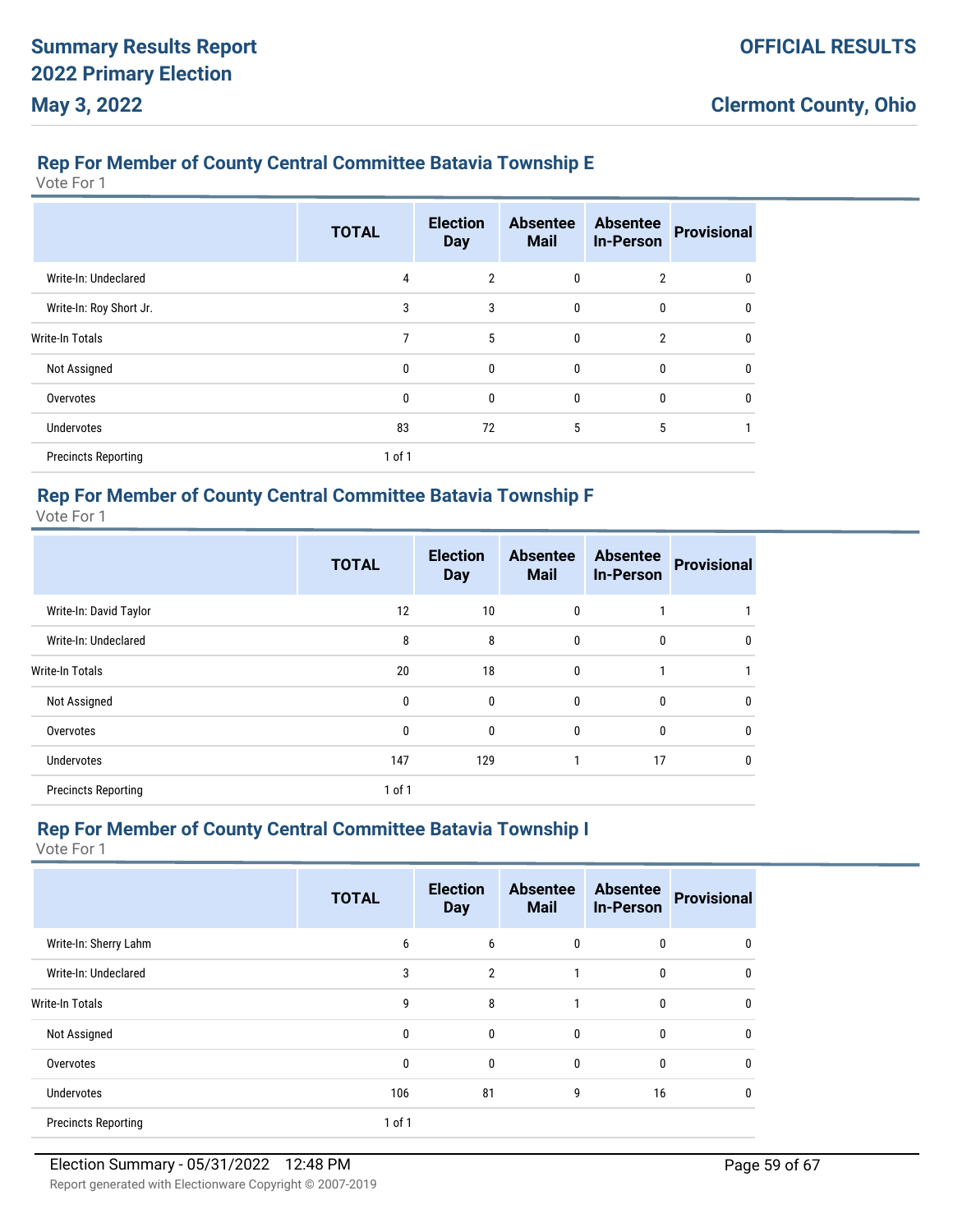# **Rep For Member of County Central Committee Batavia Township K**

Vote For 1

|                            | <b>TOTAL</b> | <b>Election</b><br><b>Day</b> | <b>Absentee</b><br><b>Mail</b> | <b>Absentee</b><br><b>In-Person</b> | <b>Provisional</b> |
|----------------------------|--------------|-------------------------------|--------------------------------|-------------------------------------|--------------------|
| Write-In: Douglas Royce    | 6            | 6                             | $\mathbf{0}$                   | 0                                   | 0                  |
| Write-In: Undeclared       | 4            | 4                             | $\mathbf{0}$                   | $\mathbf{0}$                        | $\Omega$           |
| <b>Write-In Totals</b>     | 10           | 10                            | $\mathbf{0}$                   | 0                                   | 0                  |
| Not Assigned               | 0            | $\mathbf{0}$                  | $\mathbf{0}$                   | $\mathbf{0}$                        | $\Omega$           |
| Overvotes                  | 0            | 0                             | $\mathbf{0}$                   | 0                                   | $\Omega$           |
| <b>Undervotes</b>          | 79           | 66                            | 7                              | 5                                   |                    |
| <b>Precincts Reporting</b> | $1$ of $1$   |                               |                                |                                     |                    |

### **Rep For Member of County Central Committee Batavia Township L**

Vote For 1

|                            | <b>TOTAL</b> | <b>Election</b><br><b>Day</b> | <b>Absentee</b><br><b>Mail</b> | <b>Absentee</b><br><b>In-Person</b> | <b>Provisional</b> |
|----------------------------|--------------|-------------------------------|--------------------------------|-------------------------------------|--------------------|
| Write-In: Undeclared       | 7            | 7                             | 0                              | 0                                   | 0                  |
| Write-In: Bradley Moore    | 7            | 3                             | 0                              | $\overline{4}$                      | $\mathbf 0$        |
| <b>Write-In Totals</b>     | 14           | 10                            | 0                              | 4                                   | $\mathbf{0}$       |
| Not Assigned               | 0            | 0                             | 0                              | $\mathbf{0}$                        | $\mathbf{0}$       |
| Overvotes                  | 0            | $\mathbf{0}$                  | 0                              | $\mathbf{0}$                        | $\mathbf{0}$       |
| <b>Undervotes</b>          | 108          | 97                            | $\overline{2}$                 | 8                                   |                    |
| <b>Precincts Reporting</b> | 1 of 1       |                               |                                |                                     |                    |

# **Rep For Member of County Central Committee Goshen Township A**

|                                      | <b>TOTAL</b>   | <b>Election</b><br><b>Day</b> | <b>Absentee</b><br><b>Mail</b> | <b>Absentee</b><br><b>In-Person</b> | <b>Provisional</b> |
|--------------------------------------|----------------|-------------------------------|--------------------------------|-------------------------------------|--------------------|
| Write-In: Undeclared                 | 11             | 9                             | $\overline{2}$                 | 0                                   | 0                  |
| Write-In: Sandra Scheller-Birkemeyer | $\overline{2}$ | $\overline{2}$                | 0                              | $\mathbf 0$                         | 0                  |
| Write-In Totals                      | 13             | 11                            | $\overline{2}$                 | $\mathbf 0$                         | 0                  |
| Not Assigned                         | 0              | 0                             | $\mathbf{0}$                   | 0                                   | 0                  |
| Overvotes                            | 0              | 0                             | $\mathbf{0}$                   | 0                                   | 0                  |
| Undervotes                           | 133            | 119                           | 9                              | 4                                   |                    |
| <b>Precincts Reporting</b>           | $1$ of $1$     |                               |                                |                                     |                    |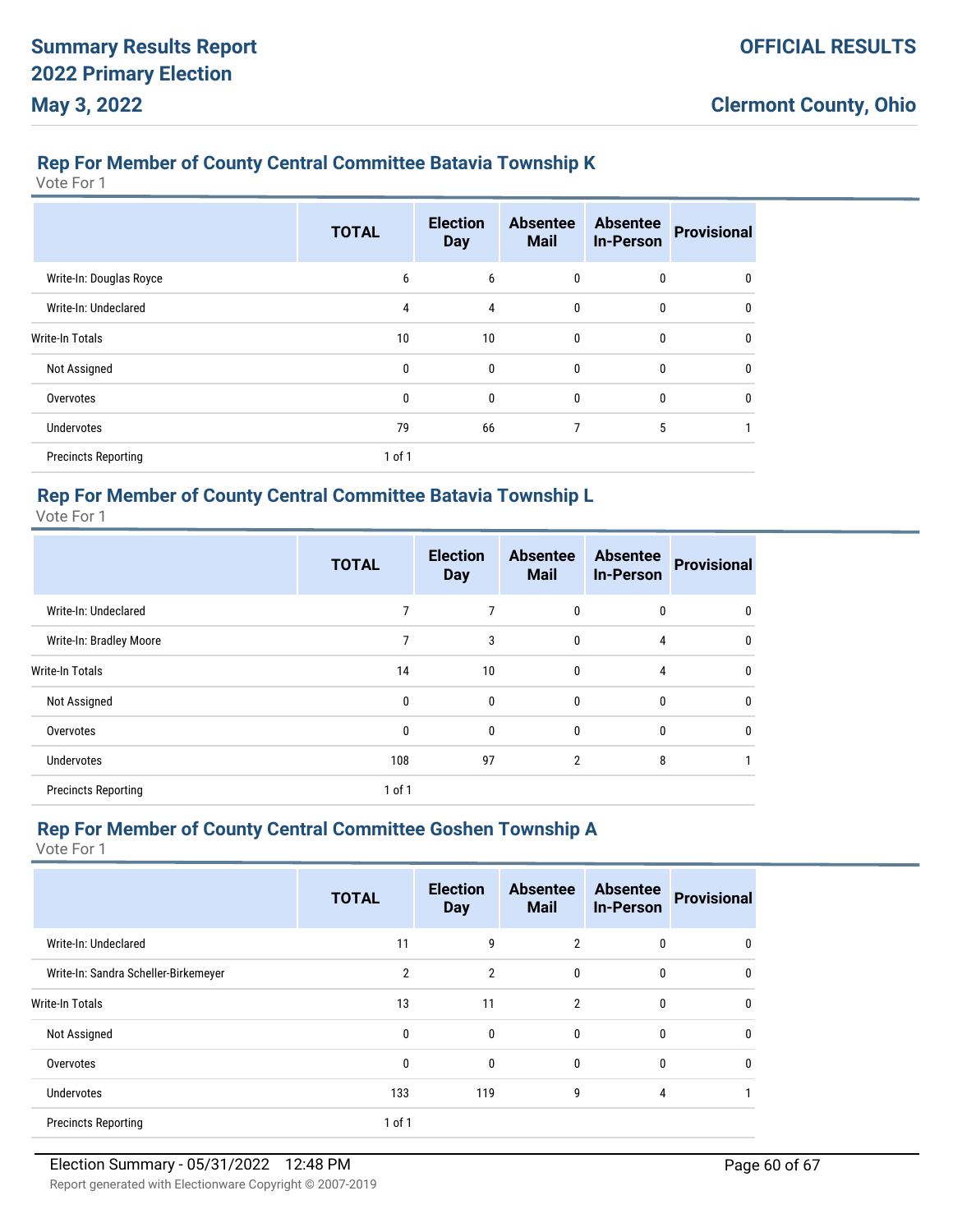# **Rep For Member of County Central Committee Goshen Township F**

Vote For 1

|                             | <b>TOTAL</b>   | <b>Election</b><br><b>Day</b> | <b>Absentee</b><br><b>Mail</b> | <b>Absentee</b><br><b>In-Person</b> | <b>Provisional</b> |
|-----------------------------|----------------|-------------------------------|--------------------------------|-------------------------------------|--------------------|
| Write-In: Undeclared        | 4              | 4                             | 0                              | 0                                   | 0                  |
| Write-In: Jeff W. Scheadler | $\overline{2}$ | $\overline{2}$                | 0                              | 0                                   | $\mathbf{0}$       |
| <b>Write-In Totals</b>      | 6              | 6                             | 0                              | 0                                   | $\mathbf{0}$       |
| Not Assigned                | 0              | $\mathbf{0}$                  | $\mathbf{0}$                   | $\mathbf{0}$                        | $\mathbf{0}$       |
| Overvotes                   | 0              | 0                             | 0                              | 0                                   | 0                  |
| <b>Undervotes</b>           | 47             | 36                            | 8                              | 3                                   | 0                  |
| <b>Precincts Reporting</b>  | 1 of 1         |                               |                                |                                     |                    |

### **Rep For Member of County Central Committee Miami Township G1G**

Vote For 1

|                            | <b>TOTAL</b> | <b>Election</b><br><b>Day</b> | <b>Absentee</b><br><b>Mail</b> | <b>Absentee</b><br><b>In-Person</b> | <b>Provisional</b> |
|----------------------------|--------------|-------------------------------|--------------------------------|-------------------------------------|--------------------|
| Write-In: Bob Manning      | 7            | 3                             | $\overline{2}$                 | $\overline{2}$                      | 0                  |
| Write-In: Undeclared       | 6            | 6                             | 0                              | $\mathbf{0}$                        | $\mathbf 0$        |
| <b>Write-In Totals</b>     | 13           | 9                             | $\overline{2}$                 | $\overline{2}$                      | $\mathbf{0}$       |
| Not Assigned               | 0            | $\mathbf{0}$                  | 0                              | $\mathbf{0}$                        | $\mathbf{0}$       |
| Overvotes                  | 0            | $\mathbf{0}$                  | 0                              | $\mathbf{0}$                        | $\mathbf{0}$       |
| <b>Undervotes</b>          | 120          | 111                           | 8                              |                                     | $\mathbf{0}$       |
| <b>Precincts Reporting</b> | 1 of 1       |                               |                                |                                     |                    |

# **Rep For Member of County Central Committee Pierce Township J**

|                            | <b>TOTAL</b> | <b>Election</b><br><b>Day</b> | <b>Absentee</b><br><b>Mail</b> | <b>Absentee</b><br><b>In-Person</b> | <b>Provisional</b> |
|----------------------------|--------------|-------------------------------|--------------------------------|-------------------------------------|--------------------|
| Write-In: Undeclared       | 13           | 10                            | 3                              | $\mathbf{0}$                        | 0                  |
| Write-In: Nick Kelly       | 10           | 10                            | 0                              | $\mathbf 0$                         | $\theta$           |
| <b>Write-In Totals</b>     | 23           | 20                            | 3                              | 0                                   | $\theta$           |
| Not Assigned               | 0            | $\mathbf{0}$                  | $\mathbf{0}$                   | 0                                   | 0                  |
| Overvotes                  | 0            | $\mathbf{0}$                  | $\mathbf{0}$                   | $\mathbf 0$                         | $\theta$           |
| <b>Undervotes</b>          | 77           | 67                            | 8                              | $\overline{2}$                      | 0                  |
| <b>Precincts Reporting</b> | 1 of 1       |                               |                                |                                     |                    |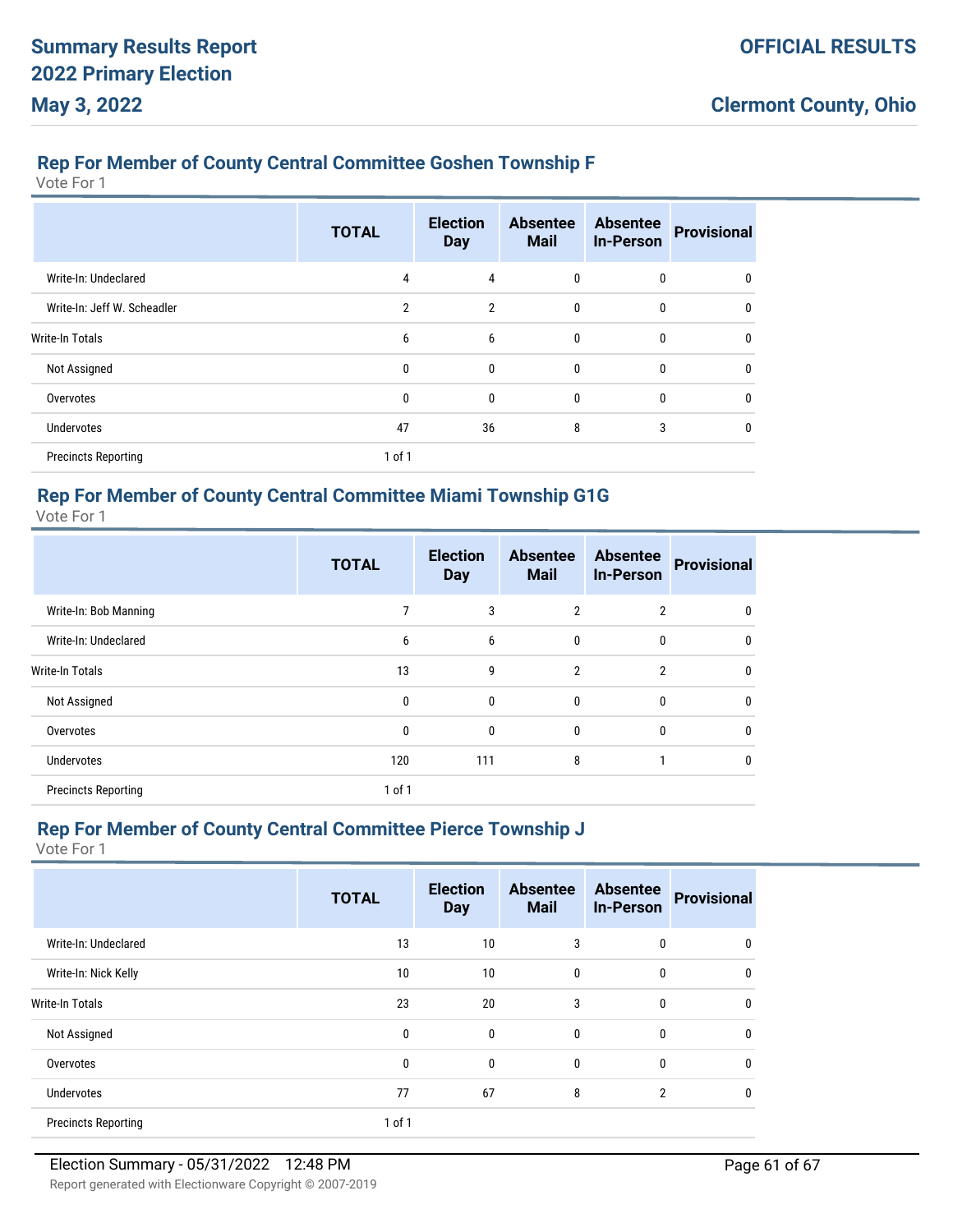# **Rep For Member of County Central Committee Union Township H**

Vote For 1

|                            | <b>TOTAL</b> | <b>Election</b><br><b>Day</b> | <b>Absentee</b><br><b>Mail</b> | <b>Absentee</b><br><b>In-Person</b> | <b>Provisional</b> |
|----------------------------|--------------|-------------------------------|--------------------------------|-------------------------------------|--------------------|
| Write-In: Undeclared       | 8            | 8                             | 0                              | 0                                   | 0                  |
| Write-In: Kyle Kirker      | 3            | 3                             | 0                              | 0                                   | $\Omega$           |
| <b>Write-In Totals</b>     | 11           | 11                            | 0                              | 0                                   | $\Omega$           |
| Not Assigned               | 0            | 0                             | $\mathbf{0}$                   | 0                                   | $\Omega$           |
| Overvotes                  | 0            | 0                             | $\mathbf{0}$                   | 0                                   | 0                  |
| <b>Undervotes</b>          | 83           | 71                            | 2                              | 5                                   | 5                  |
| <b>Precincts Reporting</b> | 1 of 1       |                               |                                |                                     |                    |

#### **Rep For Member of County Central Committee Union Township K**

Vote For 1

|                            | <b>TOTAL</b> | <b>Election</b><br><b>Day</b> | <b>Absentee</b><br><b>Mail</b> | <b>Absentee</b><br><b>In-Person</b> | <b>Provisional</b> |
|----------------------------|--------------|-------------------------------|--------------------------------|-------------------------------------|--------------------|
| Write-In: Undeclared       | 3            | 3                             | 0                              | 0                                   | 0                  |
| Write-In: Sherrie Blair    |              |                               | 0                              | $\mathbf{0}$                        | $\mathbf 0$        |
| <b>Write-In Totals</b>     | 4            | 4                             | 0                              | $\mathbf{0}$                        | $\mathbf{0}$       |
| Not Assigned               | 0            | $\mathbf{0}$                  | 0                              | $\mathbf{0}$                        | $\mathbf{0}$       |
| Overvotes                  | 0            | $\mathbf{0}$                  | 0                              | $\mathbf{0}$                        | $\mathbf{0}$       |
| <b>Undervotes</b>          | 92           | 80                            | 5                              | 5                                   | 2                  |
| <b>Precincts Reporting</b> | 1 of 1       |                               |                                |                                     |                    |

# **Rep For Member of County Central Committee Union Township U**

|                            | <b>TOTAL</b> | <b>Election</b><br><b>Day</b> | <b>Absentee</b><br><b>Mail</b> | <b>Absentee</b><br><b>In-Person</b> | <b>Provisional</b> |
|----------------------------|--------------|-------------------------------|--------------------------------|-------------------------------------|--------------------|
| Write-In: Undeclared       |              | 6                             | $\mathbf{0}$                   |                                     | 0                  |
| Write-In: April Torres     | 4            | $\overline{4}$                | 0                              | $\mathbf 0$                         | 0                  |
| <b>Write-In Totals</b>     | 11           | 10                            | $\bf{0}$                       |                                     | 0                  |
| Not Assigned               | 0            | $\mathbf{0}$                  | $\mathbf{0}$                   | 0                                   | 0                  |
| Overvotes                  | 0            | $\mathbf{0}$                  | $\mathbf{0}$                   | 0                                   | 0                  |
| <b>Undervotes</b>          | 161          | 146                           | 8                              | 5                                   | 2                  |
| <b>Precincts Reporting</b> | 1 of 1       |                               |                                |                                     |                    |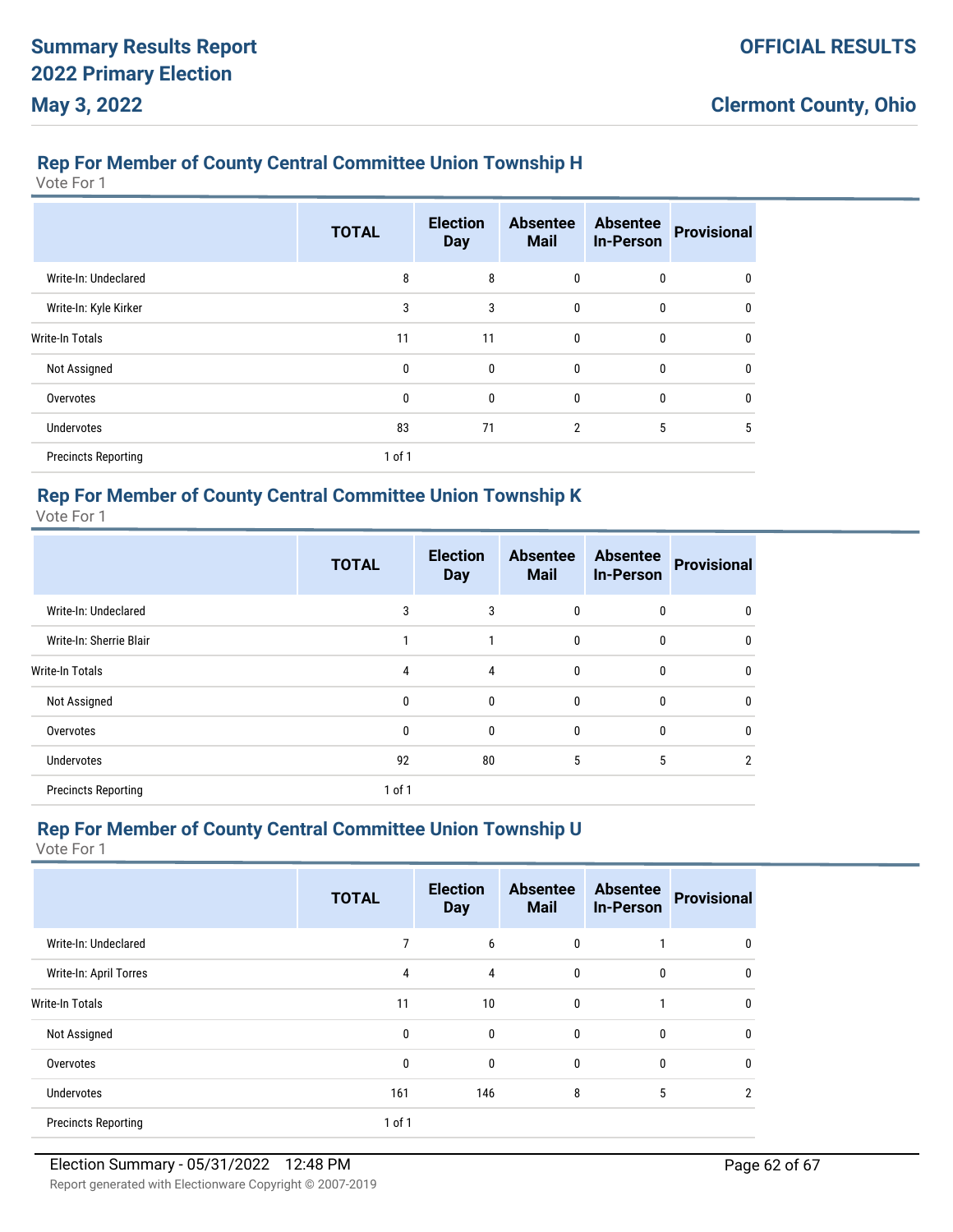#### **Rep For Member of County Central Committee Union Township W**

Vote For 1

|                             | <b>TOTAL</b> | <b>Election</b><br><b>Day</b> | <b>Absentee</b><br><b>Mail</b> | <b>Absentee</b><br><b>In-Person</b> | <b>Provisional</b> |
|-----------------------------|--------------|-------------------------------|--------------------------------|-------------------------------------|--------------------|
| Write-In: Matthew B. Beamer | 8            | 7                             | 0                              |                                     | 0                  |
| Write-In: Undeclared        | 5            | 5                             | $\bf{0}$                       | 0                                   | $\mathbf{0}$       |
| <b>Write-In Totals</b>      | 13           | 12                            | $\mathbf{0}$                   |                                     | $\mathbf{0}$       |
| Not Assigned                | 0            | $\mathbf{0}$                  | $\mathbf{0}$                   | 0                                   | $\mathbf{0}$       |
| Overvotes                   | $\mathbf{0}$ | $\mathbf{0}$                  | $\mathbf{0}$                   | $\mathbf{0}$                        | $\mathbf{0}$       |
| Undervotes                  | 109          | 91                            | 9                              | 7                                   | $\overline{2}$     |
| <b>Precincts Reporting</b>  | 1 of 1       |                               |                                |                                     |                    |

### **Rep For Member of County Central Committee Union Township B1B**

Vote For 1

|                            | <b>TOTAL</b> | <b>Election</b><br><b>Day</b> | <b>Absentee</b><br><b>Mail</b> | <b>Absentee</b><br><b>In-Person</b> | <b>Provisional</b> |
|----------------------------|--------------|-------------------------------|--------------------------------|-------------------------------------|--------------------|
| Write-In: Undeclared       | 15           | 13                            | 2                              | 0                                   | $\mathbf 0$        |
| Write-In: Jean Hirschauer  | 3            | $\overline{2}$                | 0                              |                                     | $\mathbf 0$        |
| <b>Write-In Totals</b>     | 18           | 15                            | $\overline{2}$                 | 1                                   | $\mathbf{0}$       |
| Not Assigned               | 0            | $\mathbf{0}$                  | 0                              | $\mathbf{0}$                        | $\mathbf{0}$       |
| Overvotes                  | 0            | 0                             | 0                              | $\mathbf{0}$                        | $\mathbf{0}$       |
| <b>Undervotes</b>          | 149          | 130                           | 9                              | 10                                  | $\mathbf{0}$       |
| <b>Precincts Reporting</b> | 1 of 1       |                               |                                |                                     |                    |

# **Rep For Member of County Central Committee Union Township F1F**

|                              | <b>TOTAL</b> | <b>Election</b><br><b>Day</b> | <b>Absentee</b><br><b>Mail</b> | <b>Absentee</b><br><b>In-Person</b> | <b>Provisional</b> |
|------------------------------|--------------|-------------------------------|--------------------------------|-------------------------------------|--------------------|
| Write-In: Undeclared         | 16           | 15                            | 0                              |                                     | 0                  |
| Write-In: Stephen M. Spitler | 10           | 10                            | 0                              | $\mathbf 0$                         | 0                  |
| <b>Write-In Totals</b>       | 26           | 25                            | 0                              | 1                                   | 0                  |
| Not Assigned                 | 0            | $\mathbf{0}$                  | $\mathbf{0}$                   | 0                                   | 0                  |
| Overvotes                    | 0            | $\mathbf{0}$                  | 0                              | 0                                   | 0                  |
| <b>Undervotes</b>            | 223          | 180                           | 21                             | 20                                  | 2                  |
| <b>Precincts Reporting</b>   | 1 of 1       |                               |                                |                                     |                    |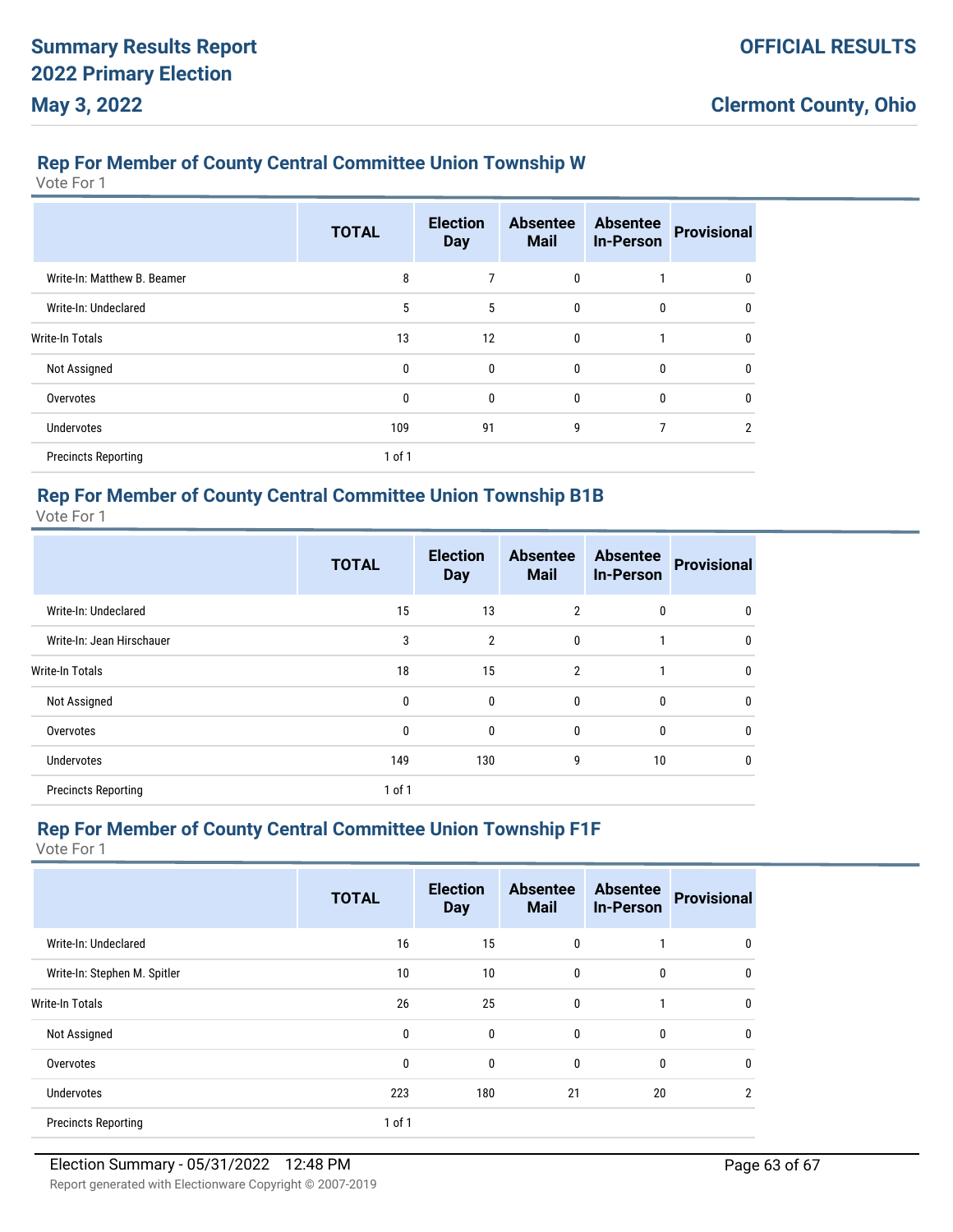# **Rep For Member of County Central Committee Union Township L1L**

Vote For 1

|                            | <b>TOTAL</b> | <b>Election</b><br><b>Day</b> | <b>Absentee</b><br><b>Mail</b> | <b>Absentee</b><br><b>In-Person</b> | <b>Provisional</b> |
|----------------------------|--------------|-------------------------------|--------------------------------|-------------------------------------|--------------------|
| Write-In: Undeclared       | 22           | 21                            |                                | 0                                   | 0                  |
| Write-In: Terry Lyttle     | 7            | $\overline{2}$                | $\mathbf{0}$                   | 5                                   | $\mathbf{0}$       |
| <b>Write-In Totals</b>     | 29           | 23                            |                                | 5                                   | $\mathbf{0}$       |
| Not Assigned               | 0            | 0                             | $\mathbf{0}$                   | $\mathbf{0}$                        | $\mathbf{0}$       |
| Overvotes                  | 0            | 0                             | $\mathbf{0}$                   | 0                                   | $\mathbf{0}$       |
| <b>Undervotes</b>          | 145          | 135                           | 5                              | 5                                   | 0                  |
| <b>Precincts Reporting</b> | 1 of 1       |                               |                                |                                     |                    |

### **Rep For Member of County Central Committee Union Township M1M**

Vote For 1

|                            | <b>TOTAL</b> | <b>Election</b><br><b>Day</b> | <b>Absentee</b><br><b>Mail</b> | <b>Absentee</b><br><b>In-Person</b> | <b>Provisional</b> |
|----------------------------|--------------|-------------------------------|--------------------------------|-------------------------------------|--------------------|
| Write-In: Undeclared       | 10           | 9                             | 0                              |                                     | 0                  |
| Write-In: April L. Sloan   | 5            | 5                             | 0                              | $\mathbf{0}$                        | $\mathbf 0$        |
| Write-In: Sheila Combs     | $\mathbf{1}$ | 1                             | 0                              | $\mathbf{0}$                        | $\mathbf{0}$       |
| <b>Write-In Totals</b>     | 16           | 15                            | 0                              |                                     | $\mathbf 0$        |
| Not Assigned               | 0            | $\mathbf{0}$                  | 0                              | $\mathbf{0}$                        | $\mathbf 0$        |
| Overvotes                  | 0            | $\mathbf{0}$                  | 0                              | $\mathbf{0}$                        | $\mathbf{0}$       |
| <b>Undervotes</b>          | 43           | 36                            | 4                              | 3                                   | $\mathbf 0$        |
| <b>Precincts Reporting</b> | 1 of 1       |                               |                                |                                     |                    |

# **Blanchester Local School District Proposed Income Tax**

|                            | <b>TOTAL</b> | <b>Election</b><br><b>Day</b> | <b>Absentee</b><br><b>Mail</b> | <b>Absentee</b><br><b>In-Person</b> | <b>Provisional</b> |
|----------------------------|--------------|-------------------------------|--------------------------------|-------------------------------------|--------------------|
| Against the Tax            | 163          | 148                           | 4                              | 9                                   | 2                  |
| For the Tax                | 90           | 86                            | 0                              | 2                                   | 2                  |
| Overvotes                  | 0            | $\mathbf{0}$                  | 0                              | 0                                   | $\mathbf{0}$       |
| Undervotes                 | 4            | 4                             | 0                              | 0                                   | $\mathbf 0$        |
| <b>Precincts Reporting</b> | 1 of 1       |                               |                                |                                     |                    |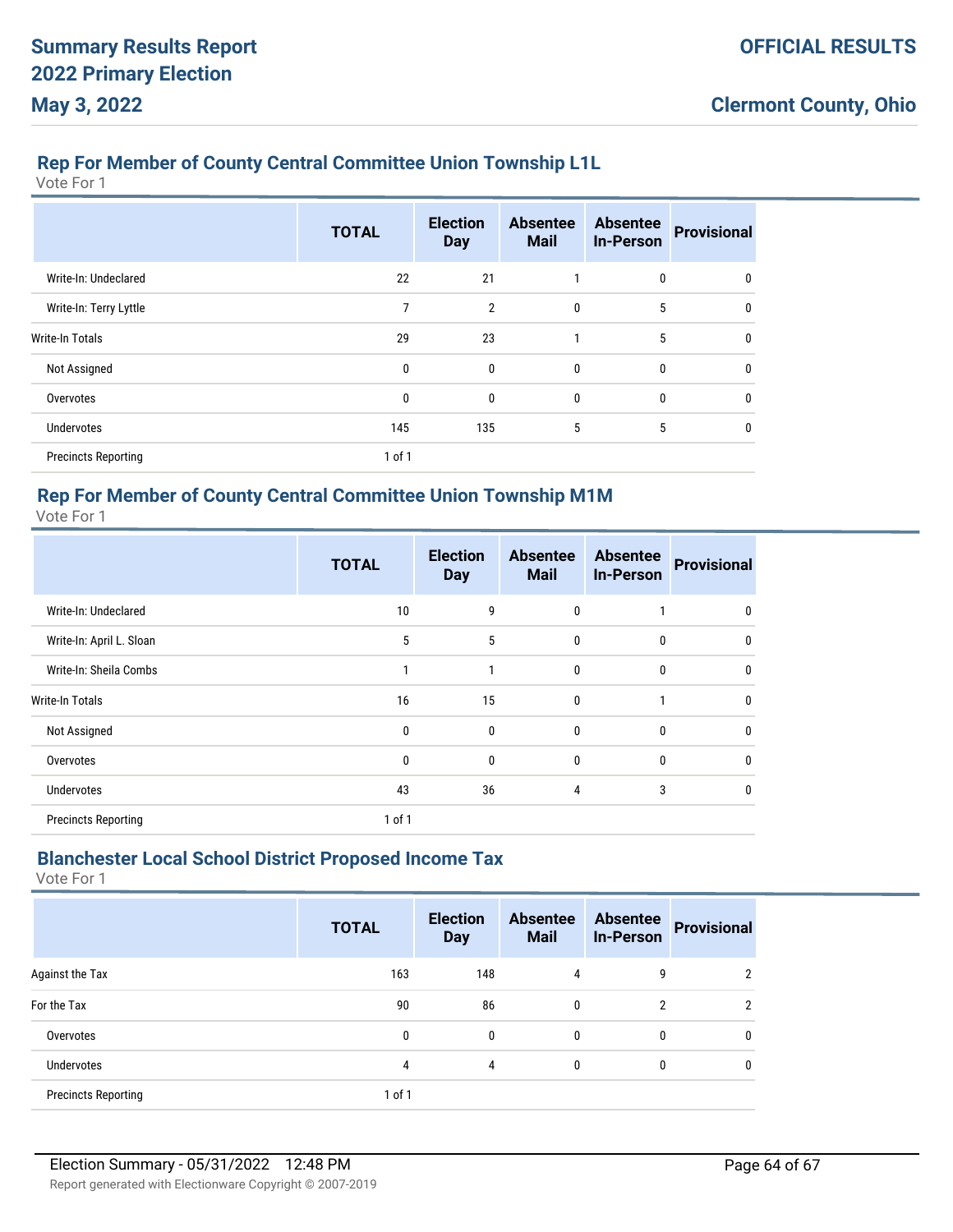# **Felicity-Franklin Local School District Tax Levy**

Vote For 1

|                            | <b>TOTAL</b> | <b>Election</b><br><b>Day</b> | <b>Absentee</b><br><b>Mail</b> | <b>Absentee</b><br><b>In-Person</b> | <b>Provisional</b> |
|----------------------------|--------------|-------------------------------|--------------------------------|-------------------------------------|--------------------|
| Against the Tax Levy       | 620          | 513                           | 76                             | 23                                  | 8                  |
| For the Tax Levy           | 456          | 407                           | 31                             | 15                                  | 3                  |
| Overvotes                  |              |                               | 0                              | 0                                   | 0                  |
| <b>Undervotes</b>          | 15           | 14                            |                                | 0                                   | 0                  |
| <b>Precincts Reporting</b> | 7 of 7       |                               |                                |                                     |                    |

# **City of Loveland Tax Levy**

Vote For 1

|                            | <b>TOTAL</b> | <b>Election</b><br><b>Day</b> | <b>Absentee</b><br><b>Mail</b> | <b>Absentee</b><br><b>In-Person</b> | <b>Provisional</b> |
|----------------------------|--------------|-------------------------------|--------------------------------|-------------------------------------|--------------------|
| For the Tax Levy           | 283          | 260                           | 13                             |                                     | 3                  |
| Against the Tax Levy       | 168          | 156                           | 8                              | 4                                   | $\mathbf{0}$       |
| Overvotes                  | 0            | 0                             | $\mathbf{0}$                   | $\mathbf{0}$                        | $\mathbf{0}$       |
| <b>Undervotes</b>          | 9            | 8                             |                                | $\mathbf{0}$                        | $\mathbf{0}$       |
| <b>Precincts Reporting</b> | $3$ of $3$   |                               |                                |                                     |                    |

# **Village of Felicity**

|                            | <b>TOTAL</b> | <b>Election</b><br><b>Day</b> | <b>Absentee</b><br><b>Mail</b> | <b>Absentee</b><br><b>In-Person</b> | <b>Provisional</b> |
|----------------------------|--------------|-------------------------------|--------------------------------|-------------------------------------|--------------------|
| Against the Tax Levy       | 42           | 39                            | 3                              | 0                                   | 0                  |
| For the Tax Levy           | 40           | 35                            | 5                              | 0                                   | $\mathbf{0}$       |
| Overvotes                  | 0            | 0                             | 0                              | 0                                   | $\mathbf{0}$       |
| <b>Undervotes</b>          | 0            | 0                             | 0                              | 0                                   | $\mathbf{0}$       |
| <b>Precincts Reporting</b> | $1$ of $1$   |                               |                                |                                     |                    |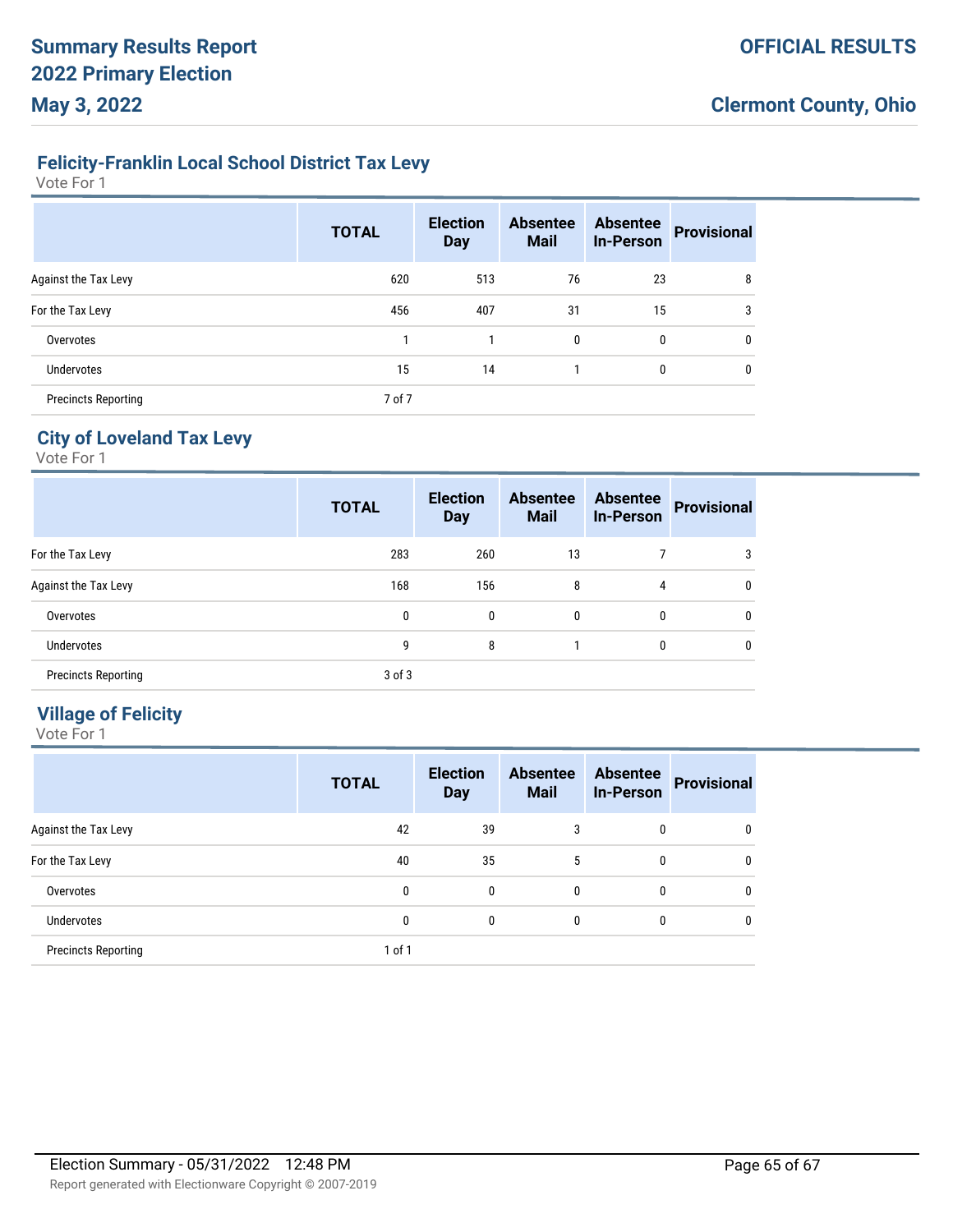### **Franklin Township Police Fire EMS**

Vote For 1

|                            | <b>TOTAL</b> | <b>Election</b><br><b>Day</b> | <b>Absentee</b><br><b>Mail</b> | <b>Absentee</b><br><b>In-Person</b> | <b>Provisional</b> |
|----------------------------|--------------|-------------------------------|--------------------------------|-------------------------------------|--------------------|
| Against the Tax Levy       | 467          | 401                           | 36                             | 25                                  | 5                  |
| For the Tax Levy           | 315          | 292                           | 16                             | 6                                   |                    |
| Overvotes                  | 0            | $\mathbf{0}$                  | $\mathbf{0}$                   | 0                                   | $\mathbf{0}$       |
| <b>Undervotes</b>          | 8            |                               |                                | 0                                   | $\mathbf{0}$       |
| <b>Precincts Reporting</b> | 4 of 4       |                               |                                |                                     |                    |

# **Jackson Township Fire and EMS**

Vote For 1

|                            | <b>TOTAL</b> | <b>Election</b><br><b>Day</b> | <b>Absentee</b><br><b>Mail</b> | <b>Absentee</b><br><b>In-Person</b> | <b>Provisional</b> |
|----------------------------|--------------|-------------------------------|--------------------------------|-------------------------------------|--------------------|
| For the Tax Levy           | 398          | 367                           | 18                             | 12                                  |                    |
| Against the Tax Levy       | 147          | 135                           | 7                              | 5                                   | 0                  |
| Overvotes                  | 0            | 0                             | 0                              | $\mathbf{0}$                        | 0                  |
| <b>Undervotes</b>          | 10           | 9                             | 0                              |                                     | $\mathbf{0}$       |
| <b>Precincts Reporting</b> | $3$ of $3$   |                               |                                |                                     |                    |

# **Local Liquor Option Sunday Sales - Union B**

|                            | <b>TOTAL</b> | <b>Election</b><br><b>Day</b> | <b>Absentee</b><br><b>Mail</b> | <b>Absentee</b><br><b>In-Person</b> | <b>Provisional</b> |
|----------------------------|--------------|-------------------------------|--------------------------------|-------------------------------------|--------------------|
| Yes                        | 76           | 63                            | 8                              | 5                                   | 0                  |
| No                         | 31           | 24                            | 6                              |                                     | 0                  |
| Overvotes                  | 0            | 0                             | 0                              | 0                                   | 0                  |
| <b>Undervotes</b>          | 6            | $\overline{2}$                | $\overline{2}$                 | $\overline{2}$                      | 0                  |
| <b>Precincts Reporting</b> | 1 of 1       |                               |                                |                                     |                    |